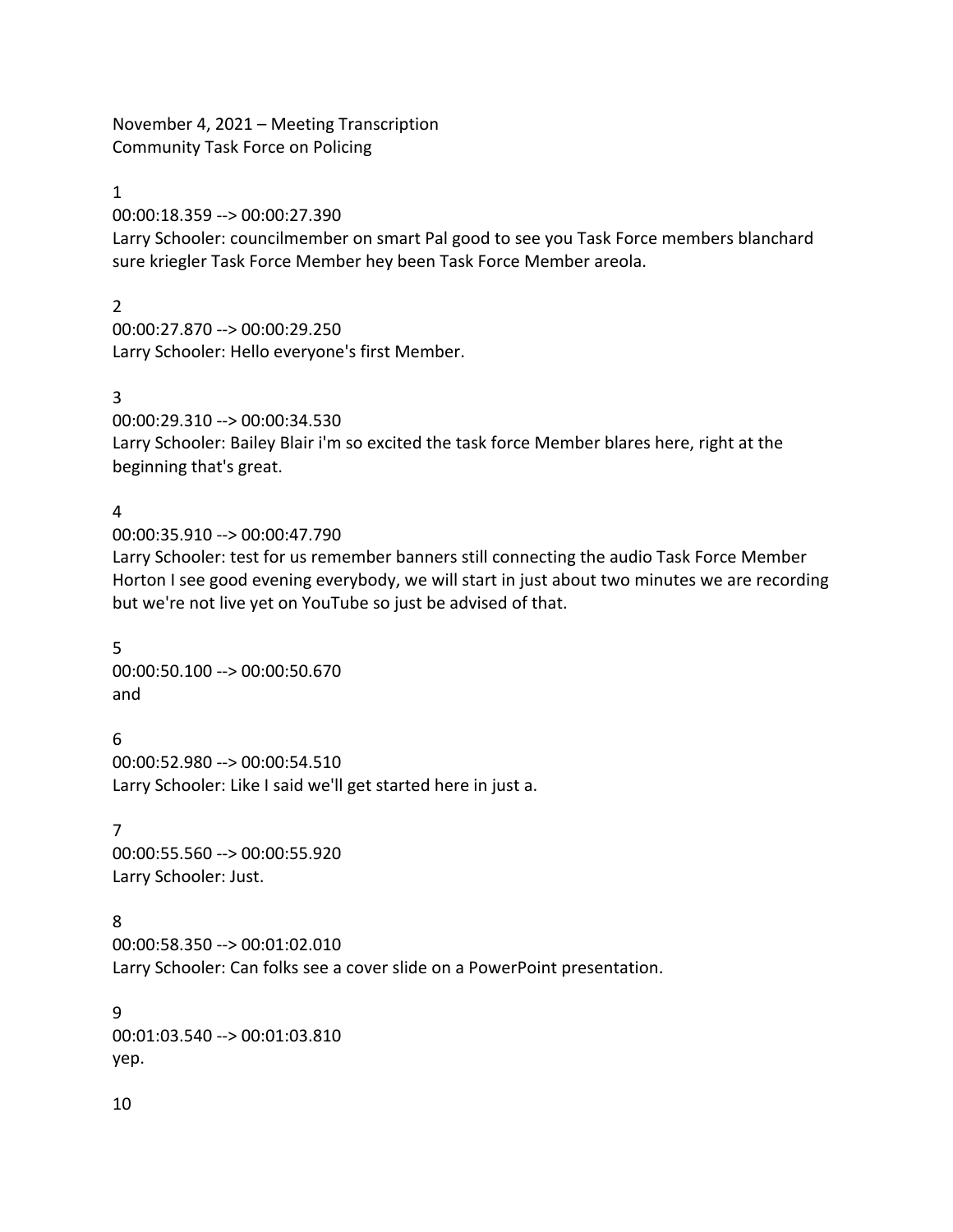00:01:05.520 --> 00:01:08.880 Larry Schooler: counselor Paul you look like you're in like a Hollywood premiere with that backdrop.

11 00:01:10.140 --> 00:01:10.890 Tish Powell: that's my.

12 00:01:12.000 --> 00:01:17.100 Tish Powell: that's my 70s, or 80s disco I think that's my disco ball.

13 00:01:17.340 --> 00:01:18.090 Larry Schooler: Oh, I love it.

14 00:01:19.260 --> 00:01:20.250 Larry Schooler: I feel like we're at a party.

15 00:01:21.450 --> 00:01:22.470 Tish Powell: We are.

16 00:01:22.560 --> 00:01:23.580 Larry Schooler: We are, I mean.

17 00:01:23.970 --> 00:01:25.860 Larry Schooler: A deliberative Democratic Party.

18 00:01:29.130 --> 00:01:30.720 Larry Schooler: I brought the case oh.

19 00:01:35.040 --> 00:01:36.390 Larry Schooler: My goodness look at that.

20 00:01:38.550 --> 00:01:41.550 Larry Schooler: That is spectacular solid gold, as they say.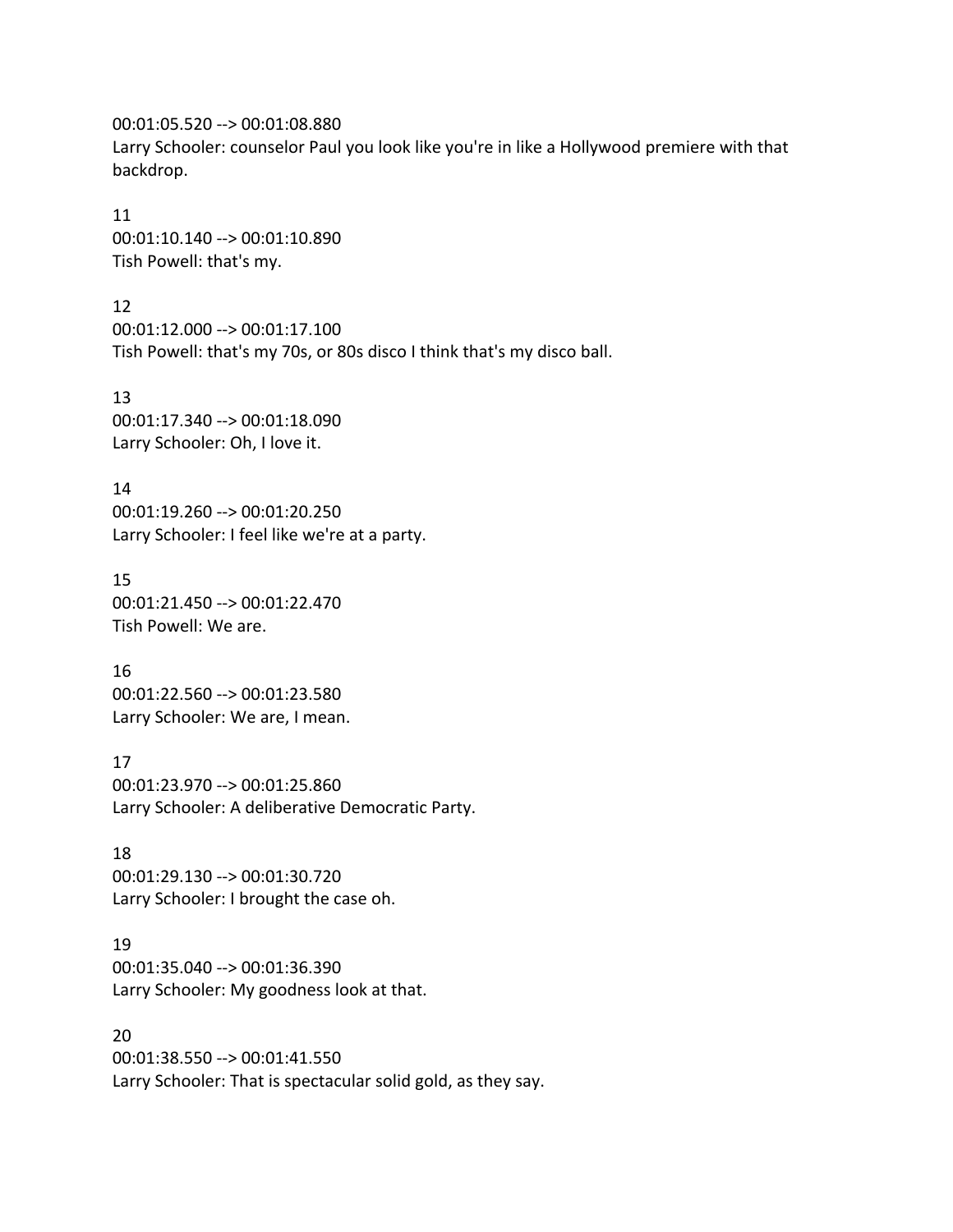00:01:43.470 --> 00:01:47.820

Larry Schooler: Okay well we've got about a minute before the hour we'll get started here at the top.

### 22

00:01:48.900 --> 00:01:54.000 Larry Schooler: Just gonna close out of some applications to make sure I get good.

#### 23

00:01:55.050 --> 00:01:58.500 Larry Schooler: bandwidth, and I assume everybody can hear and see me.

24 00:02:00.330 --> 00:02:00.930 Larry Schooler: well.

25 00:02:02.220 --> 00:02:02.940 Toby Shaw: Yes, sir.

26 00:02:03.180 --> 00:02:04.620 Larry Schooler: Not that you necessarily want to, but.

27 00:02:07.560 --> 00:02:10.020 Larry Schooler: I think I saw councilmember Shaw join us Council member welcome.

28 00:02:10.470 --> 00:02:12.630 Toby Shaw: hey good evening everyone and.

#### 29

00:02:13.890 --> 00:02:18.300 Larry Schooler: I just admitted co chair cordova I believe and.

### 30

00:02:19.530 --> 00:02:25.830 Larry Schooler: city halls here is that kareena rick the chief who all do we have at City Hall tonight.

31 00:02:27.630 --> 00:02:28.170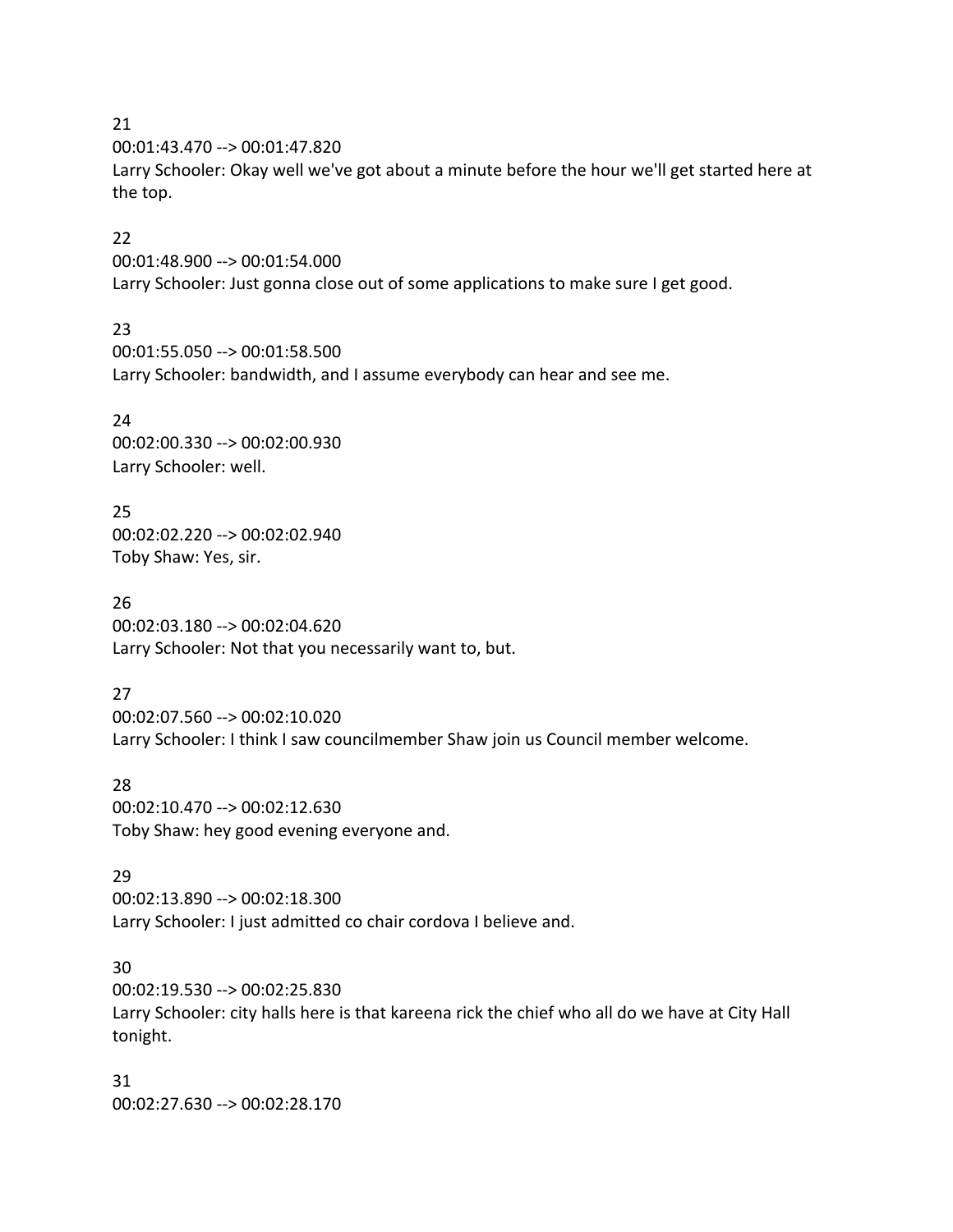City Hall: I Larry.

32 00:02:29.520 --> 00:02:32.850 City Hall: that'll be city manager causal cheap Lillian myself.

### 33

00:02:33.330 --> 00:02:34.860 Larry Schooler: Excellent good evening to you all.

### 34

00:02:36.330 --> 00:02:47.220

Larry Schooler: A culture cordova Task Force Member very good evening Task Force Member brockway Task Force Member banner, and I think i've officially said hello to everyone.

### 35

00:02:48.150 --> 00:02:58.020

Larry Schooler: All right, or folks by a thumbs up feeling ready to to go live at this point anybody Okay, so it will be going live here momentarily please stand by.

### 36

00:04:42.270 --> 00:04:49.440

Larry Schooler: evening everyone, welcome to the Community test for us on policing speeding number for the time is 602 and we're going to be.

# 37

00:04:49.860 --> 00:05:03.300

Larry Schooler: Calling things to order i'm Larry schooler from the facilitation team, but I want to know that going forward we are hopeful that nearly selected chair kriegler will be calling meetings to order.

# 38

00:05:04.140 --> 00:05:15.870

Larry Schooler: We decided that she shouldn't be put on the spot moments before the meeting to know everything that needed to be said, but from here forward, I think the the Chair co chair and the spokesperson will.

# 39

00:05:15.870 --> 00:05:19.230 Larry Schooler: be bringing us to order and we certainly look forward to that.

# 40

00:05:19.470 --> 00:05:22.170 Larry Schooler: chair kriegler co chair cordova and spokesperson.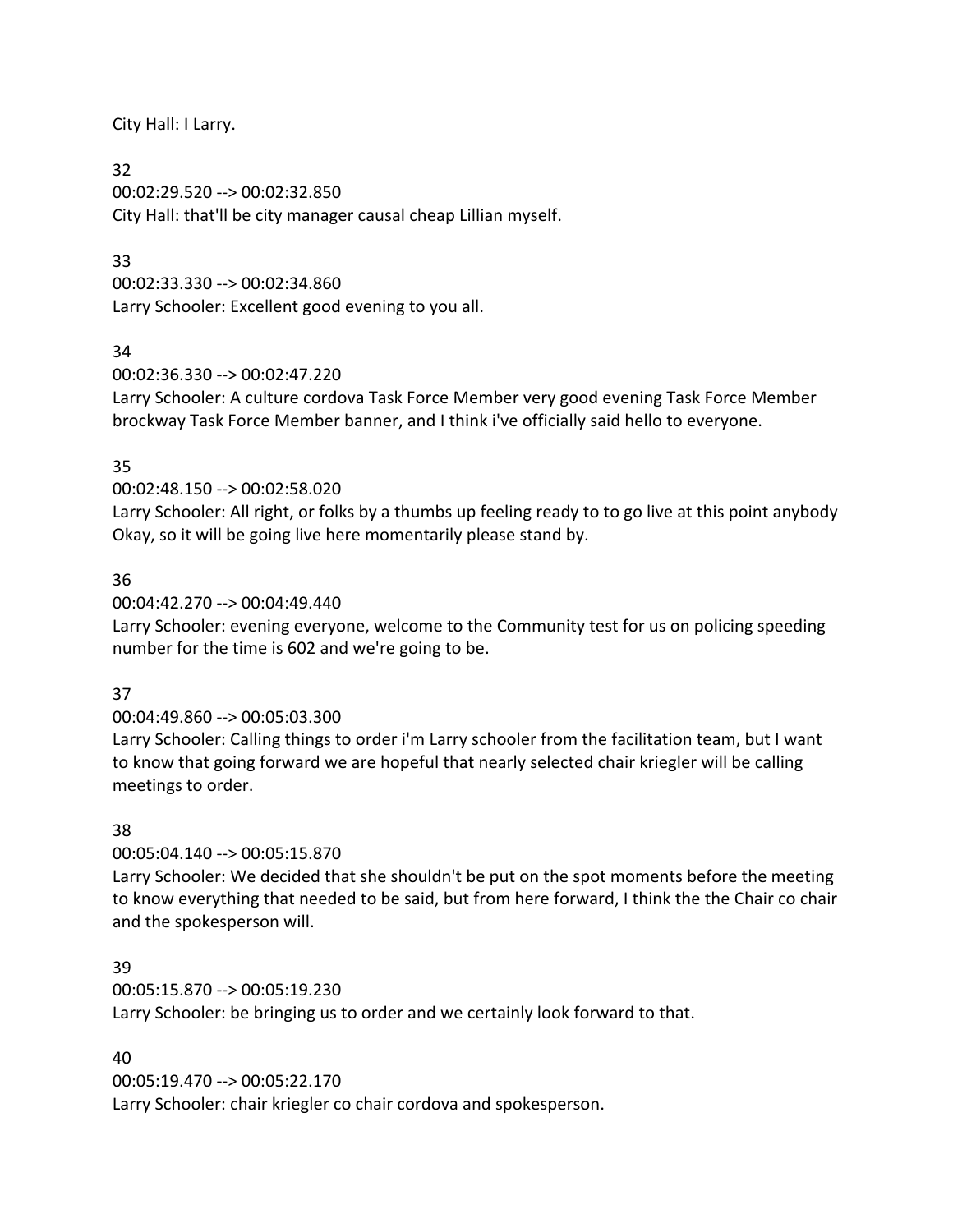41 00:05:22.860 --> 00:05:25.290 Larry Schooler: blaylock so i'm going to.

# 42

00:05:26.670 --> 00:05:28.980 Larry Schooler: Just bring up our agenda for the evening and.

# 43

00:05:29.400 --> 00:05:41.640

Larry Schooler: put it on screen for the primarily the public to be able to see and other folks were sent a copy of the agenda and the Minutes ahead of this meeting so hopefully.

# 44

00:05:42.300 --> 00:05:53.760

Larry Schooler: This is familiar to you we're also going to go over the the box drive in just a moment, but after we go through the agenda and approve the Minutes, I will check and see if we have anyone here for public comment.

# 45

00:05:54.810 --> 00:06:03.630

Larry Schooler: will walk through the use of that shared drive will then go to councilmember pals presentation on the civilian review review board discussion.

# 46

00:06:04.050 --> 00:06:11.340

Larry Schooler: then take a break and then come back with chief lollies overview of the canine program and opportunities for discussion there.

# 47

00:06:11.730 --> 00:06:18.960

Larry Schooler: And then determine our next steps in the conversation that we're having around accountability, so we intend to finish at eight.

# 48

00:06:19.890 --> 00:06:31.530

Larry Schooler: And the facilitators will do our best, both to give everyone who'd like to speak and opportunity, as well as keep us on track, are there any questions or comments suggested changes to the agenda.

49 00:06:35.370 --> 00:06:36.540 Larry Schooler: Oh koto koto.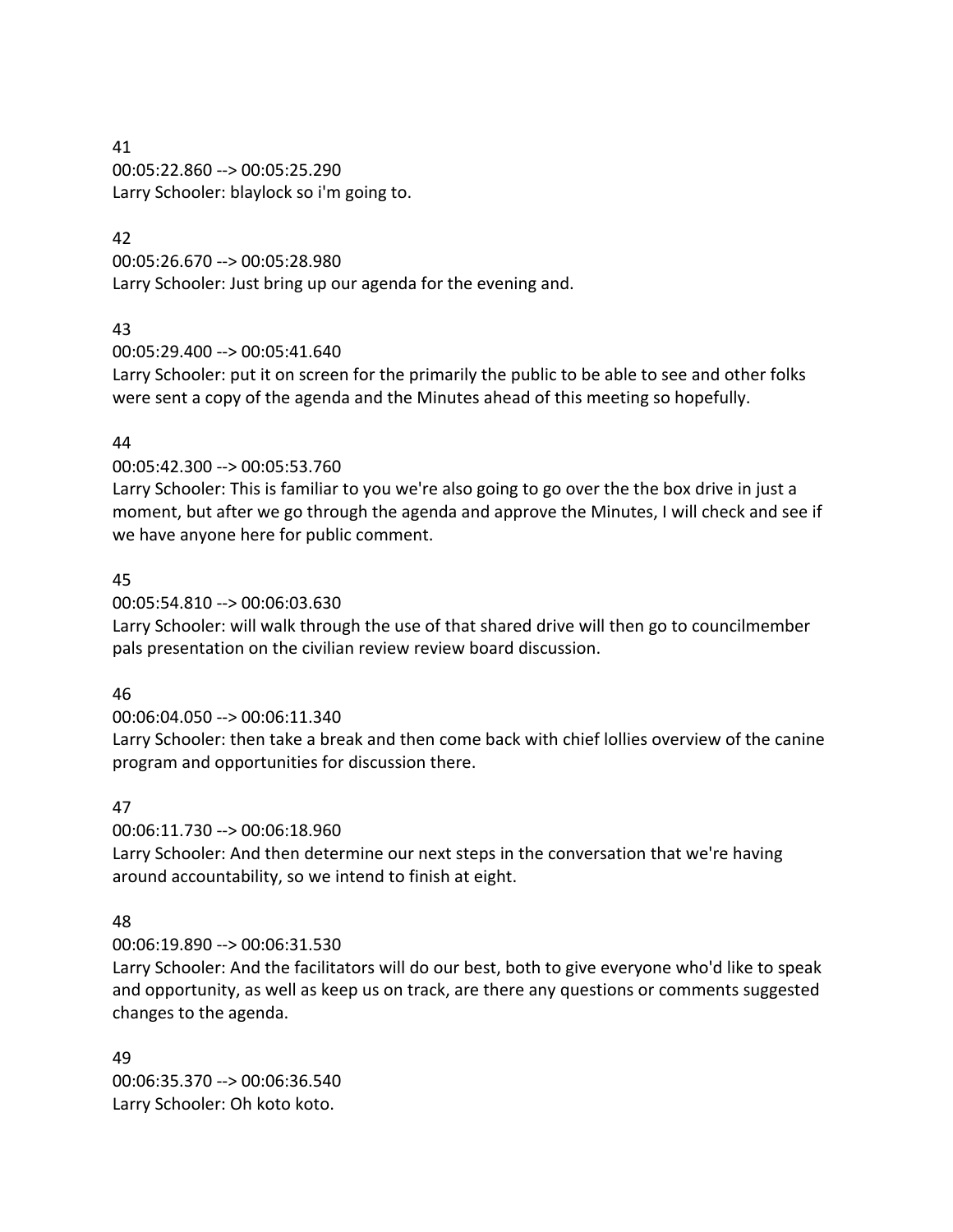00:06:37.710 --> 00:06:48.420

Ismael Cordovà: I know suggestions regarding the agenda, I didn't want to let everybody know that task force pronounce the task force members monopoly Williams has informed me that she would not be in attendance, and I just wanted to let everybody know.

### 51

### 00:06:49.590 --> 00:06:55.680

Larry Schooler: Thank you very much for that you know we appreciate it no these meetings are hard to keep on the calendar anybody else on the agenda.

#### 52

00:06:58.680 --> 00:07:02.370 Larry Schooler: Very well, so I think that'll take us to the.

### 53

00:07:02.820 --> 00:07:05.370

Larry Schooler: Discussion agreements just briefly, these are familiar we.

### 54

00:07:05.490 --> 00:07:15.900

Larry Schooler: have talked about them a few times, but for your on the public's benefit one just share them again as a way to create the brave space that we're hopeful to have during our discussions tonight.

# 55

00:07:16.380 --> 00:07:19.680 Larry Schooler: And we very much appreciate everyone contributing to.

#### 56

00:07:19.800 --> 00:07:30.690

Larry Schooler: That space being created and maintained alright, so I will stop the share at this point, I think i'm going to turn things over to Sarah Omar, my colleague, yes, sir.

# 57

00:07:31.170 --> 00:07:50.070

Sara Omar: Yes, thank you Larry we did send around an email about two days ago, linking sending a link to the box, and that is where we will be hosting and placing ever all materials moving forward, including meeting minutes and the.

58 00:07:50.580 --> 00:07:58.110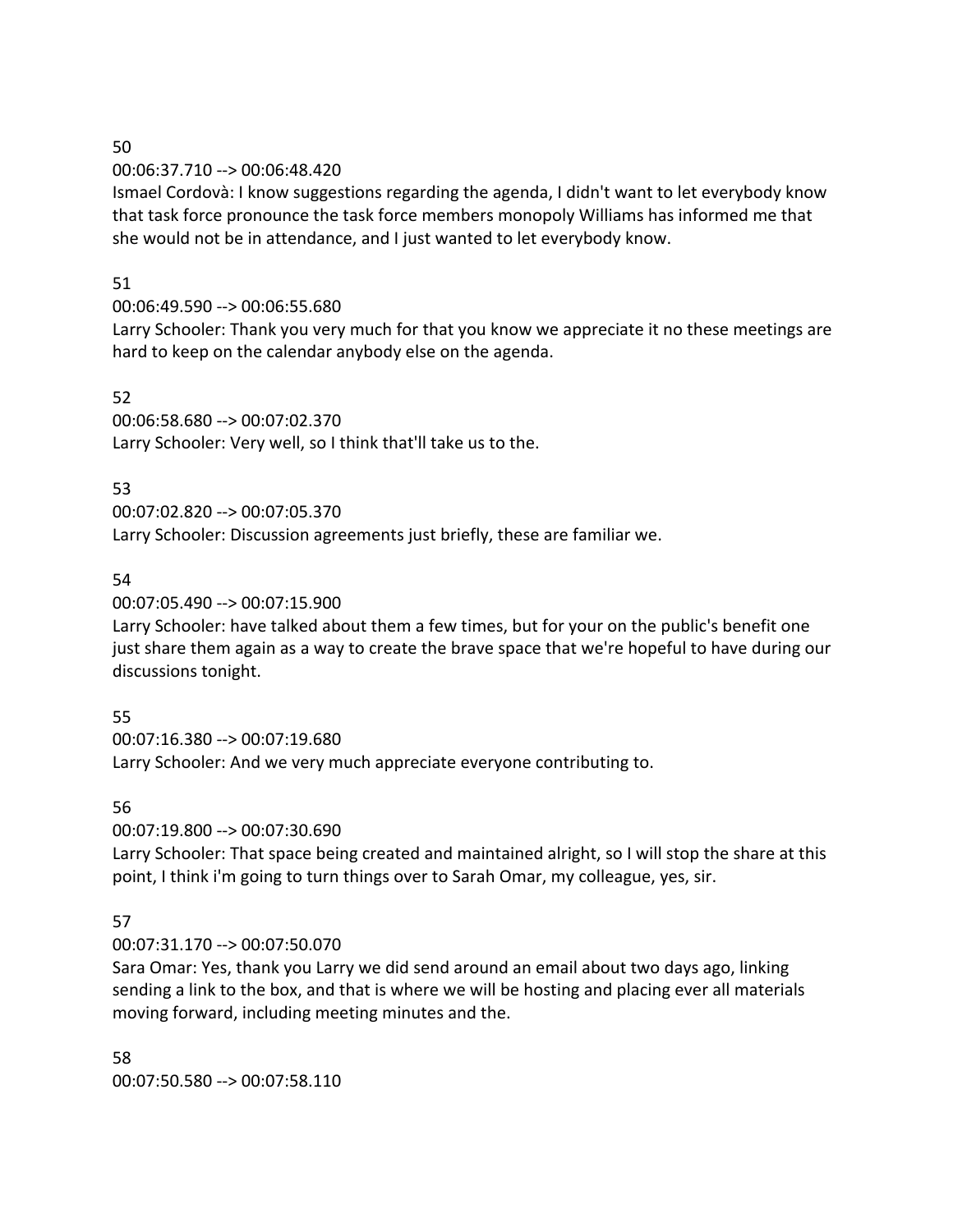Sara Omar: process more important is that we asked everyone to review the meeting minutes before each upcoming meeting.

59

00:07:58.890 --> 00:08:03.120

Sara Omar: And then, if you have any objections to the meeting minutes you can.

# 60

00:08:03.690 --> 00:08:17.130

Sara Omar: say so, if not, we will assume that everyone approves the Minutes and we can move forward I didn't want to take a few moments to kind of walk through the box just if you have anyone has any questions on where things are host house.

# 61

00:08:17.610 --> 00:08:22.170 Sara Omar: And how the organization of the box, so I will be sharing my screen.

# 62

00:08:25.560 --> 00:08:33.600

Sara Omar: So the email that I sent and i'm happy to resend it to anyone who hasn't received it will take you to a box that looks like this.

# 63

00:08:34.380 --> 00:08:56.490

Sara Omar: There is a folder titled meetings, and if you go in that there will be sub folders for each meeting from meeting one to as as many meetings that will have so for this week last week's meeting, which was October 21 you can see meeting three minutes are located here.

64 00:08:57.810 --> 00:08:58.500 Sara Omar: And then.

# 65

00:08:59.670 --> 00:09:11.970

Sara Omar: they're quite like throw and you can everyone would have had a chance to review them, I just wanted to pause here and see does anyone have any objections to the meeting minutes for meeting three.

# 66

00:09:16.980 --> 00:09:25.950

Sara Omar: Great so this will be the organization of all every folder moving forward, they will be the Minutes, the presentation that was shared.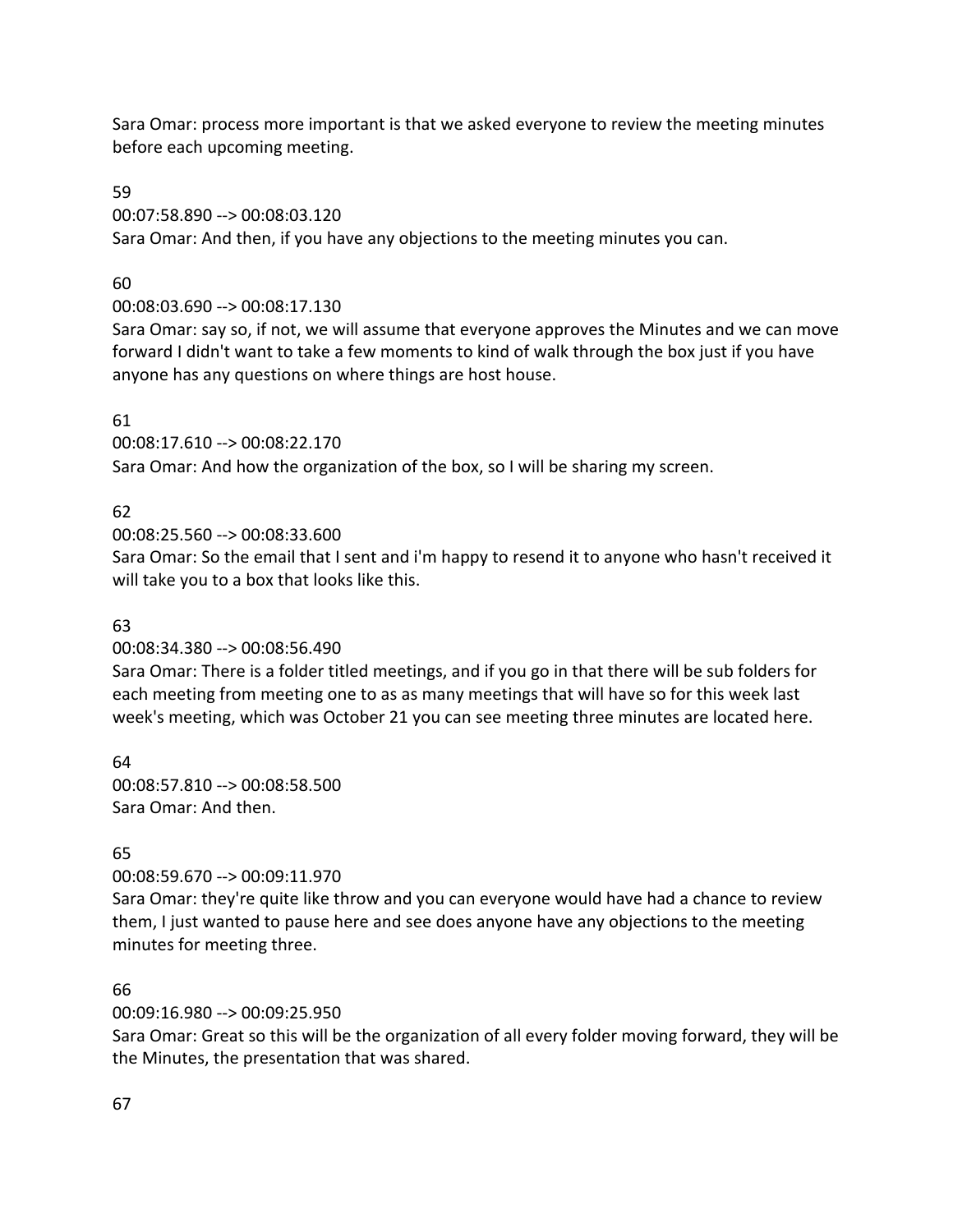### 00:09:27.060 --> 00:09:33.000

Sara Omar: And just the agenda or any and any other relevant materials that were discussed during that week.

### 68

00:09:34.740 --> 00:09:42.600

Sara Omar: And then handing things over to normal to just walk through other materials are in the box.

# 69

00:09:46.440 --> 00:09:54.360

Norma Ramos: Sorry had my mute button on yeah we also included the scope of work for the task force meeting inside the box folder as well, and also.

# 70

# 00:09:54.630 --> 00:10:07.440

Norma Ramos: A copy of the the ordinance, this is actually in the box folder on the scope of the work for the police task force is also located on the city, the police task force website as well for the city of Elgin so it didn't up.

# 71

00:10:07.740 --> 00:10:14.760

Norma Ramos: A few locations as well, so we just wanted to make sure that we're providing the materials and resources for you all to have access to it quickly.

# 72

# 00:10:20.130 --> 00:10:30.120

Sara Omar: Great Thank you um, I just wanted to pause here does anyone have trouble accessing the box or have any questions about how the box is organized.

# 73

00:10:36.990 --> 00:10:45.630

Sara Omar: Right, I see no questions I do want to pause and see if there's any members of the public who would like to comment.

# 74

00:10:56.850 --> 00:10:57.300 Sara Omar: Right.

75 00:10:58.770 --> 00:11:01.050 Sara Omar: Hand things over to Larry.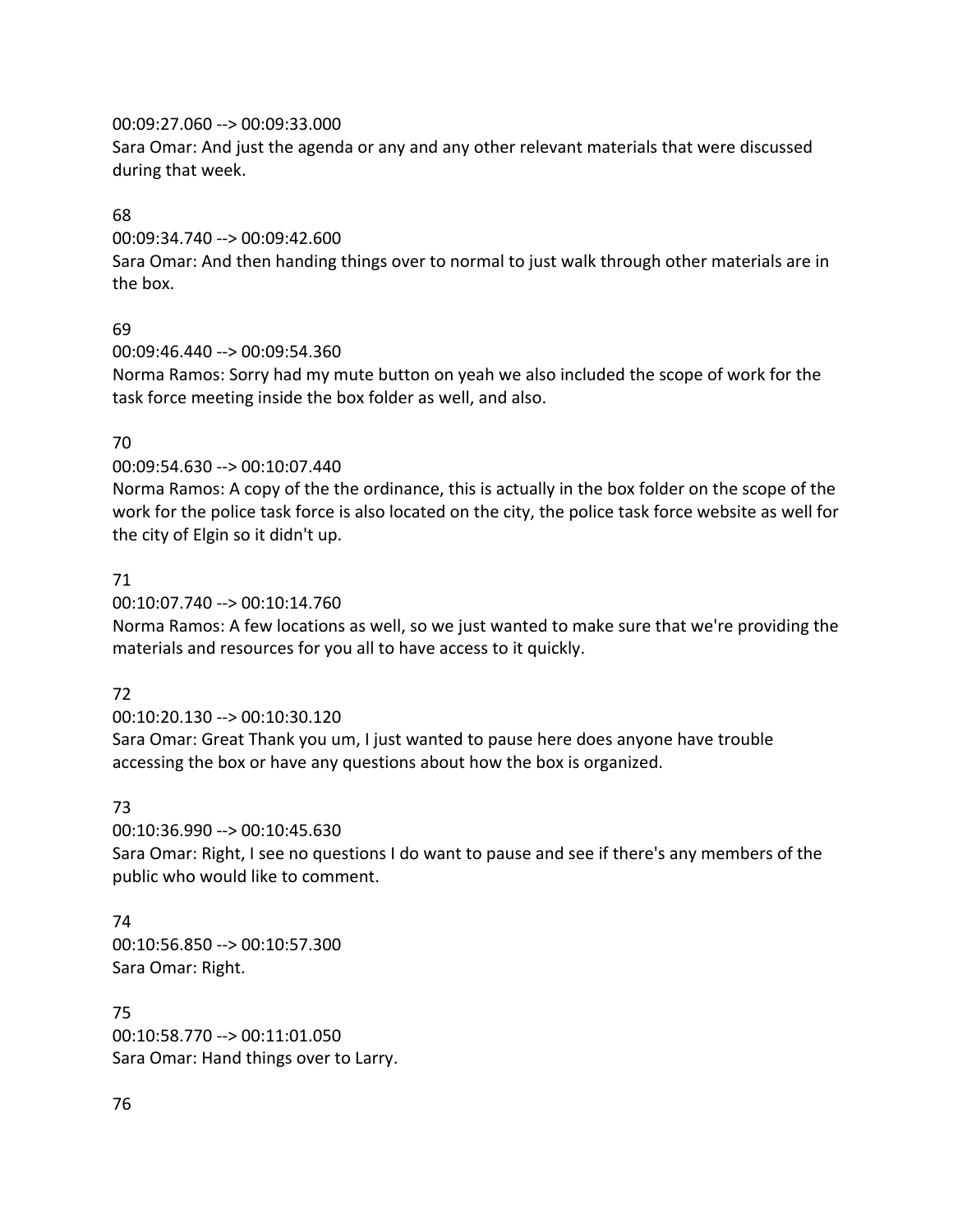00:11:03.360 --> 00:11:04.170 Larry Schooler: Thank you very much.

77 00:11:04.380 --> 00:11:04.890 Sarah.

### 78

00:11:07.470 --> 00:11:16.980

Larry Schooler: I guess, we already we've we've sort of tackled a bunch of things all at once there so we're a little bit ahead of schedule, thanks to Norman Sarah for all of that, I just want to acknowledge that we know we're throwing some.

### 79

00:11:18.330 --> 00:11:27.360

Larry Schooler: different forms of technology at you, I think that the main goal we have is to just streamline your inbox and keep the number of.

# 80

00:11:28.080 --> 00:11:35.790

Larry Schooler: things you have to keep up with to a minimum, hopefully, you can bookmark the box Dr know that you can always go to it and it'll be updated, with the most recent.

# 81

00:11:36.120 --> 00:11:43.170

Larry Schooler: information that you need, of course, if you need something emailed to you we're more than happy to do so, you can just reach out to us directly.

# 82

00:11:44.310 --> 00:11:54.930

Larry Schooler: via the policing Task Force email or any of our direct addresses but we're hopeful that that drive will make things a little bit easier you just go to your web browser open that and you're good to go.

# 83

# 00:11:56.220 --> 00:12:04.650

Larry Schooler: So tonight, as I mentioned, we really have two significant topics to delve into both of which came up during meeting number three.

# 84

00:12:05.430 --> 00:12:10.800 Larry Schooler: One of which is the extensive work, as I understand it, that's gone into discussions about a.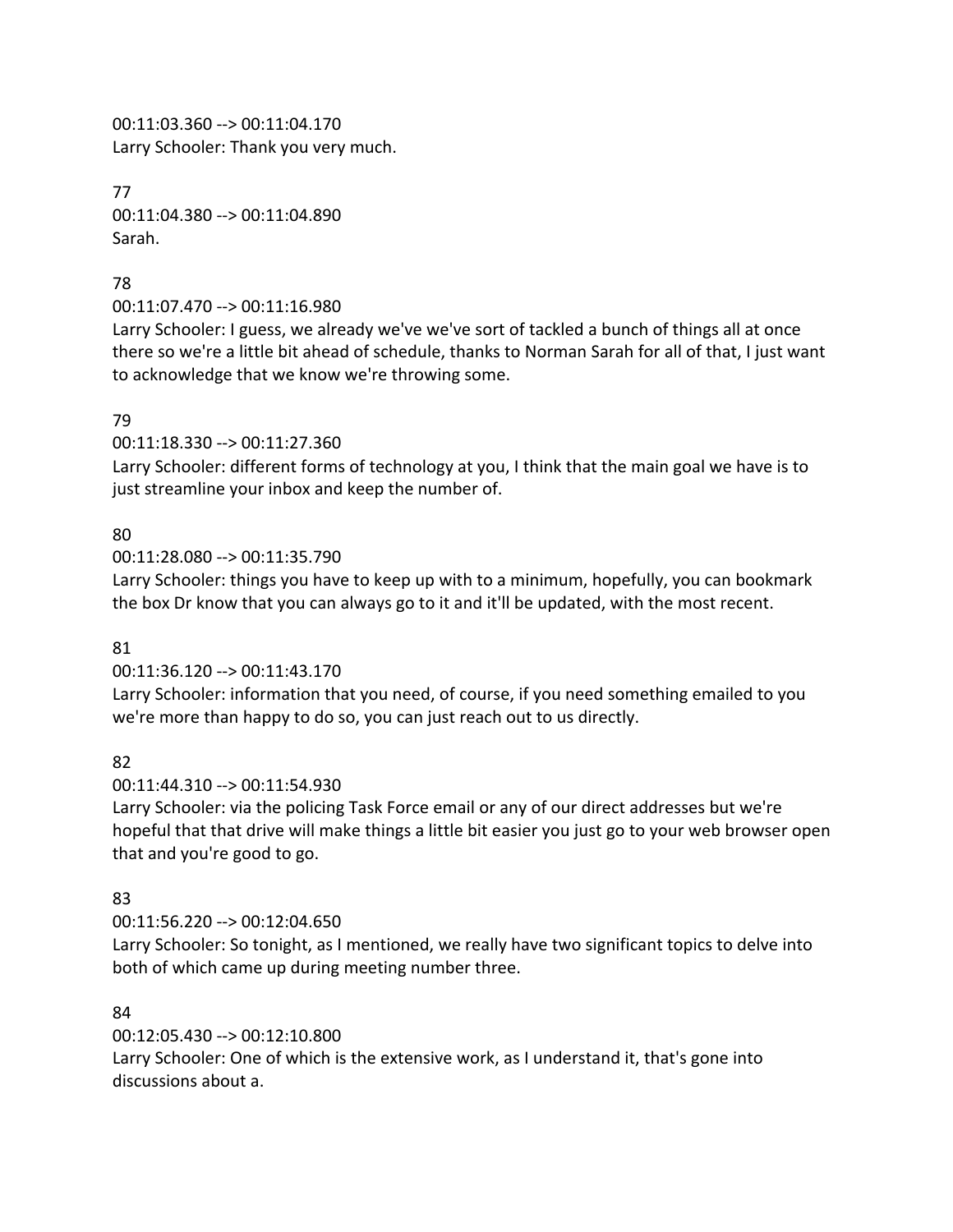00:12:11.340 --> 00:12:16.830

Larry Schooler: Civilian review board for the Elgin police department that councilmember Pal has been at the forefront of and so.

# 86

# 00:12:17.220 --> 00:12:24.330

Larry Schooler: We have asked her and she has agreed to provide an overview to the group as a relates to the work that's been done to date.

# 87

# 00:12:24.750 --> 00:12:35.670

Larry Schooler: With the idea that we'd like to allow Task Force members to ask questions certainly of her and other members of this group who have been part of it, and also to share feedback to see.

# 88

# 00:12:36.150 --> 00:12:52.230

Larry Schooler: Where the task forces own work might fit in to the work that's already gotten underway with the civilian review board so because we're so ahead of schedule we've got a good chunk of time here, both for presentation and discussion i'll i'll keep my eye on things, but I think we'll be.

# 89

# 00:12:53.250 --> 00:12:59.370

Larry Schooler: able to take ample time to make sure that anyone who wants to share feedback on this or get a question answered can be heard.

# 90

# 00:12:59.790 --> 00:13:06.210

Larry Schooler: And I just want to before I turn things over to councilmember Pal I just want to make sure to encourage every single task force Member.

# 91

# 00:13:07.020 --> 00:13:19.770

Larry Schooler: To take advantage of any opportunity where you have a question or comment to raise your hand and let's do so, you know we really want to make sure as facilitators that everyone feels like they are a part of this conversation so.

# 92

# 00:13:20.820 --> 00:13:32.580

Larry Schooler: We may not do round robins where we go around and ask each person for a common and turn but we definitely want to hear from anyone who has something they want to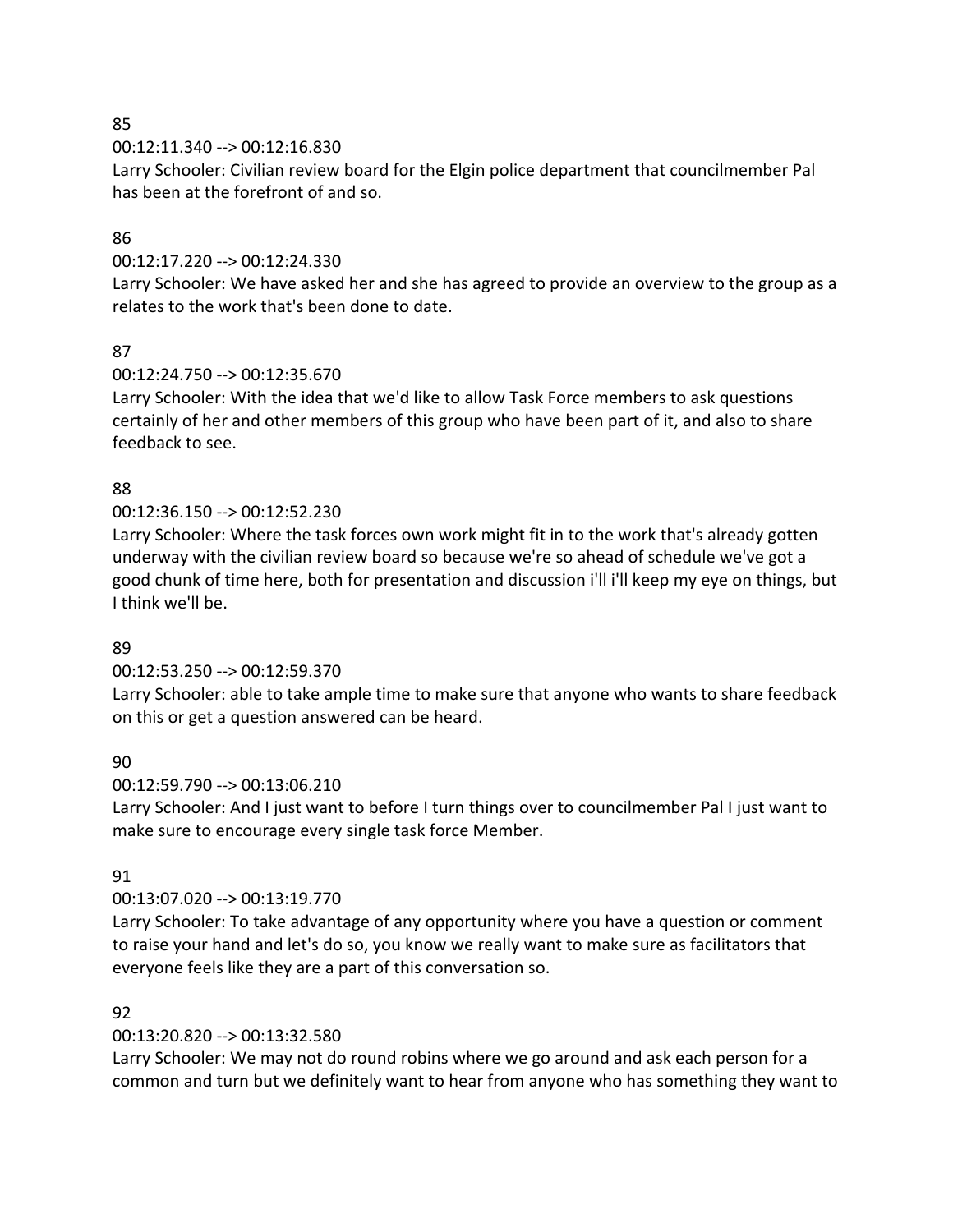share so consumer power would would love to hear from you and then we'll have questions and discussion.

93

00:13:35.670 --> 00:13:40.380

Tish Powell: One question I had Leary um did you want me to share my screen or were you gonna put that up.

94

00:13:40.560 --> 00:13:43.560 Larry Schooler: i'm absolutely fine either way oh Sarah sarah's got it okay.

95 00:13:44.100 --> 00:13:44.700 perfect.

# 96

00:13:50.820 --> 00:14:01.230

Larry Schooler: Oh actually before it comes from our Pal I apologize I just take you up there, so nicely, I think it would be nice just briefly if we could sort of formally acknowledge.

# 97

00:14:02.280 --> 00:14:13.380

Larry Schooler: chair logical kriegler co chair cordova and spokesperson blaylock because, as everyone knows who watched last meeting or was part of last meeting they were selected in those roles by this body.

# 98

00:14:14.130 --> 00:14:23.370

Larry Schooler: we've had an opportunity to meet with the three of them and discuss roles and responsibilities and going forward I think you're going to see a lot more of them.

# 99

# 00:14:23.910 --> 00:14:43.110

Larry Schooler: In the way that these meetings are run we're here to you know sort of lead from behind or support the work alongside so quick I don't know if there's anything you'd like to to say before we get into councilmember pals presentation, but just wanted to recognize you as the the future.

100 00:14:45.660 --> 00:14:47.040 Larry Schooler: Oh i'm sorry I can't hear you.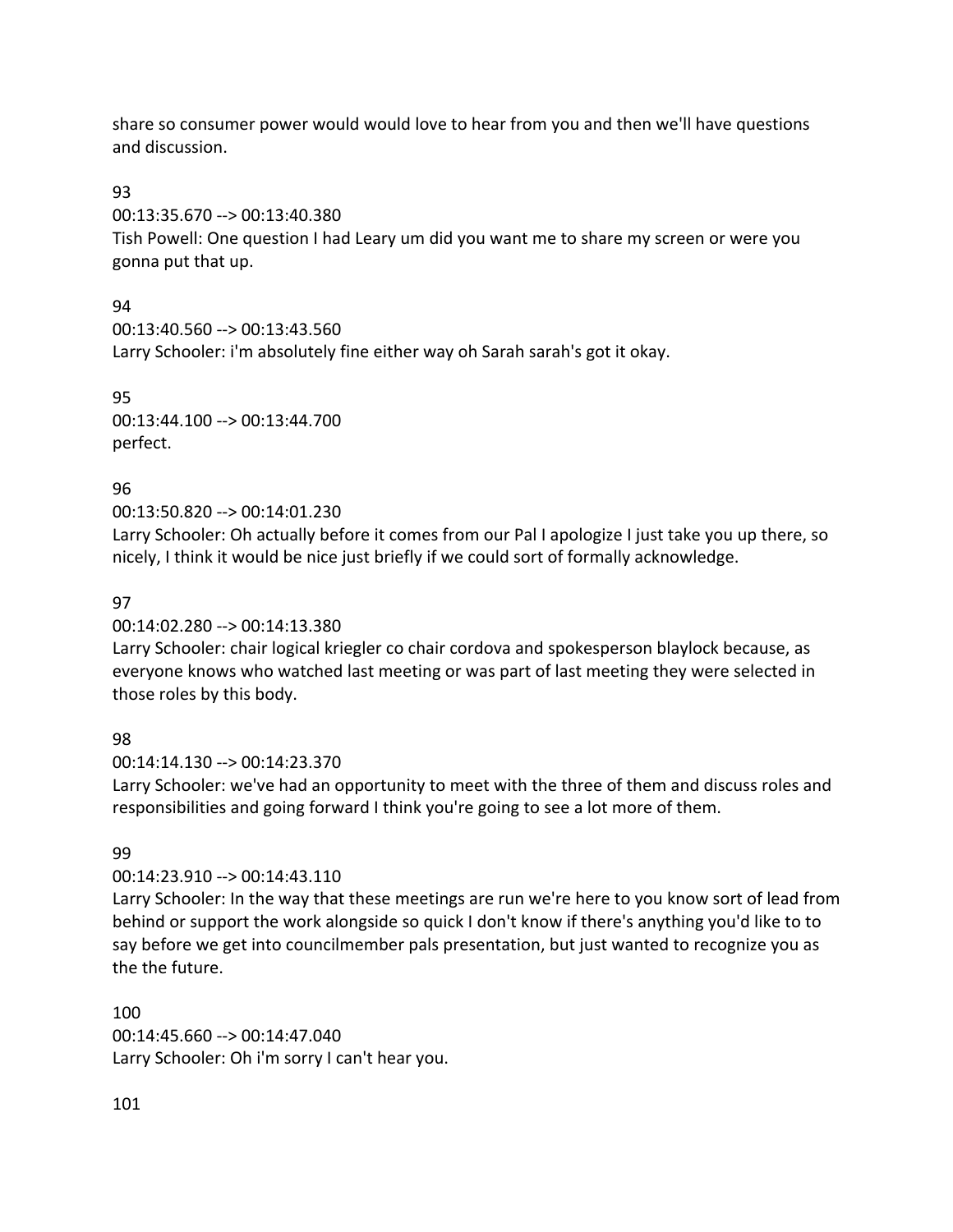### 00:14:50.460 --> 00:15:10.380

LeJewel Kelly Crigler: know, I just wanted to say that Thank you again for acknowledging me, and thank you for those who voted for me i'm going to try my best to do you know what we need to get done so i'm excited and ready to go, but at this point I want to hear constantly Pal.

### 102

### 00:15:11.820 --> 00:15:21.000

LeJewel Kelly Crigler: Thank you, thank you very much and Ishmael and Walter boy I am looking forward to working with the both of you as well, so thank you very much.

#### 103

#### 00:15:21.600 --> 00:15:34.530

Larry Schooler: We really have a wonderful compliment, of the three of them, they bring such great complimentary things to the table also want to welcome cat calmer that I saw join us there just a minute ago cat you're always welcome okay councilman.

#### 104

### 00:15:36.660 --> 00:15:53.430

Tish Powell: Thank you Larry and first of all, before I get to the the presentation, I just want to acknowledge some folks that have been actually working on building a framework for consideration for the task force.

#### 105

00:15:54.540 --> 00:16:07.860

Tish Powell: For some time now Council councilman corey Dixon who i'm quite sure is watching on YouTube live today myself chief lally our former deputy chief.

106 00:16:10.650 --> 00:16:11.550 Tish Powell: Oh, goodness.

#### 107

00:16:12.870 --> 00:16:21.810

Tish Powell: He goes to West Chicago and then all of a sudden column flory Thank you Collins laurie was a part of this group, as well as our.

#### 108

00:16:22.170 --> 00:16:41.790

Tish Powell: Community engagement specialist Bob wit who i'm quite sure is watching as well, we met on several occasions over the past probably 18 months looking at different versions of police civilian review boards that exists in the state of Illinois.

109 00:16:42.900 --> 00:16:49.740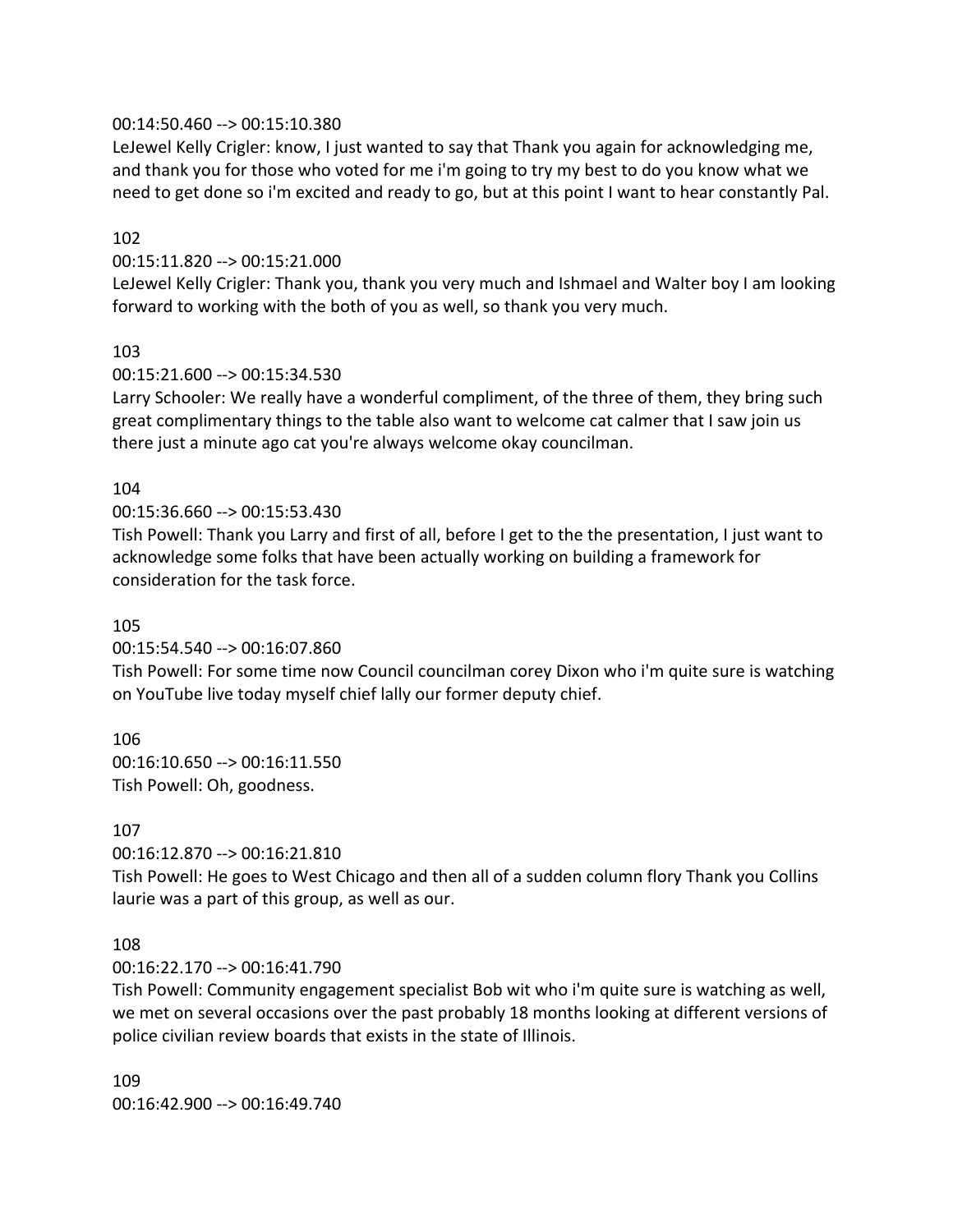Tish Powell: To kind of get a framework for what's out there what's what's allowable within the state of Illinois and what.

# 110

# 00:16:50.820 --> 00:17:03.240

Tish Powell: we've heard feedback from in our Community about what our our citizens are are interested in looking and having in a civilian review board so with that said.

# 111

# 00:17:06.630 --> 00:17:16.980

Tish Powell: You can go to the next slide I just want to make sure that we started this process with the idea of kind of doing a lot of the background work, because it was a lot of background work.

# 112

# 00:17:17.700 --> 00:17:26.910

Tish Powell: but always with the understanding, especially once we knew that we were going to have this police task force would bring it forward to the task force.

# 113

# 00:17:27.660 --> 00:17:41.790

Tish Powell: For the task forces input feedback and final recommendations on how this would eventually move forward for consideration by the whole Council, so I just want to make sure that that's clear.

# 114

# 00:17:43.320 --> 00:18:03.090

Tish Powell: So a lot of folks may not understand exactly what a police review board is so what I tried to include a definition, this would be a setup like a city board and Commission with subpoena power, it will be established by the mayor and city council.

# 115

# 00:18:04.230 --> 00:18:15.840

Tish Powell: And the we're calling it the EP crb, which is the Elgin police citizens review board would be charged with providing a fair and independent process for review of citizen complaints.

116 00:18:17.010 --> 00:18:20.220 Tish Powell: Regarding sworn police officers next.

117 00:18:22.560 --> 00:18:31.830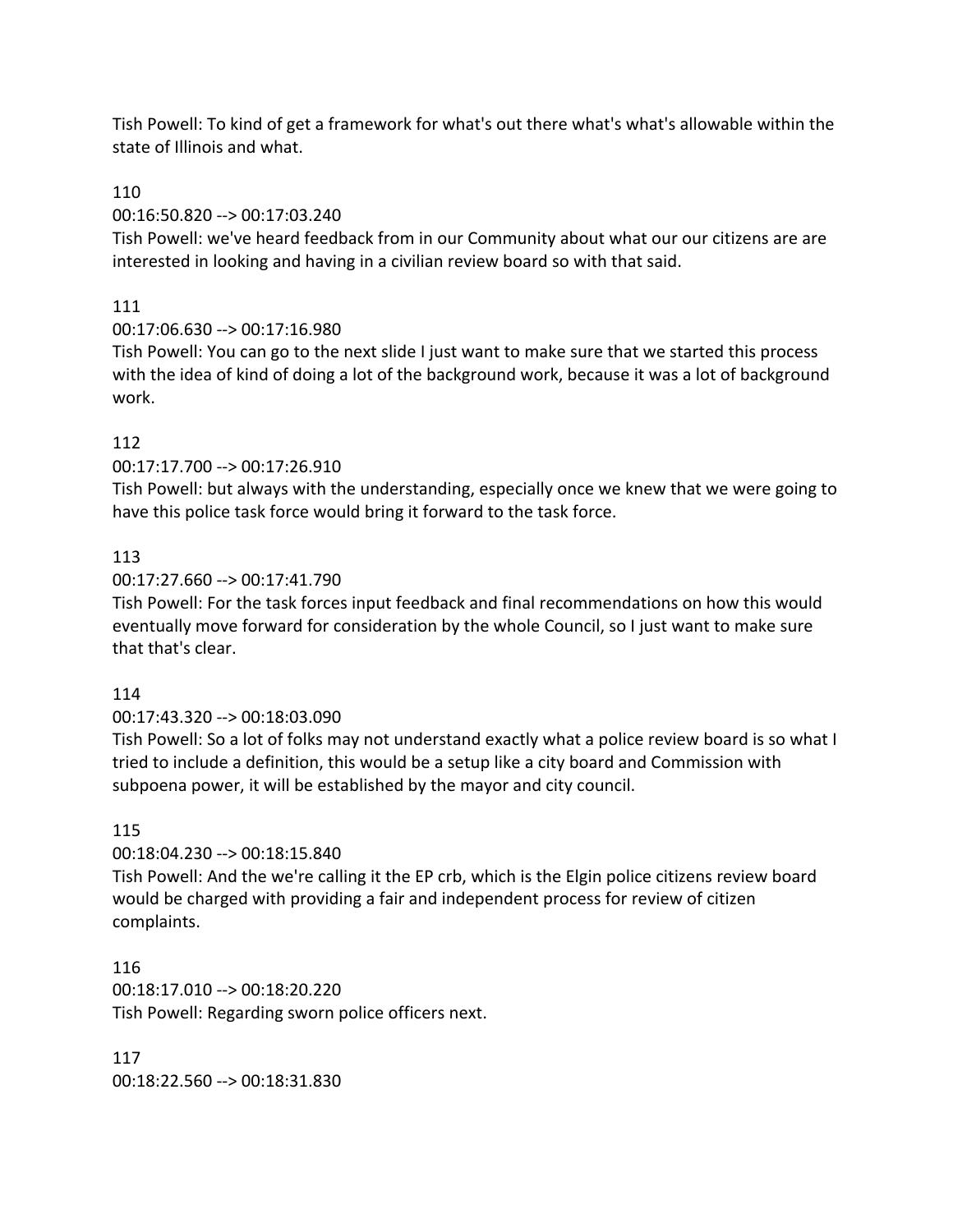Tish Powell: There are a number of communities within the state of Illinois that have similar review boards and i've listed a lot of them on this this page.

# 118

00:18:32.220 --> 00:18:49.470

Tish Powell: Probably the most notable I would say that we really like their framework and used a lot of in and building what you're going to see tonight is the city of champagne and, most recently, the city of aurora adopted a plan as well.

# 119

00:18:51.930 --> 00:19:05.220

Tish Powell: Some of the other cities, I will note that urbana and I believe peoria the way their programs are set up there they're not they're set up more as.

# 120

00:19:06.510 --> 00:19:17.700

Tish Powell: appeal boards versus a review board where if, once a resident makes a complaint it's investigated, a decision is made.

# 121

00:19:18.240 --> 00:19:32.280

Tish Powell: Their boards, a lot of times only come into play, if the resident is not happy with the outcome of the investigation and what it what happens, and you know the discipline, though their boards are more kind of.

# 122

00:19:33.750 --> 00:19:37.740

Tish Powell: Like I said set up set up in that matter versus some of the other ones.

123 00:19:38.760 --> 00:19:39.270 Tish Powell: Next.

# 124

00:19:41.550 --> 00:19:51.630

Tish Powell: So a couple different missions and objectives just wanted to cover real quickly just providing a systematic means by which we can achieve a constant.

# 125

00:19:52.470 --> 00:20:02.730

Tish Powell: continuous improvement and our police and Community interactions providing oversight of police in back destinations involving civilian complaints.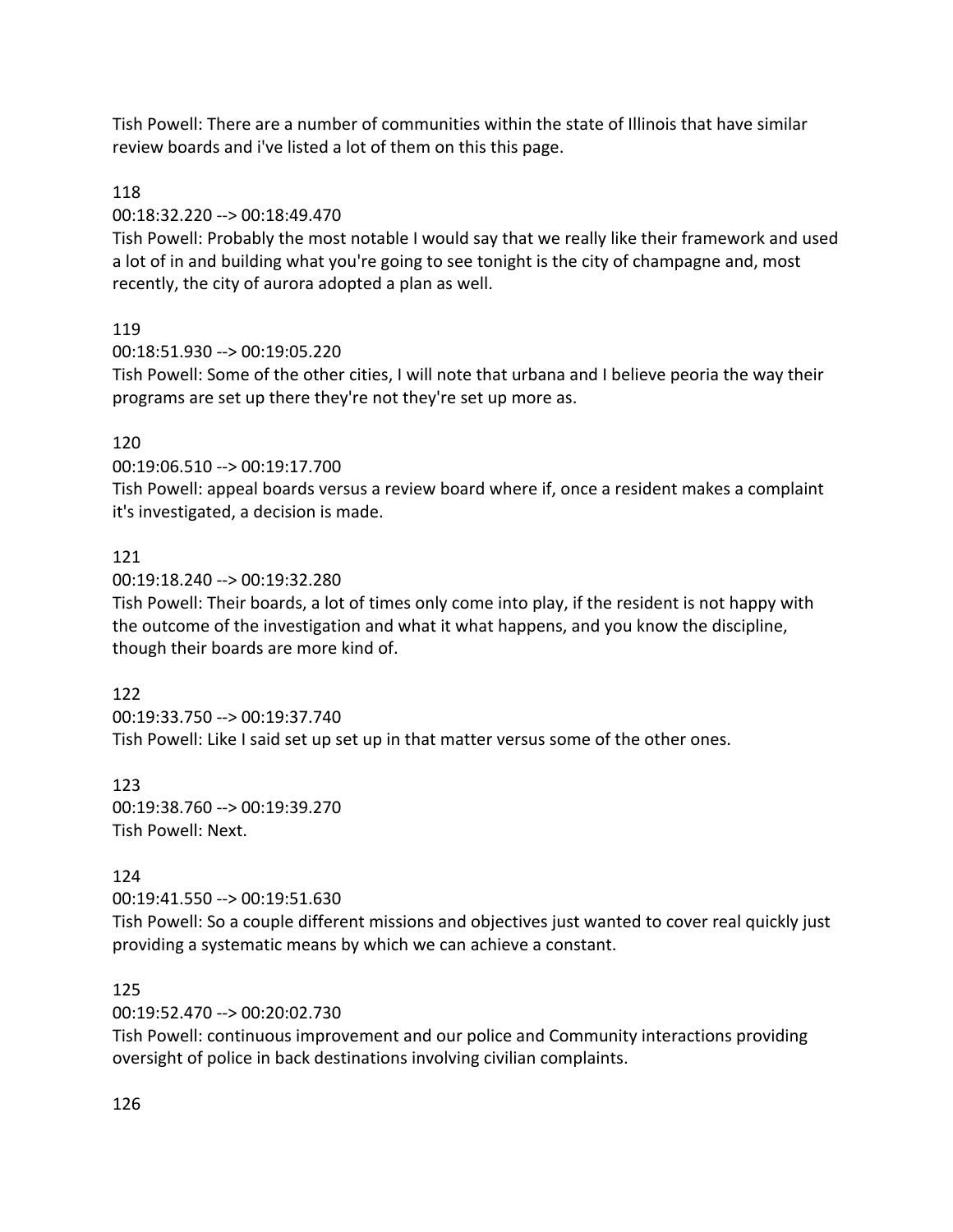### 00:20:03.390 --> 00:20:14.040

Tish Powell: overseeing and monitoring a tracking system and in receipt of complaints against sworn officers, providing an independent process for review and.

### 127

00:20:14.790 --> 00:20:24.090

Tish Powell: Probably the most important thing that we've heard from folks is just adding a civilian perspective to the evaluation of complaints which currently does not exist right now next.

128 00:20:28.020 --> 00:20:29.820 Tish Powell: It also would provide.

# 129

00:20:30.990 --> 00:20:40.890

Tish Powell: You know just timeliness and appear objective way to to look at these complaints, promoting public competence and accountability in the police department.

# 130

### 00:20:42.210 --> 00:21:00.090

Tish Powell: Providing policy recommendations that's another component of this this group that would be included as well and, ultimately, providing recommendations to the City Council city manager and police chief concerning response to resistance and incidents as well.

# 131

# 00:21:03.210 --> 00:21:14.190

Tish Powell: So we we started with looking at the composition of what this group would look like and just talking to a lot of the different communities that currently have them in place.

# 132

# 00:21:15.180 --> 00:21:25.890

Tish Powell: Keeping it to a manageable number of folks was important again feedback and input from from this group is important as well.

# 133

# 00:21:26.250 --> 00:21:34.200

Tish Powell: We envisioned it being about a seven member board that would be appointed by the City Council similar to our other boards and commissions.

# 134

# 00:21:34.770 --> 00:21:45.210

Tish Powell: Members must live within the corporate city limits of Elgin and one of the things we did differently, which kind of mirrors the way our fire and police Commission is set up.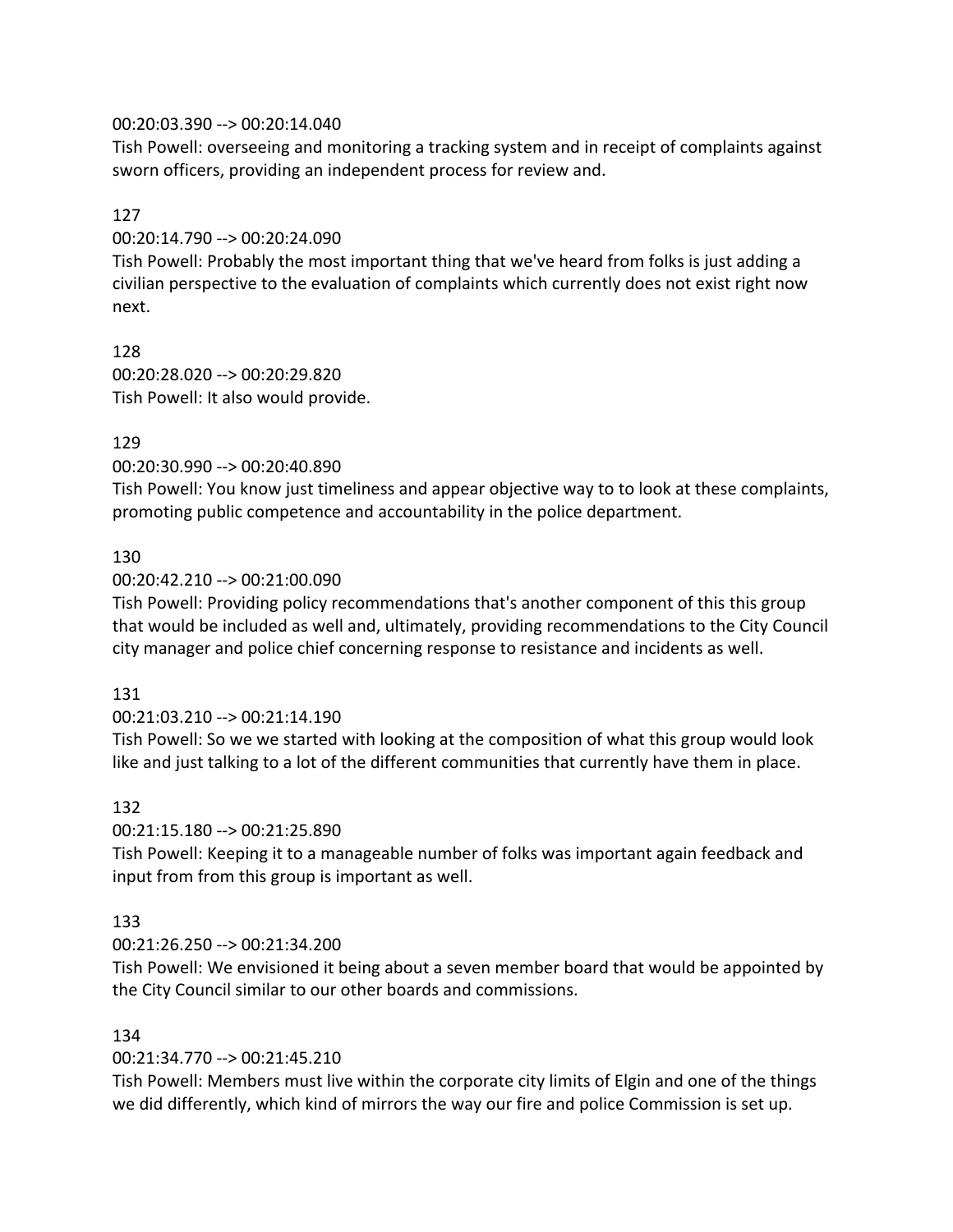#### 00:21:45.720 --> 00:22:04.770

Tish Powell: We have some specific appointments to ensure diversity on this board so of the seven members, we said that no less than two Shelby women, no less than three shall be members of a racial minority group.

### 136

# 00:22:05.970 --> 00:22:19.560

Tish Powell: as defined by eeoc no less than one person shall be between the ages of 21 and 25 years of age, we thought that that was specifically important to include a young people.

### 137

00:22:20.280 --> 00:22:29.340

Tish Powell: In in this mix in this group, because they provide a valuable perspective and also, unfortunately, comprise.

# 138

00:22:30.270 --> 00:22:44.700

Tish Powell: A large number of the interactions between residents in our Community and the police department, so we wanted to make sure that they were represented, we also wanted to include a licensed attorney as well.

139 00:22:46.170 --> 00:22:46.620 Tish Powell: Next.

# 140

00:22:49.650 --> 00:22:56.880

Tish Powell: The terms would be for approximately three years and they would be staggered and typically when you start a new board or Commission.

# 141

00:22:57.870 --> 00:23:10.470

Tish Powell: Not all the terms are for three years, some are for one somewhere for two somewhere for three so that you provide that that staggering so that not everyone is expiring.

142 00:23:11.610 --> 00:23:12.360 Tish Powell: at once.

143 00:23:13.650 --> 00:23:29.040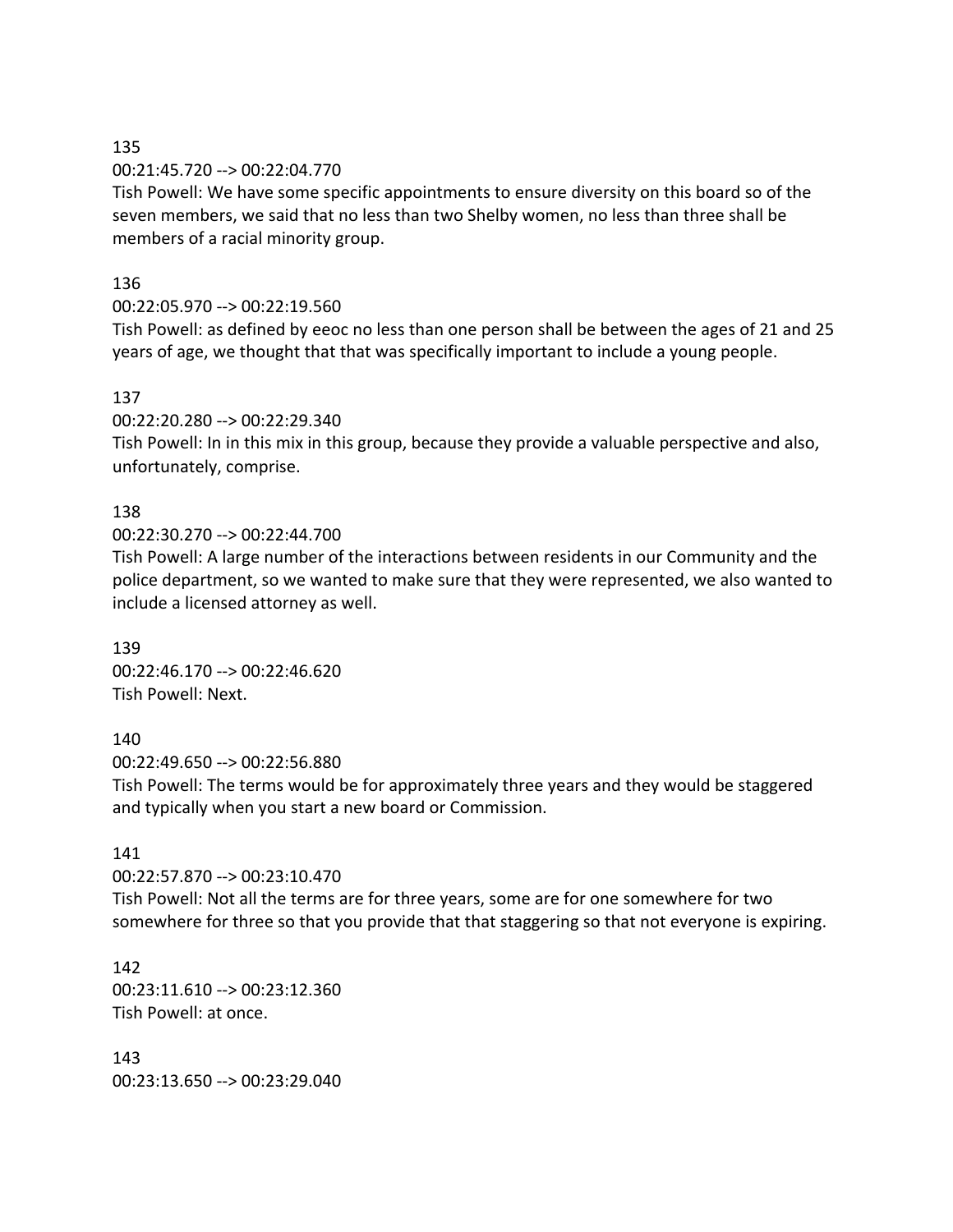Tish Powell: The other component is there's usually term limits people would be limited to two consecutive terms or a maximum of six years the mayor and City Council would select a chair and the group would designate a Co chair.

144

00:23:30.600 --> 00:23:41.640

Tish Powell: We would also have a city council member that would serve as like a non voting Member as a liaison to the group, but again as a non voting Member.

145

00:23:42.270 --> 00:23:51.270

Tish Powell: And then there would also be staff liaisons potentially from the HR department legal department Elgin police department and the managers office.

#### 146

00:23:52.470 --> 00:24:03.960

Tish Powell: And prior to appointment, the Members would be subject to an interview and a background check that would be done by an outside agency, it would not be done by the Elgin police department.

147 00:24:05.280 --> 00:24:05.730 Tish Powell: Next.

148

00:24:08.130 --> 00:24:11.760 Tish Powell: requirements, and this is something we saw pretty universally.

149

00:24:12.990 --> 00:24:25.020

Tish Powell: On the the current boards that we looked at across the state that they had requirements and expectations of the people who sit on this board.

#### 150

00:24:26.220 --> 00:24:30.600 Tish Powell: Of as people who possess a reputation for fairness and integrity.

#### 151

00:24:31.620 --> 00:24:36.330

Tish Powell: And they can't be a current city employee, there are even some that.

152 00:24:38.250 --> 00:24:47.850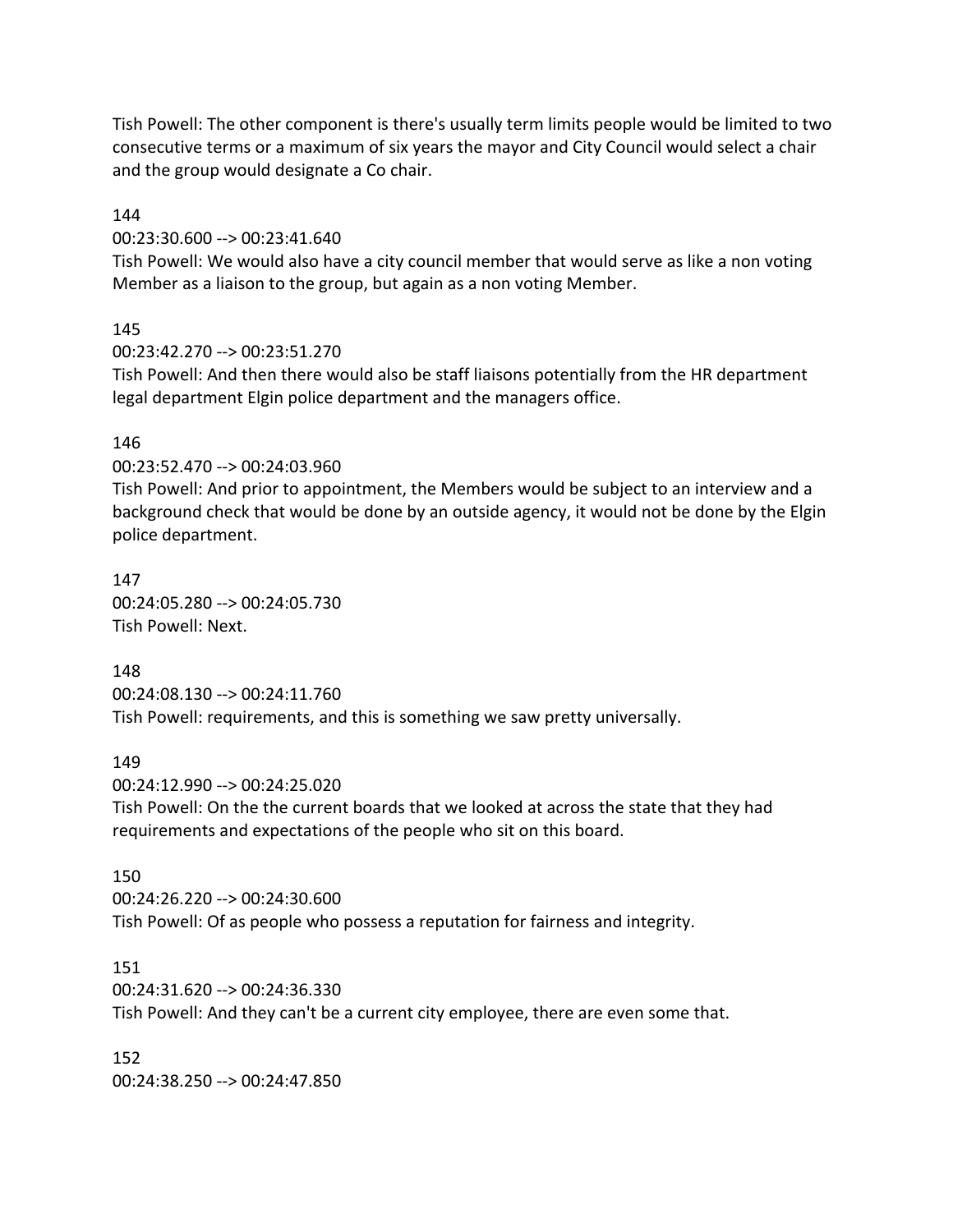Tish Powell: restrict people who are elected officials, like in other capacities from serving on the board and you cannot be.

# 153

# 00:24:49.440 --> 00:25:01.050

Tish Powell: Currently contracted or working for or have any official affiliation and current or former with a law enforcement agency, they wanted this to be strictly citizens not people who.

# 154

00:25:02.250 --> 00:25:07.920 Tish Powell: Are officers used to be officers or work in some type of law enforcement capacity.

155 00:25:09.270 --> 00:25:09.690 Tish Powell: Next.

# 156

# 00:25:13.080 --> 00:25:19.830

Tish Powell: very similar to what we went through with with this task force this group would be subject to the open meetings act.

# 157

00:25:20.670 --> 00:25:38.850

Tish Powell: And would be required to participate or yes expected to participate in Community events to provide public education on the complaint process and encouraging residents to speak up if they have problems or ask questions of members of this group.

# 158

00:25:40.170 --> 00:25:59.190

Tish Powell: They would also go through an overall orientation of the Elgin police department their policies and procedures use of force policies, in particular, they would go through a fire the firearm simulator training that the department offers and do a ride along.

# 159

00:26:00.450 --> 00:26:13.170

Tish Powell: there's also other training that could potentially be included some ongoing training, including training from some outside agencies, besides just the Elgin police department.

160 00:26:14.280 --> 00:26:14.730 Tish Powell: Next.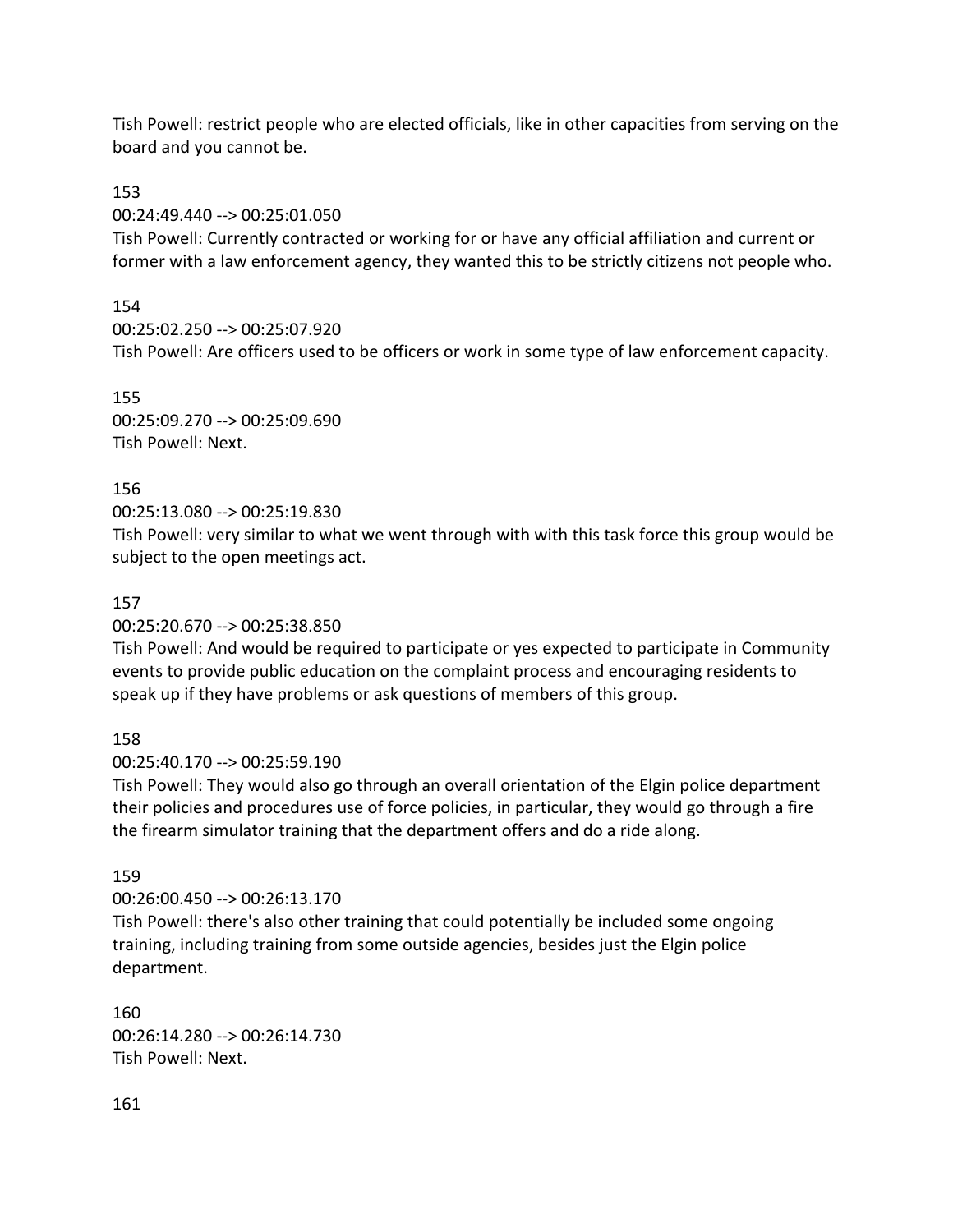#### 00:26:17.790 --> 00:26:27.480

Tish Powell: Now duties and responsibilities, this was something also that was very important, when I went to talk to some of the other communities that.

#### 162

00:26:28.680 --> 00:26:43.740

Tish Powell: The expectation is that Members conduct themselves at all times in a manner that maintains public competence and impartiality in integrity, since they're going to be involved in very sensitive and confidential matters.

#### 163

00:26:44.790 --> 00:26:56.910

Tish Powell: investigating complaints coming in from the public and the expectation was that Members should refrain from prejudice the scene or making any comments.

#### 164

00:26:58.080 --> 00:27:04.650 Tish Powell: about any pending complaint ongoing investigation or anything that could potentially.

165 00:27:06.300 --> 00:27:07.230 Tish Powell: be a problem.

#### 166

00:27:08.460 --> 00:27:14.340

Tish Powell: With an envoy current investigation or or the work and their duties as a board member.

167 00:27:15.750 --> 00:27:16.230 Tish Powell: Next.

#### 168

00:27:20.310 --> 00:27:28.800

Tish Powell: And I think I already mentioned the importance of maintaining confidentiality, with respect to confidential and privileged information.

#### 169

00:27:30.030 --> 00:27:37.860

Tish Powell: But wanted to make sure that I pointed out that this was not intended to prohibit members from expressing opinions regarding.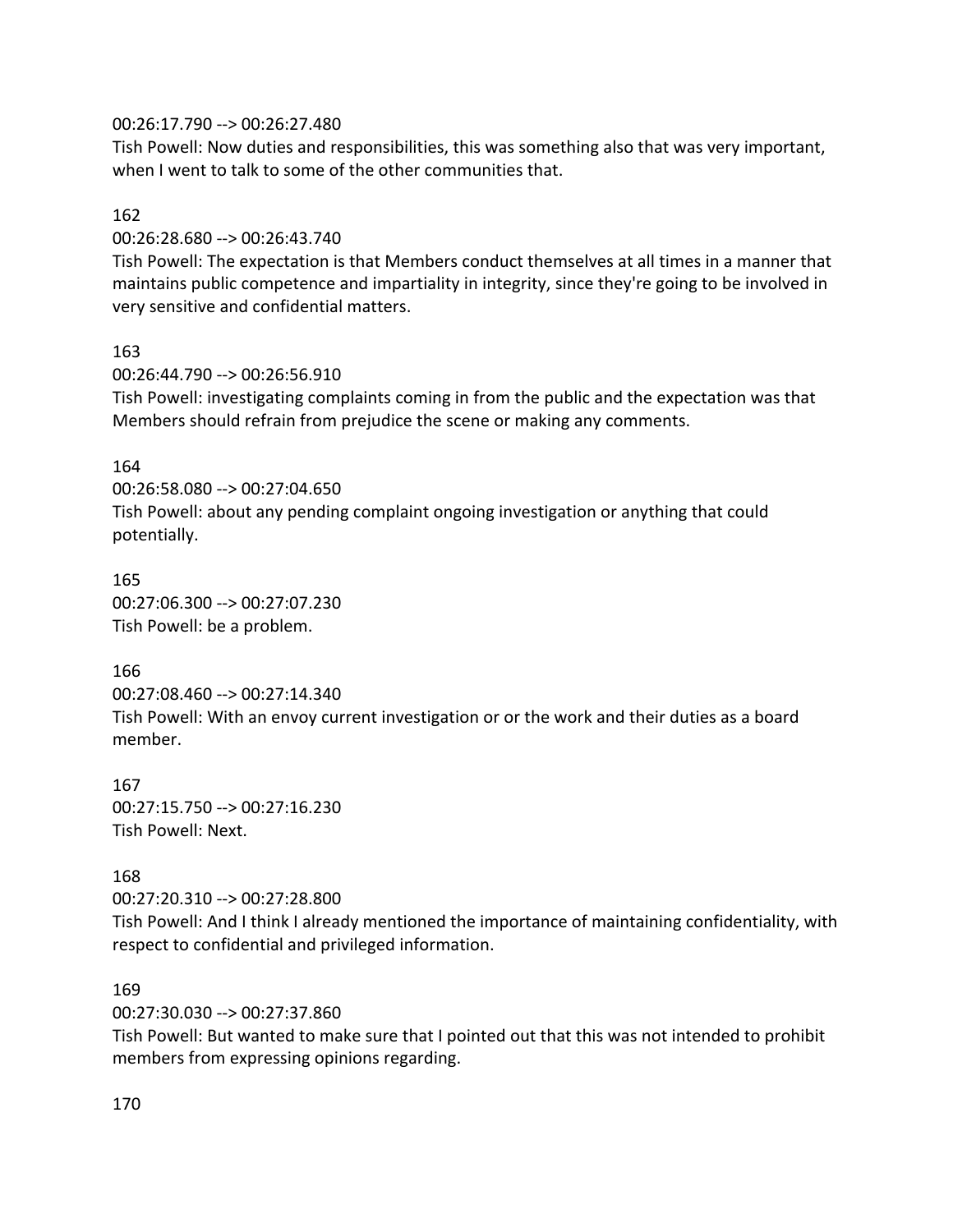#### 00:27:38.250 --> 00:27:54.270

Tish Powell: Just general patterns and trends and policing procedural matters any information that has previously been released as public record or any other non confidential or non privileged information discussed during the course of those proceedings or deliberations.

171 00:27:56.130 --> 00:27:56.580 Tish Powell: Next.

#### 172

00:27:59.100 --> 00:28:03.540 Tish Powell: The Members would also be prohibited from having any ex parte.

#### 173

00:28:04.680 --> 00:28:09.960

Tish Powell: communications with any third party regarding any complaint under active review.

#### 174

00:28:11.070 --> 00:28:21.840

Tish Powell: A Member shall recuse him or herself from consideration of a complaint which the Member has a personal, professional or financial conflict of interest and.

#### 175

00:28:22.830 --> 00:28:39.480

Tish Powell: Reviewing response to resistance reports, where the Members deem appropriate and make recommendations to the city council and chief of police is something that this group would also be involved with I think we looked at that probably like on a quarterly basis.

176 00:28:40.710 --> 00:28:41.130 Next.

177 00:28:44.010 --> 00:28:44.880 Tish Powell: These meetings.

#### 178

00:28:46.410 --> 00:29:05.580

Tish Powell: A lot of them very looking at most of the Communities, what would meet probably no less than every other month or six times per year and, obviously, special meetings could can be called as needed, particularly when an actual complaint has been filed and needs to be.

179 00:29:06.810 --> 00:29:09.150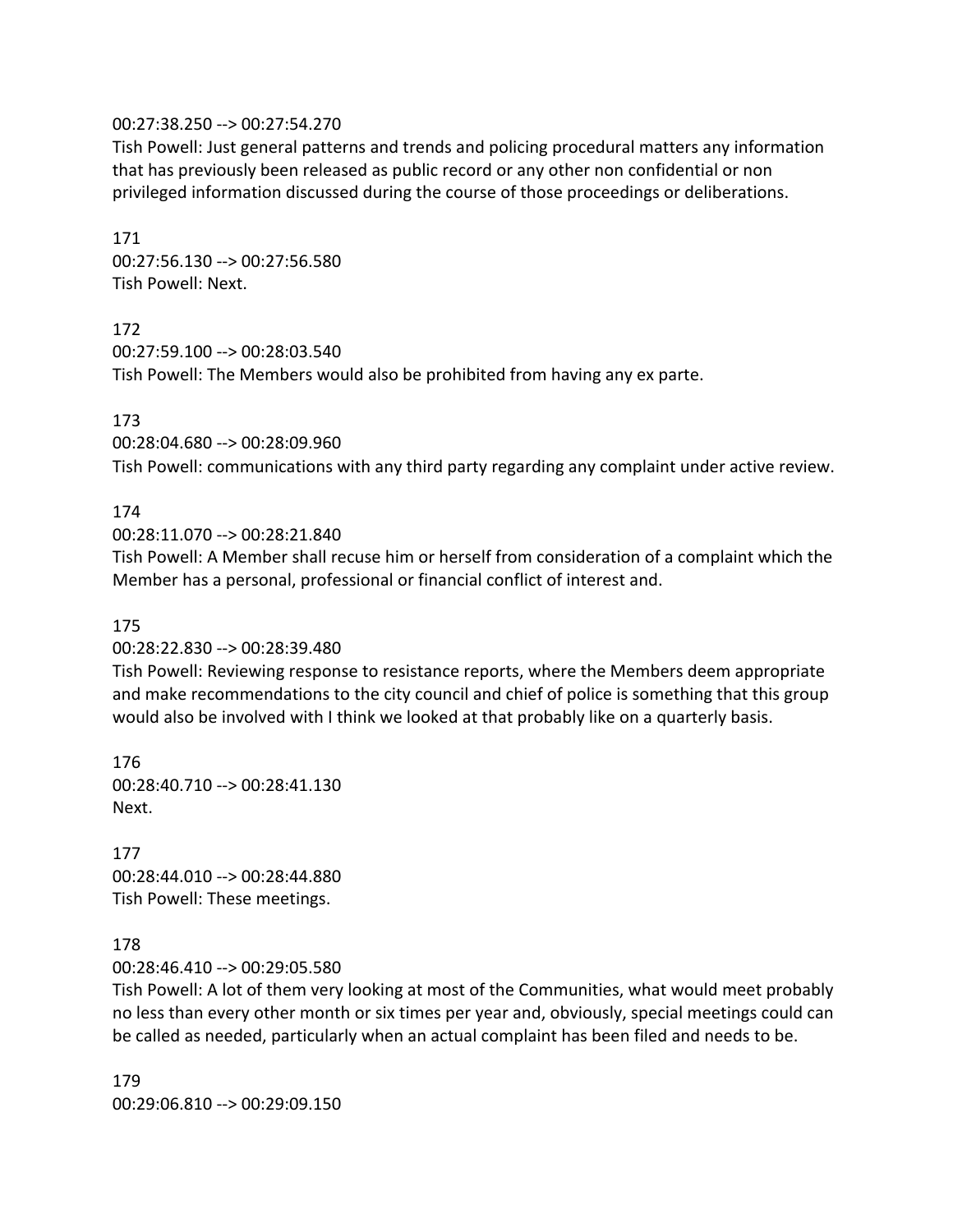Tish Powell: needs to go through through the process.

180 00:29:10.230 --> 00:29:15.900 Tish Powell: And these meetings again are open to the public, to the extent that.

#### 181

00:29:17.280 --> 00:29:22.230 Tish Powell: Except for when you are discussing specific complaints that.

182 00:29:23.580 --> 00:29:27.210 Tish Powell: would not be subject to the open meetings act.

183

00:29:28.320 --> 00:29:31.500 Tish Powell: It would be an exemption and you would go into closed session.

184 00:29:33.000 --> 00:29:33.480 Tish Powell: Next.

185 00:29:36.330 --> 00:29:39.150 Tish Powell: And I hope everyone can see some of these.

186 00:29:40.560 --> 00:29:43.830 Tish Powell: Just kind of walking through the complaint review procedure.

187 00:29:44.850 --> 00:29:47.220 Tish Powell: Complaints can be filed through.

#### 188

00:29:48.420 --> 00:29:57.630 Tish Powell: The city's website there's a link on the web page, and I know that a couple of folks right here on our task force, are some of the Community members that.

189 00:29:57.630 --> 00:29:59.550 Tish Powell: have been trained and how to take.

190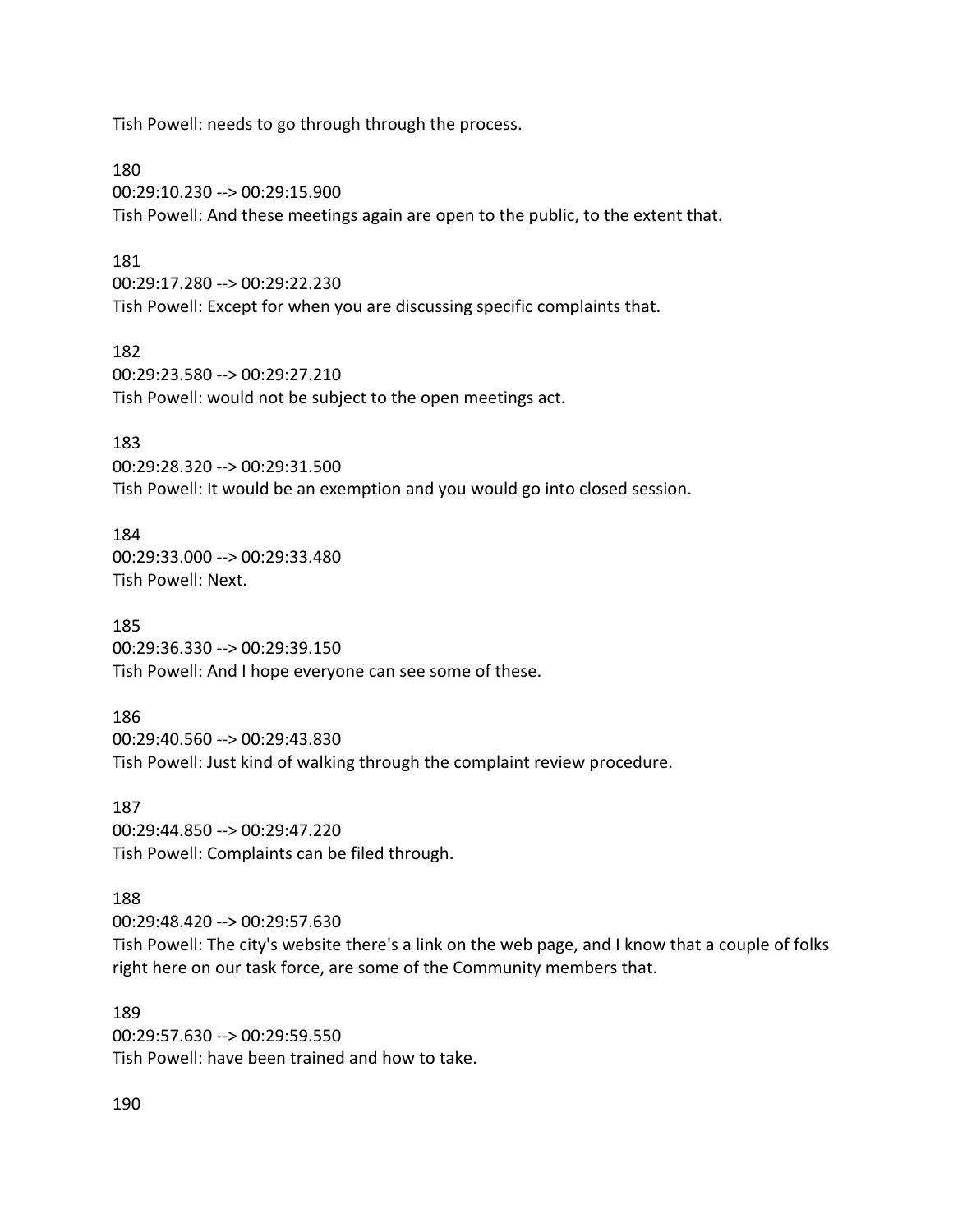### 00:30:00.990 --> 00:30:06.450

Tish Powell: complaints from the public if they are not comfortable going to the police department.

### 191

00:30:08.160 --> 00:30:22.560

Tish Powell: That i've provided a link to that and and folks can go to that if they would like and we can even go to it during the course of the meeting later on, if that's something folks are interested in complaints would be received by.

### 192

00:30:24.210 --> 00:30:31.290 Tish Powell: A board staff liaison and then distributed to the board for further review and consideration.

# 193

00:30:33.210 --> 00:30:33.930 Tish Powell: And then.

# 194

00:30:36.540 --> 00:30:44.940 Tish Powell: They would be referred for for investigation and there's currently a to a two tiered investigation process.

# 195

00:30:45.420 --> 00:30:54.480

Tish Powell: there's an internal process that is performed currently by the Elgin police department for minor issues and then just within the last.

# 196

00:30:55.170 --> 00:31:09.900 Tish Powell: year or so we made a change at the City Council level and hired an outside investigative entity to provide investigations for more serious issues to provide.

# 197

00:31:11.250 --> 00:31:14.100 Tish Powell: A more independent look at those issues that.

# 198 00:31:15.510 --> 00:31:16.830 Tish Powell: would be a lot less.

199 00:31:18.750 --> 00:31:20.820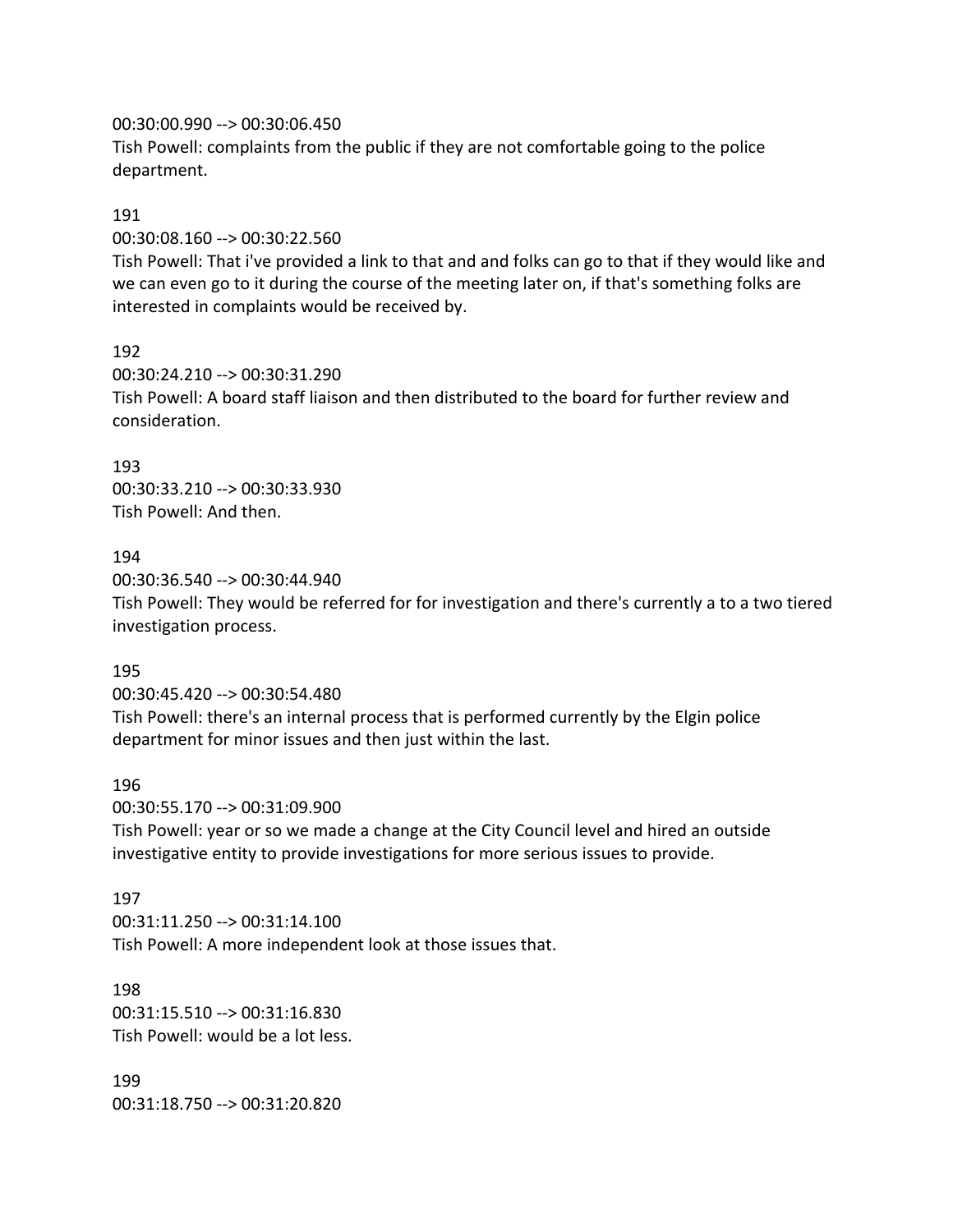Tish Powell: subjective in the eyes of the public.

200

00:31:23.610 --> 00:31:32.880

Tish Powell: And I know I think chief lally is is here, if you want to jump in chief and mention which particular.

# 201

00:31:36.120 --> 00:31:42.150

Tish Powell: infractions to go outside and what what's investigated inside that would maybe be helpful.

202 00:31:46.950 --> 00:31:47.550 City Hall: Yes, Hello.

203 00:31:48.870 --> 00:31:50.520 City Hall: hi so.

# 204

00:31:51.540 --> 00:32:09.270

City Hall: So per the city ordinance certain investigations have to be sent to the outside law firm that the city has retained these investigations include any type of use of force any type of civil rights violation, any allegations of misconduct.

# 205

00:32:10.320 --> 00:32:25.800

City Hall: And or any type of conduct that would warrant three days or more discipline, so any complaint that comes in and falls into those categories, these are then sent to the outside investigated from who conducts the investigation.

206 00:32:28.020 --> 00:32:28.680 Tish Powell: Thank you.

207 00:32:29.160 --> 00:32:29.520 City Hall: you're welcome.

# 208

00:32:31.350 --> 00:32:55.830

Tish Powell: And the next step is the investigative entity performance and investigation and would bring that back to the board for their review now the complaint review procedure, the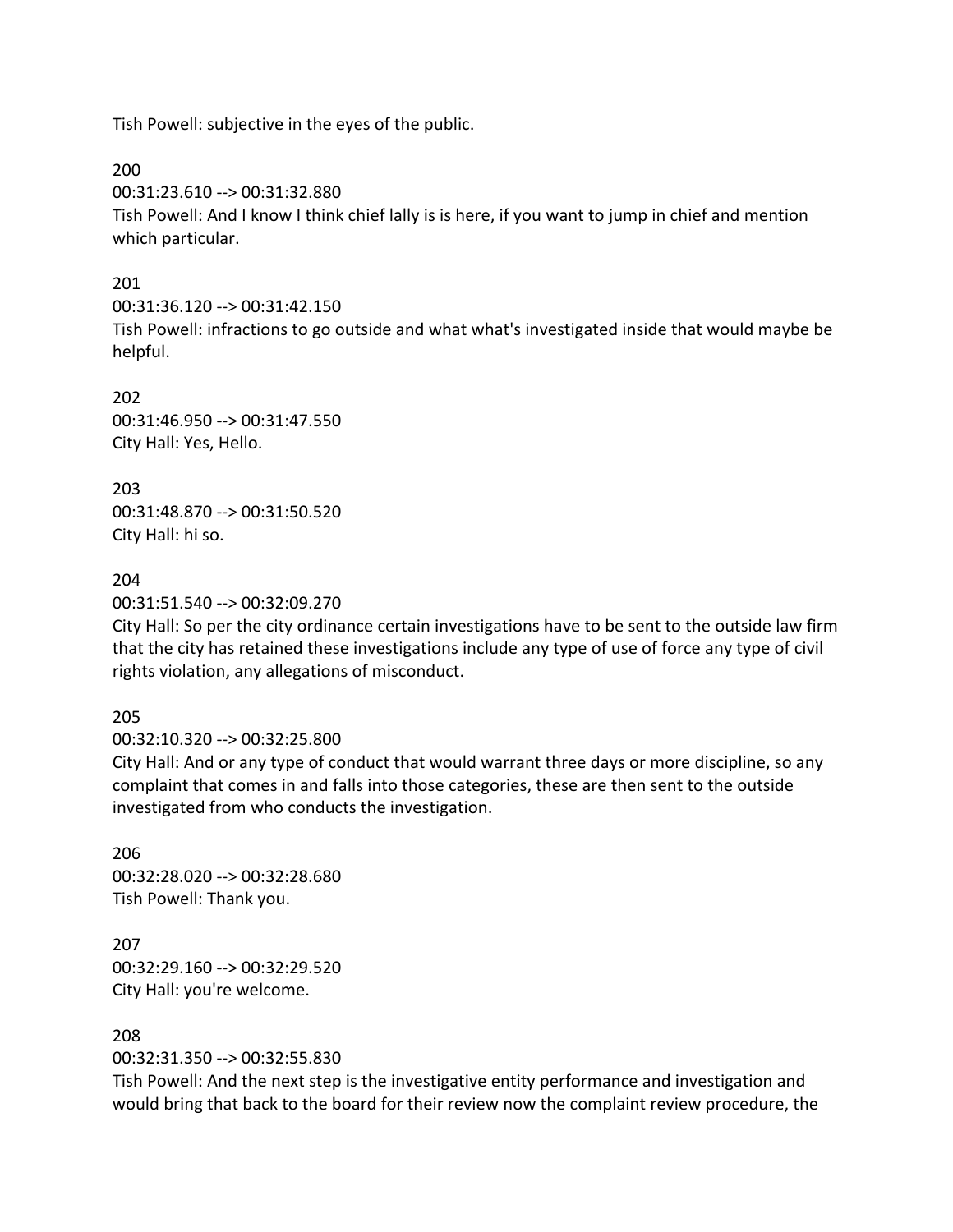Board will have access to review all the documents, the statements body cam footage and any other information, including.

209

00:32:57.090 --> 00:33:03.750

Tish Powell: Potentially disciplinary history of the officer prior complaints filed against the officer in their disposition.

210

00:33:05.310 --> 00:33:13.620

Tish Powell: Employment history years of service positions held all that stuff and would have the ability to to subpoena witnesses if needed.

211 00:33:15.540 --> 00:33:15.990 Tish Powell: Next.

212

00:33:19.260 --> 00:33:27.690

Tish Powell: The next portion of the complaint review procedure would include the board Mickey a recommendation to the chief of police.

213 00:33:29.490 --> 00:33:33.210 Tish Powell: of one of the following five.

214

00:33:34.710 --> 00:33:41.190

Tish Powell: Recommendations either sustained the complaint was either unfounded.

215

00:33:42.780 --> 00:33:51.030

Tish Powell: The person is either exonerated it's not sustained or as a policy failure, and I will also ask for.

216

00:33:52.650 --> 00:33:56.010 Tish Powell: Chief lally to kind of jump in and provide a layman's.

217

00:33:57.210 --> 00:34:00.780 Tish Powell: explanation in terms of each of those five.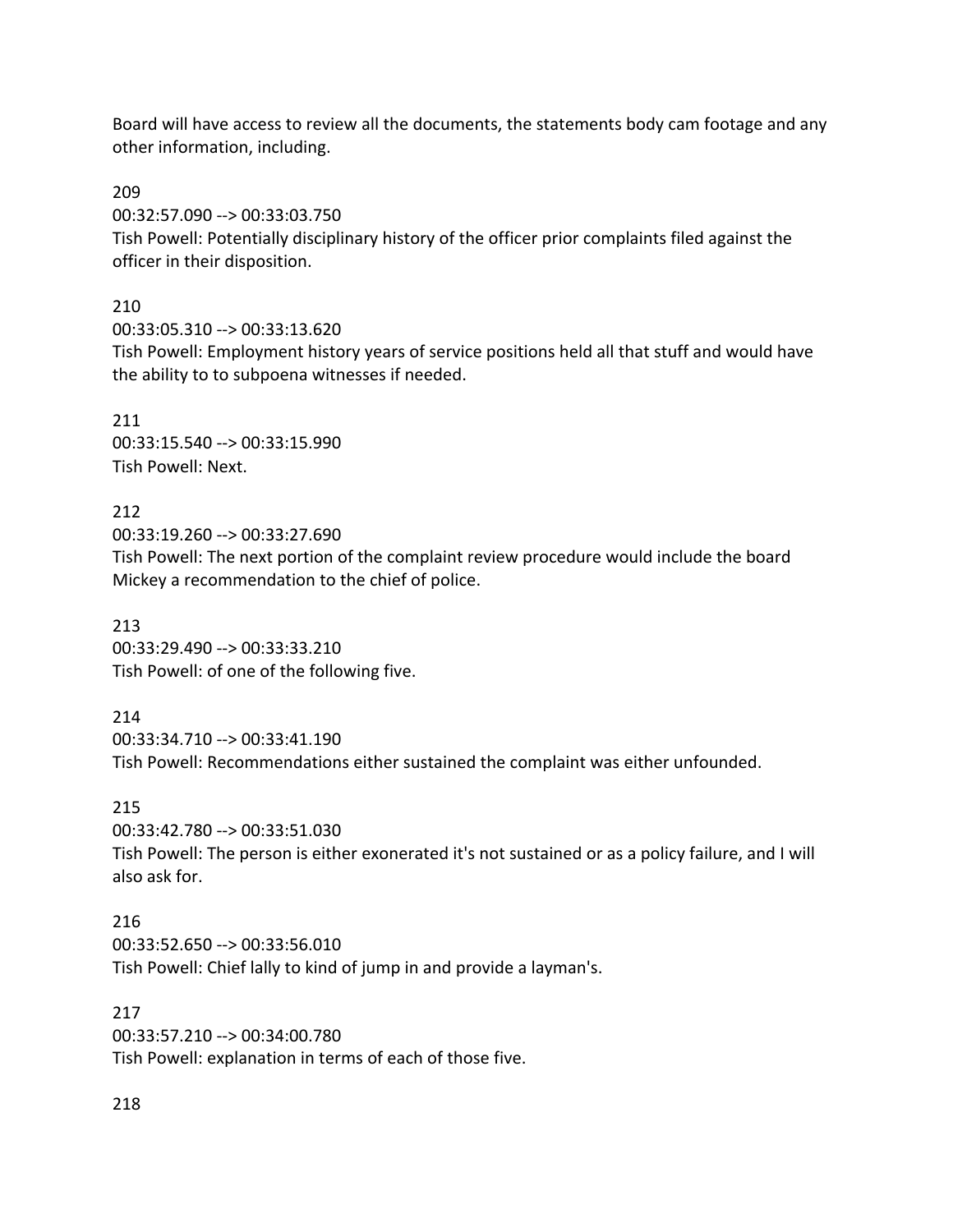00:34:02.340 --> 00:34:04.830 Tish Powell: Findings if you could please chief.

219 00:34:14.910 --> 00:34:15.990 City Hall: So the.

220

00:34:18.750 --> 00:34:28.170

City Hall: When the investigation is concluded there's a final disposition, and so there's five categories so sustain means that the allegation that.

221

00:34:28.830 --> 00:34:39.150

City Hall: That it occurred there's some type of policy violation so in essence that what is alleged did happen, and if the officer violated some type of policy or procedure.

222

00:34:40.410 --> 00:34:44.760 City Hall: If a complaint is unfounded that usually means that.

223

00:34:46.050 --> 00:34:49.410

City Hall: There isn't unfounded means that there's isn't enough.

224

00:34:51.540 --> 00:35:03.000

City Hall: evidence presented to sustain the allegation and so unfounded necessarily means that the incident could have happened, however there's not enough to prove otherwise.

225

00:35:03.720 --> 00:35:13.230

City Hall: exonerated means that the allegations did not happen that the officer acted appropriately did not violate any type of policies or procedures.

226

00:35:14.160 --> 00:35:23.730

City Hall: Not sustained means that the event did occur, however, the there's not enough fair to say that the officer violated any policy or procedure.

227

00:35:24.390 --> 00:35:33.600

City Hall: And then last category is policy failure, so these happened not really that often but there might be some type of action that an officer takes.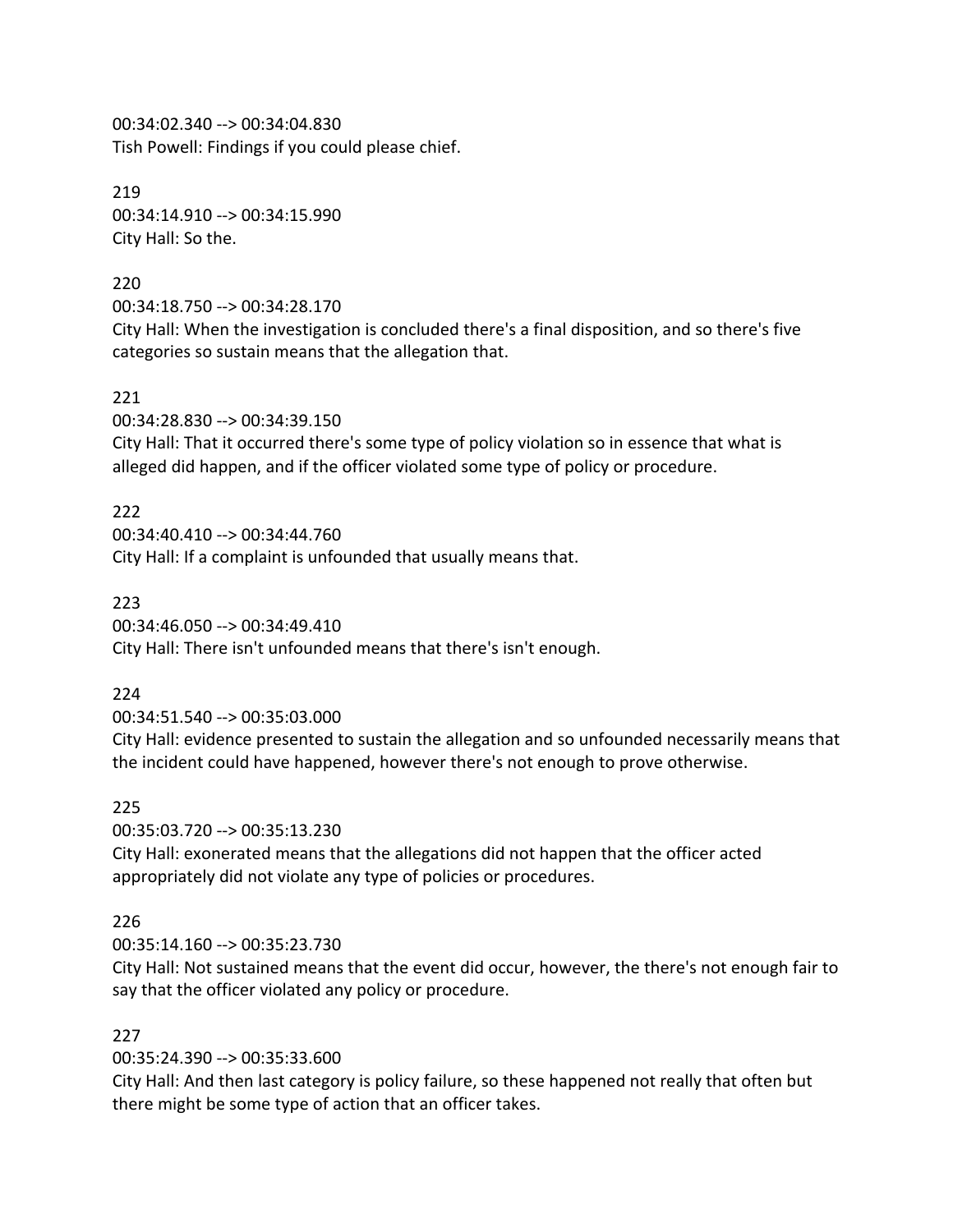00:35:34.110 --> 00:35:45.120

City Hall: And in reviewing our policies and procedures we determine that we have none or haven't addressed that certain circumstance, and so the officer doesn't necessarily do anything.

### 229

#### 00:35:46.140 --> 00:35:55.950

City Hall: Because there isn't a policy, so they can't violate a policy so usually then that we revise some of our practices and, in that we change the policy so.

#### 230

00:35:57.270 --> 00:36:04.110

City Hall: Those are the categories again there's you know, several nuances between some of the categories, but in general, if an officer.

### 231

### 00:36:05.070 --> 00:36:22.320

City Hall: Is has has been found to have done what is allege more than likely the complaint will be sustained if the officer has not found has not been found, you know that they violated policy or procedure they would be exonerated so it's usually one of those two categories.

232 00:36:24.240 --> 00:36:24.930 Tish Powell: Thank you, chief.

233 00:36:26.430 --> 00:36:27.600 Tish Powell: Next slide please.

234

00:36:31.830 --> 00:36:43.800

Tish Powell: And as part of that recommendation if it's sustained the Board will provide the chief of police with a recommended disciplinary action based on one of the four or following.

# 235

00:36:45.000 --> 00:36:56.040 Tish Powell: Actions whether it's a verbal warning written reprimand a suspension, more than three days of to and including termination or if they would be recommending termination.

236 00:36:58.200 --> 00:36:58.680 Tish Powell: Next.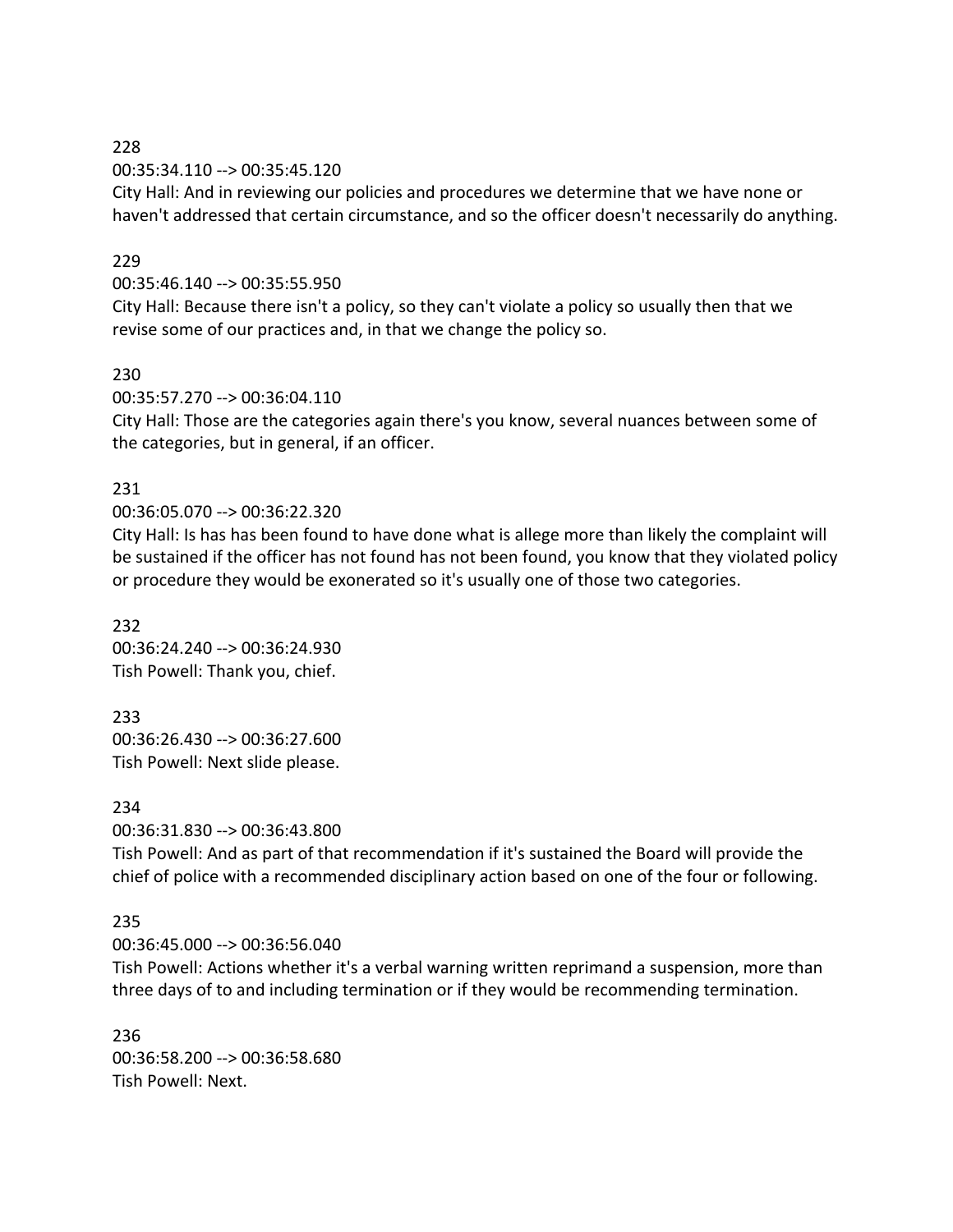00:37:01.440 --> 00:37:09.000

Tish Powell: The Board can also recommend further training counts of the officer review of department policies and procedures.

# 238

# 00:37:10.890 --> 00:37:26.970

Tish Powell: So that it's not just necessarily punitive it includes counseling and potential review of policies and procedures that may have been found to be deficient and led to the action that took place.

# 239

# 00:37:28.470 --> 00:37:36.780

Tish Powell: The chief of police sheldon make a final disposition, on the case after receiving the investigation and the recommendation from the board.

# 240

# 00:37:37.260 --> 00:37:43.470

Tish Powell: If the chief is in agreement with the recommendation from the board that chief shall notify the board and writing.

# 241

### 00:37:44.070 --> 00:38:01.020

Tish Powell: Of this final determination and move forward with said discipline and said action if the chief is not an agreement, then the chief shall notify the board and a meeting will be said to this further discuss the recommendation.

# 242

# 00:38:02.370 --> 00:38:17.010

Tish Powell: The Board shall notify the complainant, of the other determination, once it has been completed and the person making the complaint will have 72 business hours to appeal the decision back to the board.

# 243 00:38:18.750 --> 00:38:19.200 Tish Powell: Next.

# 244

# 00:38:24.660 --> 00:38:30.630

Tish Powell: We thought it would be important for the board to make quarterly reports back to the city council on specific items.

245 00:38:32.070 --> 00:38:42.030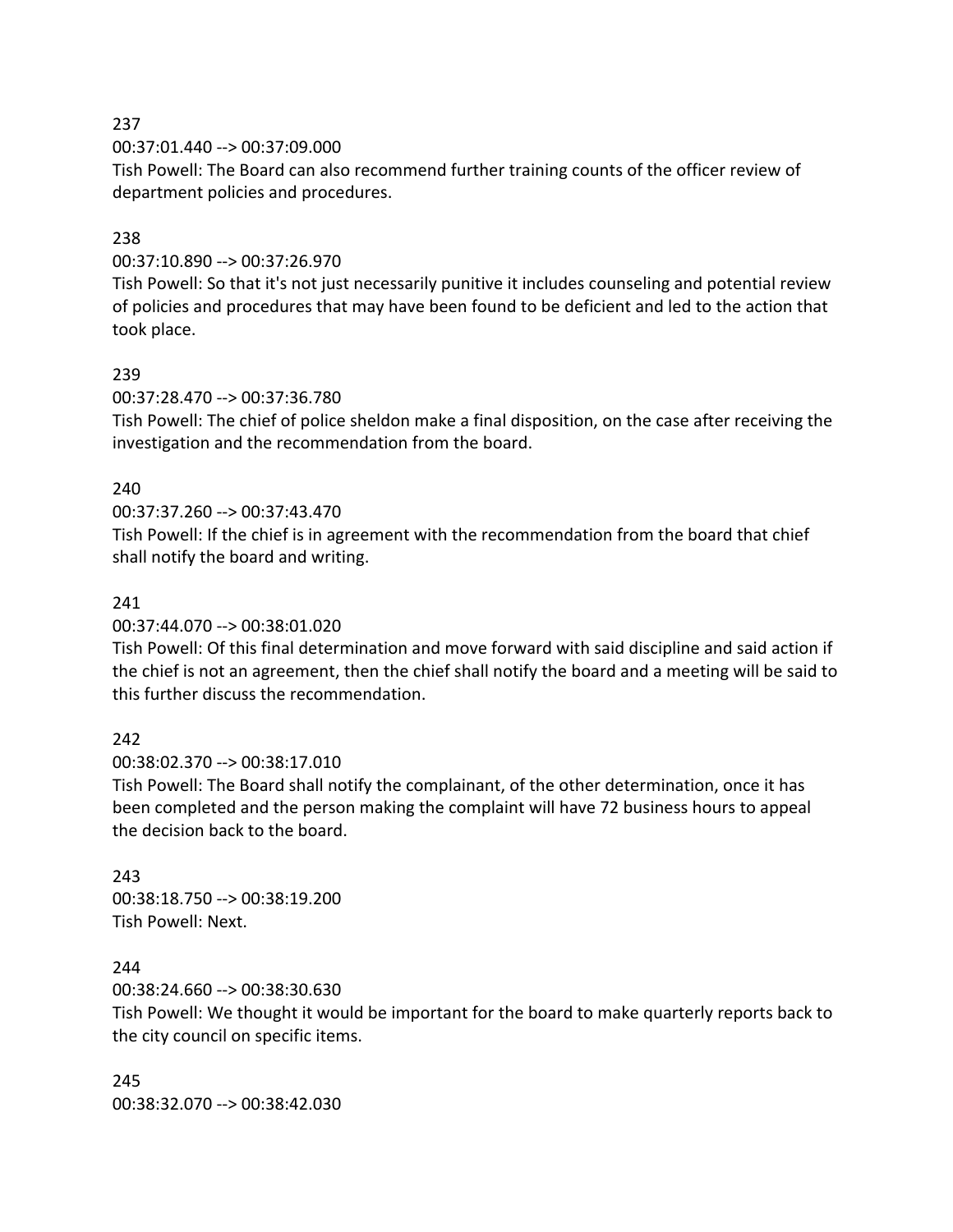Tish Powell: response to resistance data provided by the chief of police on a regular basis, as well as a summary of all the cases presented to the board to include.

246

00:38:42.870 --> 00:38:50.460

Tish Powell: The final disposition of all cases that they've seen within that period recommendations made by the board on all the cases.

# 247

00:38:51.180 --> 00:38:58.530

Tish Powell: The recommendations made by the chief on all the cases and the number of pending cases that they're still working on.

# 248

00:38:59.190 --> 00:39:14.460

Tish Powell: And we also thought it would be important for the board to report instances in which the Board and the Chiefs recommendation buried and what the final outcome of of those situations and what what they were in those instances.

249 00:39:15.930 --> 00:39:16.350 Next.

250

00:39:19.440 --> 00:39:34.980

Tish Powell: A couple of important things I really want to point out just from discussions, I know that i've had with folks in the Community about this board and the function and how they work, a couple of different things just needed to kind of point out.

251

00:39:36.690 --> 00:39:52.950

Tish Powell: a complaint can withdraw their complaint in writing on at any time during the process, so if they change their mind and don't want to go through the complaint process, they can, however, as i'm sure anyone here can attest and realize.

# 252

00:39:54.180 --> 00:40:00.840

Tish Powell: Even though the complaint, it might decide they want they don't want to go forward with the complaint if the board or the chief of police.

253 00:40:01.410 --> 00:40:19.200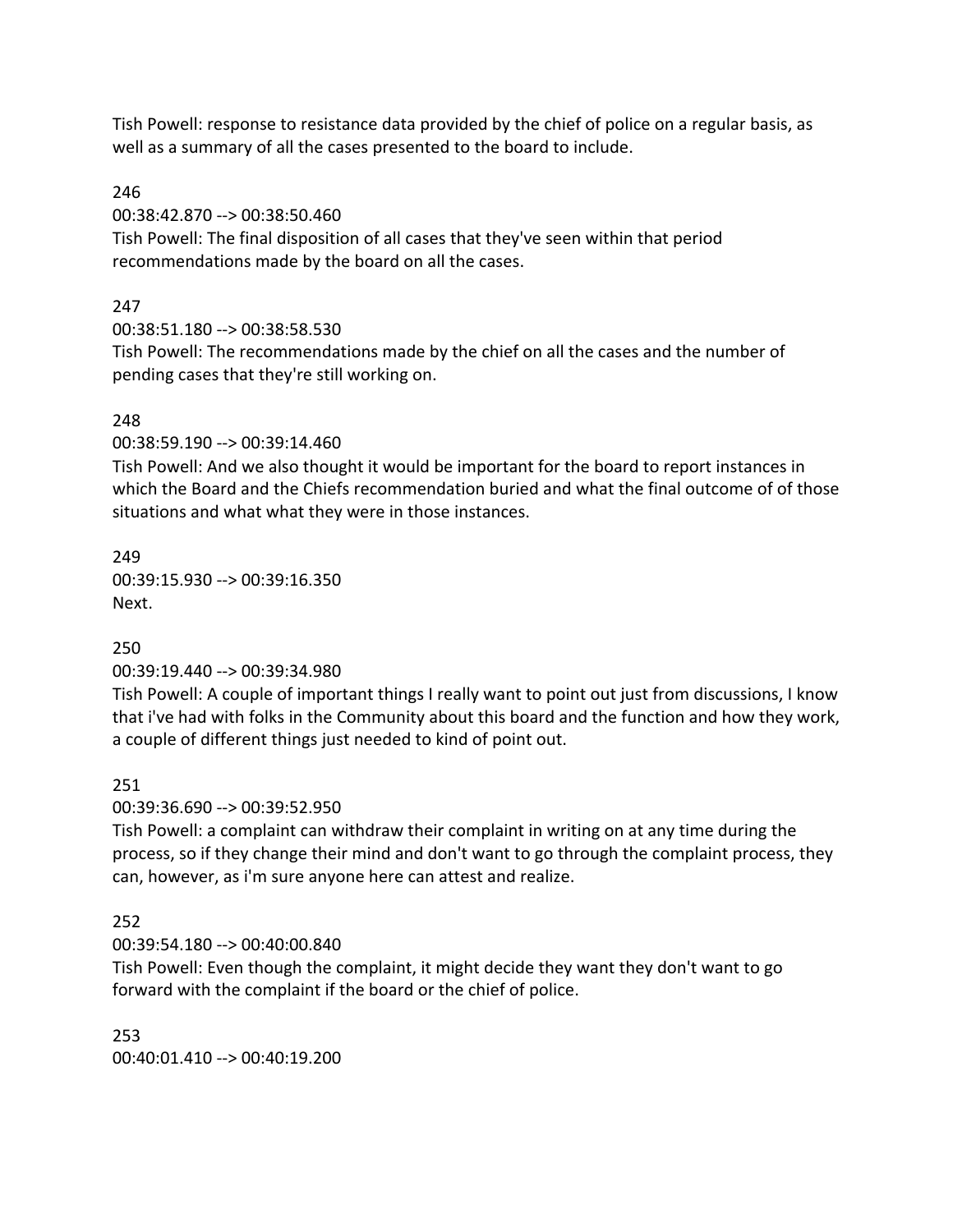Tish Powell: feels that the complaint that's been brought forward is serious enough, they may either may decide to continue with the investigation and because, just because someone maybe gets scared and want doesn't want to go through it anymore.

254

00:40:20.790 --> 00:40:31.230

Tish Powell: We, as the board or the the chief may recognize the need that if it's serious enough that we need it's something that we need to address.

# 255

00:40:33.060 --> 00:40:44.640

Tish Powell: And the the board review of complaints may be suspended if the complaint is determined to be criminal in nature, or there is a pending civil action against the city.

# 256

00:40:45.450 --> 00:41:02.280

Tish Powell: In those cases, any any type of review would have to wait until the criminal or civil action had been completed and then this portion would have to take place after that it could not run concurrently or before.

# 257

00:41:04.230 --> 00:41:14.970

Tish Powell: The Board would not have any jurisdiction over complaints are allegations concerning civilian personnel, this is just dealing with sworn police personnel.

# 258

# 00:41:15.930 --> 00:41:29.880

Tish Powell: And the reason why the this would be a recommendation by the board for action that would go to the chief of police is pursuant to the collective bargaining agreement.

# 259

00:41:31.050 --> 00:41:47.130

Tish Powell: Only the chief of police and the city manager can impose discipline on officers and that's not unique to Elgin that's pretty much the case with all of the different communities that we looked at that had similar boards.

260 00:41:50.010 --> 00:41:50.490 Tish Powell: Next.

261 00:41:54.510 --> 00:42:13.800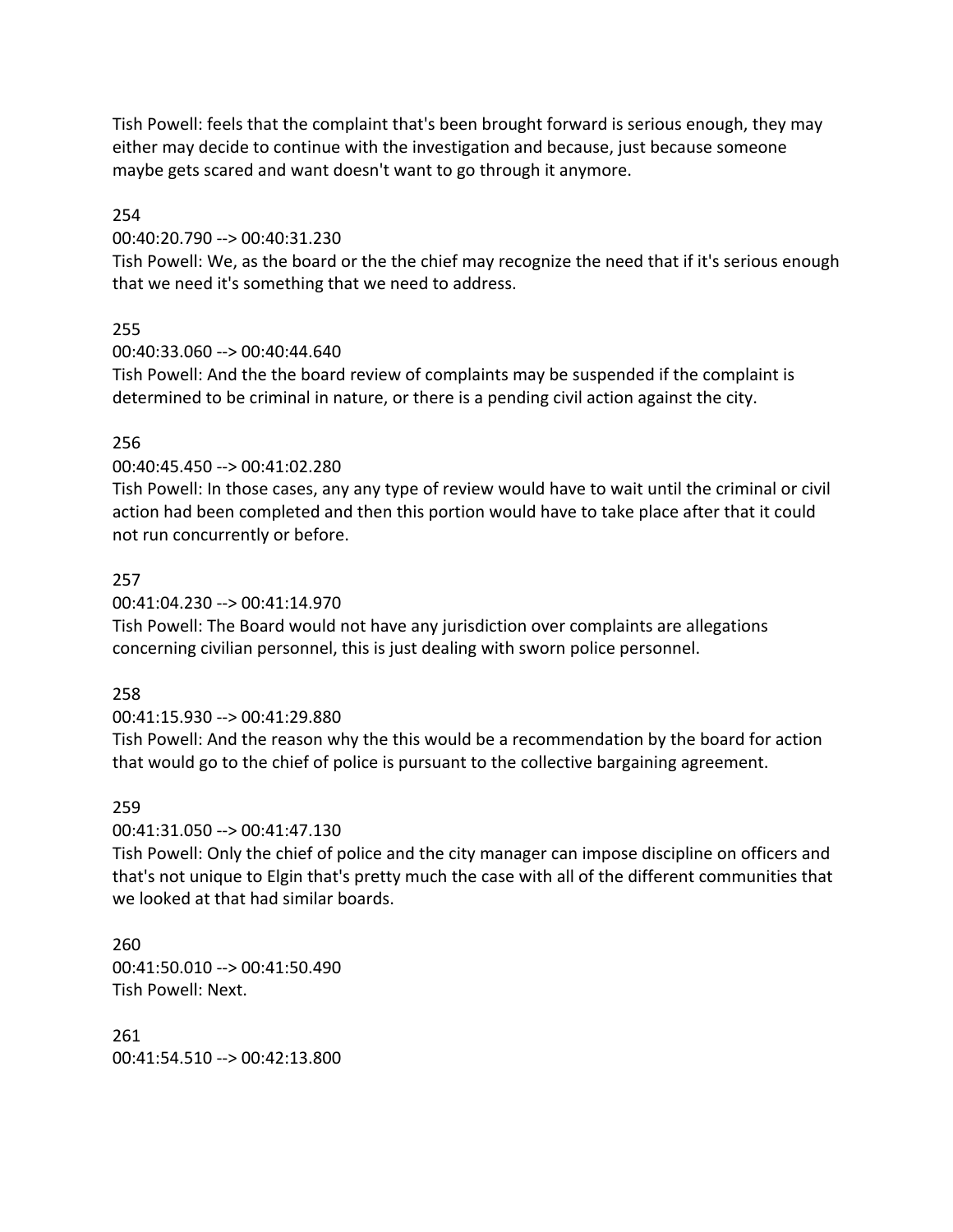Tish Powell: Now there may be certain we call them incidents of Community interests that may not be a formal complaint that comes before the board, but maybe it's a trend that we're seeing in our Community that has caused public concern or interest.

262

00:42:15.540 --> 00:42:23.850

Tish Powell: The Board may ask the chief of police to report to the city council or to this board.

# 263

00:42:25.110 --> 00:42:37.590

Tish Powell: On an incident prior to any final disposition on an incident, so if you know the board can also kind of self generate incidents that it wants to look at, to a certain degree, as well.

# 264

00:42:38.820 --> 00:42:50.310

Tish Powell: And finally, an Anti retaliation, we wanted to make sure that anyone who filed a complaint or brought anything forward served as a witness.

# 265

00:42:51.540 --> 00:43:03.240

Tish Powell: felt safe and that they would not be retaliated against so we wanted to make sure that there was some type of anti retaliation statement and component, as part of this board.

# 266

00:43:05.490 --> 00:43:07.890 Tish Powell: And I believe that's the last slide.

267 00:43:09.480 --> 00:43:10.260 Tish Powell: it's a lot.

268 00:43:11.370 --> 00:43:11.730 Tish Powell: But.

269 00:43:13.230 --> 00:43:15.600 Tish Powell: It took some time definitely to look at.

270 00:43:16.800 --> 00:43:18.120 Tish Powell: Some of the different.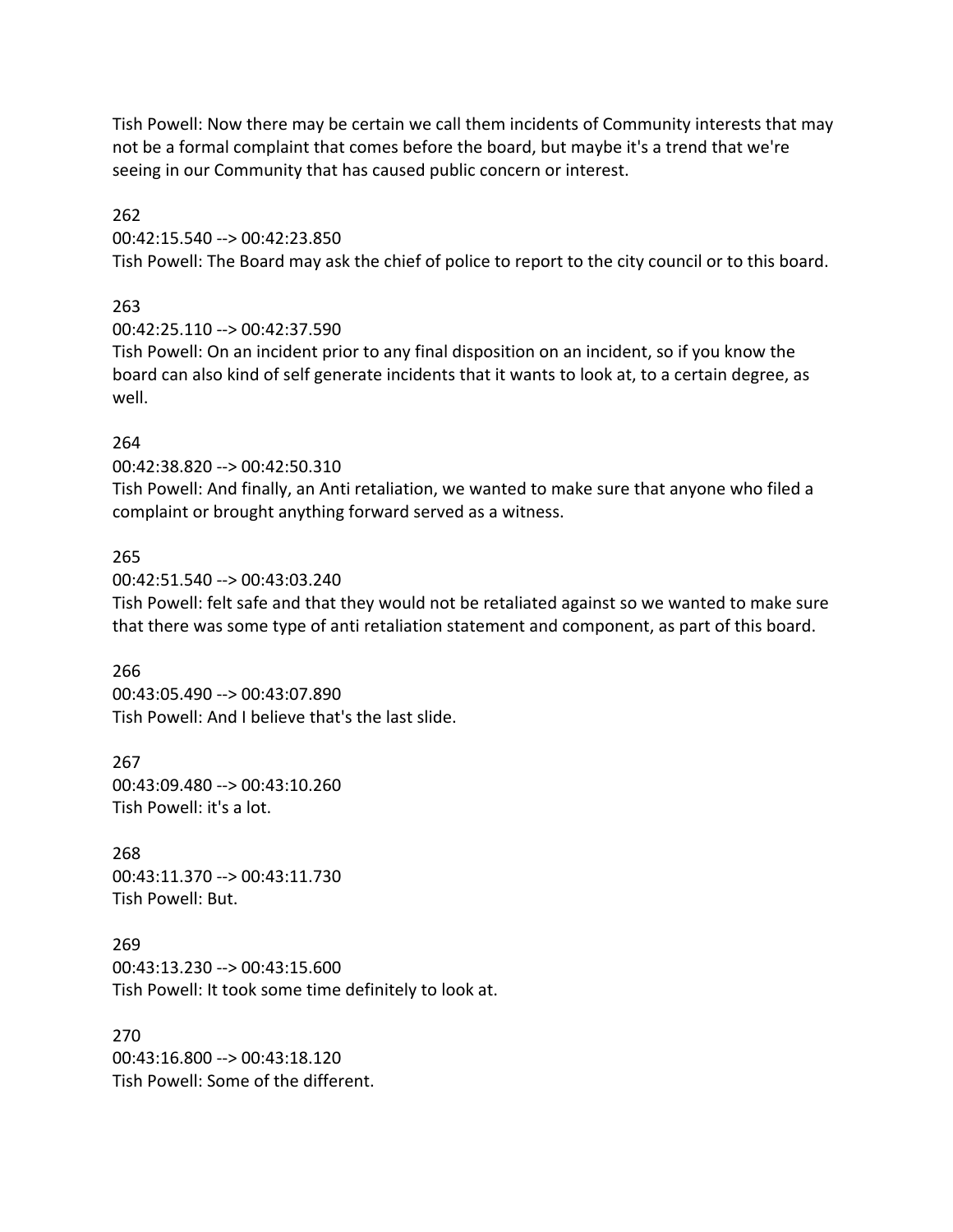00:43:21.120 --> 00:43:30.390

Tish Powell: programs that are out there, what could and could not be done in our Community and just thinking in terms of.

# 272

00:43:31.440 --> 00:43:38.970

Tish Powell: just some of the things that we've heard from members of our community that that they really wanted to have some type of say so and.

#### 273

00:43:42.240 --> 00:43:47.190 Tish Powell: How how complaints were being handled and recommendations.

### 274

00:43:48.660 --> 00:43:50.760 Tish Powell: On the disposition of those complaints.

### 275

00:43:52.530 --> 00:43:59.790 Tish Powell: So I will stop talking and allow folks to ask questions and have feedback at this point.

276 00:44:00.270 --> 00:44:00.570 Sorry.

# 277

00:44:01.590 --> 00:44:13.680

Larry Schooler: That was in my non neutral opinion, an excellent presentation and I know that you were assisted in this work by I was a test for some of our battles that was working on this with you, I can't recall.

# 278

00:44:14.970 --> 00:44:17.670 Larry Schooler: Who all from our test force was part of the conversation.

# 279

00:44:18.540 --> 00:44:26.250 Tish Powell: i'm actually there I don't think anyone from the task force was part of the conversation, there was a Council men Dixon.

280 00:44:27.870 --> 00:44:29.010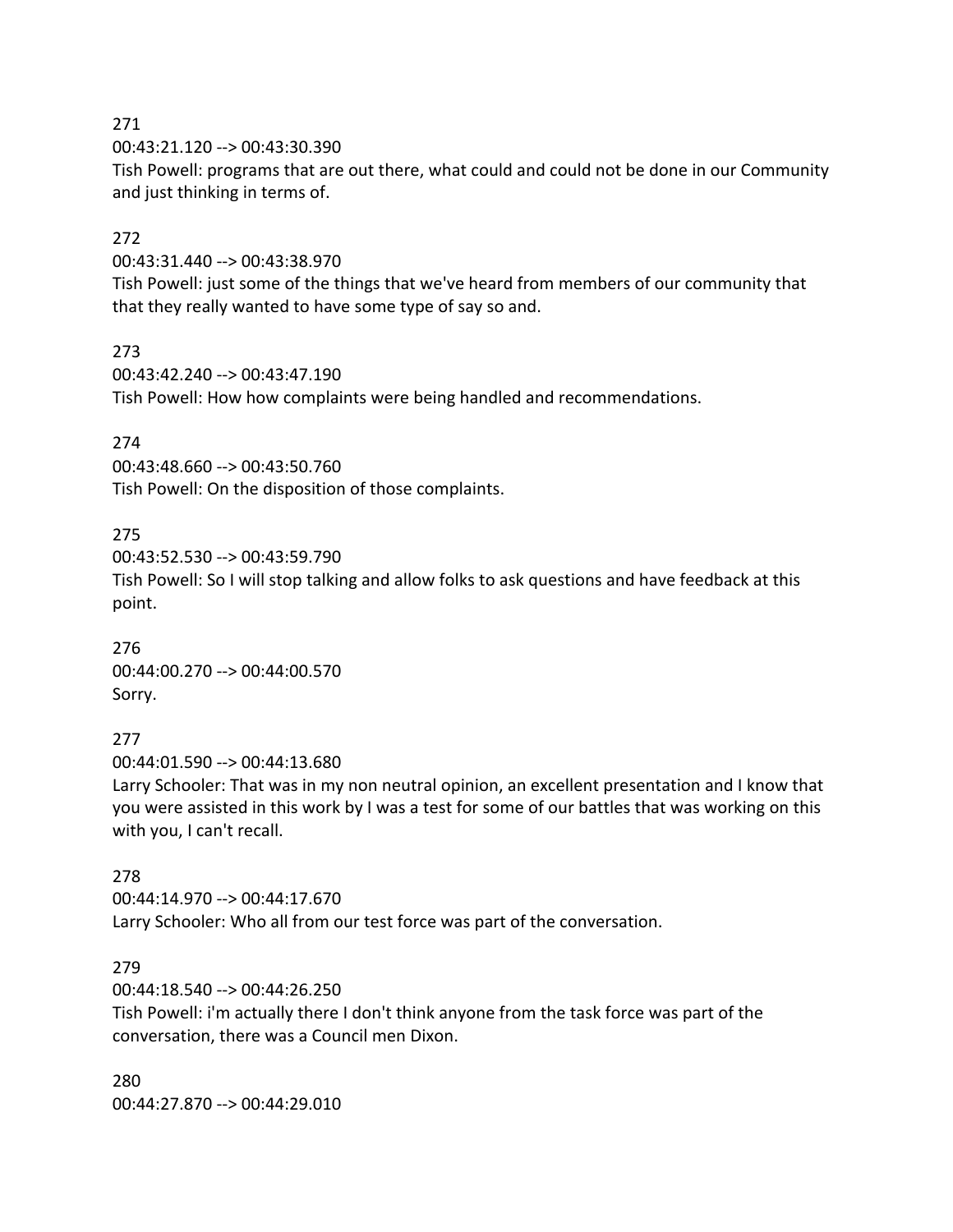Tish Powell: Our community.

281

00:44:30.300 --> 00:44:40.170

Tish Powell: Engagement specialist Bob wit, but I mentioned Task Force Member battles Task Force member that banner.

# 282

00:44:40.950 --> 00:44:52.740

Tish Powell: With through like a Community training process with our police department to be able to take complaints from the public, because there was a concern.

### 283

00:44:53.640 --> 00:45:02.880

Tish Powell: that some people may not want to go to the police station and they may not feel comfortable going to the police station to make a complaint against the police.

### 284

00:45:03.180 --> 00:45:16.440

Tish Powell: Right understandably so I know they're part of a larger group of folks that has that training and has definitely been acting in that role as an intermediate intermediary for folks in our Community.

#### 285

00:45:17.640 --> 00:45:29.910

Larry Schooler: So one or two other quick things before I turned to the comments and the questions first of all, we will upload with gottesman ripples permission, we will upload her presentation to the box folder Council member if that's okay with you just so that.

286 00:45:29.910 --> 00:45:30.390 Tish Powell: folks can.

# 287

00:45:30.720 --> 00:45:31.800 Larry Schooler: review it at their leisure.

#### 288

00:45:33.240 --> 00:45:35.790 Larry Schooler: And then, secondly, I wanted to point out to you all that.

289 00:45:36.930 --> 00:45:38.970 Larry Schooler: enumerated in your scope.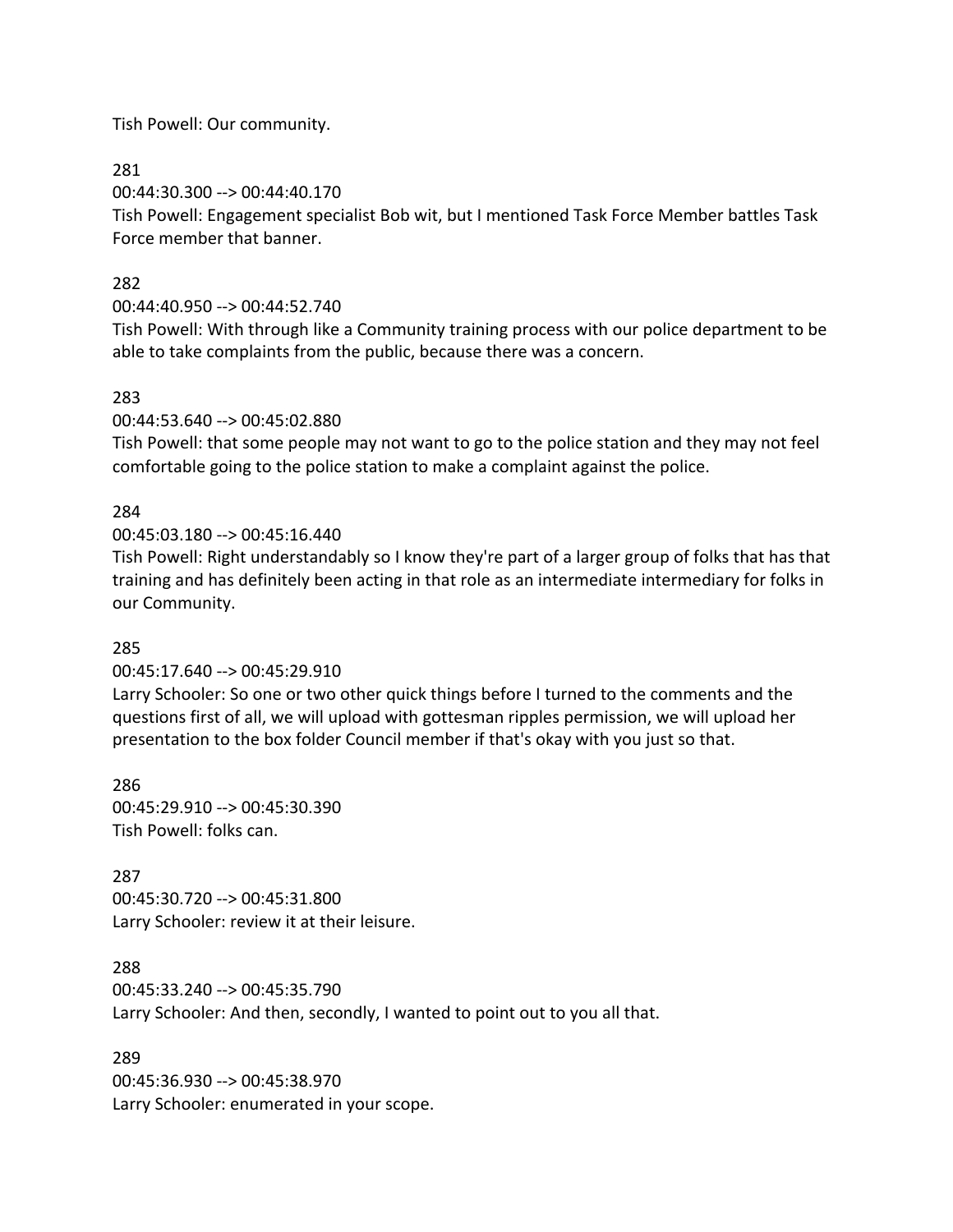00:45:39.450 --> 00:45:47.520

Larry Schooler: is specifically a model for a formal civilian review of police matters so, in reality, what we've done here.

# 291

### 00:45:47.850 --> 00:45:53.610

Larry Schooler: Is a sort of two birds with with a single stone, if I can use that metaphor we've been talking about accountability.

# 292

00:45:54.000 --> 00:46:02.460

Larry Schooler: But you also were tasked with, as I say, coming up with a model for formal civilian review and that's very much what's in play here, so.

# 293

# 00:46:03.120 --> 00:46:19.890

Larry Schooler: I think we're we're making some good progress on your scope of work so i've got a couple of zoom and can I just see who all else might have a question or comment, so that I can plan accordingly, so if God test first Member banner caliber haven zelda Var.

# 294

00:46:22.230 --> 00:46:25.770 Larry Schooler: anybody else Council test verse number area load test for remember Horton.

# 295

00:46:28.440 --> 00:46:33.150 Larry Schooler: Okay, so we'll start there and test remember banner i've got you for Sir.

# 296

00:46:39.060 --> 00:46:42.150 Marcus"The People's Champ" Banner: All right, so after the George floyd.

# 297

# 00:46:43.200 --> 00:46:50.820

Marcus"The People's Champ" Banner: every city scurry to put together, something that was acceptable I was comfortable right, I did meet with.

# 298

00:46:51.450 --> 00:47:08.970

Marcus"The People's Champ" Banner: councilman corey Dixon and councilwoman Carol roshan burger and I see a lot of the things that we talked about are some of the all in a safe things I would say, are inside this this model, but all this model is is another dog and pony show.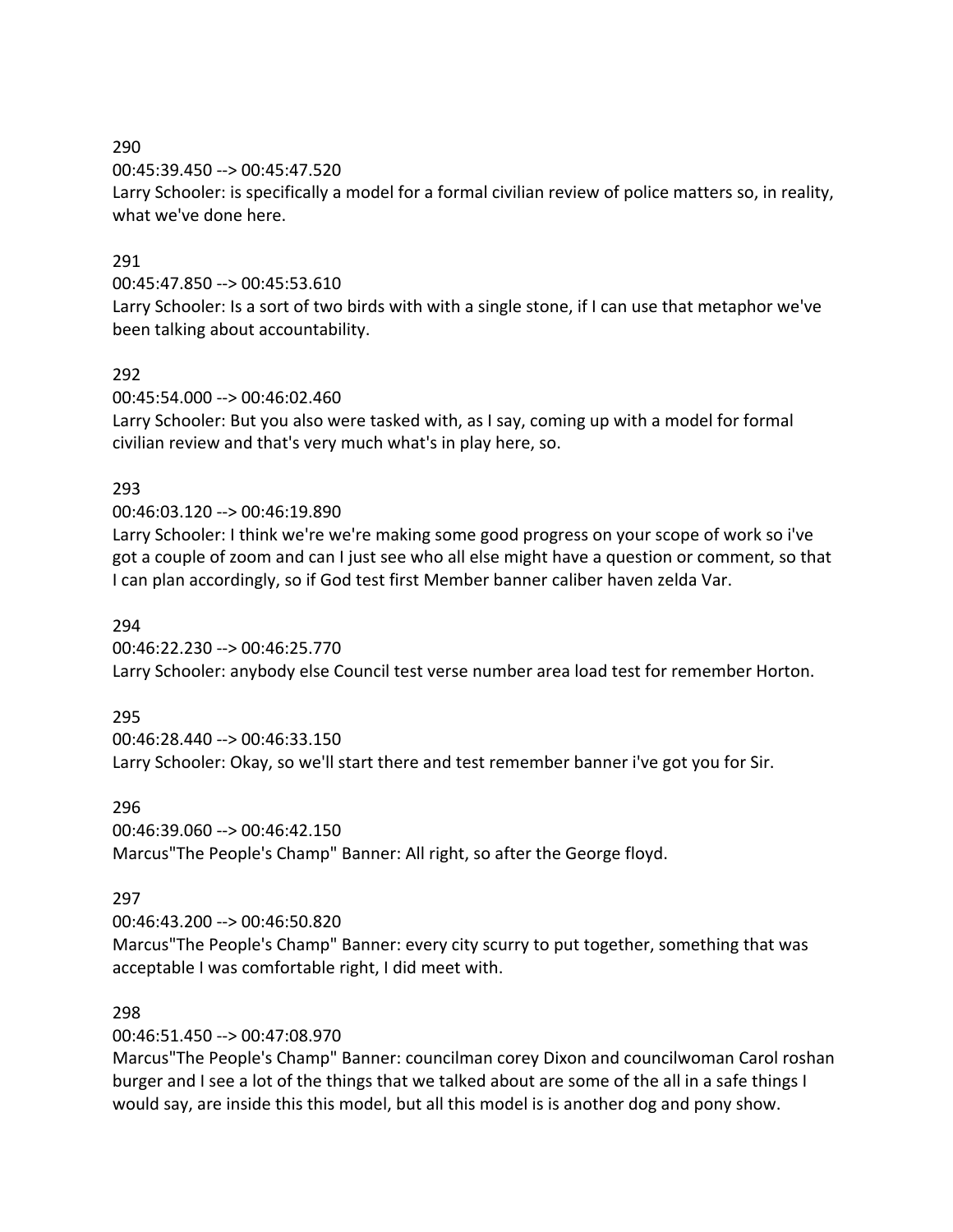00:47:10.830 --> 00:47:18.120

Marcus"The People's Champ" Banner: obstacle course right back to the same place that we're at today where the citizens don't have any power have no safe.

# 300

# 00:47:18.630 --> 00:47:26.340

Marcus"The People's Champ" Banner: Right and when we talk about what we can and can't do we can do anything with the power of the pen it just takes people who are willing to fight for it.

301

# 00:47:26.970 --> 00:47:37.560

Marcus"The People's Champ" Banner: Right to create the framework and push the fan framework through the process to where it can be accepted, you know, whatever to collect the bargains things are all of that stuff can be renegotiated.

# 302

00:47:38.160 --> 00:47:45.150

Marcus"The People's Champ" Banner: Right, the structure of city manager all of that stuff can be restructured and reorganized, and a lot of things to be done.

# 303

# 00:47:45.360 --> 00:47:56.040

Marcus"The People's Champ" Banner: Where things can be put in place where what truly needs to be done this, where the people actually have the power and the final shape of who are police in their neighborhoods.

# 304

00:47:56.760 --> 00:48:04.590

Marcus"The People's Champ" Banner: One of the biggest problems with with the, the police and even when the police chiefs, I said that themselves is the binding arbitration.

# 305

# 00:48:05.220 --> 00:48:09.930

Marcus"The People's Champ" Banner: We have these buying arbitrators who come from out of nowhere, they have no skin in the game and city.

# 306

# 00:48:10.560 --> 00:48:20.070

Marcus"The People's Champ" Banner: or in the Community, and they make the final decision based on whatever reasons they come up with that are you know, good for them, but not necessarily built for the Community.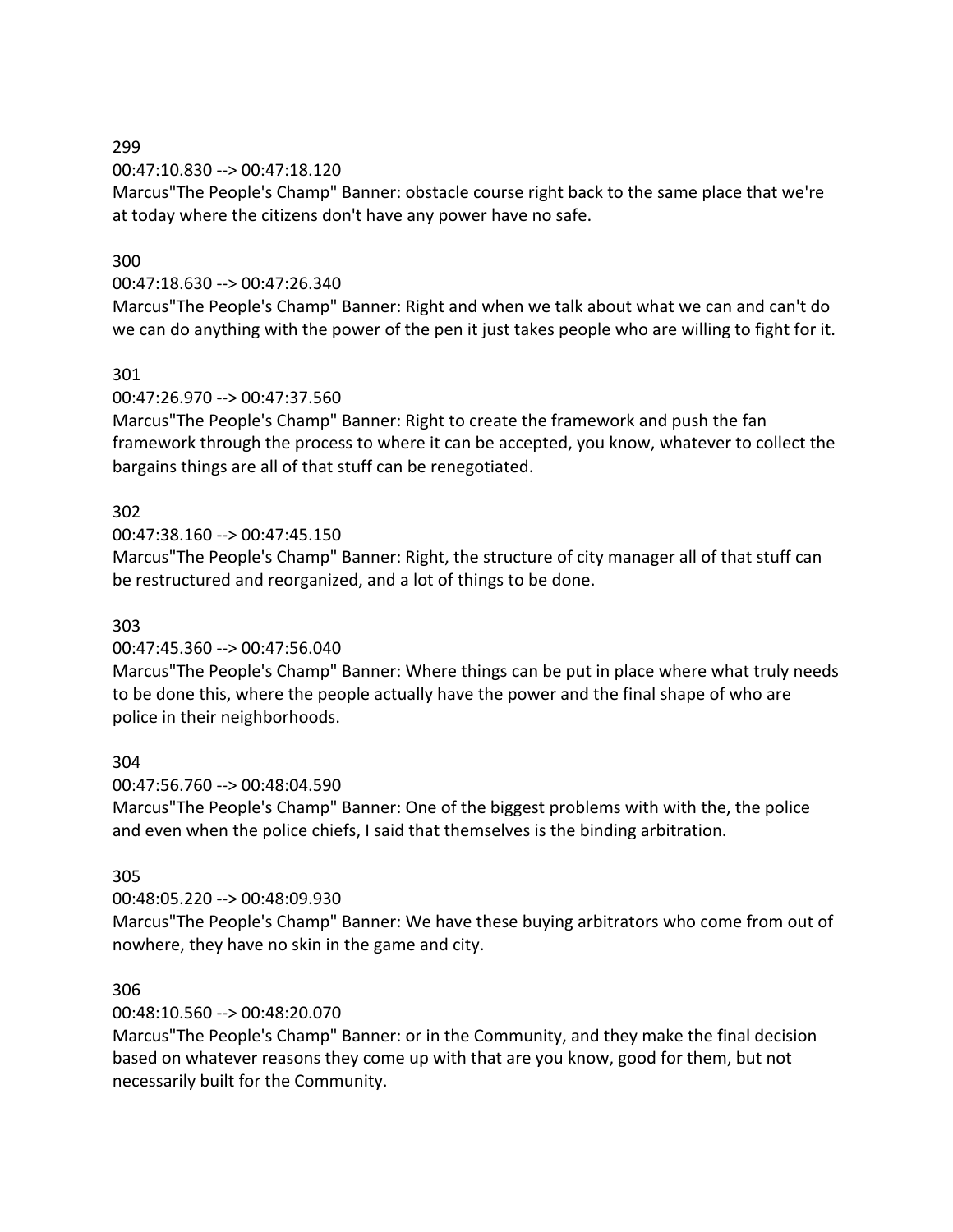00:48:20.490 --> 00:48:31.800

Marcus"The People's Champ" Banner: And they make decisions that we have to live with, so we need to get to a place where the citizens who are being policed have the same and who's police in their neighborhoods.

# 308

00:48:32.640 --> 00:48:34.110 Marcus"The People's Champ" Banner: I don't like the terms.

# 309

00:48:34.170 --> 00:48:40.920 Marcus"The People's Champ" Banner: Where you know no more than or no less than three minorities right that's anybody.

### 310

00:48:41.610 --> 00:48:48.960

Marcus"The People's Champ" Banner: This this should be things that are specifically speaking about black holes, are we afraid to stand up and give black people what they need to give.

### 311

### 00:48:49.200 --> 00:48:56.520

Marcus"The People's Champ" Banner: People the power to have oversight of law enforcement over policing their neighborhoods and going through all the sports engagement.

#### 312

# 00:48:56.970 --> 00:49:09.090

Marcus"The People's Champ" Banner: right that needs to be in not any old minority brassy they have no problem, putting women right women also considered a minority, but they specify a specified women everybody's put the specified.

# 313

# 00:49:09.420 --> 00:49:16.410

Marcus"The People's Champ" Banner: Everybody except for black folks when black folks are usually the victims of whatever it is that we're talking about.

# 314

# 00:49:18.210 --> 00:49:25.950

Marcus"The People's Champ" Banner: That you know you guys are trying to you know do what everybody else is doing and every other city come up with all the same plans that everybody's comfortable with.

315 00:49:26.220 --> 00:49:40.950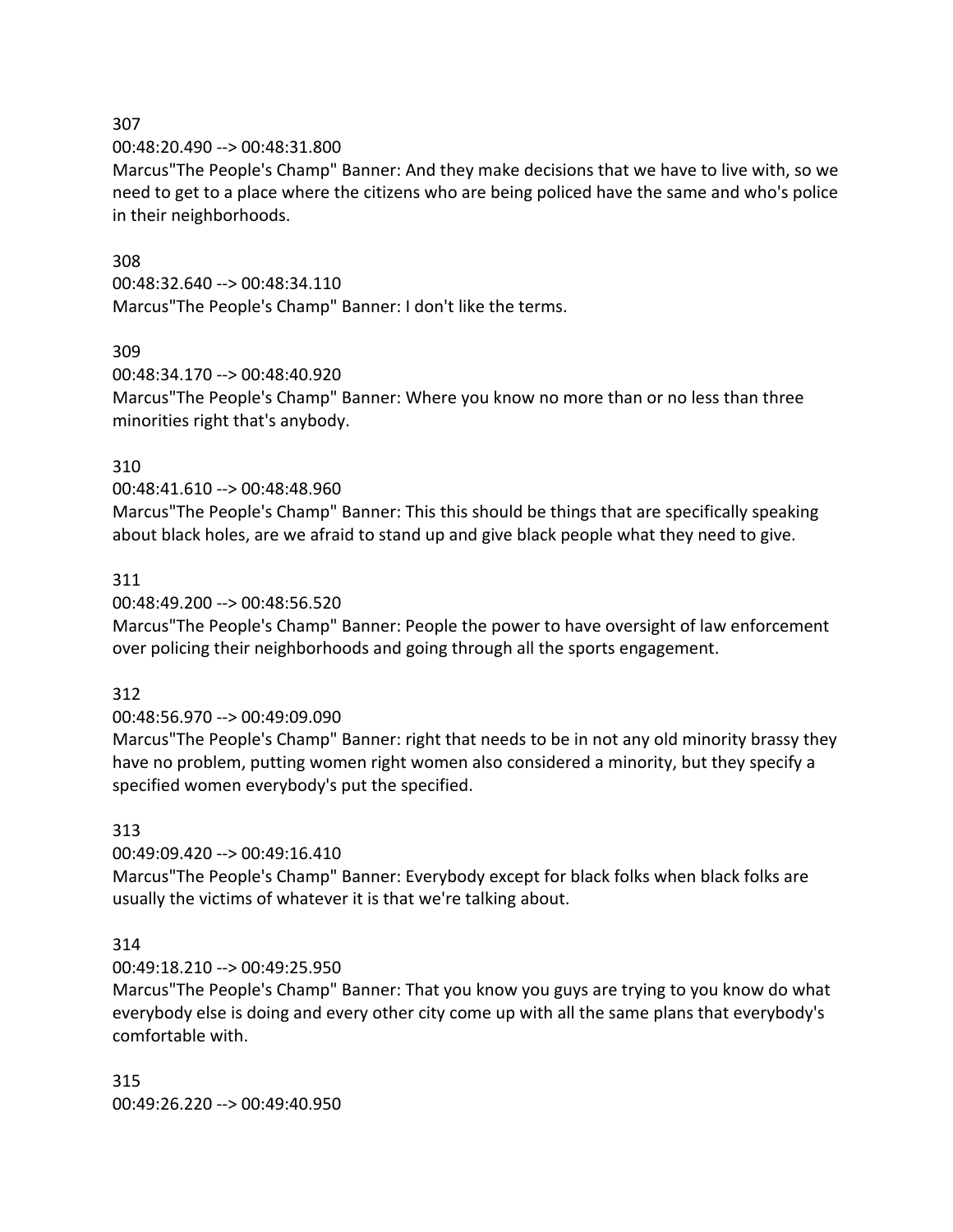Marcus"The People's Champ" Banner: And i've said it before if the people in power are comfortable with the changes that are being made there's no change at all because change is uncomfortable thing, and if people are in power not uncomfortable then nothing has changed oh.

316 00:49:43.740 --> 00:49:45.660 Marcus"The People's Champ" Banner: there's this whole whole thing here.

317 00:49:47.250 --> 00:49:51.750 Tish Powell: So what nations specifically Marcus besides.

318 00:49:53.160 --> 00:49:54.780 Tish Powell: You said specifically.

319 00:49:55.140 --> 00:49:57.300 Tish Powell: So my recommend find special.

320 00:49:58.140 --> 00:50:01.830 Marcus"The People's Champ" Banner: days would be if there's going to be an investigator.

321 00:50:03.300 --> 00:50:05.550 Marcus"The People's Champ" Banner: We should have people call a military people.

322

00:50:06.000 --> 00:50:18.150

Marcus"The People's Champ" Banner: who have no connections to law enforcement, who have no friends on the police department, who have spent no time becoming friends, because when we get back to the same point where friends are investigating phones for their.

323

00:50:18.450 --> 00:50:33.420

Marcus"The People's Champ" Banner: best interest still having the final say and how their friend is being disciplined right, we have a history of this look at the dark they look at the woods, they also should have been fired on the spot in that allowed to resign, so they protect their employment records.

324 00:50:33.630 --> 00:50:36.120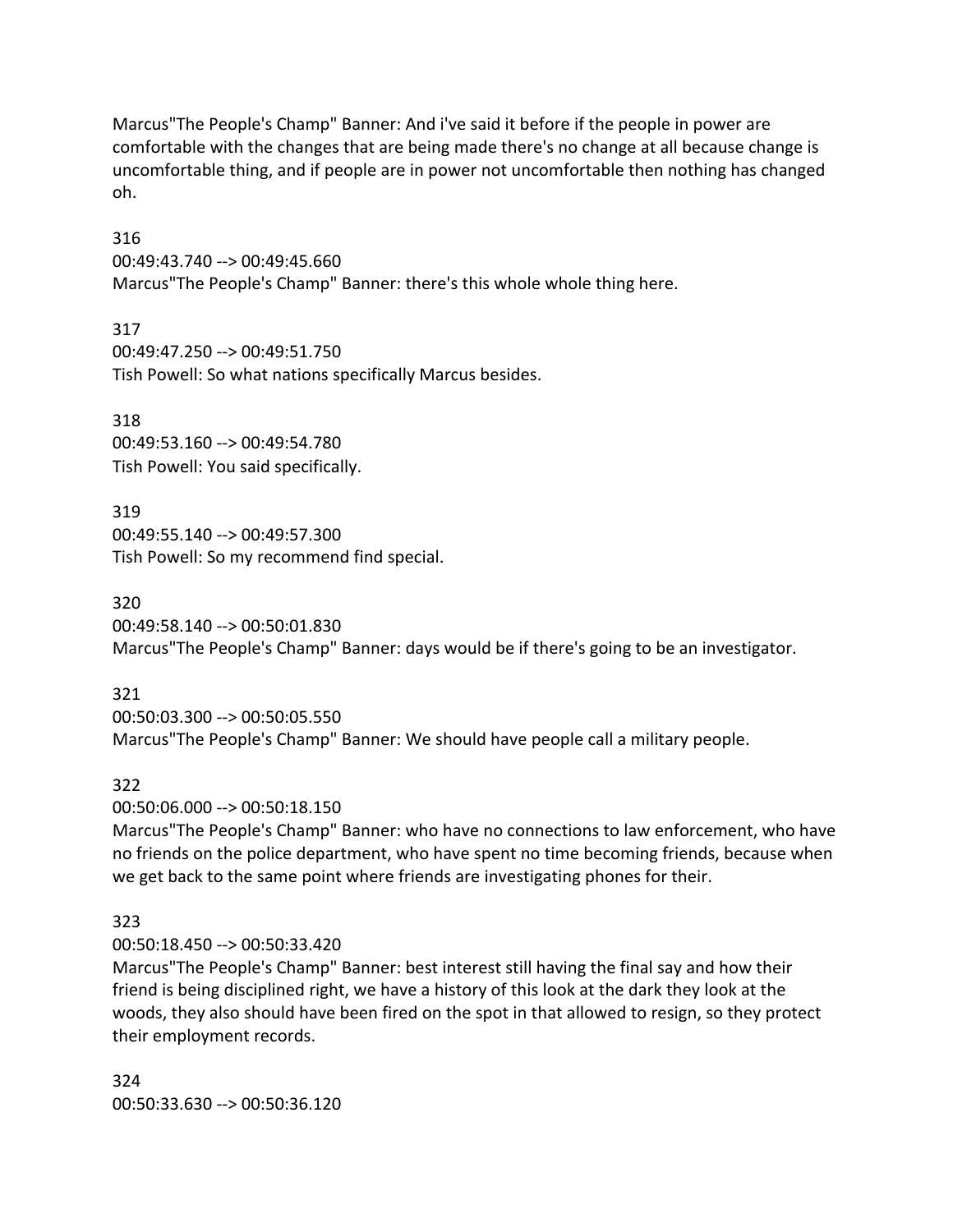Larry Schooler: So Marcus I I think I think what she said.

325

00:50:37.080 --> 00:50:38.520 Marcus"The People's Champ" Banner: He stole money from the.

## 326

00:50:38.520 --> 00:50:40.530 Larry Schooler: Marcus Marcus let me step in for one second.

327

00:50:41.160 --> 00:50:42.090 Marcus"The People's Champ" Banner: On the city dollar.

## 328

00:50:42.360 --> 00:50:51.150

Larry Schooler: Marcus let me step in for one second because I have seven other hands up, I also think the Council Member is asking you, and I think you're providing it.

## 329

00:50:52.110 --> 00:51:05.940

Larry Schooler: What should change in the proposal that she's bringing forward so I heard you say explicitly representation by African Americans I also heard you say the engagement of a former military.

#### 330

00:51:06.990 --> 00:51:13.530

Larry Schooler: officer in the investing with with no ties to add in the investigation process just.

#### 331

00:51:13.950 --> 00:51:16.500 Marcus"The People's Champ" Banner: final say the citizens out of binding arbitrators.

#### 332

00:51:18.360 --> 00:51:32.640

Larry Schooler: All right, we'll we'll have more opportunities for you to share, but I really I can hear the passion Marcus and I hear the feeling and your your comments are noted, so let me go to task force remember calmer than test verse number eight.

#### 333

00:51:37.980 --> 00:51:48.090

Tish Calhamer: First of all, thank you councilman Paul, for your presentation, it was very thorough and I thought it offered a good explanation of the process, thus far.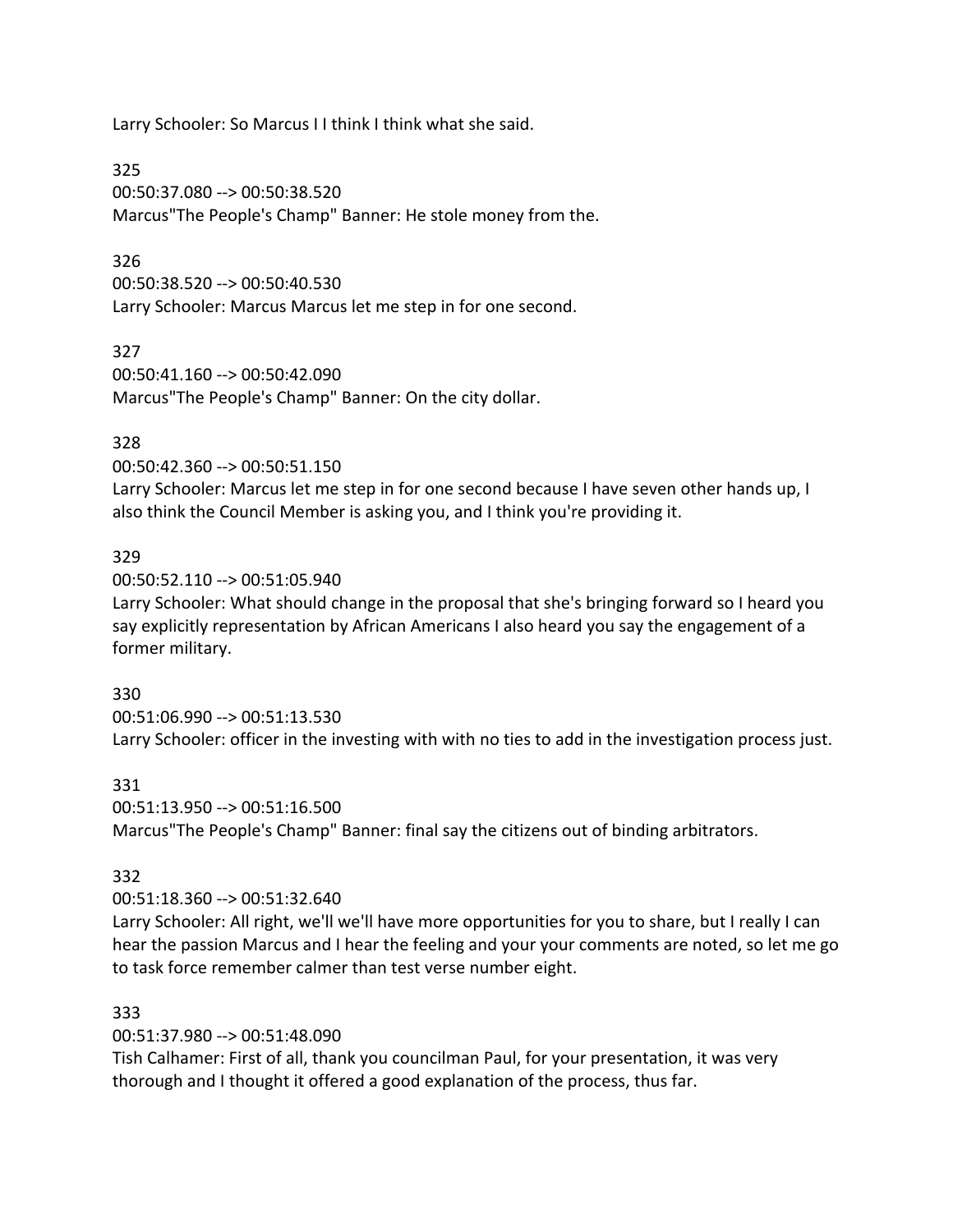00:51:48.720 --> 00:52:01.680

Tish Calhamer: I just wanted to ask you did you get any feedback from any of the communities that you surveyed what has worked what hasn't what some of the challenges are that maybe they've come across what what are some of their successes.

# 335

00:52:03.600 --> 00:52:09.810

Tish Powell: yeah good good question had some good conversations, specifically with.

#### 336

00:52:11.460 --> 00:52:21.330

Tish Powell: The City of champagne, and this has been quite a while ago, most recently with aurora and even with peoria about their programs.

## 337

00:52:22.350 --> 00:52:39.270

Tish Powell: Some of the ones that are more, as I indicated earlier, at the onset of the presentation, where they're really not involved at the beginning of the complaint process, some of them are are only involved if someone wants to appeal.

338

00:52:40.320 --> 00:52:44.370

Tish Powell: The complaint there they're not finding that.

#### 339

00:52:45.420 --> 00:52:49.710

Tish Powell: To be what they really originally intended for it to be so.

#### 340

00:52:51.210 --> 00:52:57.810

Tish Powell: And that's not at all what we ever wanted to set up so that's why we kind of stayed away from that and.

#### 341

00:52:58.470 --> 00:53:18.150

Tish Powell: They did you know speak to the amount of staff time and support needed to make this operate well some use their own internal office of professional standards person to conduct the investigations some you use.

#### 342

00:53:20.130 --> 00:53:27.330

Tish Powell: Someone over in the police department to conduct the investigations which kind of goes to I think one of the issues that.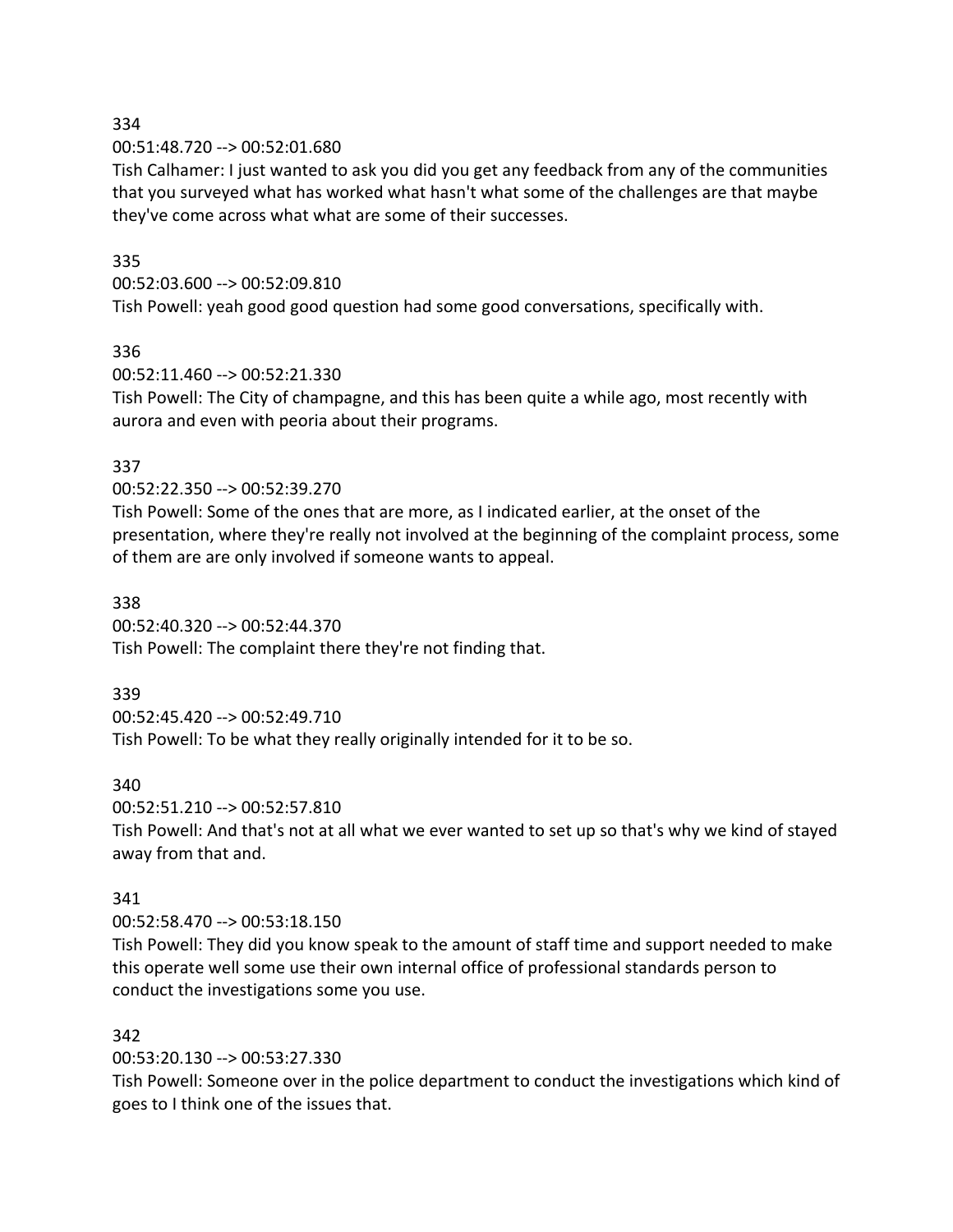00:53:28.110 --> 00:53:34.830

Tish Powell: That Marcus banner brought up regarding you know who's doing the investigations and I thought I tried to make that clear at the beginning.

# 344

00:53:35.460 --> 00:53:50.190

Tish Powell: That there is an outside there's a out side law firm that the city has hired just within the last year and a half that does conduct that is currently conducting our most serious investigations.

# 345

00:53:51.810 --> 00:54:04.350

Tish Powell: So they do not have any affiliation with law enforcement and that was something very specific that was written in the rfp for that work so.

# 346

00:54:05.490 --> 00:54:12.930

Tish Powell: Anything that would be very serious, would be said to that investigator to conduct those investigations.

# 347

00:54:13.950 --> 00:54:27.360

Tish Powell: And some of the other feedback that we got from those communities is also trying to make sure that our processes set up to ensure confidentiality.

# 348

00:54:28.710 --> 00:54:29.190 Tish Powell: Of.

# 349

00:54:30.630 --> 00:54:32.340 Tish Powell: Especially the complainant.

# 350

00:54:33.450 --> 00:54:37.830 Tish Powell: And then, also, to a certain degree the officer that has been.

## 351

00:54:39.900 --> 00:54:41.700 Tish Powell: investigated as well, so.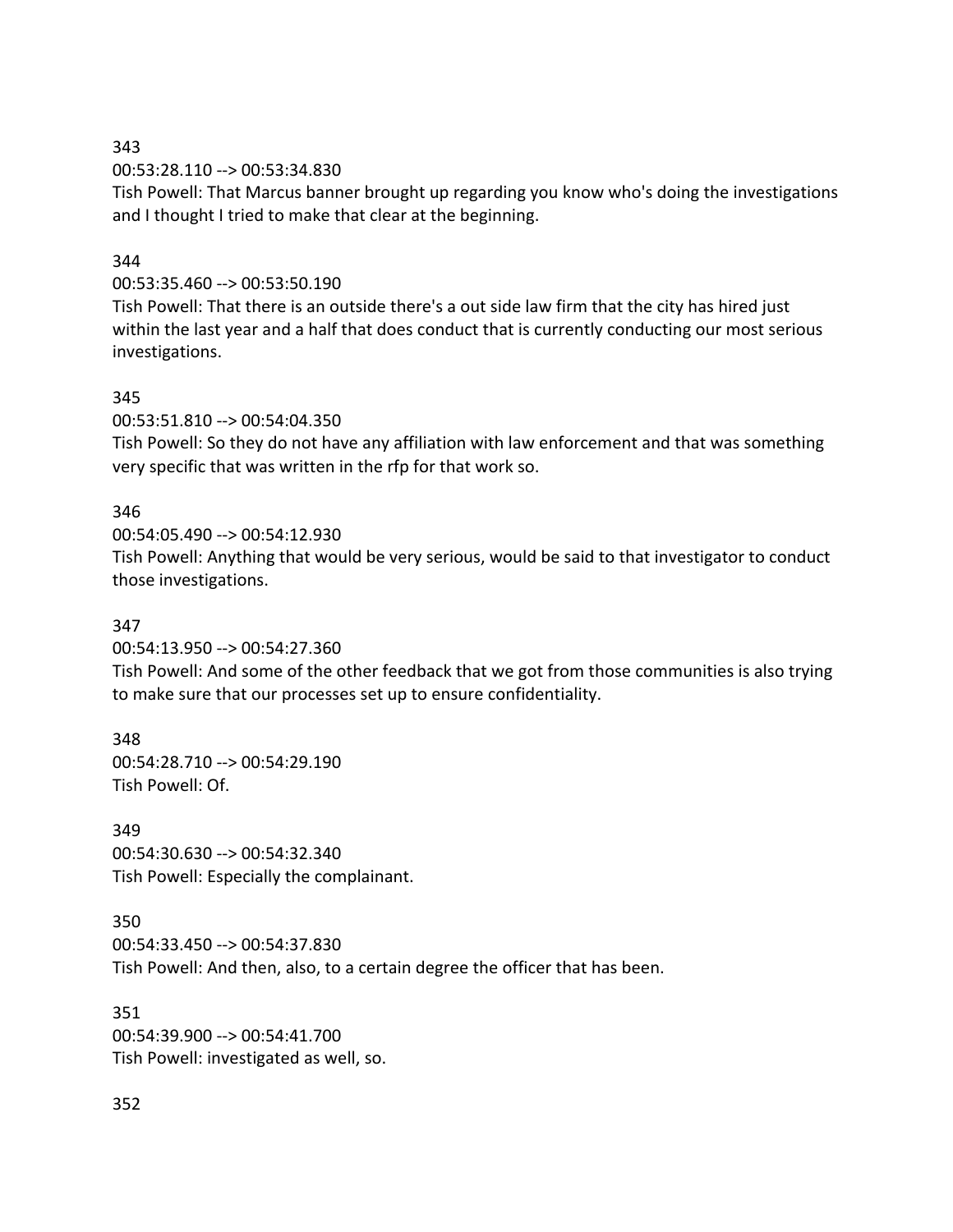00:54:42.750 --> 00:54:46.470

Tish Powell: You know a lot it's a it's a big process it's a big step.

# 353

00:54:47.490 --> 00:54:59.820

Tish Powell: And i'm sure you know, we can even have some of those folks participate, and you know we can invite maybe some of them to come and participate in a future task force meeting i've already kind of broach that subject with a couple of them.

# 354

00:55:01.170 --> 00:55:09.870

Tish Powell: So we can maybe get get into the weeds a little bit more with some of them on how their programs are set up and what they would recommend.

# 355

00:55:13.680 --> 00:55:15.360 Larry Schooler: Just for force calm, or are you complete.

# 356

00:55:16.890 --> 00:55:17.370 Tish Calhamer: Thank you.

# 357

00:55:19.980 --> 00:55:28.620

Larry Schooler: One thing I was just discussing with my colleagues that i'll i'll endeavor to have in place after we come back from break is a way for us to.

# 358

00:55:29.010 --> 00:55:41.940

Larry Schooler: visibly for everybody's benefit capture ideas that are coming from you all about the the model that councilmember Powell is presenting so both the public and you all can see that we're tracking.

# 359

00:55:42.630 --> 00:55:50.430

Larry Schooler: All of the suggestions that are being made and then eventually the task force can work through those and determine what they'd like to put forward.

# 360

00:55:51.660 --> 00:56:00.390

Tish Powell: Yes, and and I just also say you know i'm taking notes as well and Marcus I hear you loud and clear, I know we've had some of these kinds of.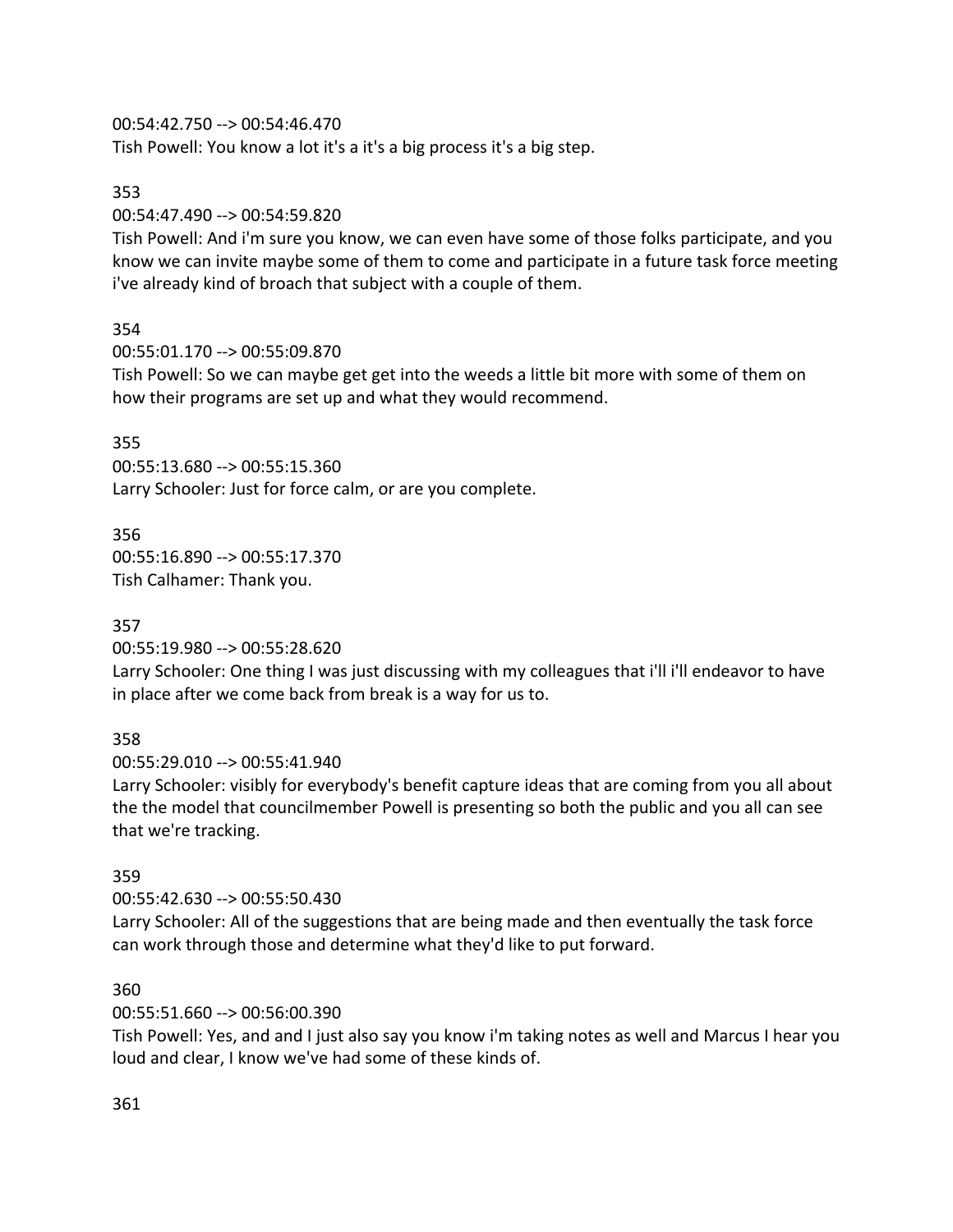#### 00:56:01.140 --> 00:56:12.630

Tish Powell: This was put together based on things that exist right now there is a still at the state level there's a police officer bill of rights and that's built into the state statute that.

362

00:56:13.830 --> 00:56:19.020

Tish Powell: gives police officers, a certain amount of due process, so a lot of this stuff is.

# 363

00:56:19.980 --> 00:56:29.820

Tish Powell: Some stuff is within our control locally, there are other things that are beyond our control and at the State level and, yes, so there are some things that.

# 364

00:56:30.270 --> 00:56:42.540

Tish Powell: You know, there was a lot of police reform that happened in Illinois within the last year, and it was a first step, it was a gigantic step but there's still more more to come.

# 365

00:56:43.980 --> 00:57:02.460

Tish Powell: But in terms of right now, the way the collective bargaining unit, the way the collective bargaining agreement is set up, the only two people that are allowed to provide discipline at this point are the chief of police and the city manager that's, not to say that's, not to say that.

#### 366

00:57:03.750 --> 00:57:05.610 Tish Powell: Should this body.

# 367

00:57:06.540 --> 00:57:11.310 Tish Powell: decide that when they put this together and decide to move forward.

# 368

00:57:12.600 --> 00:57:28.950

Tish Powell: If they want to request that they have total control over you know, providing that type of recommendation that is something that would that's a mandatory subject of bargaining in the state of Illinois That is something that would have to be bargained with the with the police.

369 00:57:29.730 --> 00:57:38.880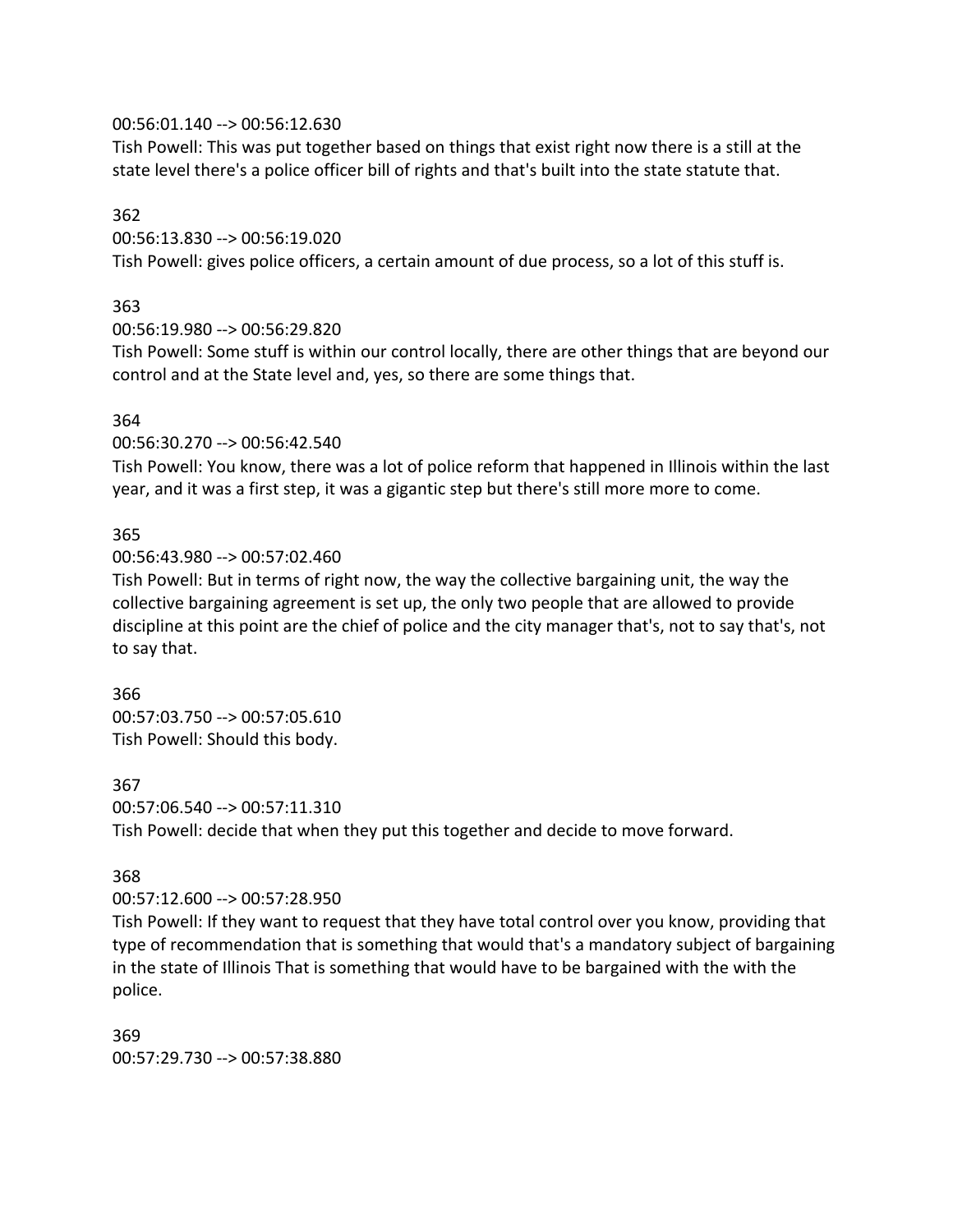Tish Powell: So if that was something that would be able, you know that's i'm just throwing that out there just to make sure people understand that the process for making these types of things work.

370 00:57:39.510 --> 00:57:42.510

Larry Schooler: I think what I what I was hearing in that exchange was.

# 371

00:57:43.860 --> 00:57:59.220

Larry Schooler: You know, at least from a test for spanners test for some rubber band or standpoint, regardless of obstacles to implementing some of those potential changes those obstacles should be tackled head on and what I hear you saying is there's a lot of work that has to be done to tackle those.

# 372

00:58:00.390 --> 00:58:06.120 Larry Schooler: I shouldn't say obstacles those matters those those parts of the of the ecosystem, as it were.

# 373

00:58:07.320 --> 00:58:10.650 Larry Schooler: So just noting folks that that we do have six more folks which is great.

# 374

# 00:58:12.120 --> 00:58:24.870

Larry Schooler: I want to just get a quick show of hands if it's Okay, if we continue with these six as opposed to taking a break, right now, we can certainly take a break, after that, but it seems like we're in a good discussion spot and so thumbs up if we can continue, or if we need.

# 375

00:58:26.280 --> 00:58:34.020

Larry Schooler: OK, I will continue with these folks and then we might take a break once we get through their comments Task Force Member hey, but please.

# 376

00:58:34.800 --> 00:58:43.320 Danise Habun: i'm sure I wanted to say first thank you counsel on Thank you tish you know i'm not going to get real formal here.

# 377

00:58:44.760 --> 00:58:46.800 Danise Habun: That was a very comprehensive.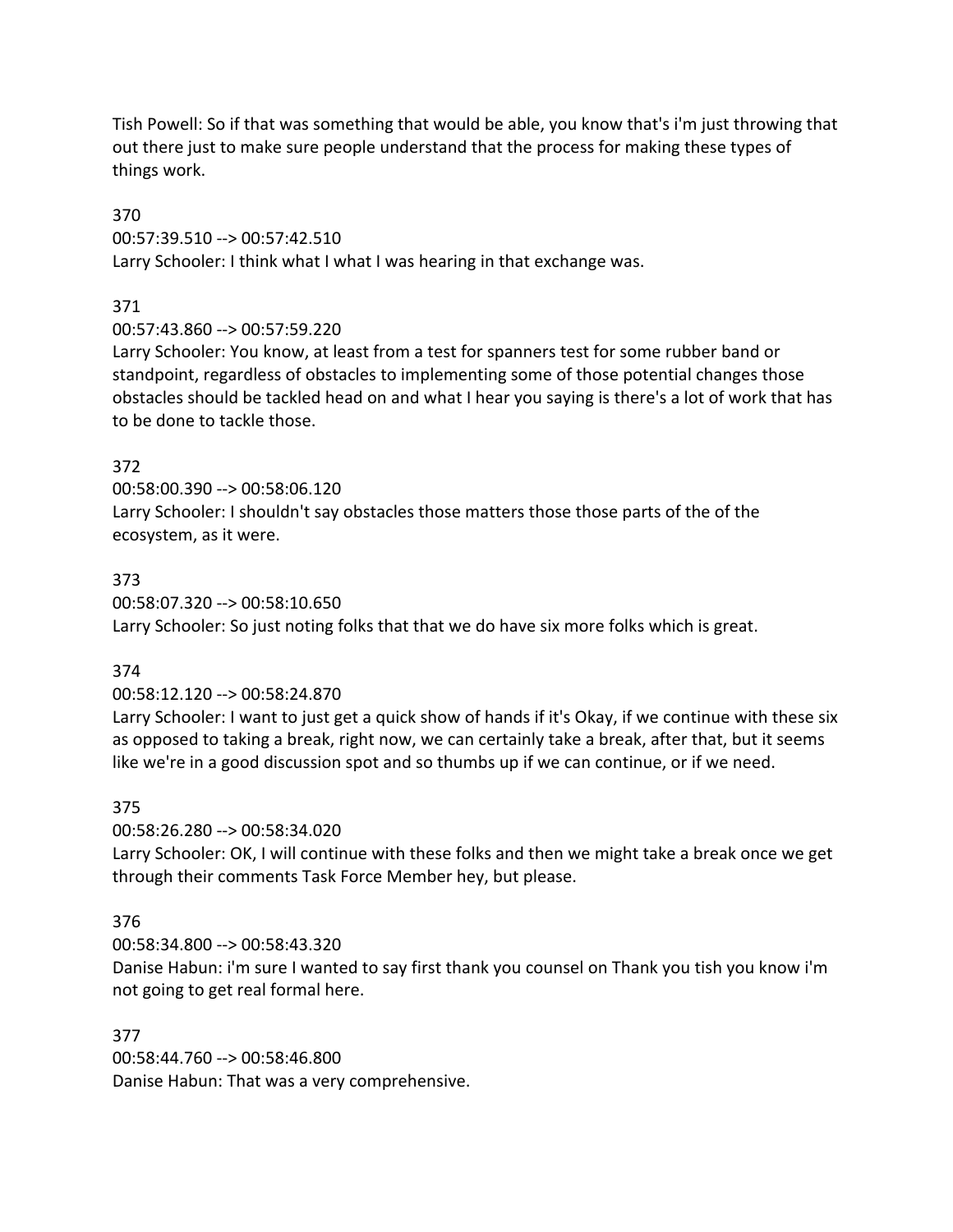00:58:48.000 --> 00:58:55.440

Danise Habun: presentation and it was very thoughtful and I know how much has to go into designing this.

## 379

00:58:56.250 --> 00:59:10.260

Danise Habun: I just wanted, I feel sort of compelled to say I looked at your presentation and this work, as this is like a jumping off point now for the task force.

#### 380

00:59:10.890 --> 00:59:23.640

Danise Habun: And we can kind of take what you've done and work with you and flesh it out, have the big discussions, and this could be a great subcommittee project and so that's all I wanted to say.

#### 381

00:59:25.980 --> 00:59:26.640 Larry Schooler: Thank you very much.

## 382

00:59:28.170 --> 00:59:29.310 Larry Schooler: that's what's Members on the bar.

#### 383

00:59:33.300 --> 00:59:47.610

KEVIN ZALDIVAR HE/HIM: I think you, so I think i'm following with with Marcus was saying to make to just straightforward recommendations, I would like to have the to know that the meetings are.

#### 384

00:59:49.500 --> 00:59:57.060 KEVIN ZALDIVAR HE/HIM: The reflective of how often the complaints are with the police department, so, if needed, because meetings, need to be more often.

#### 385

00:59:57.660 --> 01:00:06.450

KEVIN ZALDIVAR HE/HIM: This should reflect back because of more complaints or less often if there's less complaints, however, I know there's other duties and responsibilities, so I just want that to be a consideration.

386 01:00:06.900 --> 01:00:16.530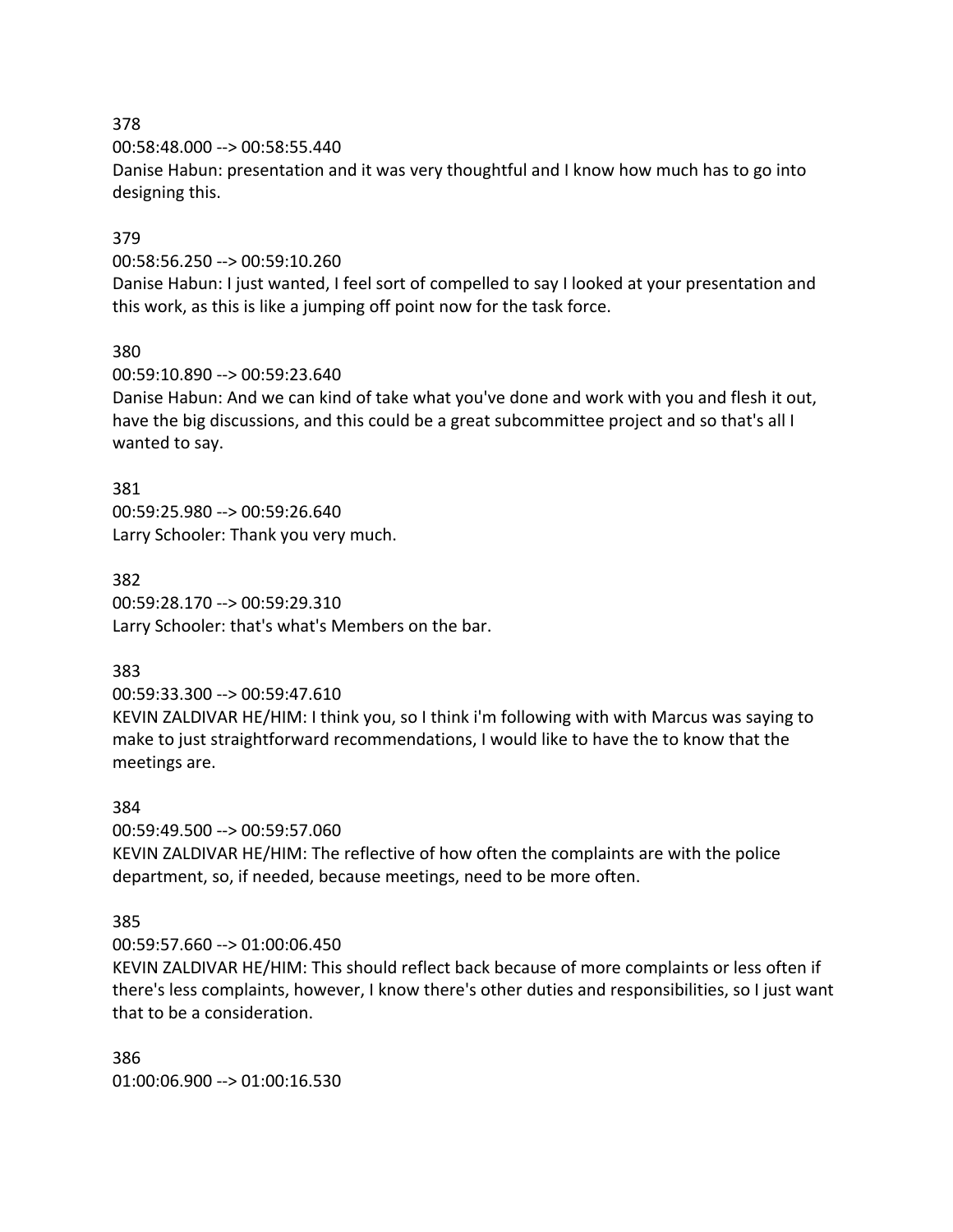KEVIN ZALDIVAR HE/HIM: I also would like to agree with Marcus that the body of the review authority board or whatever you want to call it, they they should have.

#### 387

01:00:17.490 --> 01:00:26.100

KEVIN ZALDIVAR HE/HIM: A say on the firing the hiring and some of the disappointing of a police, because we have seen time and time again on the news that.

#### 388

01:00:26.790 --> 01:00:44.130

KEVIN ZALDIVAR HE/HIM: Police get allow the resignation to to happen and they benefit off of continued services that the public provides so Those are two official recommendations and I just have to request could, if if the delegates or tissue yourself.

#### 389

01:00:45.450 --> 01:00:49.620 KEVIN ZALDIVAR HE/HIM: So Larry or tish can one of you provide us.

#### 390

01:00:50.970 --> 01:01:06.750

KEVIN ZALDIVAR HE/HIM: for clarification what laws are making it illegal and preventing this from happening, so I want I want us not to just speak with you know things out of our mouth, I want the proof, I want to see where we where we can see these things, and then to.

#### 391

01:01:07.950 --> 01:01:17.220

KEVIN ZALDIVAR HE/HIM: This one's for tish if if and maybe even police chief alley if you can make available through Larry so that he can distribute.

#### 392

01:01:17.970 --> 01:01:29.100

KEVIN ZALDIVAR HE/HIM: The information and the previous work that that you have done to to look at a police accountability, so I remember the last meeting.

#### 393

#### 01:01:29.640 --> 01:01:42.420

KEVIN ZALDIVAR HE/HIM: We mentioned that this has been going on for a while, so I want to see the results of that works, the task force can pick up that that work unless this what is being presented us today is the final results of that work, thank you.

#### 394

01:01:42.660 --> 01:01:47.760

Larry Schooler: Thank you very much test first remember i've i've made a mental note, and we do have Cameron hendrickson from my.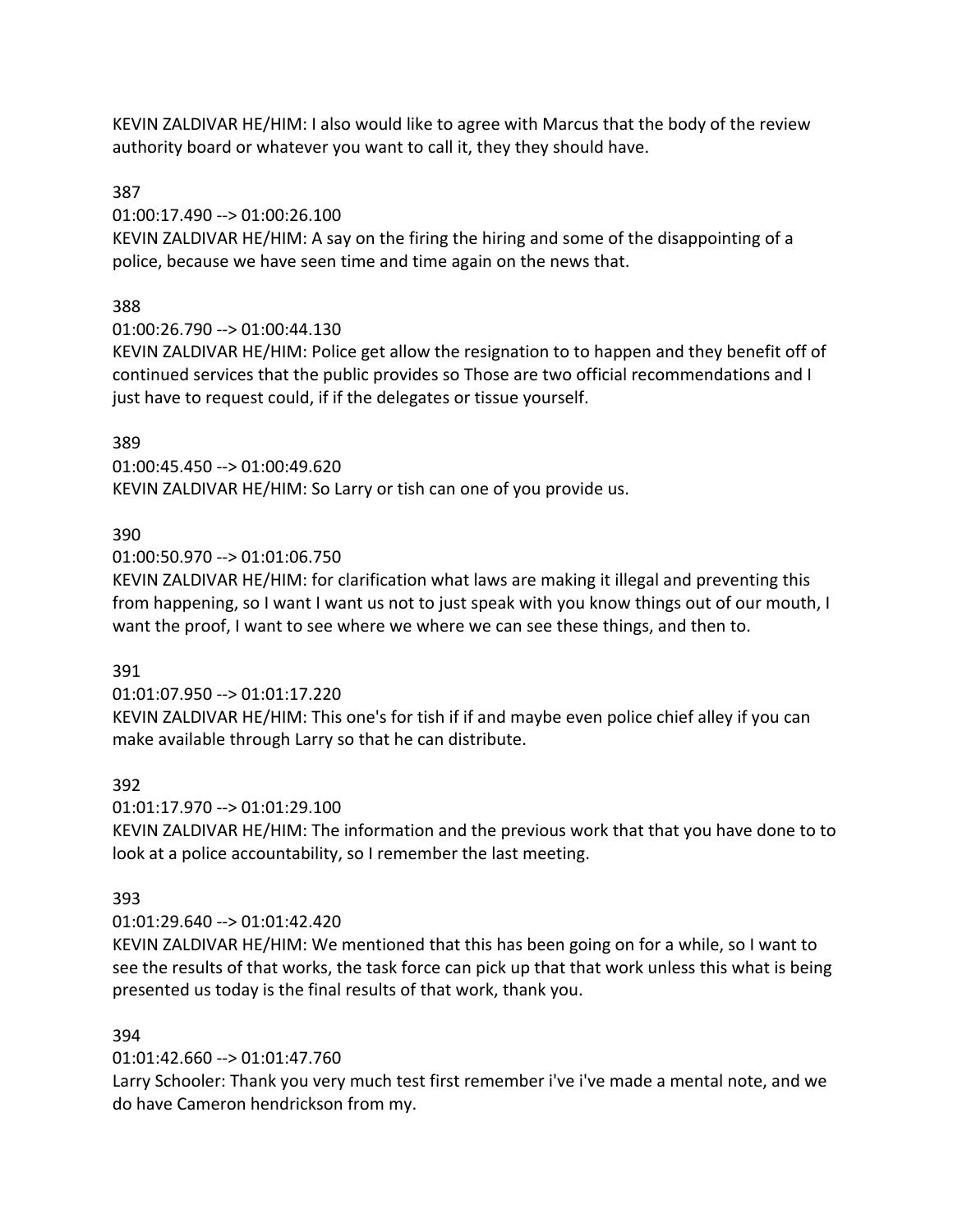01:01:48.240 --> 01:01:58.050

Larry Schooler: Firm that's taking detailed notes, so we will make sure to provide as many of those resources, as we can also just note that in work i've done on this topic elsewhere in the country.

# 396

# 01:01:58.440 --> 01:02:08.040

Larry Schooler: This notion of local initiatives running headfirst into state matters is a familiar one for better for worse, so you all are not alone.

# 397

01:02:08.490 --> 01:02:18.000

Larry Schooler: In dealing with some of those issues, but thanks for your comments and we'll be sure to follow up as quickly as we can test for us Member area and then we'll go to task force remember Horton care.

# 398

01:02:19.140 --> 01:02:19.560 Larry Schooler: Thanks.

# 399

# 01:02:19.770 --> 01:02:40.470

Karen Arreola (She/Her): Very um, I would like, for their specifics, for their planning out the entire retaliation statement i'm in the tech, what does that mean what does that look like for the safety of complaints, I think it is my understanding, at least for now that those complaints can be done anonymously.

400 01:02:41.550 --> 01:02:44.340 Karen Arreola (She/Her): So yeah get that in writing.

# 401

01:02:47.040 --> 01:02:52.440 Larry Schooler: that's a really great point, I just want to make sure I understand you're saying you wanted to have explicit.

# 402

01:02:53.550 --> 01:03:04.230

Larry Schooler: understanding of what protections a complaint would have from retaliation, including being for lack of a better word shamed on social media, for example, is that what you meant.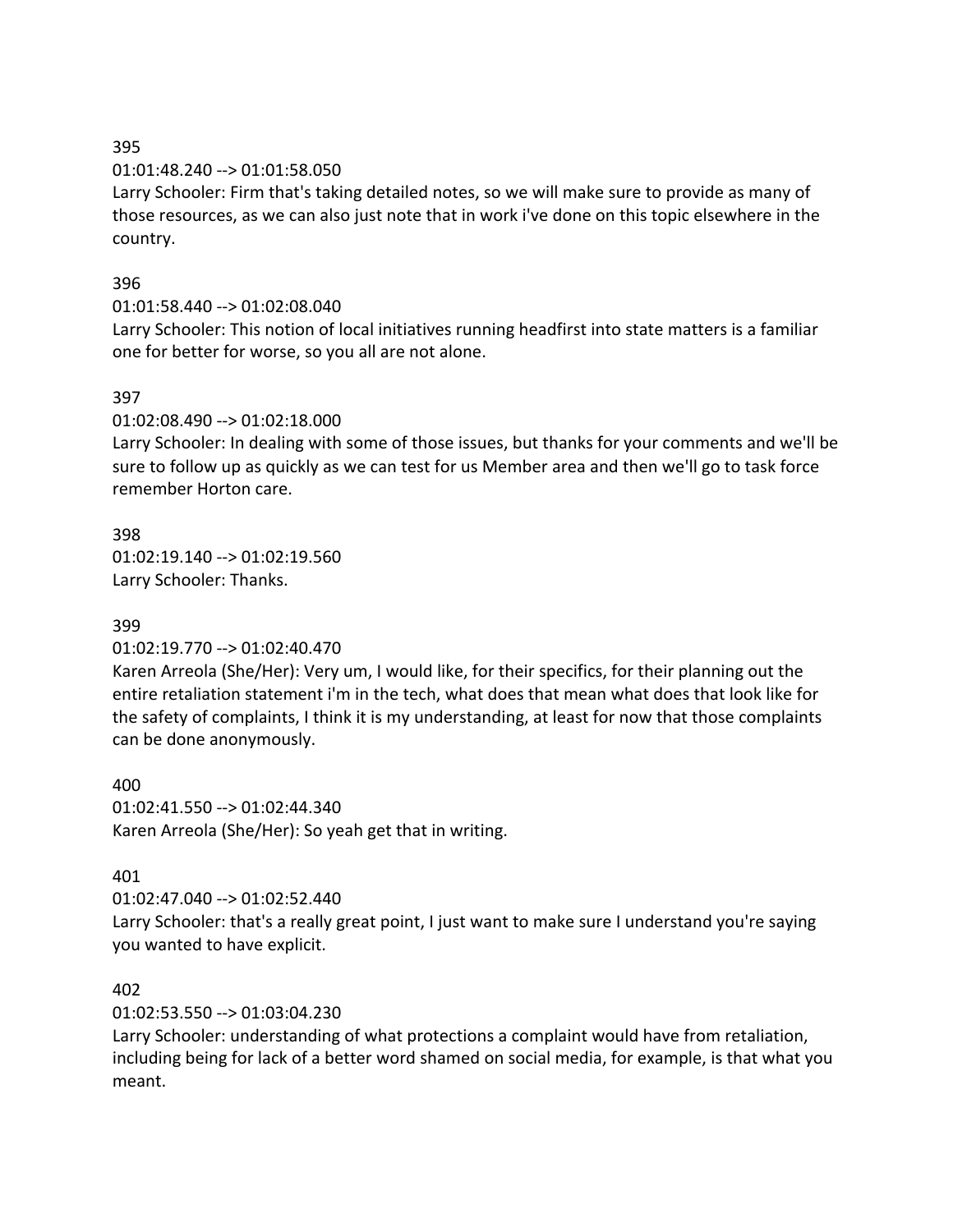403 01:03:05.910 --> 01:03:06.090 Karen Arreola (She/Her): Right.

404 01:03:06.300 --> 01:03:07.140 Larry Schooler: Okay right.

405 01:03:07.650 --> 01:03:08.310 Larry Schooler: Just make sure I.

406 01:03:09.360 --> 01:03:10.050 Larry Schooler: Make sure I had it.

407 01:03:10.110 --> 01:03:12.780 Larry Schooler: Okay test verse number word in the test first number play lark.

408 01:03:13.740 --> 01:03:14.520 Charles Horton: Good evening.

409

01:03:16.200 --> 01:03:26.160

Charles Horton: Thanks to split it clear breakdown it answered a lot of questions that but have a to two other equipments and this it might be achieved Valley.

410

01:03:27.450 --> 01:03:37.200 Charles Horton: So in the presentation and mentioned about being able to review the information at the situation came up a lot of times what happens.

411

01:03:38.130 --> 01:03:50.220

Charles Horton: Is the public has to wait a long, long time to review things with the board, have the same quick access to the information that the police for that or would they, we have to wait to.

412 01:03:51.990 --> 01:03:53.070 Charles Horton: that's my first question.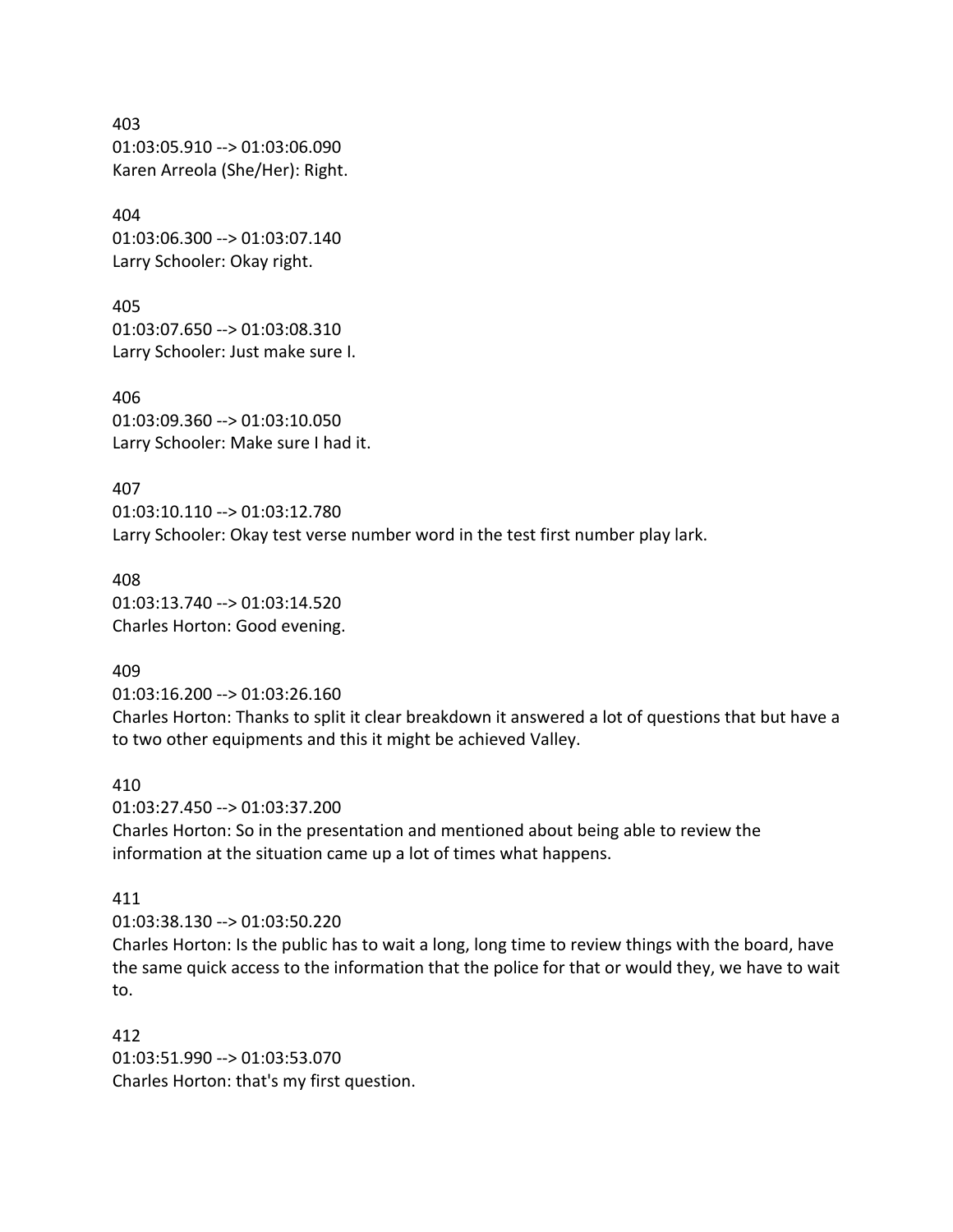01:03:56.490 --> 01:04:01.170

Tish Powell: know and typically in these situations, because this this board would be.

## 414

01:04:02.400 --> 01:04:16.950

Tish Powell: created by city ordinance and given certain powers this board would have ready access to the information that it needed to to do the work that they would be you know charter to do.

# 415

01:04:18.480 --> 01:04:20.370 Tish Powell: So we would have that access.

# 416

01:04:20.460 --> 01:04:25.320 Charles Horton: Okay, so we would have to access pretty much as soon as the police department would get it.

# 417

01:04:26.790 --> 01:04:31.650 Tish Powell: Yes, least that's that's my That would be my expectation and understanding okay.

# 418

01:04:32.100 --> 01:04:47.310

Charles Horton: And then, my second question, and if they helped save time, maybe it could be presented later, but what's what's the current procedure now if something happens, I mean I can take a guess on books specifically what's the How is this setup currently.

# 419

01:04:49.080 --> 01:04:54.390 Tish Powell: Sure chief lally did you want to walk through that that process and and actually as you.

# 420

01:04:55.020 --> 01:05:09.960

Tish Powell: walk through that process, a little bit just kind of going back to one of the other questions that was asked about the complaint process if you can maybe just take a few moments to talk about some of the changes that were recently made as part of the.

421 01:05:10.980 --> 01:05:27.780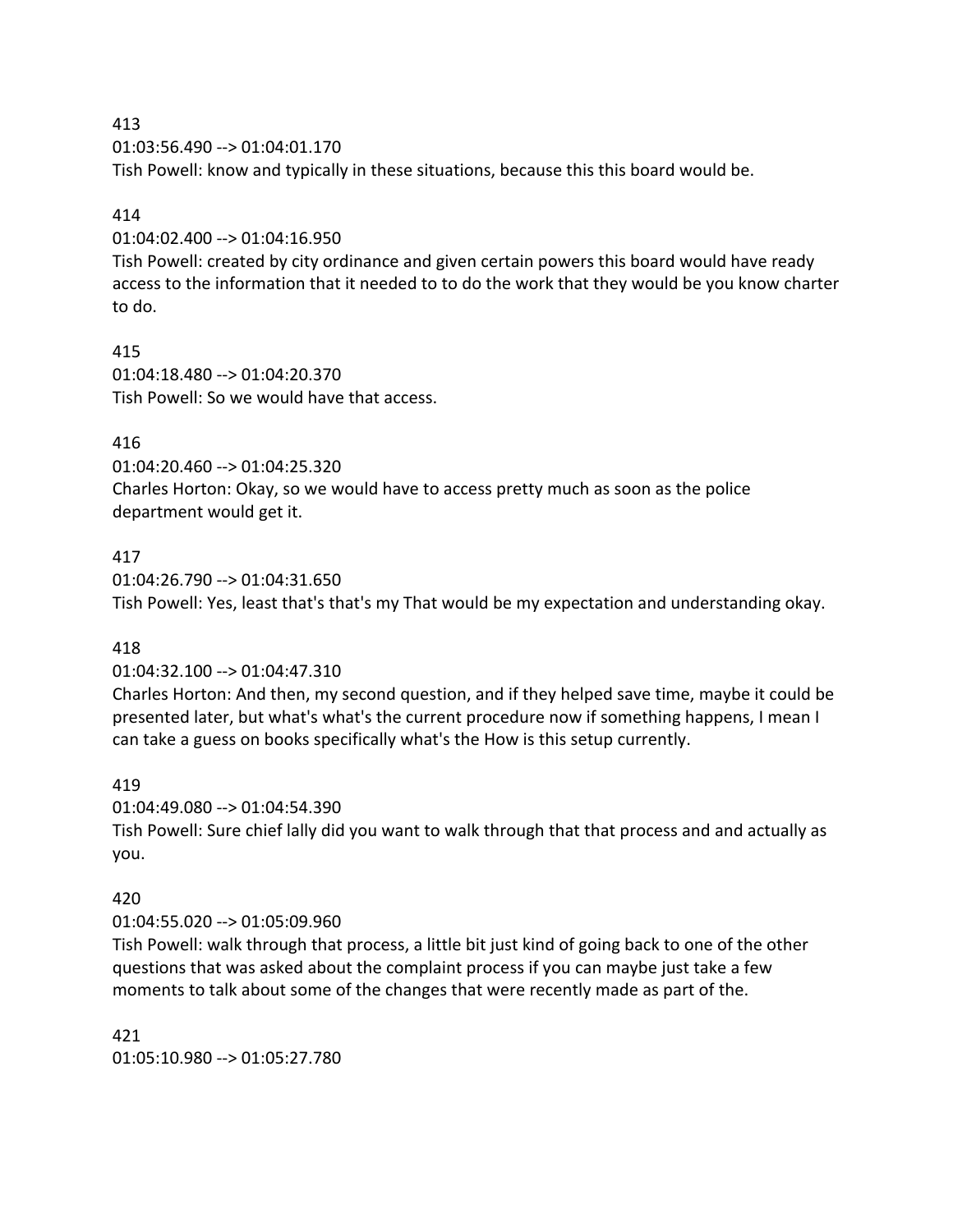Tish Powell: The law enforcement reform that took place earlier this year it did make some some key changes in how complaints are taken and what's required and what's not required so cheap if you can kind of highlight some of those things and addressing this that would be great.

## 422

#### 01:05:28.980 --> 01:05:41.220

City Hall: So to answer a Charles first question, so the process right now, and I also encourage everyone I had talked about our transparency site at the last meeting.

# 423

01:05:41.670 --> 01:05:49.950

City Hall: If you go on our transparency site, there is a point there's a place specific for our complaints and if you go in there.

# 424

## 01:05:50.520 --> 01:06:09.570

City Hall: It gives links to the complaint complaint form which is online how to access data, you know what our complaints are for this year when they're resolved there's also the Community advocates that counseling Paul had talked about we trained, a group of citizens, I want to say it was in.

## 425

01:06:11.490 --> 01:06:19.290

City Hall: Late 2018 2019 Marcus was one of them Cory was one of them there's about four or five other people.

# 426

01:06:19.830 --> 01:06:31.470

City Hall: there's a number currently on our website for the Community advocate that numbers actually goes to marcus's phone number of markets is actually brought people in through that process so there's.

# 427

# 01:06:32.460 --> 01:06:48.120

City Hall: Basically, just to to make it as simple as possible is if a complaint comes in, to the police department it comes in a in a variety of ways, sometimes people fill out the complaint form which is available online in Spanish and in English.

# 428

# 01:06:49.440 --> 01:07:02.070

City Hall: They will then bring the complaint form to the police department, sometimes they're mailed in sometimes they're emailed in so they come through just you know, a variety of sources once that complaint is in the department.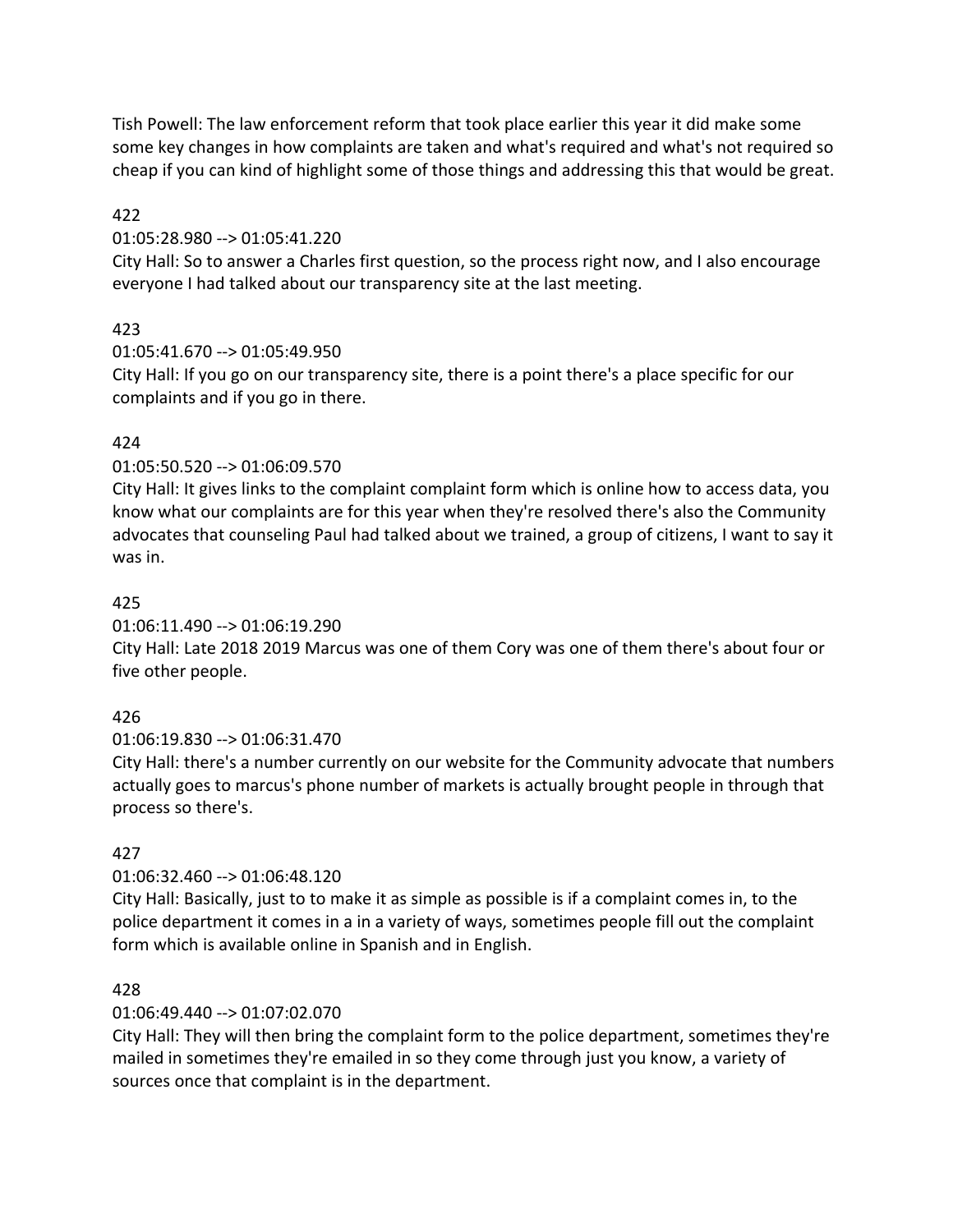01:07:02.730 --> 01:07:06.330

City Hall: And these are external complaints So these are citizens who are making complaints.

#### 430

01:07:07.380 --> 01:07:14.070

City Hall: That complaint that makes its way up to me, through the chain of command and at that that point of determination is made.

# 431

01:07:14.520 --> 01:07:20.430

City Hall: Whether or not, that complaint needs to be sent to the outside investigated law firm that I previously talked about.

## 432

01:07:21.090 --> 01:07:29.190

City Hall: So if the allegations are one of the the you know the few that I mentioned so use of force misconduct.

#### 433

01:07:29.760 --> 01:07:37.440

City Hall: Civil Rights violations or any type of incident that would warrant discipline, more than three days, those are automatically sent to the law firm.

#### 434

01:07:38.190 --> 01:07:51.810

City Hall: So the law firm then takes the investigation and that process takes place the also on our website to is this link to the city ordinance that provides all the information on how that process works.

#### 435

01:07:52.680 --> 01:08:02.730

City Hall: If the complaint makes its way to me through the chain of command and it's something that does not fit into one of those categories those complaints that are handled internally.

#### 436

01:08:03.240 --> 01:08:17.130

City Hall: And so, depending on the severity, they may be assigned to the officers immediate sergeant It may be a lieutenant it could be a commander, in some instances, it could be a deputy chief that does the investigation, so it just depends.

437 01:08:18.630 --> 01:08:27.060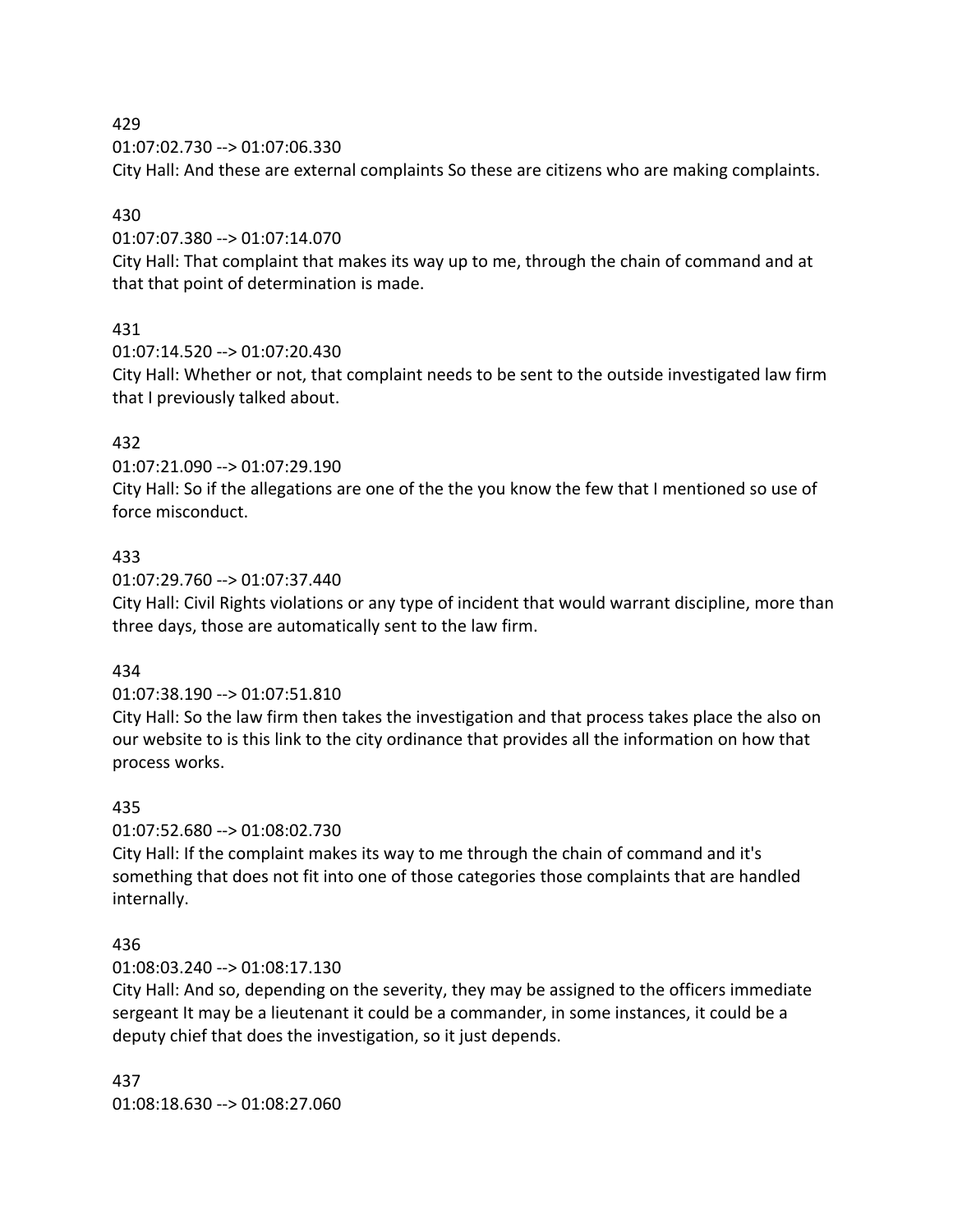City Hall: Once that investigation is complete, depending on what the recommended discipline is there is a pre disciplinary hearing that it's helped with the officer.

#### 438

01:08:28.080 --> 01:08:37.590

City Hall: And at that point, a determination is made on any discipline, if any, is warranted this process happens in conjunction with our legal department.

## 439

01:08:38.250 --> 01:08:46.710

City Hall: So I speak freely, you know quite often with our legal department there's case law that dictates what type of discipline an officer should get there's.

## 440

01:08:47.070 --> 01:08:52.920

City Hall: Prior cases so there's a lot of decision making that goes into a final disposition and then ultimately.

## 441

01:08:53.760 --> 01:08:58.380 City Hall: any type of written reprimand and above self it's a written reprimand.

#### 442

01:08:58.950 --> 01:09:08.250

City Hall: Any suspension days or any termination that has to make its way through the legal department eventually to the city manager who signs off on that final discipline and then it comes back to.

#### 443

01:09:08.910 --> 01:09:20.070

City Hall: Giving the officer their discipline, so the outside investigation again if it goes that way they conduct their investigation we eventually get their final report, but if it's internally.

#### 444

01:09:21.510 --> 01:09:24.480 City Hall: And I can tell you, we also generate.

#### 445

01:09:25.500 --> 01:09:36.510

City Hall: Complaints through the department, so if you go on our website now I think external complaints this year don't quote me that might be eight or nine external complaints.

446 01:09:37.080 --> 01:09:47.670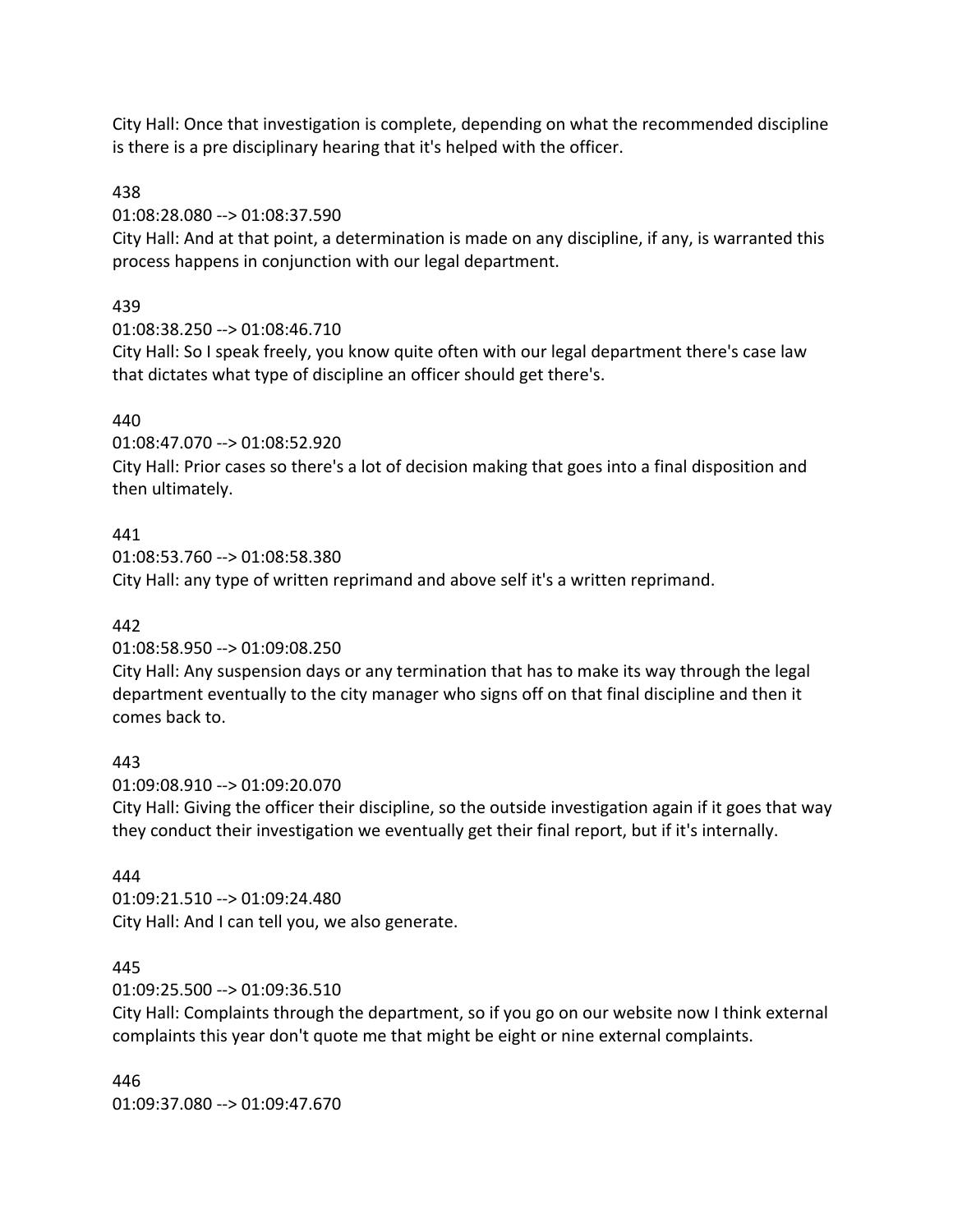City Hall: And the rest are generated internally so that's supervisors who are noticing some type of misconduct some type of policy violation and we are then.

## 447

01:09:48.090 --> 01:09:58.500

City Hall: Initially, starting the investigation so that's us saying we are noticing that you know where we come to our attention and officer is violated some type of policy procedure.

# 448

01:09:58.860 --> 01:10:06.870

City Hall: And then we start the investigation on our own, and so, if you look at our website, it gives all the stats we have far more internal complaints generated than external.

## 449

01:10:07.890 --> 01:10:18.660

City Hall: On average, the dispositions are on there, how to file complaint is on their links to the city ordinances on there as well, so I think Charles did that answer.

## 450

01:10:19.710 --> 01:10:20.520 City Hall: Your question.

# 451

01:10:22.770 --> 01:10:30.030

Larry Schooler: Okay um so thank you very much, chief for information and Task Force report and thank you for your questions as well.

#### 452

01:10:30.420 --> 01:10:40.020

Larry Schooler: we're actually capturing both questions comments and recommendations as we speak, and after the break we'll show you kind of a visualization Of that I am going to call on Commissioners.

# 453

01:10:41.220 --> 01:10:48.480

Larry Schooler: Task Force members play Larkin cordova and then recommend a break if folks are amenable to that so Task Force remember blade lark and then co chair cordova.

454 01:10:49.800 --> 01:10:52.290 Walter Blalark: Tell chief don't go anywhere I just got a question.

455 01:10:53.160 --> 01:11:09.420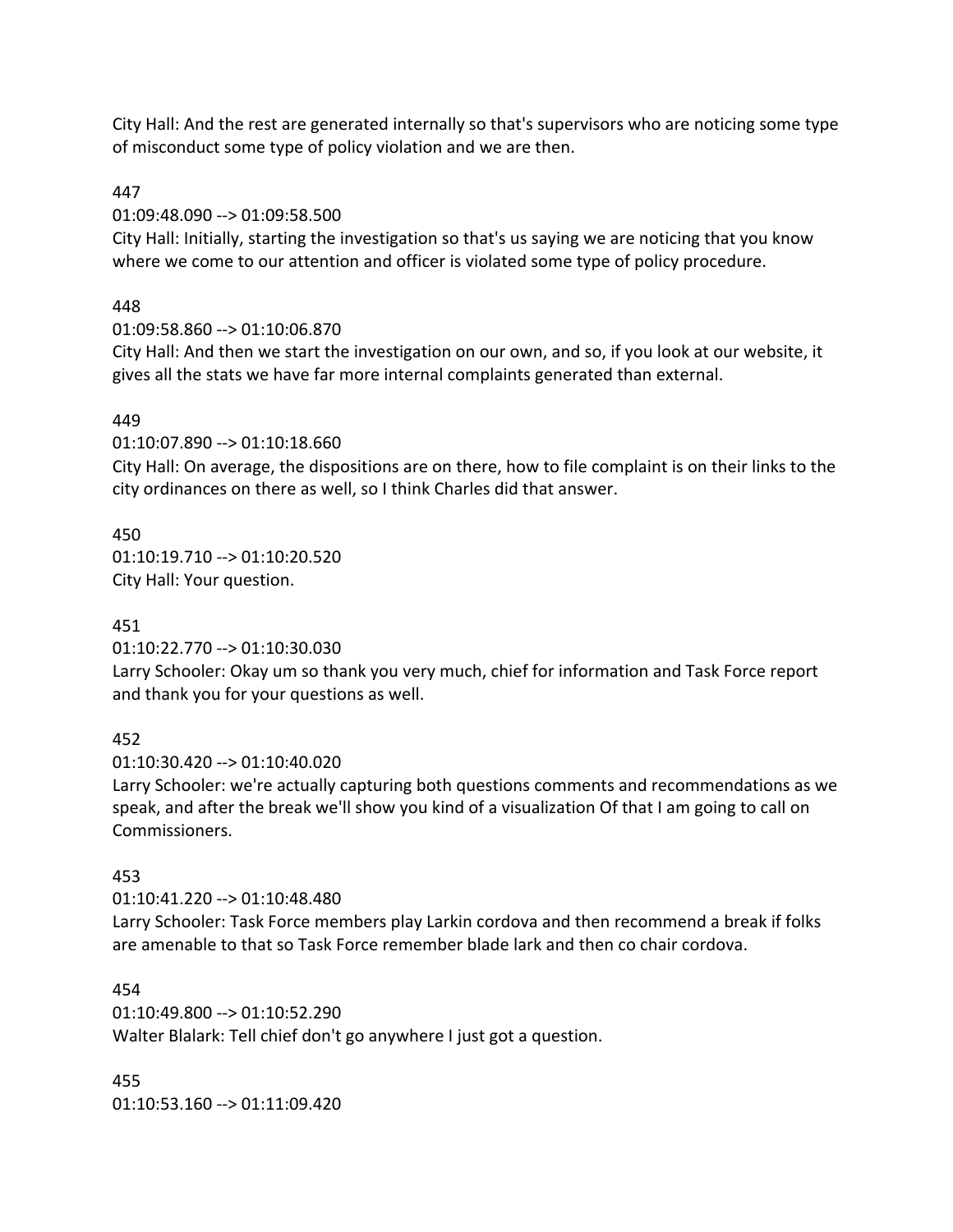Walter Blalark: excellent presentation excellent presentation I got some questions and also dealing with the bargain Union that I think that's where the problem lies, also have been looking at talk with some people from aurora who is on.

456 01:11:10.530 --> 01:11:11.160 Walter Blalark: aurora.

457

 $01:11:12.360 -> 01:11:24.390$ 

Walter Blalark: Civilian test civilian review board and one of the things that they have said and chief Maybe you can answer me how many calls chief did you do we actually get a year just to calls period.

458 01:11:25.980 --> 01:11:27.300 City Hall: Calls for service.

## 459

01:11:27.660 --> 01:11:38.490

City Hall: Yes, I think we're at I think we just hit over 50,000 this year it's on our main transparency sites, I think we're at like 50,000 maybe 100 I just checked the other.

460 01:11:38.490 --> 01:11:39.900 City Hall: Day on average.

#### 461

01:11:40.980 --> 01:11:58.380

City Hall: We on our high point we were had probably over 80 85,000 calls for service, I think, last year we ended up around 63 64,000 and those are just calls for service that does not include the non emergency calls or calls that come in outside of the 911 process.

#### 462

01:11:59.040 --> 01:12:20.250

Walter Blalark: that's a lot of calls and you only get about eight complaints you only got about eight complaints and see with those statistics, I think that you know we talked about a strong citizen review board I think those are the kind of things that specifically getting intakes of complaints.

#### 463

01:12:21.600 --> 01:12:24.960 Walter Blalark: I don't know citizens feel well by complaining of what.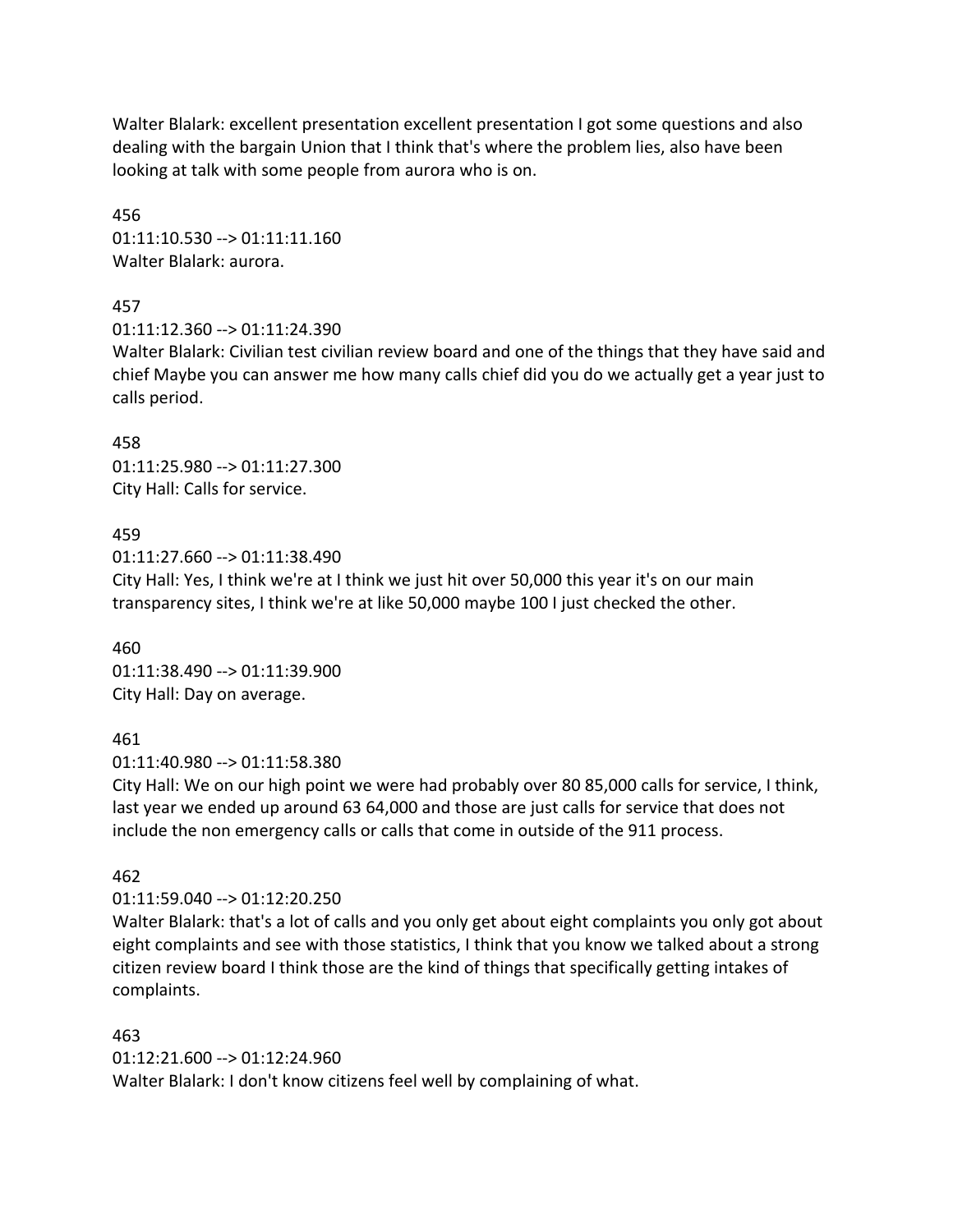01:12:26.790 --> 01:12:43.140

Walter Blalark: I have, I guess that's a whole nother different subject, but you know I guess you guys are doing I guess you've done a fine job, however, I do I do add cold cold Marcus sentiment in this is just foot fetish I like the presentation.

## 465

#### 01:12:45.480 --> 01:12:56.670

Walter Blalark: And I think that I don't know who would do this but, but this specific and when you talking about any abuse of police abuse.

## 466

01:12:57.210 --> 01:13:06.840

Walter Blalark: And I don't know I need to probably take a ride with somebody guys just see how they operate, and maybe you got a whole new new country of.

## 467

## 01:13:07.740 --> 01:13:14.430

Walter Blalark: Different young people who don't have that old men little thinking of some of those people that mark has just named.

#### 468

01:13:14.940 --> 01:13:22.290

Walter Blalark: Maybe you know, and maybe they don't they just want to they're not a gang of blue, but they are just professional people want to do that jobs.

#### 469

01:13:22.830 --> 01:13:34.200

Walter Blalark: And so that's one of the things we may need to look at it's been that has been a task force to look at you know the personality that the personnel that we have already.

# 470

01:13:34.920 --> 01:13:45.360

Walter Blalark: And how they are functioning and how they do that job I ever deal with civil tish I think that it's very important that we do.

#### 471

01:13:45.930 --> 01:13:55.020

Walter Blalark: It we're talking about minority, I do agree with market, sometimes we say minority, then we get all the other people never get maybe one or two black.

472 01:13:55.470 --> 01:14:15.090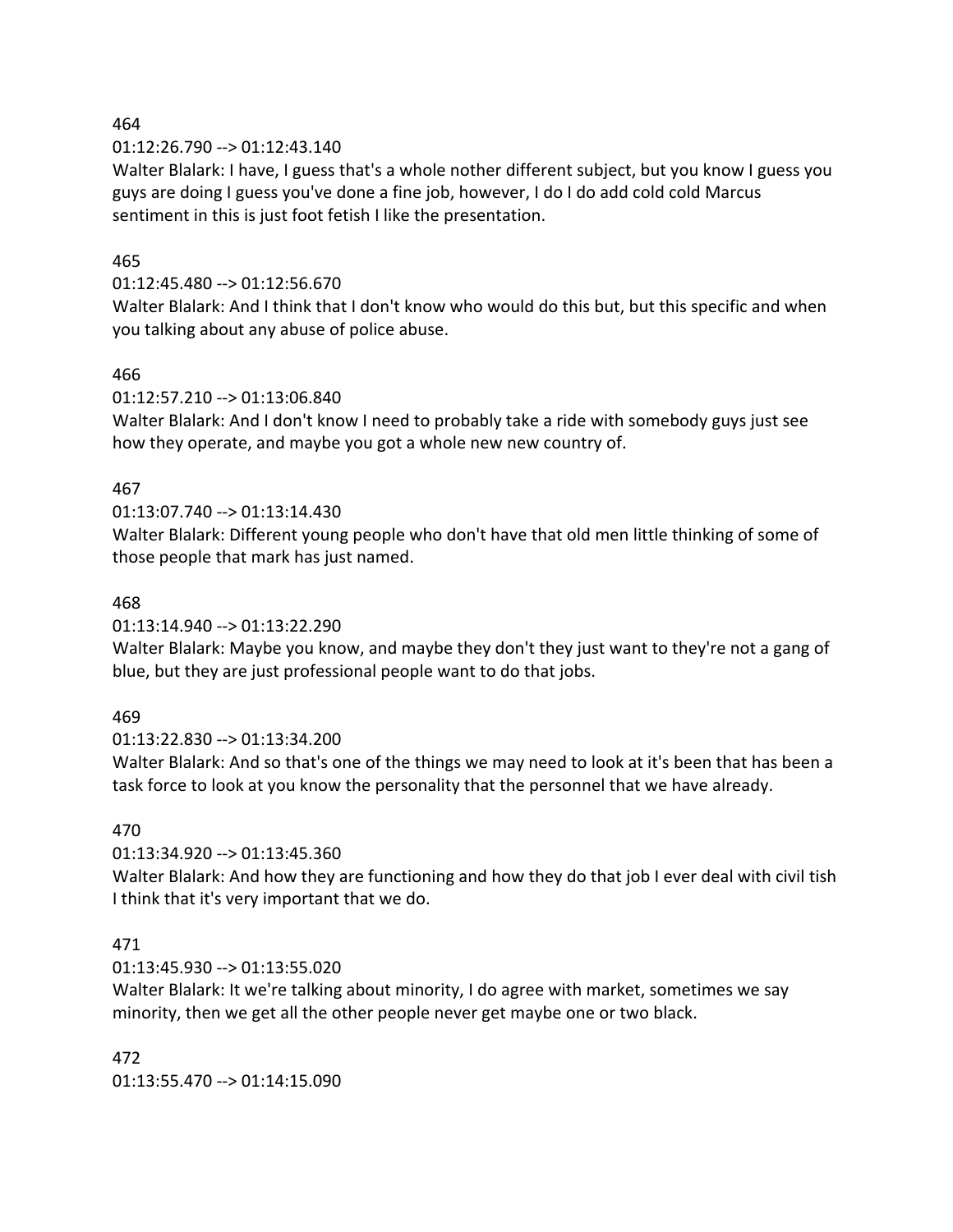Walter Blalark: African American people on that, and then we got to get people wonder if, in fact, we talked about that people are not afraid to to do to complain, because if you get somebody to own them and they feel like that the tasks syllabus review board is ineffective, then they won't come to.

473 01:14:17.550 --> 01:14:18.480 appreciate the comments.

# 474

01:14:19.860 --> 01:14:33.990

City Hall: Can I just can, can I just mention real quick too so i'm just looking at the transparency transparency site right now we are at so I want to give you the exact numbers, we are at 50,242 calls for service as of today.

# 475

01:14:35.460 --> 01:14:53.550

City Hall: Regarding our complaints, we have a total of 29 complaints year to date, eight of those are externally generated, which means that these are citizens who make notification to the Department of some type of alleged violation and we have 21 internally generated complaints and.

#### 476

01:14:54.540 --> 01:15:00.570

Walter Blalark: We say internal What do you mean to me build a police officer is complaining about some something is happening within the fourth.

#### 477

01:15:00.630 --> 01:15:09.270

City Hall: yeah So those are supervisors who are in that contact has come to their attention and so we're then doing an internal investigation.

#### 478

01:15:09.750 --> 01:15:20.190

City Hall: And so out of the 29 total complaints here today 21 of those complaints are internally generated from the police department So those are not citizens, those are the police.

#### 479

01:15:21.210 --> 01:15:29.910

City Hall: Basically, you know, bringing it to our to our attention and handling whatever needs to be handled and then also to your other comment.

480

01:15:30.360 --> 01:15:40.950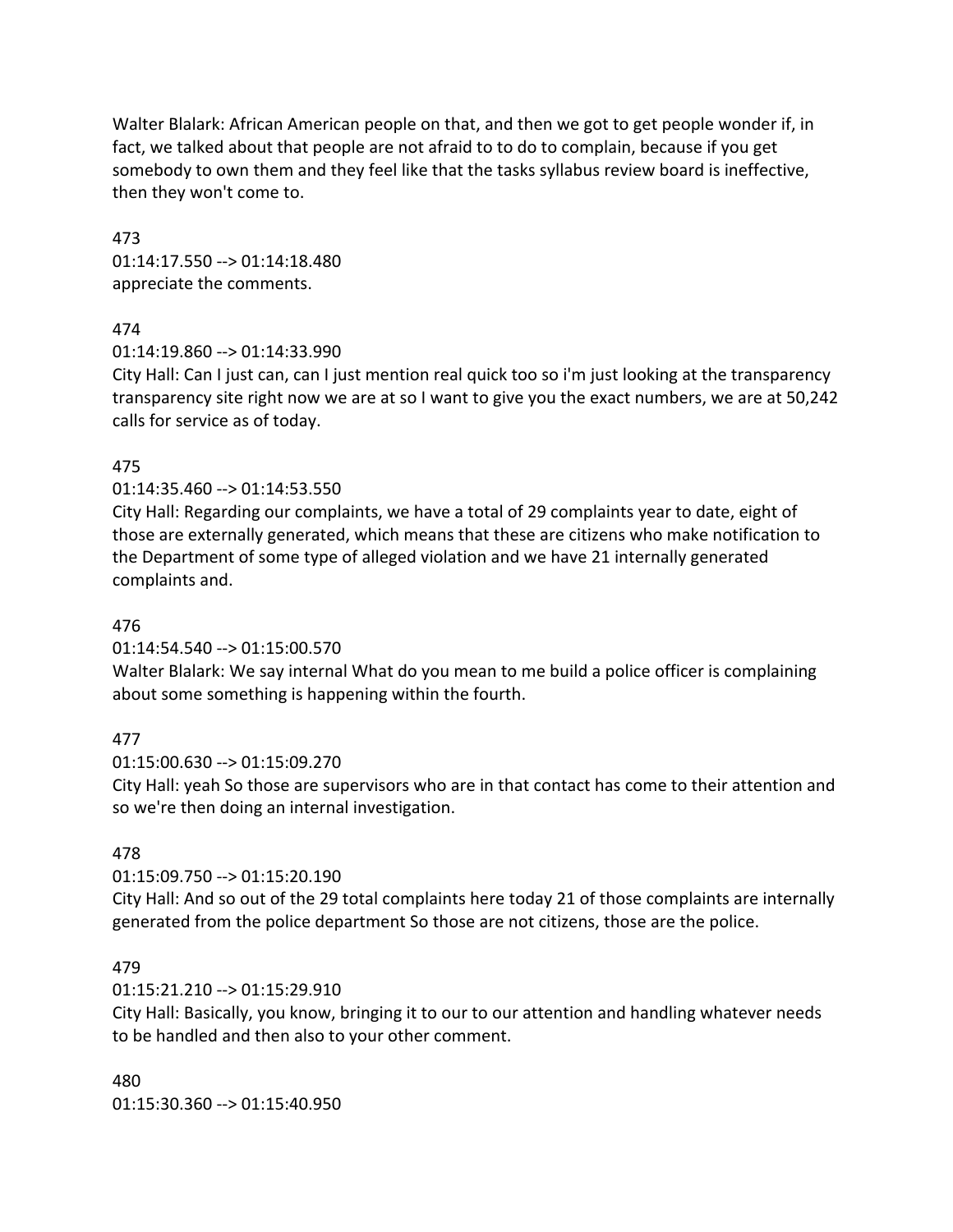City Hall: I would 100% highly recommend anyone to do a ride, along with the police officers, I think it, you know, would be a great experience, we are still operating in.

#### 481

01:15:41.400 --> 01:15:52.230

City Hall: A coven arena, however, you know make arrangements to make sure that people are comfortable, so I will throw that out to the task force because I 100% would love for you guys to do that.

## 482

01:15:53.040 --> 01:15:57.540 Walter Blalark: Oh Steve too, and I know I recommend it to chief and Larry Larry that.

## 483

01:15:58.590 --> 01:16:11.370

Walter Blalark: Make maybe at randomly Can we just maybe just sit and talk with some offices about you know what how they feel about being a police officer, how they feel about it can be really any out and we want them to be honest.

#### 484

01:16:12.000 --> 01:16:16.980

Walter Blalark: You know somebody that will be honest about how they feel, how do you feel about the department and all.

#### 485

01:16:18.480 --> 01:16:26.940

Larry Schooler: yeah appreciate that I mean that certainly was a part of of other test horses i've worked with to have police officers be in the conversation, so thank you for that.

#### 486

01:16:28.080 --> 01:16:33.090 Larry Schooler: I see, I am going to go to coach her cordova and then I do see test for remember flick them i'm.

#### 487

01:16:33.570 --> 01:16:44.940

Larry Schooler: Just curious if it's a quick thing because, if it is, we can probably do it before the break if it isn't I might ask you to wait until after can you just share with me as an a quick question or or have a comment.

#### 488

01:16:47.130 --> 01:16:48.750 Aubree Flickema: yeah I just had a question.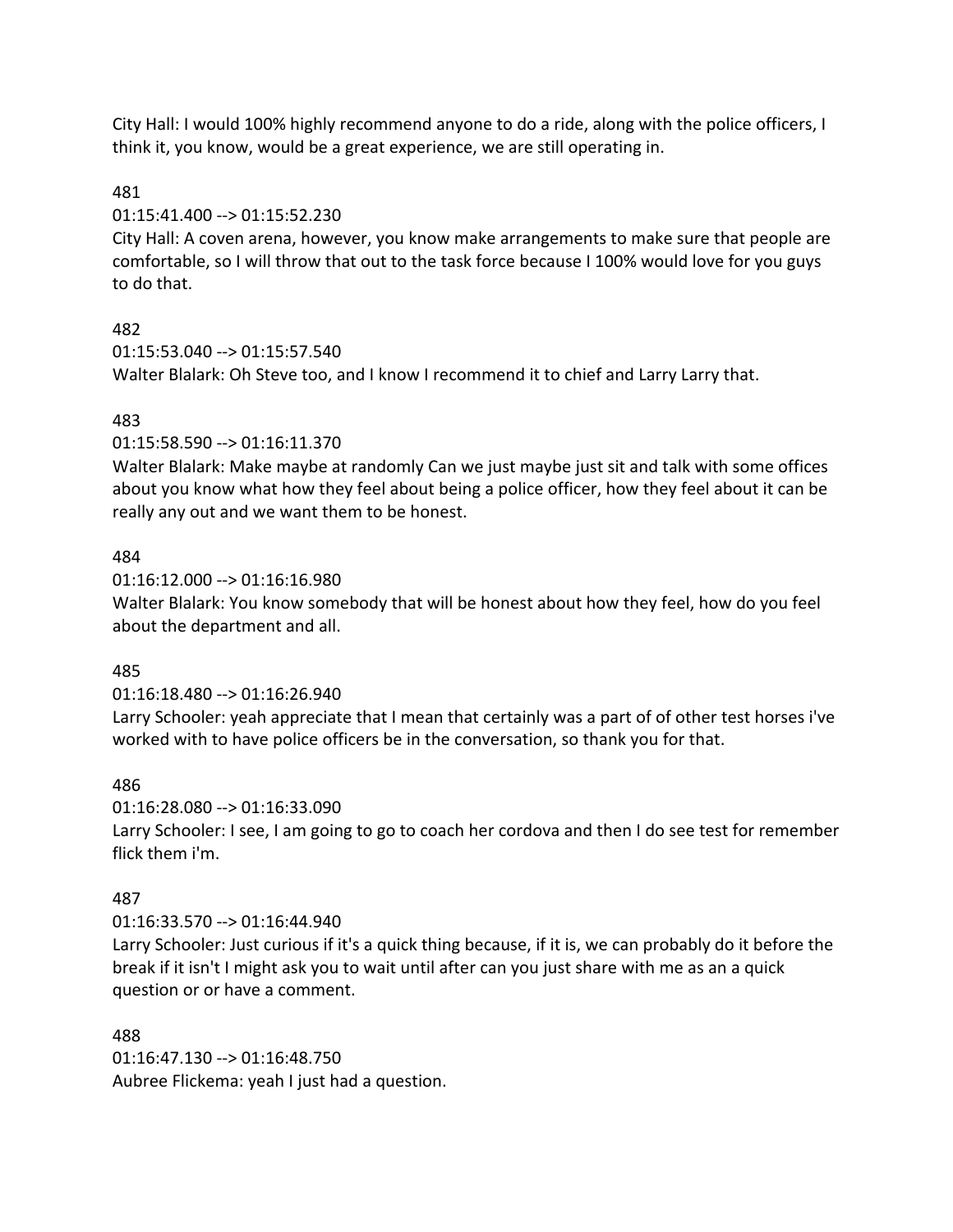01:16:49.020 --> 01:16:53.820

Larry Schooler: Okay i'll come i'll come to you after right after a counselor or rather a coach record of.

#### 490

01:16:54.390 --> 01:16:54.720 Aubree Flickema: Thank you.

## 491

01:16:56.400 --> 01:17:06.930

Ismael Cordovà: So I want to thank counseling, how will chief the lolly and all the task force members further great questions, I think that this discussion with a very lively and I learned a lot.

# 492

01:17:07.740 --> 01:17:12.120

Ismael Cordovà: One thing that I had a question regarding the presentation was for Council and Powell.

## 493

01:17:12.810 --> 01:17:22.050

Ismael Cordovà: In your recommendations for the membership of this board you didn't include a attorney I kind of want to know what the role of that attorney would be.

#### 494

01:17:22.530 --> 01:17:30.420

Ismael Cordovà: would they be a voting Member and where there'd be any specifics, to the kind of practice that practice of law that they that they you know kind of go into.

#### 495

01:17:31.470 --> 01:17:35.130 Tish Powell: Oh good question um we saw that in some of the other.

#### 496

01:17:37.170 --> 01:17:39.240 Tish Powell: ordinances and and.

# 497

01:17:40.590 --> 01:17:49.530

Tish Powell: Police review boards that we took a look at some and again this we try to keep this pretty basic so that.

#### 498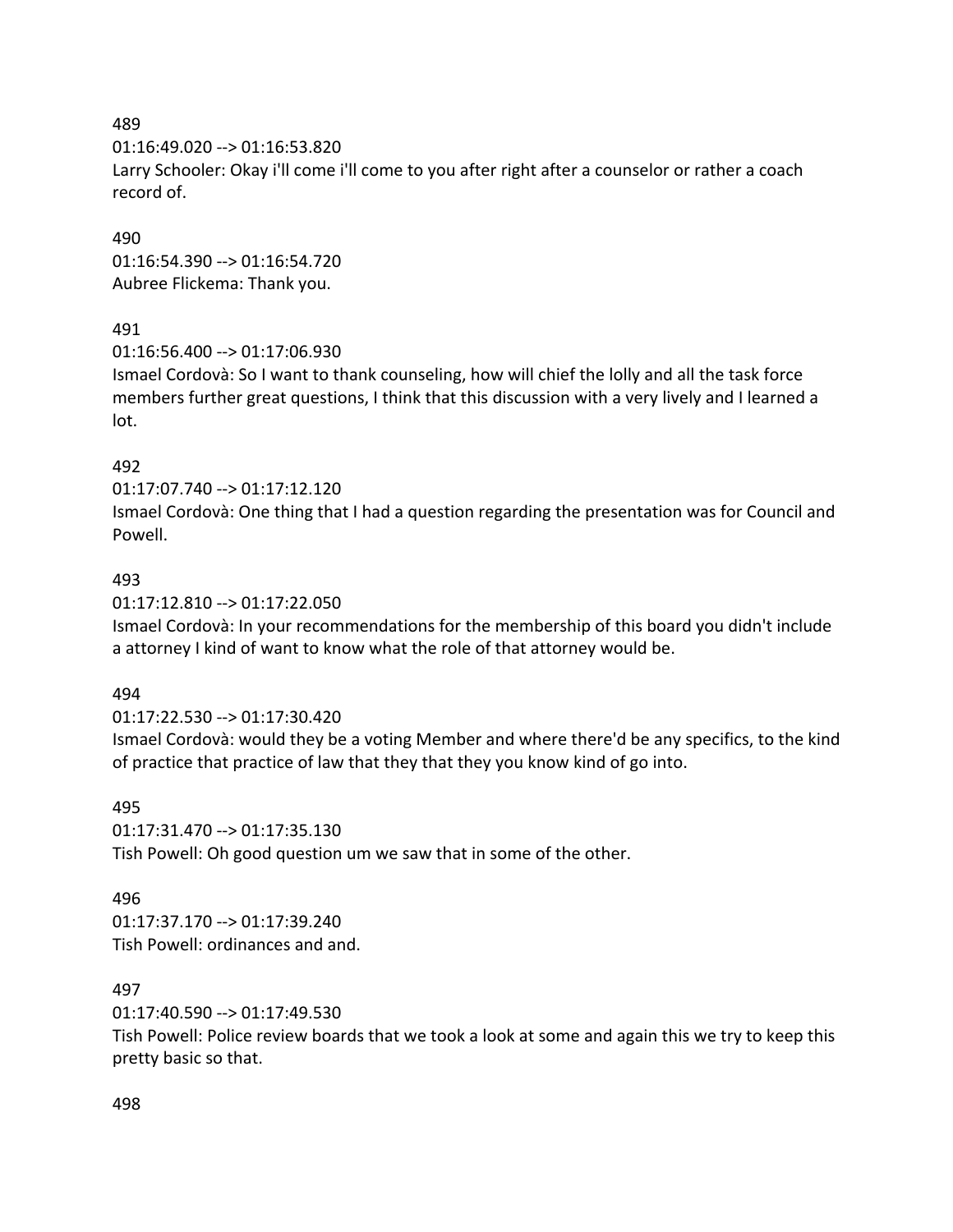## 01:17:50.610 --> 01:18:00.840

Tish Powell: You know, obviously the you know, the task force could be more specific, or less specific what have you, I can tell you that some of the Community, specifically say.

#### 499

01:18:01.920 --> 01:18:17.100

Tish Powell: They want an attorney who had who does criminal law, but does not you know currently have any case you know, obviously you can't currently have any cases that would potentially come before this board.

500 01:18:18.540 --> 01:18:21.780 Tish Powell: Some say that you know you have to you know be.

## 501

01:18:23.760 --> 01:18:33.780

Tish Powell: You know, obviously, they would not be acting in their role as an attorney on the board, but just you know, having someone with that legal perspective.

## 502

01:18:34.470 --> 01:18:43.560

Tish Powell: In a citizen role they thought that that would be helpful to have someone there in that capacity, if that kind of I hope that answers your question.

#### 503

01:18:43.980 --> 01:18:53.880

Ismael Cordovà: yeah that does I just get a little bit tricky because of the fact that the city's legal team sports, be a supportive body as well, so that's why I was just kind of confused on between the two.

504 01:18:54.480 --> 01:18:56.010 Tish Powell: yeah you're that person would not.

#### 505

01:18:56.040 --> 01:19:01.560

Tish Powell: yeah that person would not be providing legal advice to the board no yeah.

#### 506

01:19:01.710 --> 01:19:08.130

Ismael Cordovà: Absolutely, thank you, and then I just have some recommendations for the group to kind of keep entail or to be noted.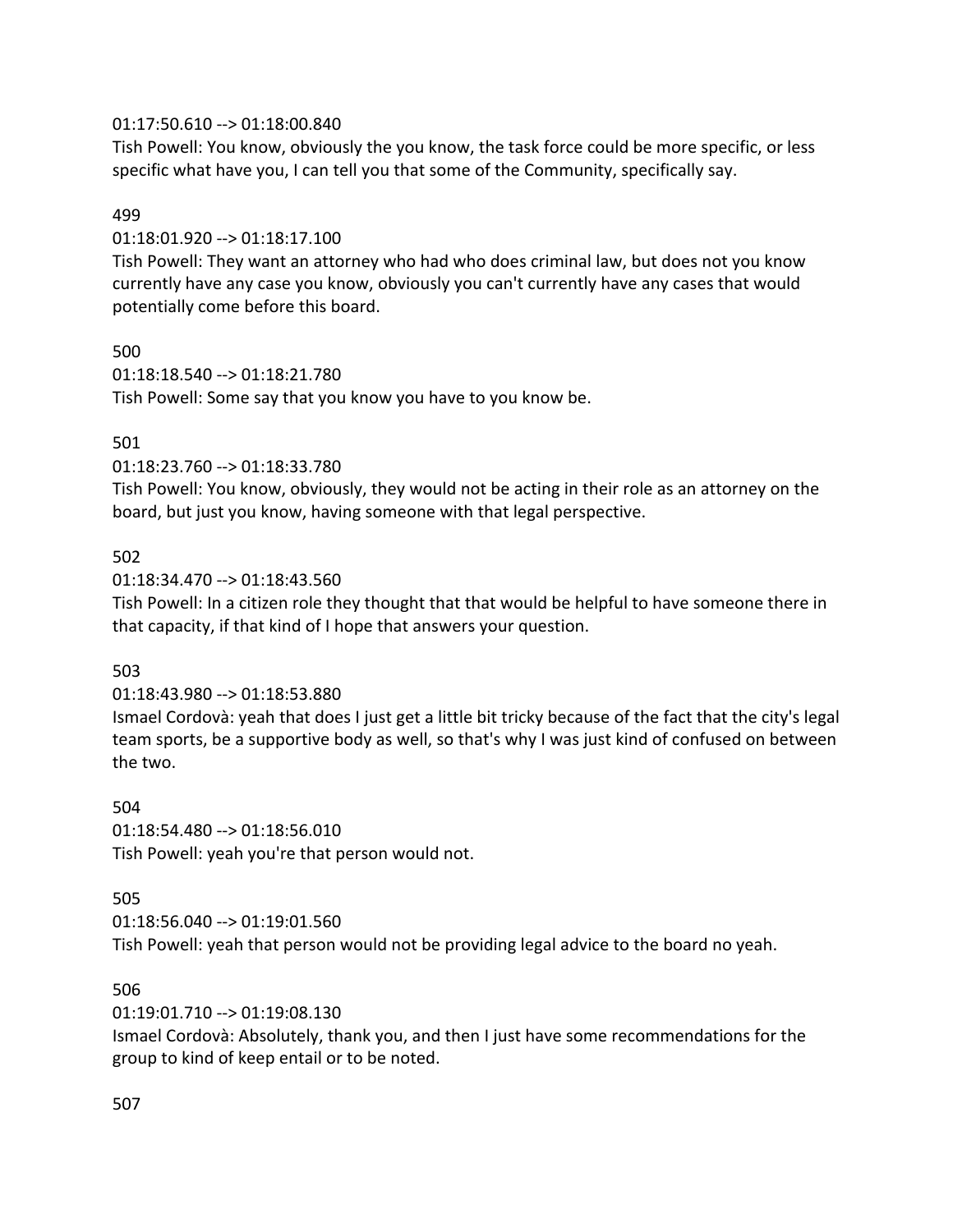## 01:19:08.640 --> 01:19:16.860

Ismael Cordovà: Some recommendations if we do make this into a subcommittee is to consider a Community district been instead of just regular numbers for the membership of the group.

#### 508

## 01:19:17.610 --> 01:19:28.020

Ismael Cordovà: When I look at other boards and commissions throughout the city I tend to see that the people that are serving on those boards and commissions tend to come from the regular the the same neighborhoods.

## 509

01:19:28.530 --> 01:19:32.970 Ismael Cordovà: So I think that really amplifying other neighborhoods, especially the low income neighborhoods to be.

# 510

## 01:19:33.450 --> 01:19:45.120

Ismael Cordovà: heard through a body like this would be really important and then that can also call to attention marcus's points and others plans is to how inclusive, are we really mean with the with the citizens that are on this board.

#### 511

# 01:19:45.930 --> 01:19:49.230

Ismael Cordovà: I would recommend the removal of a Council appointed chair.

# 512

#### 01:19:49.860 --> 01:19:55.230

Ismael Cordovà: I know that our Council is meant to be an independent body, not democratic or republican.

#### 513

# 01:19:55.500 --> 01:20:09.150

Ismael Cordovà: But our bodies, unfortunately I do tend to sway one or the other oftentimes so to instill competence of Community I would recommend that the Chair be selected through the rest of the body as the co chair would be as well, and then.

# 514

# 01:20:09.990 --> 01:20:17.820

Ismael Cordovà: Also, I would incorporate the inclusion of employee complaints to be put into this review board only because I know that I was reading about former chief.

#### 515

#### 01:20:18.240 --> 01:20:21.960

Ismael Cordovà: womack she went over to Florida, and they were having some issues with.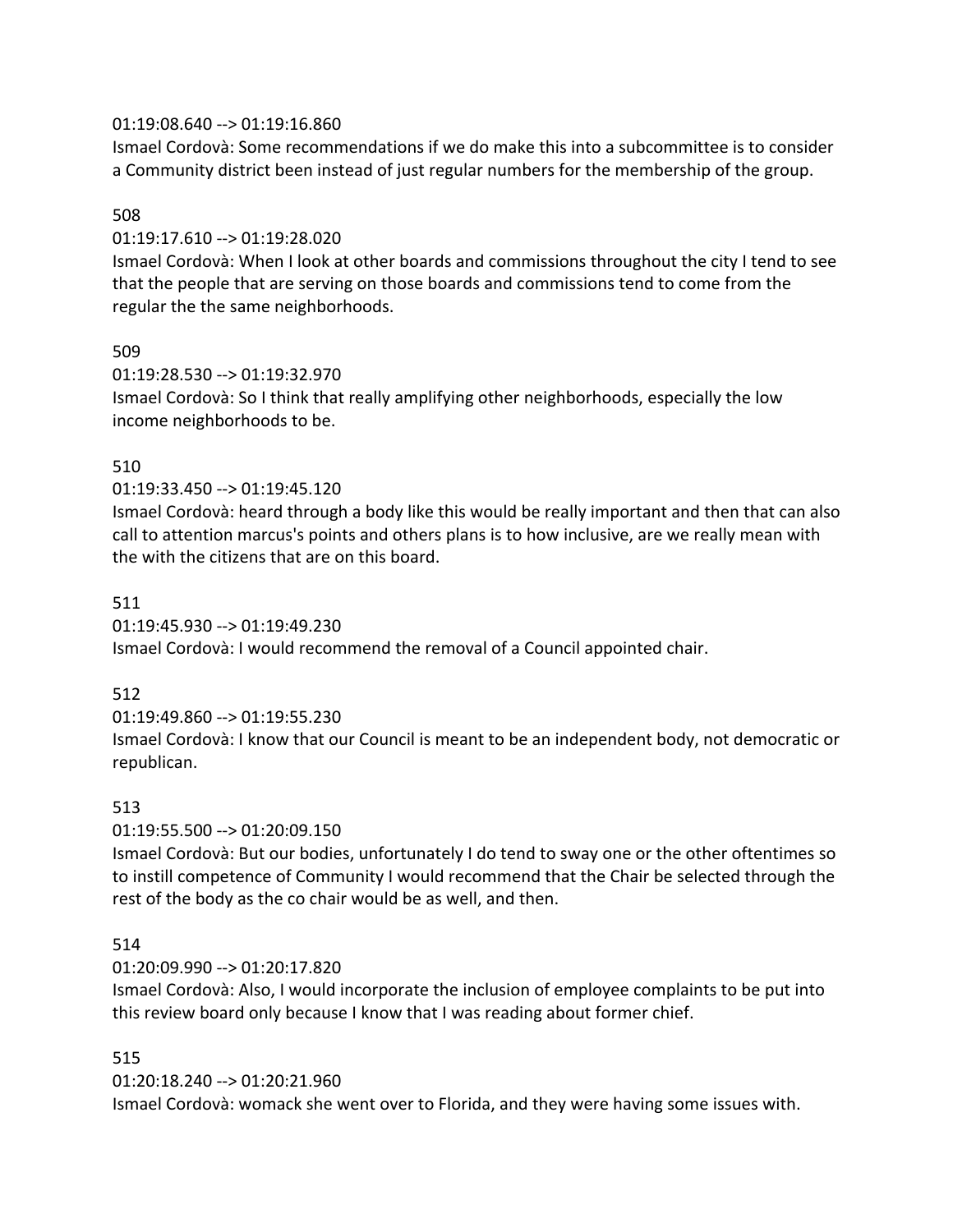# 01:20:22.770 --> 01:20:33.600

Ismael Cordovà: Employees not feeling like they were being heard by their by their administrative leadership and leading that that allowing this, for example, a supervisor makes a complaint or files.

# 517

# 01:20:34.470 --> 01:20:46.410

Ismael Cordovà: wants to instill a punishment on subordinate and they don't feel like that punishment was up to par they can have the option to send it over to the review board so as we make three recommendations for this body.

# 518

01:20:47.640 --> 01:20:53.460

Larry Schooler: really appreciate that Thank you and, again, right after the break we'll show you how we're kind of capturing each of these.

# 519

01:20:54.900 --> 01:20:59.100

Larry Schooler: I want to come back to test for some number flick them of who said she had a quick question i'm going to take our word for it.

# 520

01:20:59.820 --> 01:21:09.510

Larry Schooler: I do see test first Member rivera's hand as well and I don't want to ignore that hand but i'm wondering if you think it's quick or, if you think it can wait and if it should wait till after the break.

521 01:21:10.740 --> 01:21:11.250 Cynthia M. Rivera: After the break.

# 522

01:21:11.430 --> 01:21:15.720 Larry Schooler: Thank you for that I appreciate it does force Member flick them and then we'll we'll pause.

523 01:21:16.770 --> 01:21:20.730 Aubree Flickema: yeah I just had a question regarding the.

524 01:21:22.380 --> 01:21:31.980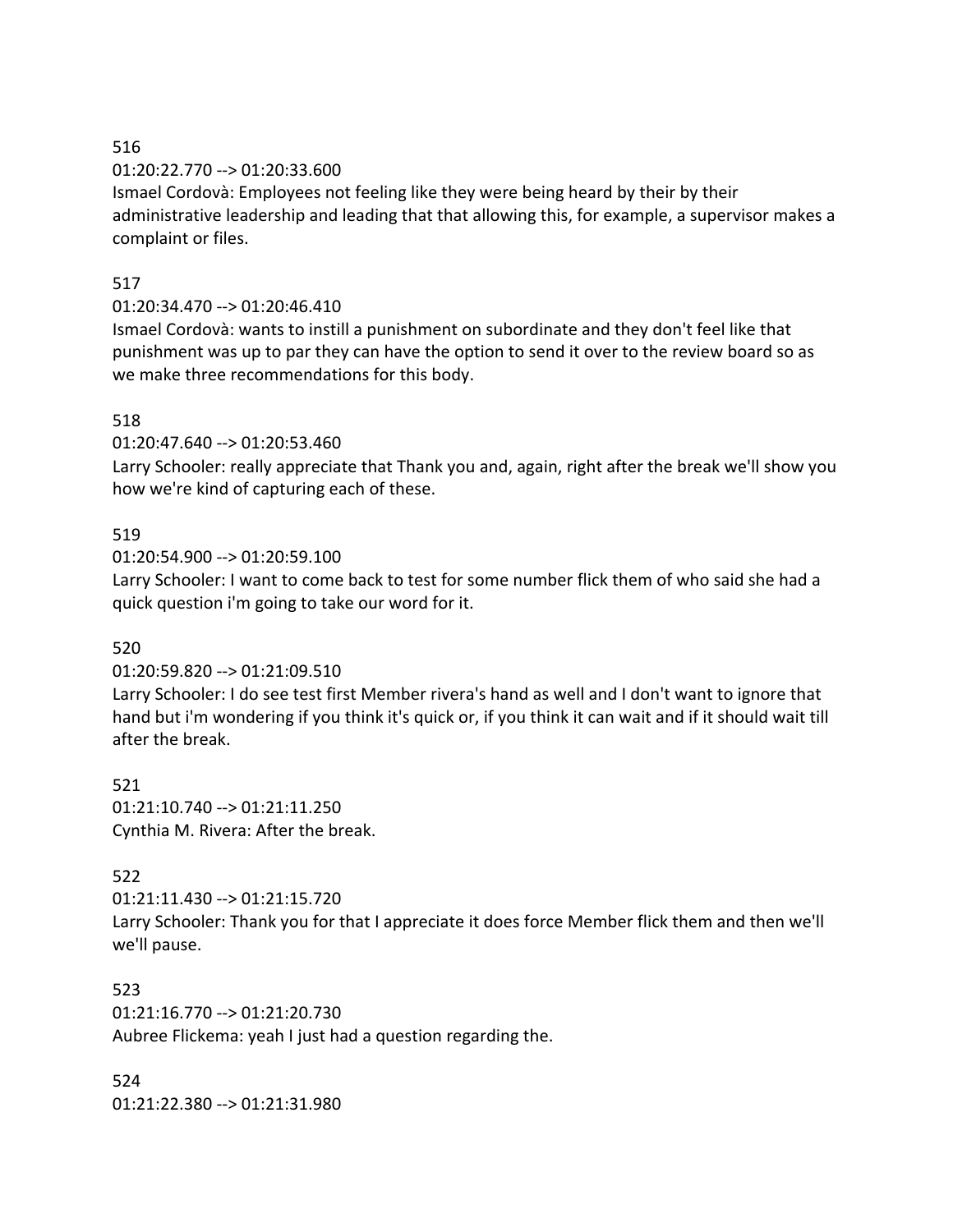Aubree Flickema: Anti retaliation was there is wording in there that says, will not be tolerated, so I would be curious to hear a little bit about have you guys done any.

# 525

# 01:21:32.940 --> 01:21:46.530

Aubree Flickema: Research or looked at all about what you mean by will not be tolerated, because it could go a lot of ways, and to me with as it doesn't seem like Elgin is getting a lot of complaints, right now, which could mean 1000 different things, but.

# 526

01:21:47.790 --> 01:21:51.240 Aubree Flickema: The fear of retaliation feels like a really big.

# 527

01:21:52.650 --> 01:21:56.070

Aubree Flickema: Variable to me, so I would be curious to hear a little bit more about that.

# 528

01:21:57.270 --> 01:22:08.760

Tish Powell: yeah I appreciate that and i'll be honest with you it's something we recognize that's needed and that's why we put it there, but in terms of completely flushing it out.

# 529

# 01:22:09.120 --> 01:22:23.640

Tish Powell: And what it looks like and how it would be structured that part that portion has not been done yet, but we recognize the need, you know, we had we had to leave some you know, obviously, you know some some definite work, for you know there's still a lot of work to be done on this.

# 530

01:22:25.200 --> 01:22:29.670 Tish Powell: But we recognize the need and the importance of having something like that there.

# 531

# 01:22:30.870 --> 01:22:37.590

Tish Powell: But how it would be structured who would enforce how it would be enforced, that has not been completely flushed out.

# 532

# 01:22:38.670 --> 01:22:47.730

Tish Powell: But we can look at you know what exists in other communities, we can come up with our own and use a combination of both, but I think it's really important and I.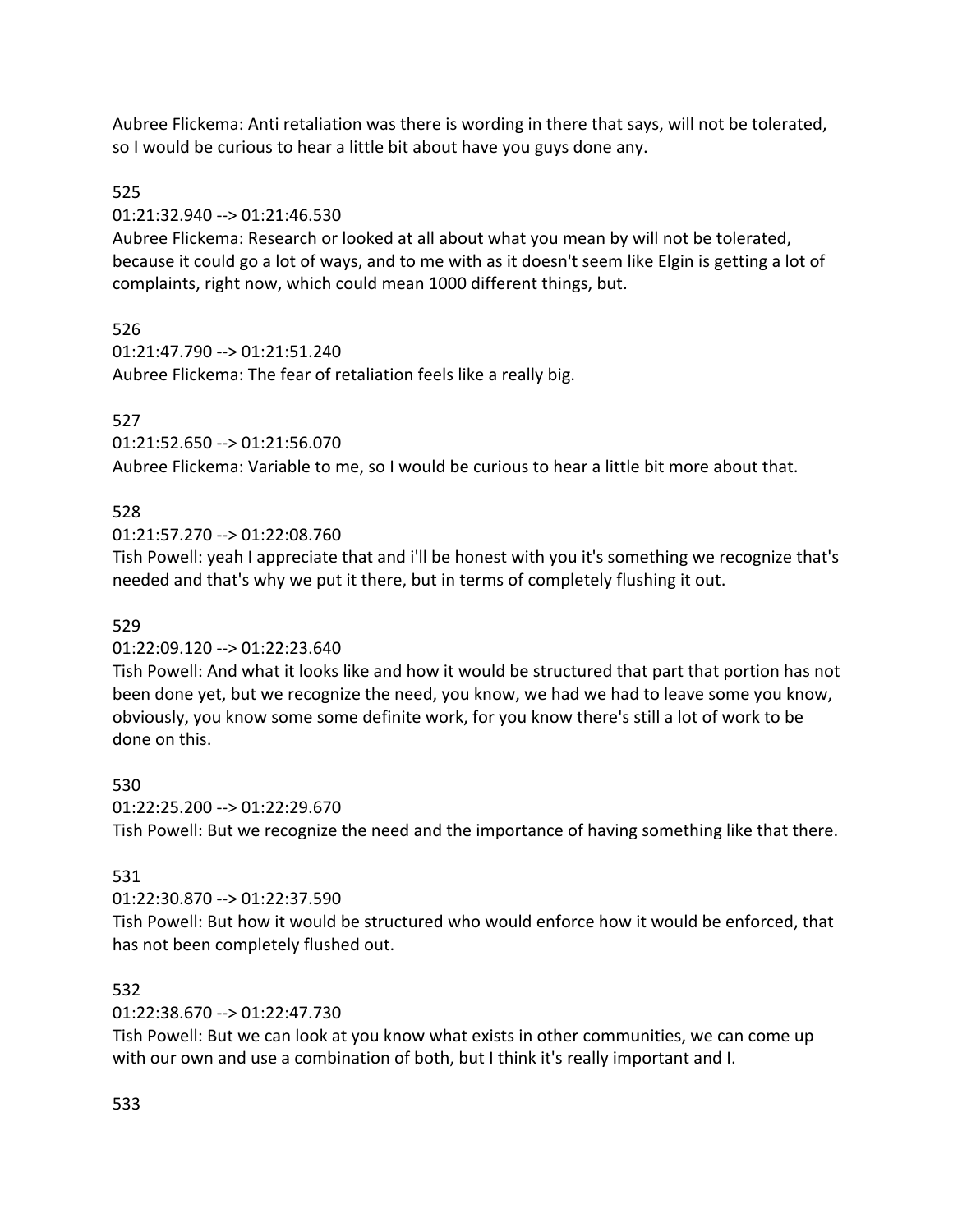## 01:22:48.930 --> 01:22:57.630

Tish Powell: definitely think it's something you know, obviously, you know we we put it in there as something we needed to you know flush out a little bit more and include.

## 534

01:22:59.310 --> 01:23:05.880

Aubree Flickema: yeah Thank you, I appreciate that and then just a secondary part of his question i'm sorry I know i'm I said I had one but.

# 535

01:23:05.940 --> 01:23:06.870 Tish Powell: No that's so good.

# 536

01:23:07.920 --> 01:23:19.230

Aubree Flickema: And this, one might be more for chief lolly I would be curious to hear a little bit about what measures are put in place right now for in the complaint process for ensuring a non linearity and.

# 537

01:23:20.550 --> 01:23:25.380 Aubree Flickema: Ensuring that there's not retaliation that happens in the complaint process right now.

# 538

01:23:25.860 --> 01:23:29.550 Larry Schooler: So i'll just ask you to be a little bit brief to so I give these hooks a break.

#### 539

01:23:30.900 --> 01:23:34.740 City Hall: yeah so big you are ready for the button basically.

# 540

01:23:35.550 --> 01:23:45.780

City Hall: One of the things that constant power they asked me to also follow up on which ties into your question is, do you go online or complaints you don't have to give your information, so that was something that change.

# 541

01:23:46.350 --> 01:23:56.640

City Hall: per the safety act that was to place July 1 so you can anonymously, submit a complaint without your name, without any type of information and then it's still investigating.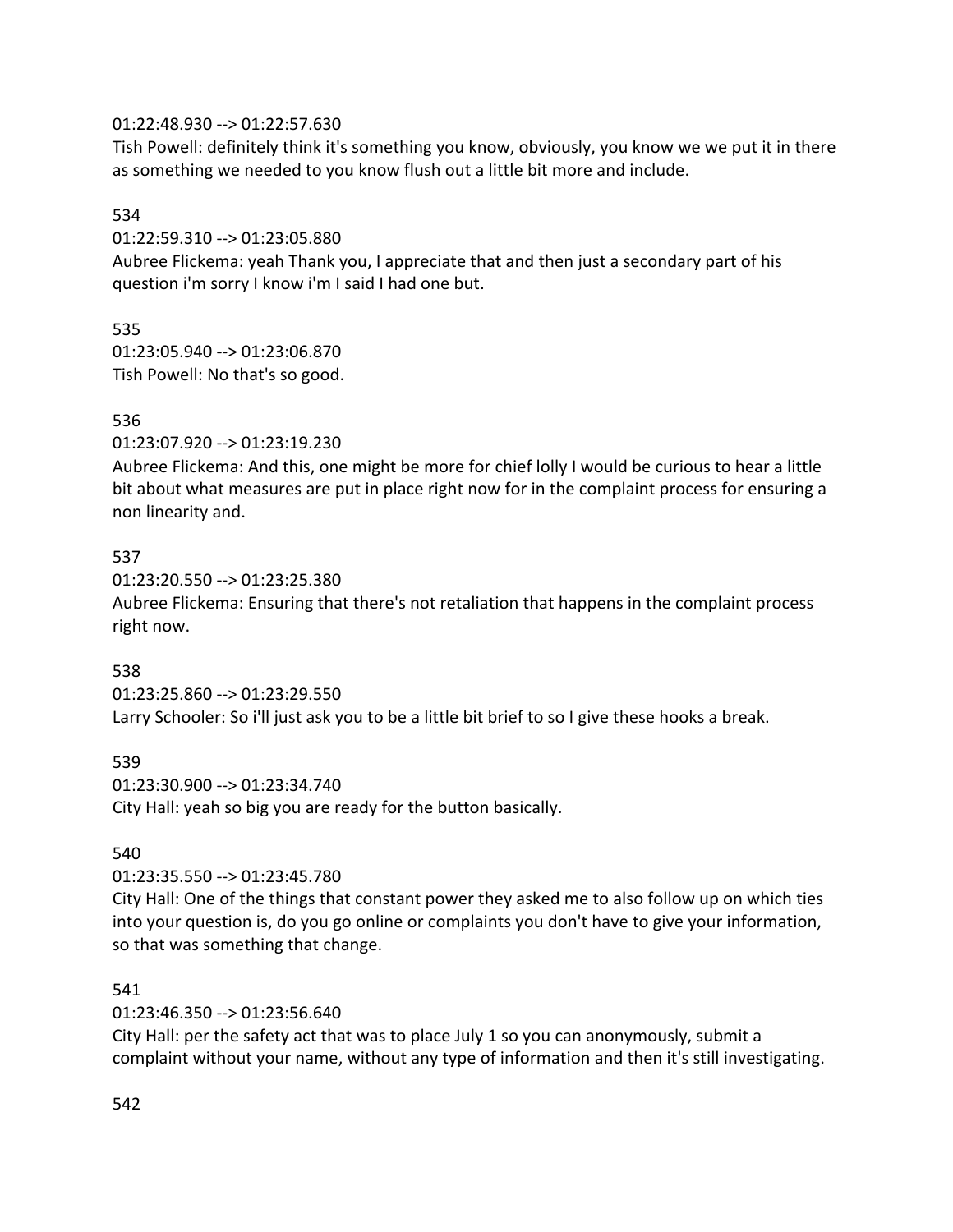# 01:23:57.210 --> 01:24:08.880

City Hall: On if there, I can tell you that you know my time, as you know, in the command staff, so I was a Commander for almost seven years i've been achieved for three and a half years so for almost 11 years.

## 543

## 01:24:09.690 --> 01:24:21.270

City Hall: You know I have, I can tell you just knowing the you know being privy to the information about internals there has not been an instance during that time, and I can only speak for that time, because obviously i'm.

## 544

## 01:24:21.780 --> 01:24:33.000

City Hall: privy to that information, where there was some type of retaliation complaint made after some type of complaint and so when a complaint comes in and the investigation is done.

## 545

# 01:24:33.810 --> 01:24:41.340

City Hall: We make contact with the complainant, you know send them a letter basically saying the complaints been investigated, if you have any.

#### 546

01:24:42.030 --> 01:24:50.640

City Hall: Questions concerns comments, please call us in some instances, people will call they have some questions about you know how did this happen, or why this.

# 547

01:24:51.630 --> 01:24:58.470

City Hall: So, but retaliation in my I cannot recall in at least the time that i've been in command staff, where that has come up now.

# 548

01:24:58.920 --> 01:25:05.670

City Hall: I do understand the concern of the task force, where you know that is what's the hindrance to maybe people coming forward.

#### 549

01:25:06.600 --> 01:25:15.000

City Hall: Because they feel like that might be a repercussion and to that point, you know the anonymous complaint is in process also you can contact a Community advocate.

550 01:25:15.360 --> 01:25:31.800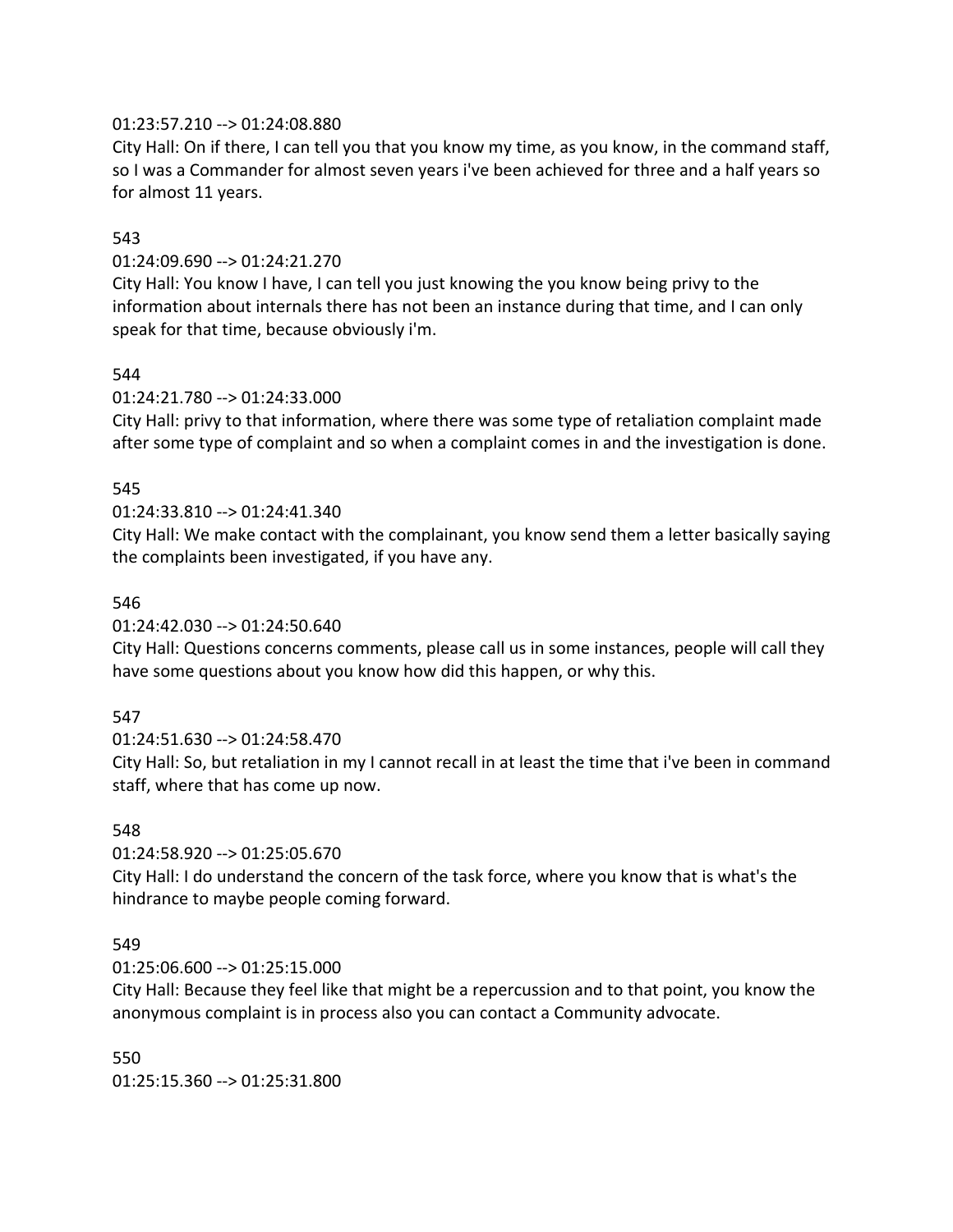City Hall: You can have them come forward, we have had that happen so we've tried, the best we can, to you know, to make the Community know that you know that will absolutely not be tolerated, and if there's something that that happens, or comes up to let us know and advise us.

#### 551

01:25:35.010 --> 01:25:37.530

Tish Powell: Again complaints don't have to be notarized anymore.

#### 552

01:25:37.620 --> 01:25:43.950 City Hall: Either correct and the Notre ization was more of a formality, if anything, but yes so you're welcome.

## 553

01:25:47.190 --> 01:25:59.250

Larry Schooler: All right, I am going to just suggest five minutes to allow folks to you know, use the restroom and get a glass of water and that sort of thing we're we're having a great conversation here so i've got 723.

#### 554

01:25:59.580 --> 01:26:02.970 Larry Schooler: let's return at 728 and will continue, thank you.

#### 555

01:28:37.830 --> 01:28:39.570 Larry Schooler: will return in two minutes two minutes.

556 01:29:51.540 --> 01:29:52.110 Walter Blalark: Can you hear me.

557 01:29:55.770 --> 01:29:57.240 Larry Schooler: Yes, I can yes.

558 01:29:57.660 --> 01:29:59.160 Walter Blalark: What do you think about the brave guy.

559 01:29:59.820 --> 01:30:00.390 Larry Schooler: Oh man.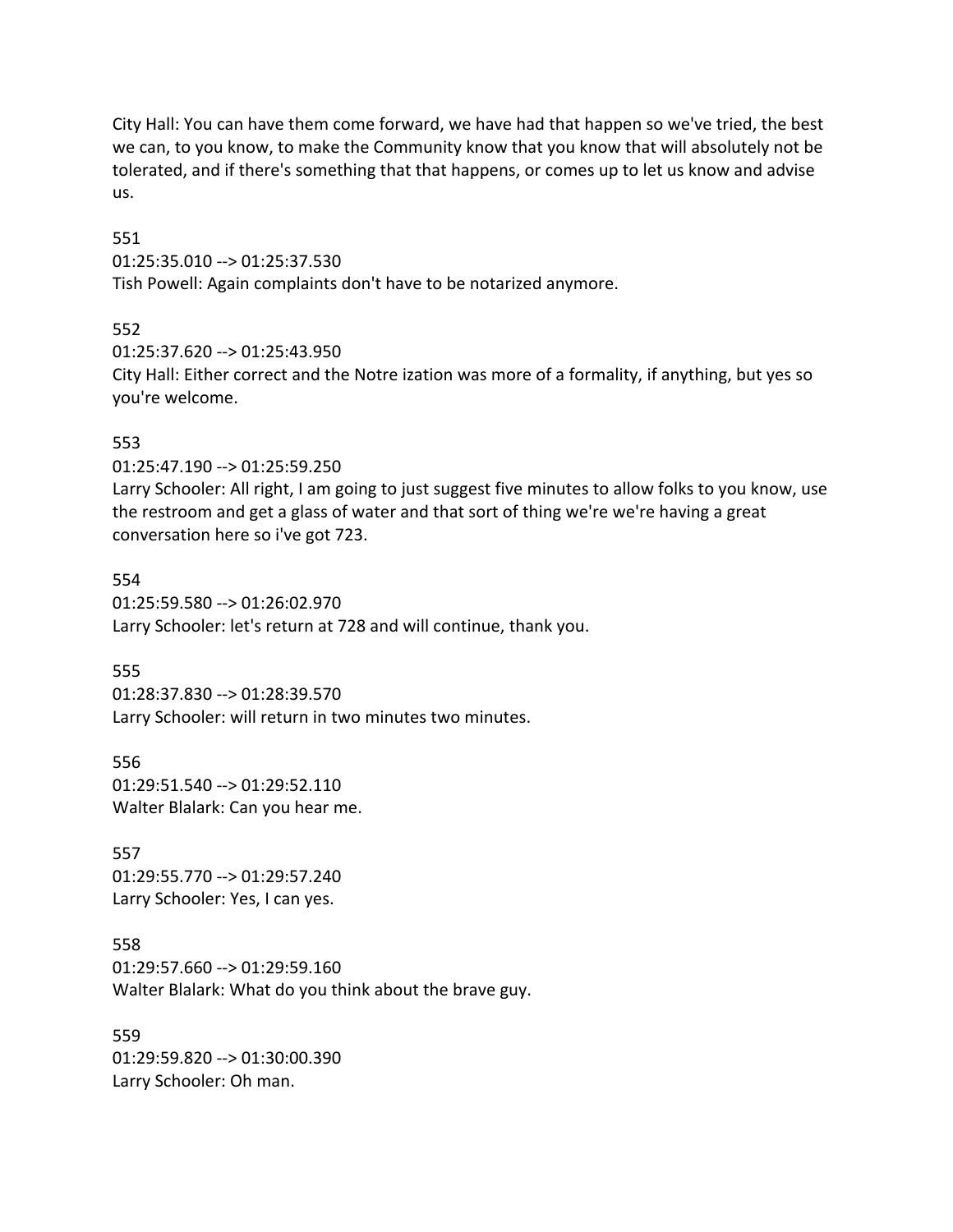01:30:01.710 --> 01:30:12.120

Larry Schooler: it's funny you ask me that because I lost a bet with my colleague in Atlanta, and he made me make my zoom background all day the Atlanta braves.

561 01:30:12.690 --> 01:30:13.230 wow.

#### 562

01:30:14.430 --> 01:30:20.280 Larry Schooler: I got his I got his permission i'm on TV now saying this, but I got his permission, not to use that background.

#### 563

01:30:20.640 --> 01:30:28.560

Larry Schooler: During this meeting, but now the whole community of Elgin knows that I almost had to put a braves background here during our meeting tonight.

#### 564

01:30:32.250 --> 01:30:37.320 Walter Blalark: I thought anybody would have to be the wife suck like the the answer was one all the way.

#### 565

01:30:39.180 --> 01:30:42.750 Larry Schooler: that's what I thought I thought, so I thought we look good against Chicago.

#### 566

01:30:43.440 --> 01:30:48.210 Larry Schooler: going against Boston it was just it was Atlanta here I mean they were a team of destiny.

#### 567

01:30:50.610 --> 01:30:52.530 Walter Blalark: admit you, and it was just a 500 club.

#### 568

01:30:53.640 --> 01:30:56.610 Larry Schooler: that's right it's unbelievable that the turn room and.

#### 569

01:30:56.940 --> 01:30:59.520 Larry Schooler: How they got past the accoona injury all of that.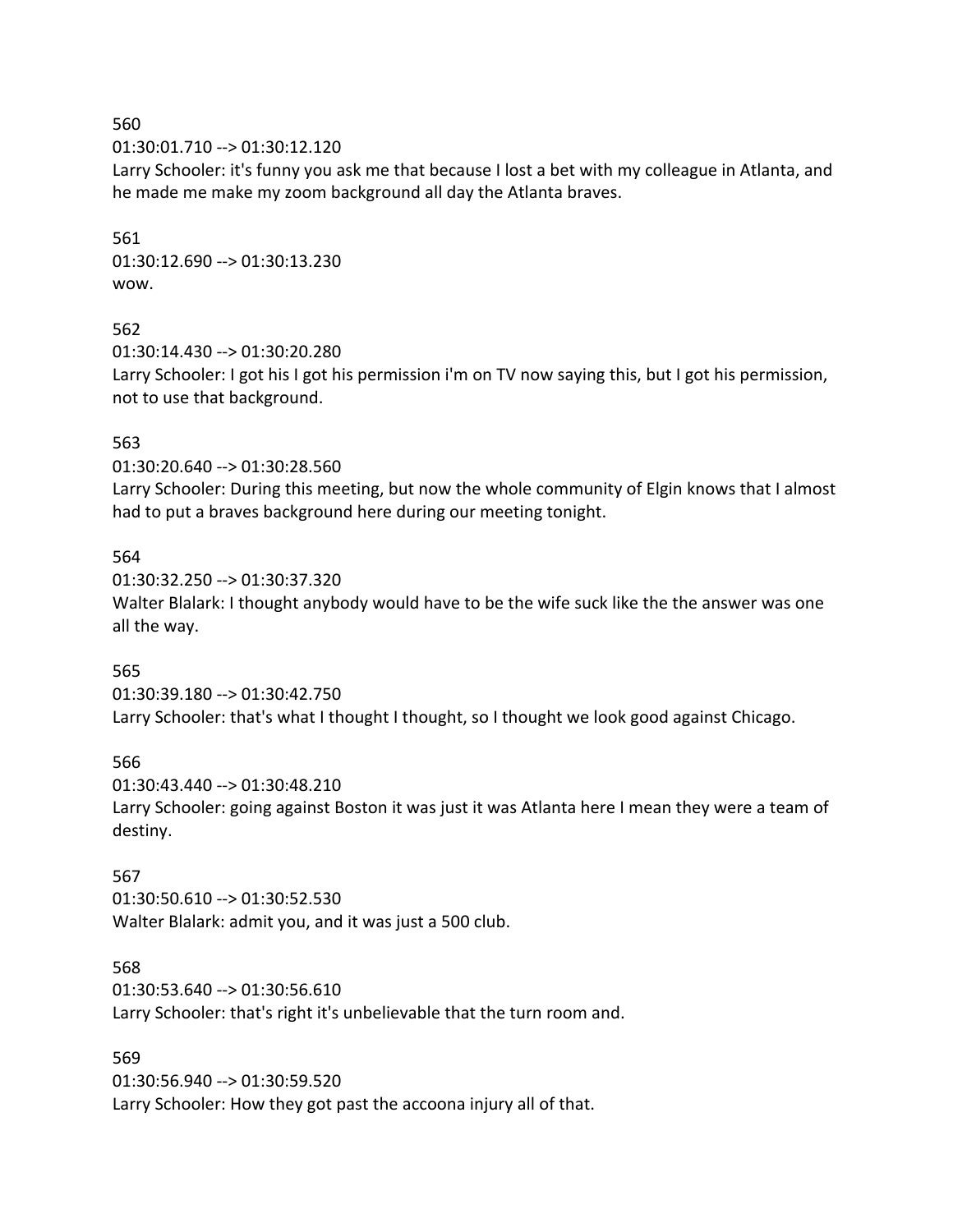570 01:30:59.910 --> 01:31:00.810 Larry Schooler: yeah livable.

## 571

01:31:02.760 --> 01:31:06.420 Larry Schooler: yeah well, thank you for for helping me and my grief.

## 572

01:31:07.440 --> 01:31:08.880 Larry Schooler: You know work through my grief.

# 573

01:31:10.950 --> 01:31:13.710 Larry Schooler: test for us, we will come back, thank you all for.

# 574

01:31:14.820 --> 01:31:23.340

Larry Schooler: your patience, a couple of process check ins, first of all I do want to once I get through with these check ins go to task force Member Rivera.

# 575

01:31:24.120 --> 01:31:34.140

Larry Schooler: On this topic so she'll be next Secondly, I want to turn to she's back from break where is she there, she is chair regular want to turn to you for just a minute ma'am.

# 576

01:31:35.490 --> 01:31:42.990

Larry Schooler: As you know, and actually chief if you're near the the video as well, wanted to check in with you on this, as you know, as the task force knows.

# 577

01:31:43.380 --> 01:31:52.650

Larry Schooler: We had put on the agenda tonight to discuss the canine program in addition to the civilian review board, I have the feeling.

# 578

# 01:31:53.340 --> 01:32:05.580

Larry Schooler: That we probably have at least another you know five or 10 minutes, if not more, that this group would like to say about the current topic and I think that when we went past eight o'clock.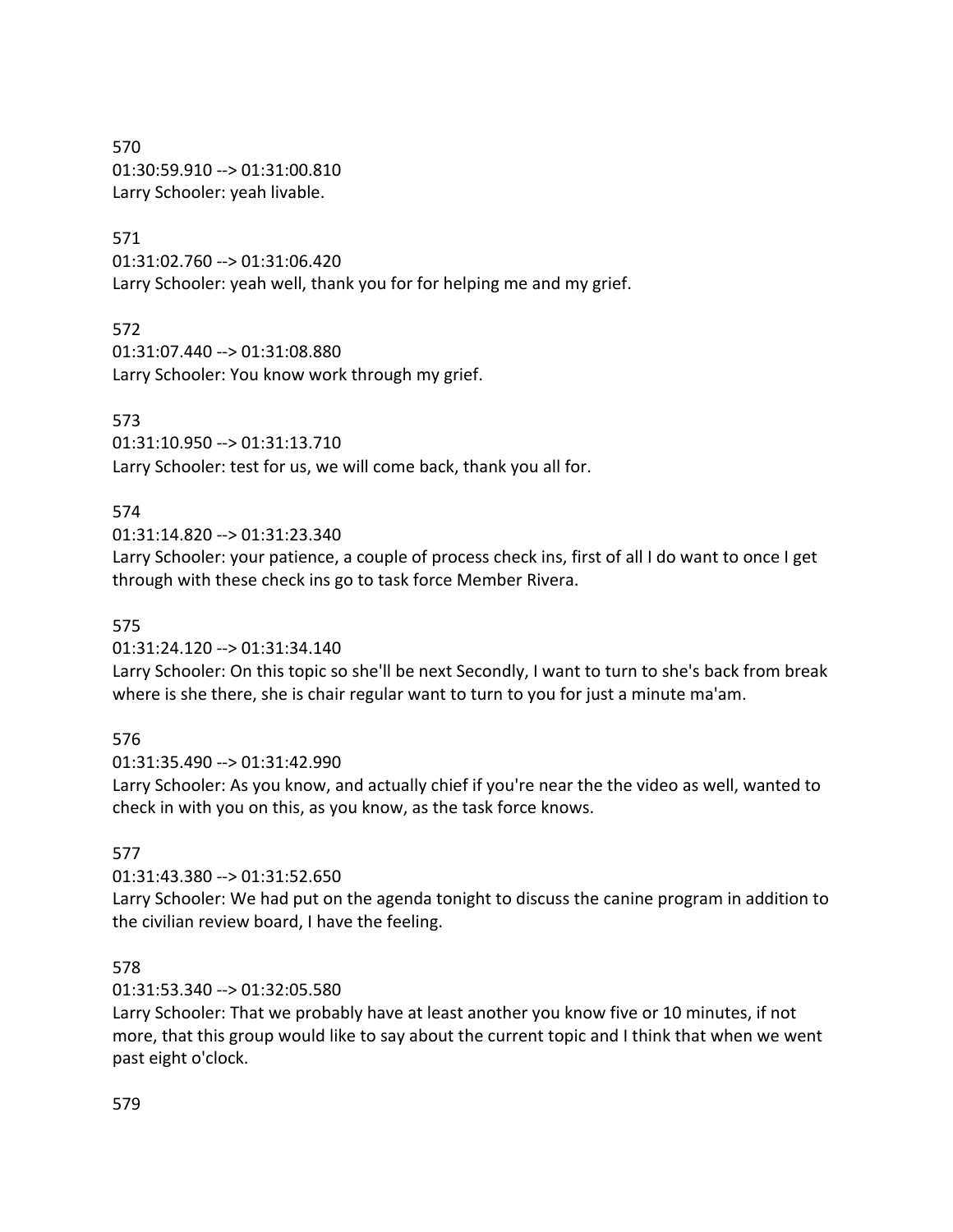#### 01:32:07.140 --> 01:32:14.460

Larry Schooler: Meeting or so ago, that that left a few folks out of the conversation and so i'm wondering what you in the task force feel about.

#### 580

01:32:14.970 --> 01:32:27.450

Larry Schooler: Having the remainder of our meeting be devoted to the conclusion of this discussion on civilian review board and then hold the discussion of the canine program to our next meeting so sure quicker, how do you feel about that.

581

01:32:28.650 --> 01:32:35.160 LeJewel Kelly Crigler: um I do think, right now, this particular issue is right now what.

#### 582

01:32:36.240 --> 01:32:39.120 LeJewel Kelly Crigler: is a major concern with everybody right now, so I.

#### 583

01:32:39.690 --> 01:32:41.010 LeJewel Kelly Crigler: Get that I do.

#### 584

01:32:41.880 --> 01:32:45.930 LeJewel Kelly Crigler: So I think we can hold off with the canine for the next night.

#### 585

01:32:46.020 --> 01:32:47.130 LeJewel Kelly Crigler: and finish this out.

586

01:32:47.340 --> 01:32:50.280 Larry Schooler: yeah sorry for sorry for the dead joke, but call off the dogs.

587

01:32:52.470 --> 01:32:52.890 Larry Schooler: Sorry.

588 01:32:54.750 --> 01:32:56.220 Larry Schooler: I see a couple of hands, so let me.

589 01:32:57.270 --> 01:33:01.860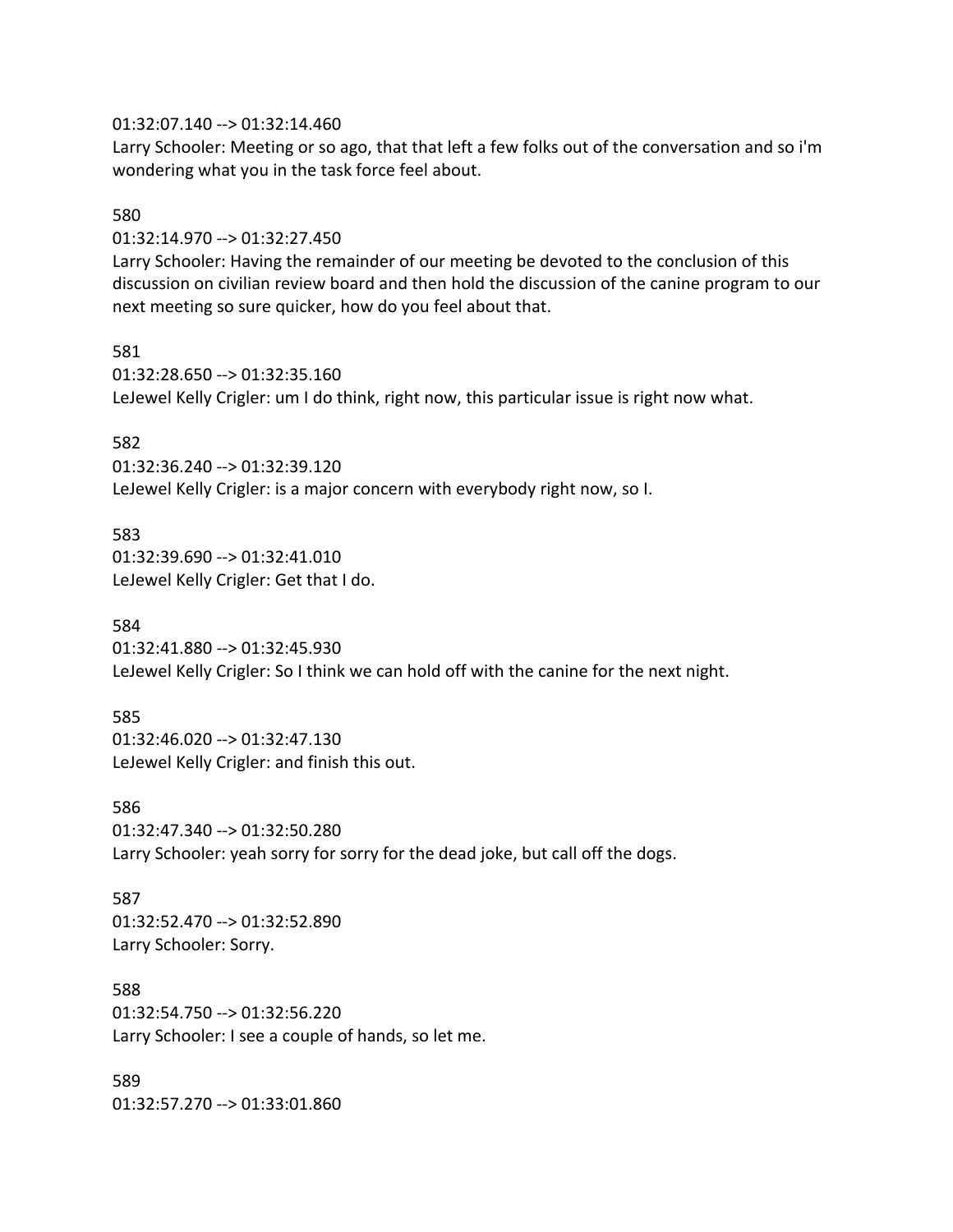Larry Schooler: I see test verse number banner and test scores remember calmer Marcus briefly, did you have a comment on.

590 01:33:03.300 --> 01:33:03.720 LeJewel Kelly Crigler: yeah.

591

01:33:05.220 --> 01:33:15.960

Marcus"The People's Champ" Banner: request to hear about the program The request was to see some specific video was able to see how the canine were using those incidents.

592 01:33:16.200 --> 01:33:16.710 Larry Schooler: I understand.

593 01:33:17.130 --> 01:33:18.630 Larry Schooler: Well, we.

594 01:33:18.960 --> 01:33:21.480 Larry Schooler: We have that noted, we will.

#### 595

01:33:23.490 --> 01:33:39.750

Larry Schooler: There, there will be some information that can be shared, about the program I will tell you that there are restrictions on what can be shared in the way of specific incidents with this body or with the public, but we will certainly be responding to the request for information.

596 01:33:40.890 --> 01:33:42.030 Larry Schooler: But my main task.

#### 597

01:33:45.570 --> 01:33:47.460 Marcus"The People's Champ" Banner: accountability and transparency.

#### 598

01:33:50.100 --> 01:33:52.890

Marcus"The People's Champ" Banner: They want us to know more than what we thought we don't want to be no.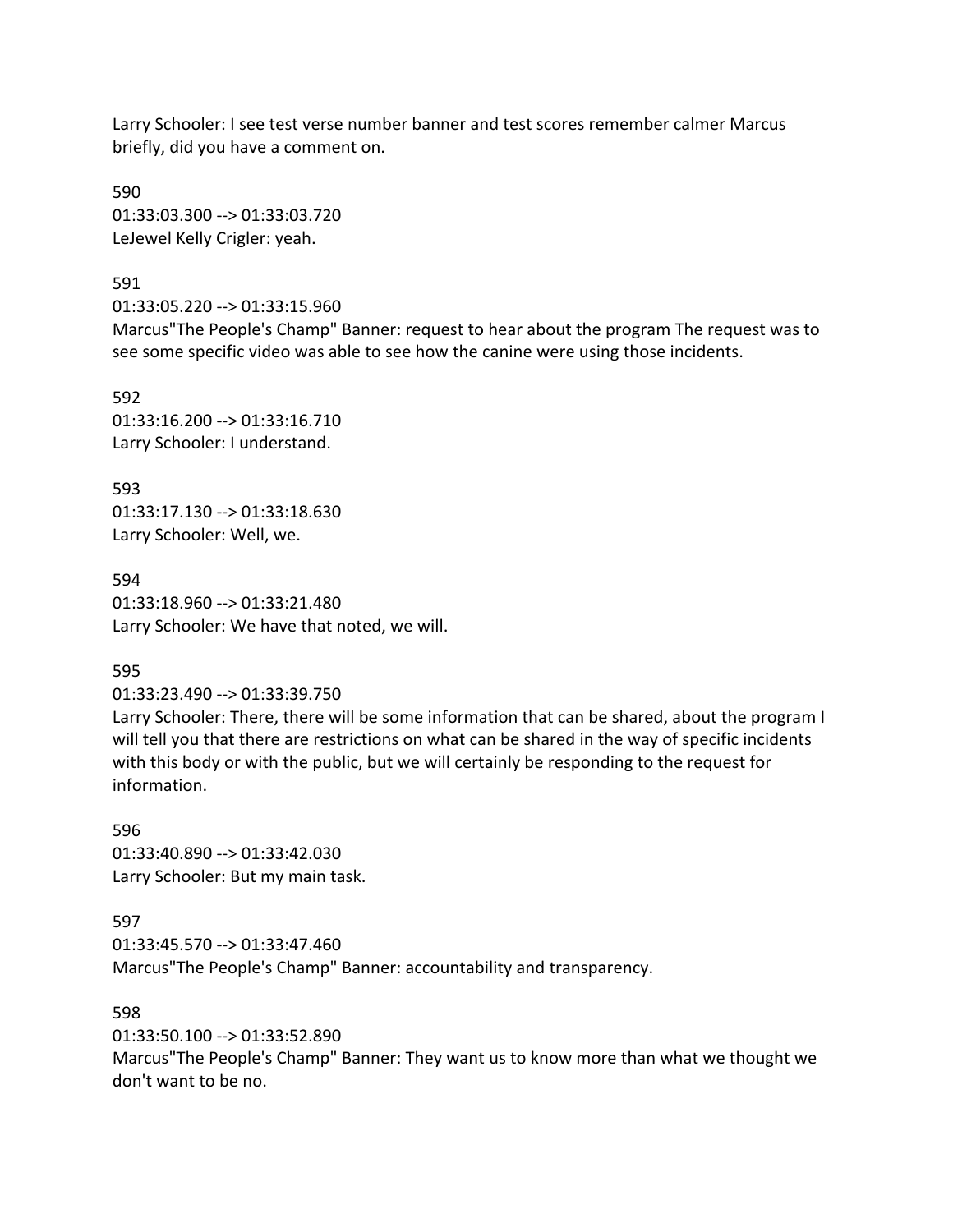599 01:33:53.040 --> 01:33:53.790 Marcus"The People's Champ" Banner: We won't show it.

600 01:33:55.560 --> 01:33:56.670 Larry Schooler: I hear you.

#### 601

01:33:57.300 --> 01:34:12.390

Larry Schooler: And I understand the frustration, we will visit with you in between this meeting, and next to work through how to make sure your your needs are met and also make sure the department can abide by what they need to abide by.

#### 602

01:34:12.960 --> 01:34:13.830 Marcus"The People's Champ" Banner: about the Community.

603 01:34:14.880 --> 01:34:16.320 Larry Schooler: I understand that I understand that.

#### 604

01:34:17.340 --> 01:34:17.640 Marcus"The People's Champ" Banner: Right.

#### 605

01:34:18.270 --> 01:34:20.280 Larry Schooler: it's the Community as well, I hear what you're saying.

#### 606

01:34:21.030 --> 01:34:30.270

Larry Schooler: touch remember caliber I see Task Force Member Bailey as well, I want to be brief here folks because I promised us remember Rivera to speak go ahead fish.

#### 607

01:34:31.740 --> 01:34:40.890

Tish Calhamer: Thank you, I was just inquiring what's the status of arranging for Spanish translation of the meetings public comments, etc, etc.

608 01:34:42.240 --> 01:34:58.620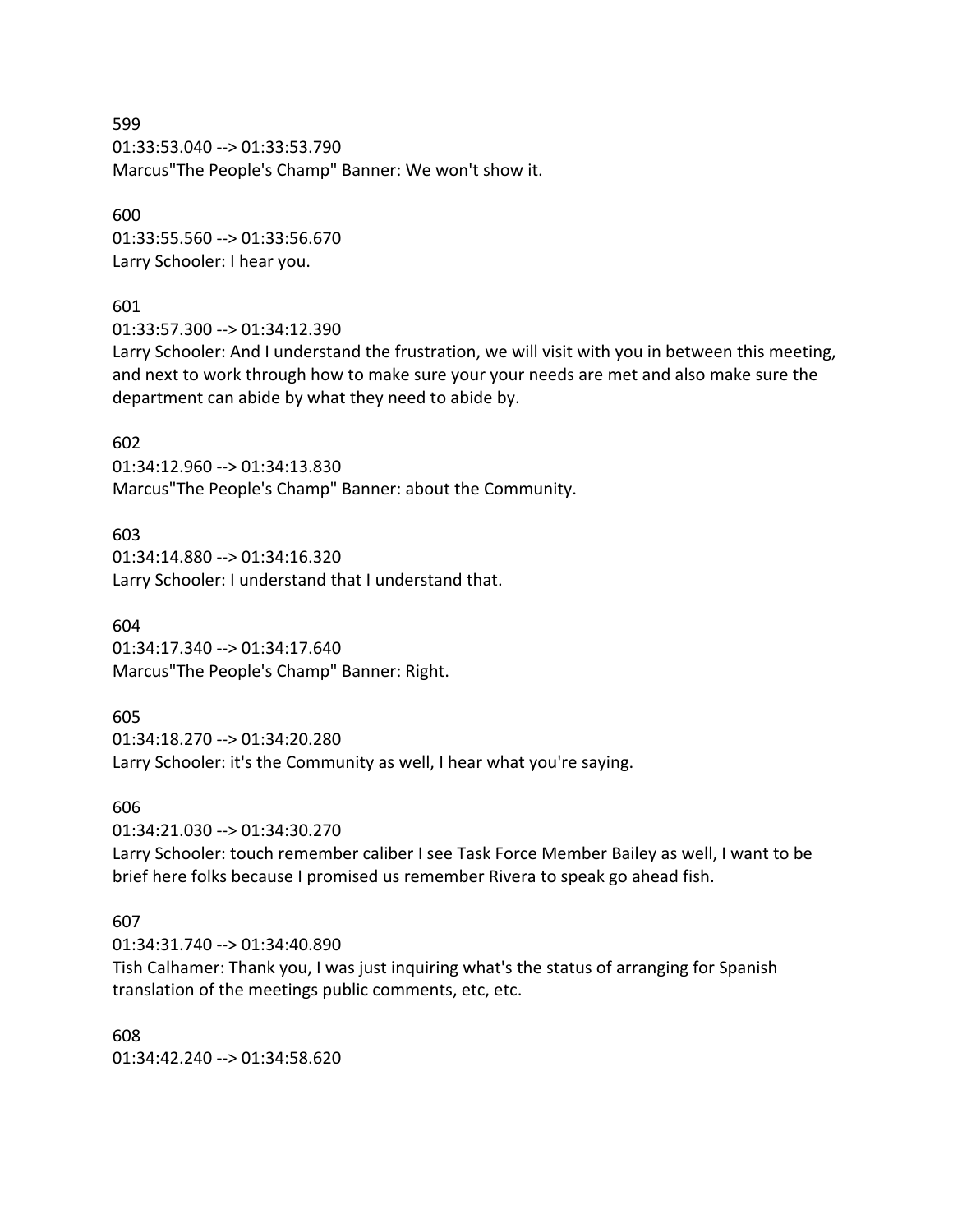Larry Schooler: yeah I don't know assistant city manager kareena novice still with us, we had been working to make sure that meetings would be rendered into Spanish after the fact, and that folks who wanted to participate in Spanish.

609

01:35:00.000 --> 01:35:02.490 Larry Schooler: I could do so now, I think we are.

# 610

01:35:03.750 --> 01:35:10.380

Larry Schooler: Trying to prioritize the eventual public meetings that this body will hold I mean these meetings, of course, our public but I mean.

# 611

01:35:10.830 --> 01:35:18.300

Larry Schooler: meetings that are specifically focused on Community input, rather than just your all's deliberations, but focus on those for simultaneous interpreters.

# 612

01:35:19.230 --> 01:35:28.890

Larry Schooler: So I don't know if Corinne is in the room, but if she's not i'll just say for the time being that's the my understanding in terms of what the city has been able to arrange and there will be.

# 613

01:35:29.940 --> 01:35:35.700

Larry Schooler: additional work done to to get simultaneous interpreters for those events where we anticipate speakers.

# 614

01:35:38.010 --> 01:35:40.320 Tish Calhamer: And then I just have one additional comment.

# 615

01:35:41.400 --> 01:35:51.810

Tish Calhamer: When it was mentioned that with translation you run into the issue of a preconceived bias, perhaps on the part of the translator and.

# 616

01:35:52.290 --> 01:36:04.080

Tish Calhamer: That may not be fair to the person who is speaking, I just wanted to say that any English speaker making a public comment, they could be anywhere from.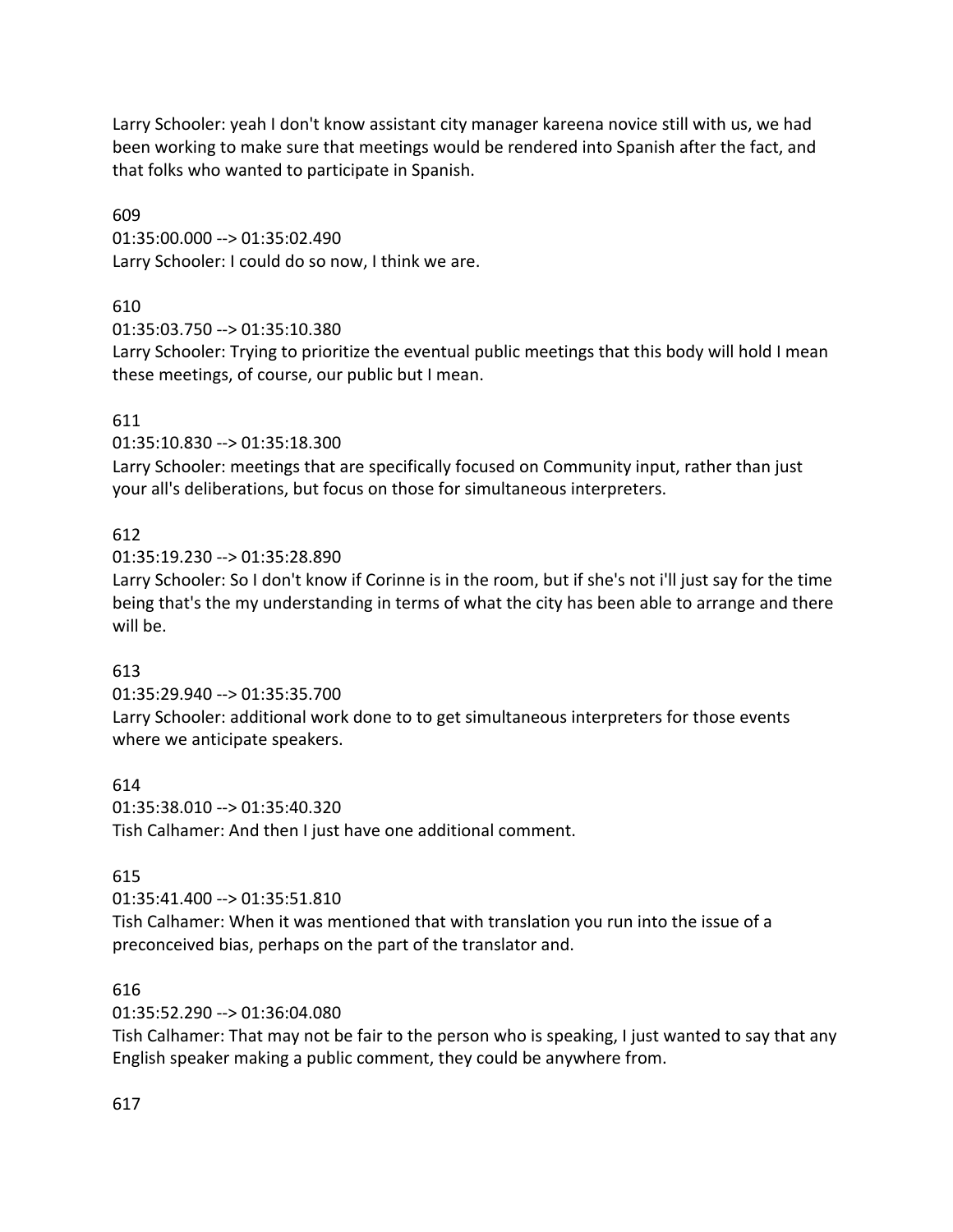## 01:36:04.860 --> 01:36:17.100

Tish Calhamer: incomprehensible to eloquent and they have the right to speak in real time and they don't need to wait for a translator and nobody needs to sort through bias preconceived bias, etc, etc.

## 618

01:36:17.580 --> 01:36:24.750

Tish Calhamer: We are perhaps disenfranchising Spanish speakers if they are made to wait for a translator a UN quality translator.

## 619

01:36:25.680 --> 01:36:36.450

Tish Calhamer: I offer to translate you don't have to go with me but anybody else on this body, who does speak Spanish between the two or three or four of us, I think we can come up with.

## 620

01:36:37.020 --> 01:36:45.330

Tish Calhamer: A consensus translation, if necessary, and I think that would be more than adequate Otherwise, how long do they have to wait.

#### 621

01:36:46.890 --> 01:36:49.530 Larry Schooler: understood, thank you for that input and.

#### 622

01:36:50.610 --> 01:36:57.960

Larry Schooler: We will visit with staff off between this meeting indexed and come back to reflective of that concerned too, so thank you for sharing.

#### 623

01:36:59.010 --> 01:37:08.580

Larry Schooler: Okay, so I just want to confirm that folks are okay with after after test for remember Rivera sort of continuing and concluding.

#### 624

#### 01:37:09.150 --> 01:37:18.870

Larry Schooler: The meeting tonight with a conversation about the civilian review board, and then we will take up the canine program at your next meeting so is that OK, with folks.

## 625

01:37:20.220 --> 01:37:24.270 Larry Schooler: Seeing thumbs up any objection any concern Okay, thank you all.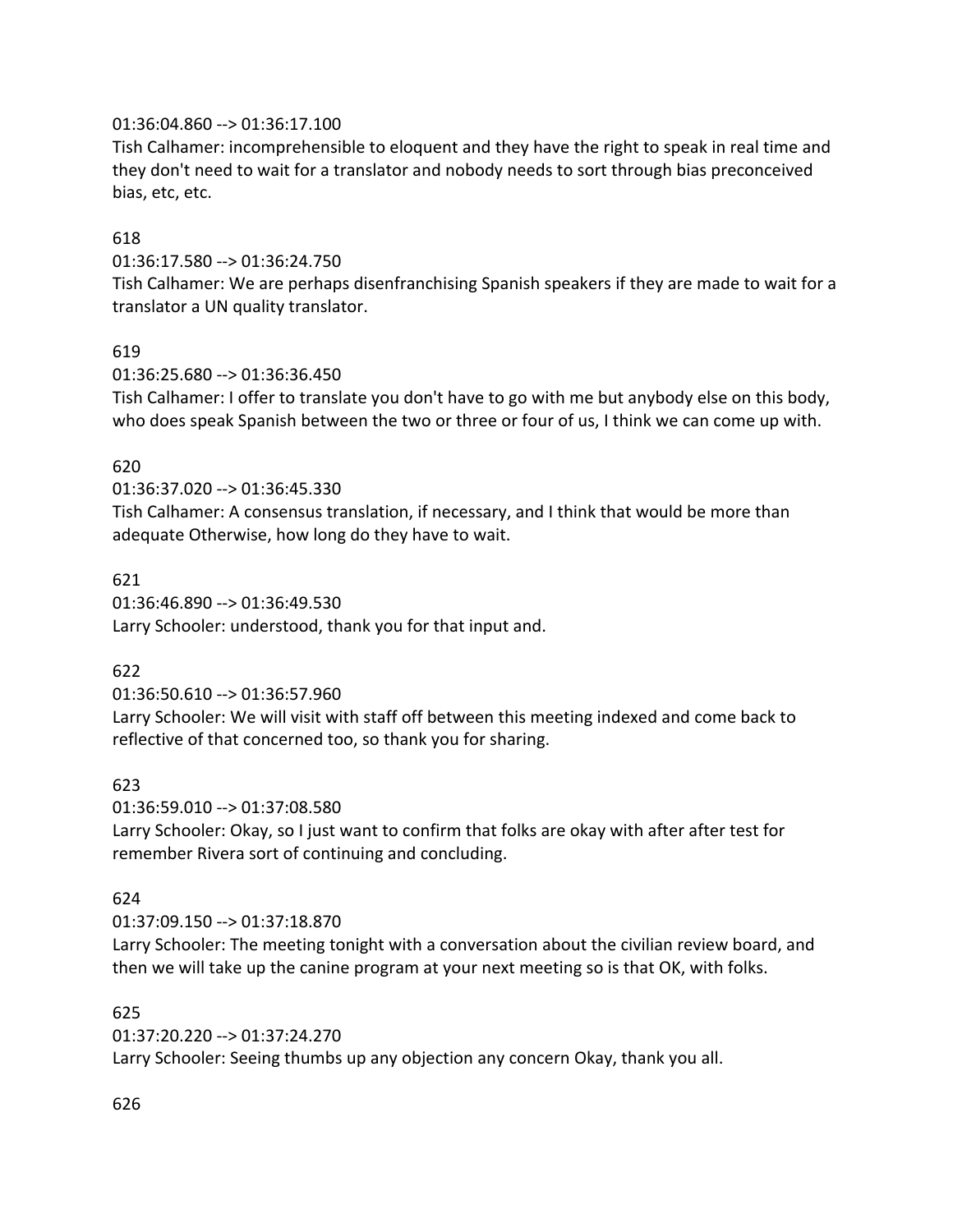01:37:25.290 --> 01:37:25.710 Larry Schooler: appreciate.

627 01:37:25.740 --> 01:37:26.070 Tish Powell: Very.

628 01:37:26.370 --> 01:37:28.380 Tish Powell: Just yes one just one quick.

629

01:37:28.890 --> 01:37:45.150

Tish Powell: clarification regarding the I just i'm looking for clarification, or is the discussion regarding or how the canine unit is used as well as well as I know.

#### 630

#### 01:37:46.410 --> 01:37:57.900

Tish Powell: Marcus had specifically requested, I guess, some specific videos regarding how the canine unit was used where we're looking to do both at the same time.

631 01:37:59.460 --> 01:37:59.670 Larry Schooler: well.

#### 632

01:37:59.880 --> 01:38:11.730

Larry Schooler: it's my understanding Council member that there are N and Marcus I see your hand, I do need to come to task force remember Rivera next she's been waiting, but I want to say that it's my understanding that there are some.

#### 633

01:38:13.650 --> 01:38:22.980

Larry Schooler: I chief I don't know how to characterize it as legal issues, I mean there are some some restrictions over how videos of stops can be shared publicly Is that correct.

#### 634

01:38:23.340 --> 01:38:34.080

City Hall: So yes, so I don't Marcus I don't know what incident you're talking about, but until I know that, then I can answer, whether or not the video is available because.

635 01:38:34.770 --> 01:38:40.830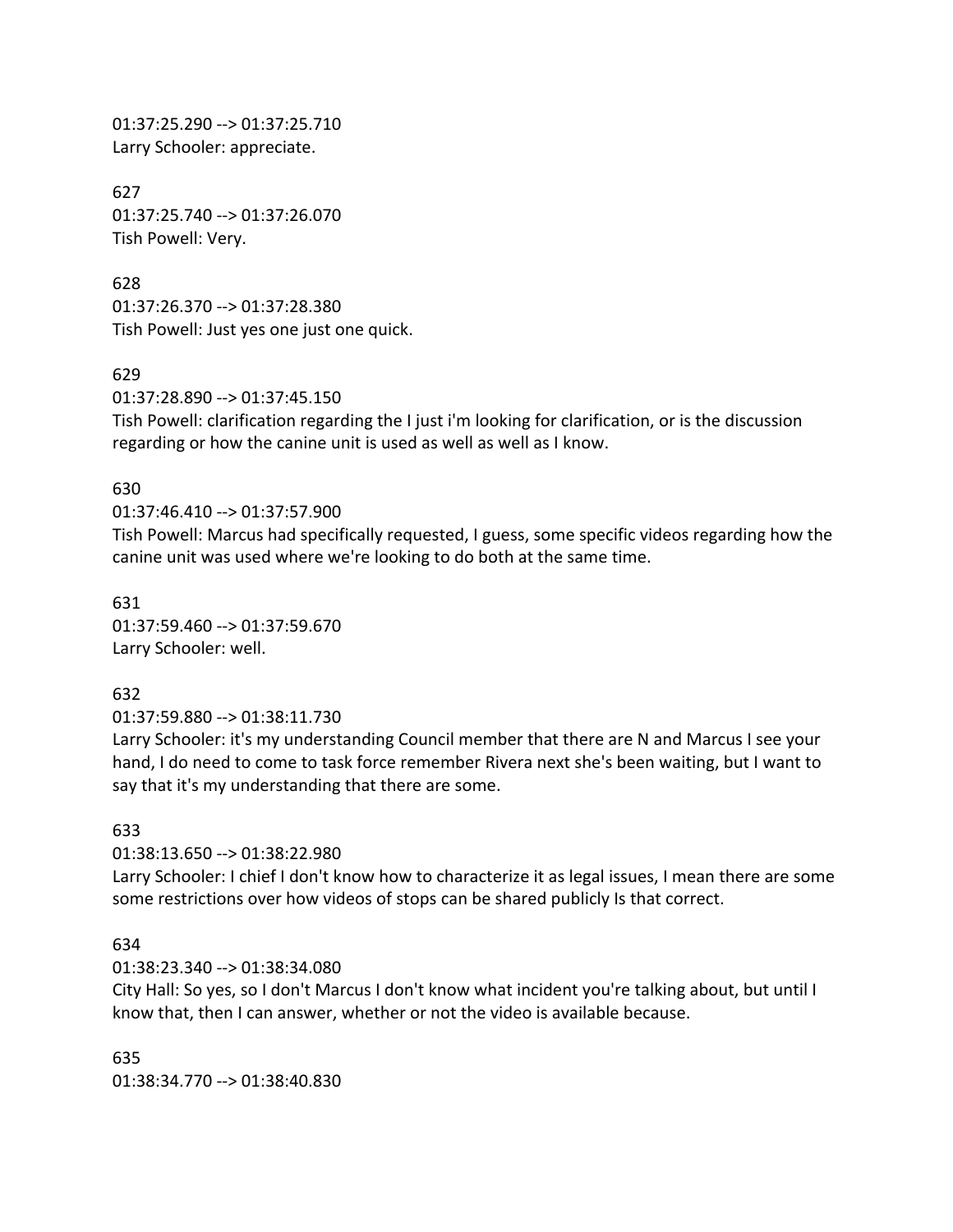City Hall: PR Illinois law body camera does not come available unless it's a flag incident So what does that say.

#### 636

01:38:41.340 --> 01:38:50.280

City Hall: and the rest of us to force a complaint, so I don't I can't answer that question until I know what specific incident markets that you would like.

#### 637

01:38:51.240 --> 01:39:04.140

City Hall: That you're talking about so that if you can narrow it down and then I can do my part to see what the answer is to whether or not the video could be public until I know what what you're talking about.

#### 638

01:39:04.620 --> 01:39:13.500

Larry Schooler: Okay, well, it sounds like we have more work to do to clarify that and Marcus I apologize that we haven't gotten to it, yet promise me that we will.

639 01:39:14.610 --> 01:39:14.970 Larry Schooler: and

#### 640

01:39:15.390 --> 01:39:23.430

Marcus"The People's Champ" Banner: So we don't need another great presentation if we can't look at the specific isn't isn't that I mean there's no need for the presentation, we might as well, not even waste our time.

641 01:39:24.690 --> 01:39:25.560 Larry Schooler: Or, I hear you.

#### 642

01:39:27.480 --> 01:39:30.390 Larry Schooler: Co Chair can I can I turn to test for summer Rivera first okay.

#### 643

01:39:31.800 --> 01:39:39.570

Larry Schooler: test for some repair a very patient and waiting so just to clarify she's gonna make her comments or questions regarding the presentation.

644 01:39:40.830 --> 01:39:46.170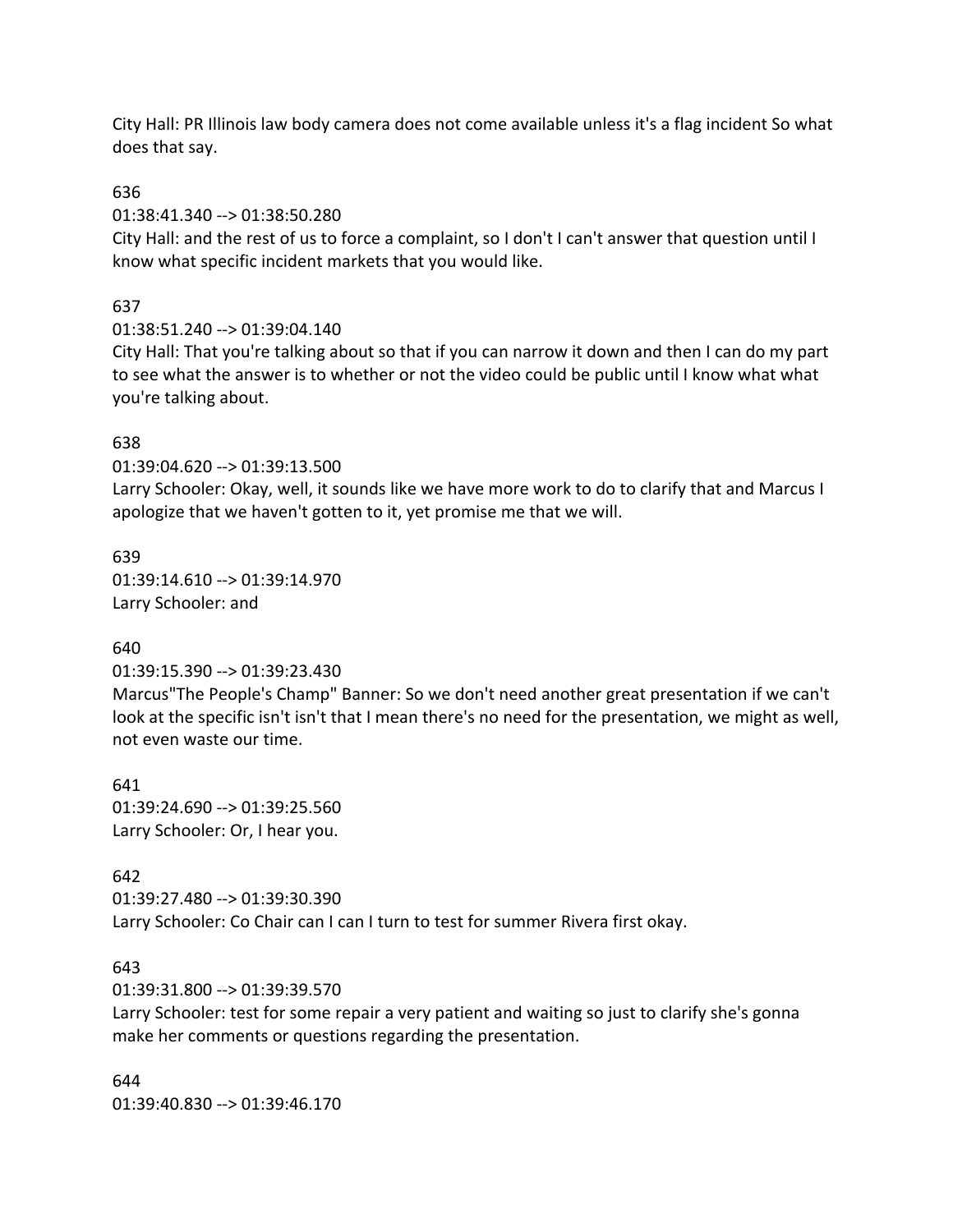Larry Schooler: i'll then see what a coach or cordova wanted to share and then we're going to share up the visualization of some of the comments.

### 645

#### 01:39:46.500 --> 01:39:54.900

Larry Schooler: That we've captured so far and invite any Task Force Members who haven't spoken as well as folks already have to add to what we've already captured Task Force remember river.

### 646

#### 01:39:56.520 --> 01:40:03.000

Cynthia M. Rivera: Thank you very first thank you councilmember Powell, for that presentation was very informative and thorough.

### 647

### 01:40:03.390 --> 01:40:17.910

Cynthia M. Rivera: Also, thank you to team lolly for the further explanation on the presentation that was also very informative the questions I had three questions, the first was about the subpoena ability for the review board.

### 648

### 01:40:19.320 --> 01:40:36.960

Cynthia M. Rivera: Is that a full on subpoena like would we be able to subpoena the 911 calls mental health records criminal history radio traffic any internal records that would indicate gang affiliation or not, domestic violence, addiction history body cams.

# 649

#### 01:40:38.040 --> 01:40:47.670

Cynthia M. Rivera: My second question is, are they required to sign nda or non disclosure agreements because of the privacy issues and confidentiality.

#### 650

#### 01:40:49.020 --> 01:40:58.380

Cynthia M. Rivera: And my third question is When does it start When does it law at live active everything's approved everyone's in place.

#### 651

# 01:40:58.830 --> 01:41:08.640

Cynthia M. Rivera: When does that start, or is there an anticipation date for when that will begin and I look forward to the canine presentation next week as well, thank you for being so patient and rescheduling that.

652 01:41:09.600 --> 01:41:19.890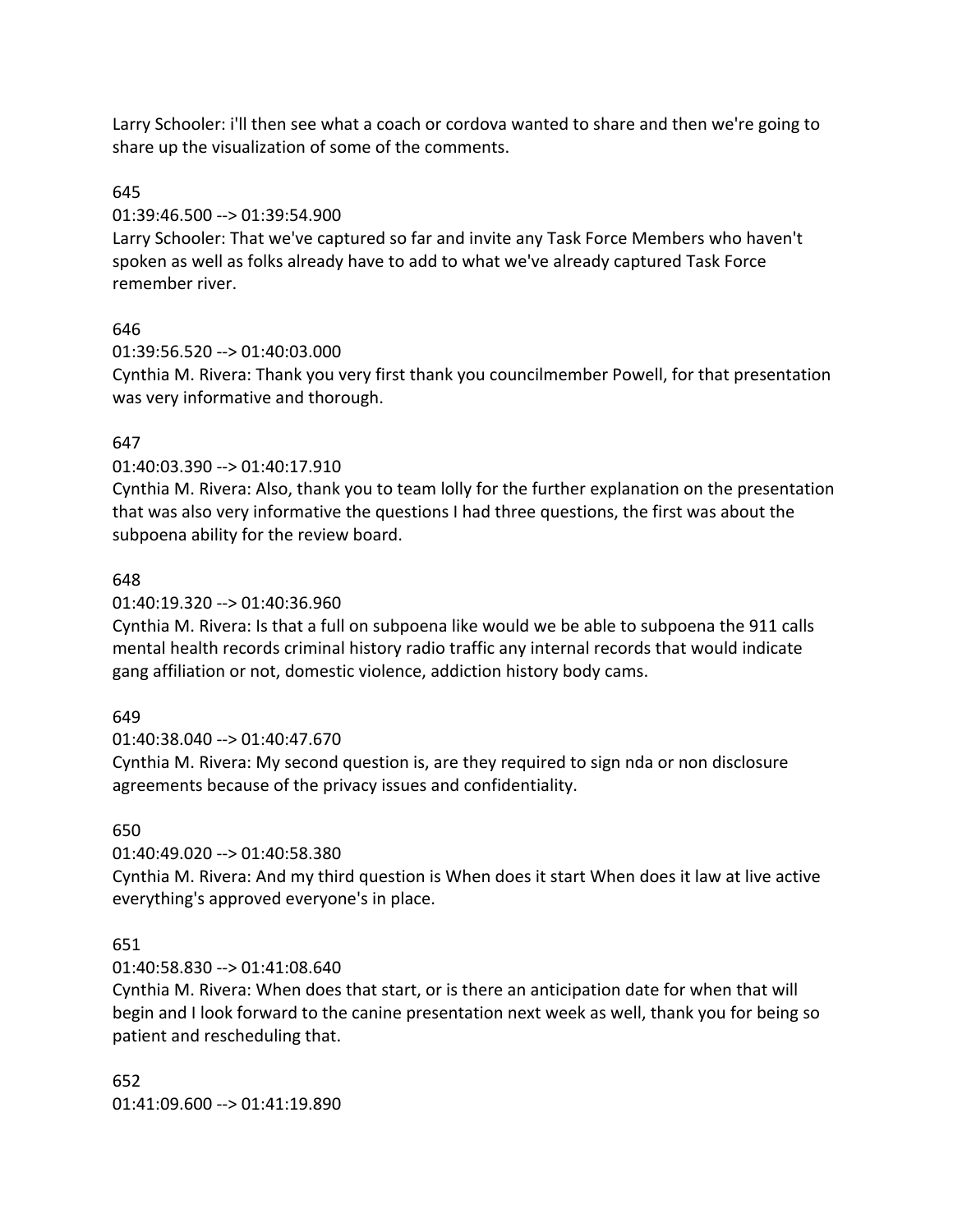Larry Schooler: Cynthia before I have the questions answered i'm just helping one of our other TEAM members capture everything I captured the extent your question around the extent of subpoena power I got that.

653

01:41:20.130 --> 01:41:22.890

Larry Schooler: You can you repeat the second and third, and I just want to get it.

654

01:41:22.950 --> 01:41:35.880

Cynthia M. Rivera: Right, the second is do the confidentiality our nda is going to be part of the whole citizen review board to protect confidentiality, the non disclosure agreements and.

### 655

01:41:36.840 --> 01:41:45.840

Cynthia M. Rivera: The last question was when will it start Oh, and one other item is I really appreciate the internal effort efforts for the complaints, when you say 29 that 21 of them were handled internally.

### 656

01:41:46.200 --> 01:41:53.700

Cynthia M. Rivera: That speaks volumes with you've already tried to handle it within so it doesn't get out, so I just really appreciate that effort, and thank you for sharing.

657

01:41:54.480 --> 01:41:57.090 Larry Schooler: and sit there sorry i'm sorry I keep asking you questions.

658 01:41:57.330 --> 01:42:01.080 Larry Schooler: When you say what would it start do you mean when with this body, the.

#### 659

01:42:01.890 --> 01:42:04.770 Cynthia M. Rivera: New board, yes, like when is it going live when is that.

660 01:42:05.250 --> 01:42:06.720 Cynthia M. Rivera: due date.

661 01:42:08.490 --> 01:42:08.940 Larry Schooler: or something.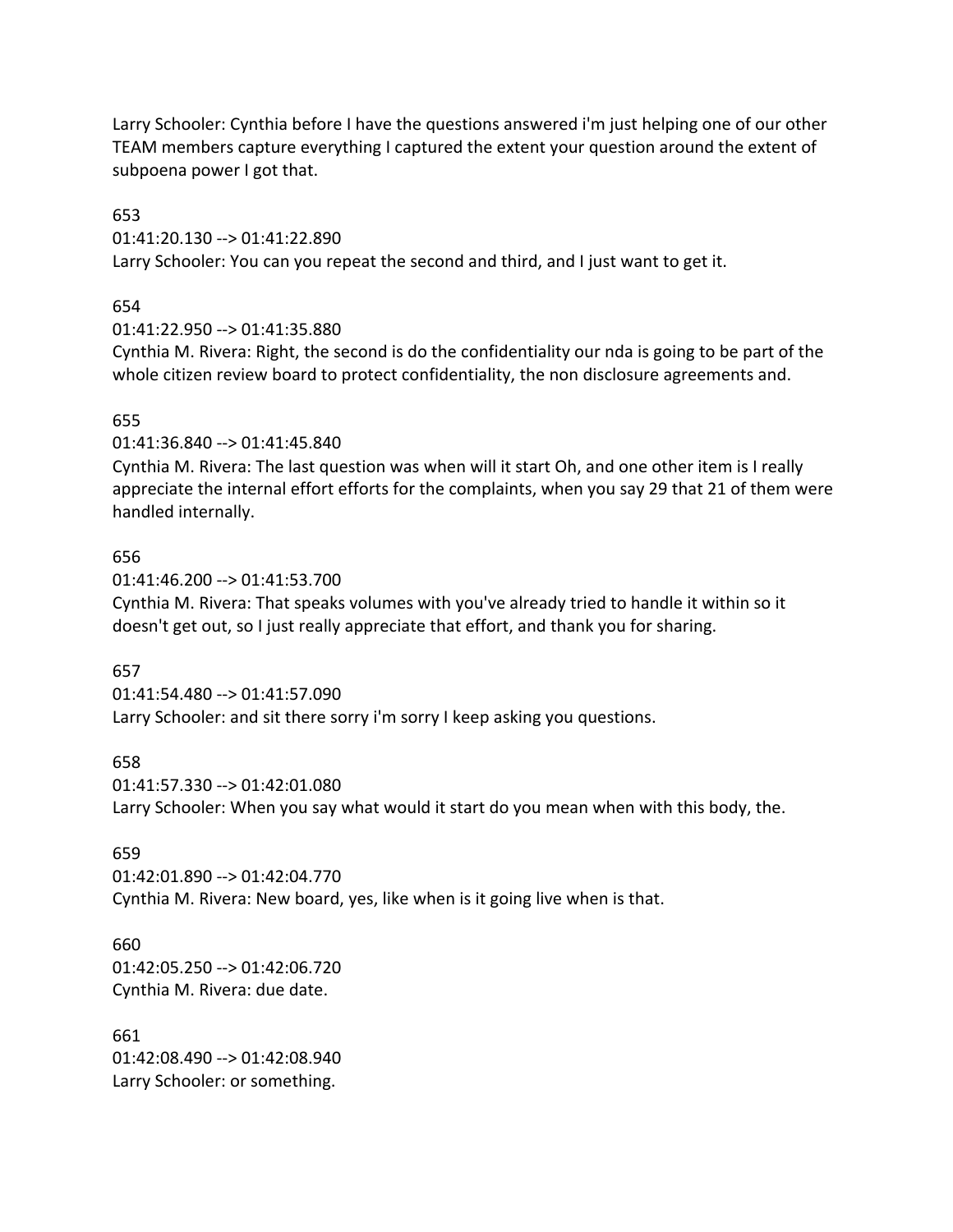662 01:42:08.970 --> 01:42:09.990 Larry Schooler: Okay, God I just got it.

### 663

01:42:10.410 --> 01:42:13.140 Cynthia M. Rivera: Is that happening there's just been so much legwork I would really.

### 664

01:42:14.400 --> 01:42:15.000 Larry Schooler: For sure and.

#### 665

01:42:15.240 --> 01:42:18.990

Larry Schooler: And, and this is a good time for me just to mention and i'm being very careful here.

# 666

01:42:20.340 --> 01:42:28.080

Larry Schooler: On the YouTube live stream, we have a there is a chat enabled this is a city of Elgin YouTube stream, so we haven't.

### 667

01:42:28.440 --> 01:42:38.310

Larry Schooler: done anything with it as a facilitation team, but it is enabled and i'm not going to read all of the comments there, the task force will have access, but one of the comments was a question.

# 668

01:42:38.730 --> 01:42:45.750

Larry Schooler: about how to one, how does one apply to be considered for such a body, so I just want to make counselor Pal aware of that that at least one person watching.

# 669

01:42:46.860 --> 01:42:52.830

Larry Schooler: was interested in that, even though the body of course has been formally created yet, but we'll give you the information about that.

# 670

# 01:42:53.580 --> 01:43:07.830

Larry Schooler: what's on the chat that's already public afterwards through so I just want to make folks aware, so we had a couple of questions there and I don't know if comes from our pals able to answer them from test for summer Rivera there were three.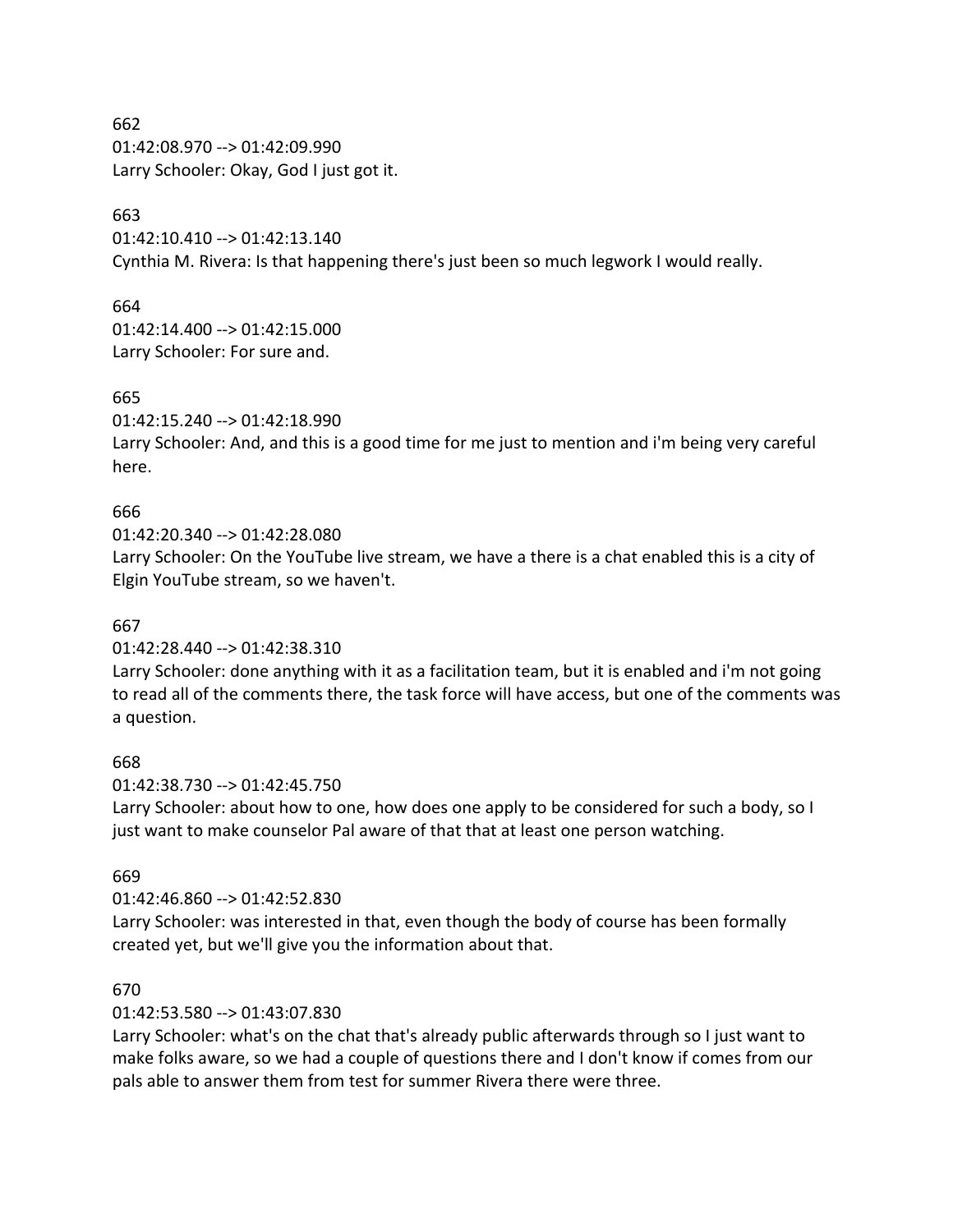### 671

01:43:08.580 --> 01:43:21.780

Tish Powell: Yes, and I got it all down, thank you for the questions again, that is something very good questions again that can easily be fully incorporated into.

# 672

01:43:23.340 --> 01:43:38.220

Tish Powell: You know, whatever this task force puts together and moves forward as a recommendation to the Council for final implementation so there really isn't a sets start date yet because.

# 673

01:43:39.450 --> 01:43:42.960

Tish Powell: Again we we started doing this work, goodness.

# 674

# 01:43:45.120 --> 01:43:56.310

Tish Powell: A number of you know quite a while ago, and then, when it became apparent that this body was going to be formed, we knew that you know.

# 675

01:43:57.420 --> 01:44:06.510

Tish Powell: This would really kind of need to be taken up by this body, you know, so we we kind of got it started, and you know.

# 676

01:44:07.620 --> 01:44:21.210

Tish Powell: giving it to the the the task force to you know do whatever else they field needs to be done to it to to move it forward as a as a recommendation from from this body so.

# 677

01:44:22.500 --> 01:44:40.080

Tish Powell: mbas I think it makes sense, I know that, looking at some of the other communities, because of the confidentiality I don't i'm not sure if they went so far as to require them to to sign an nda I know they had them.

### 678 01:44:41.400 --> 01:44:42.540 Tish Powell: You know, take an oath.

679 01:44:44.610 --> 01:45:02.760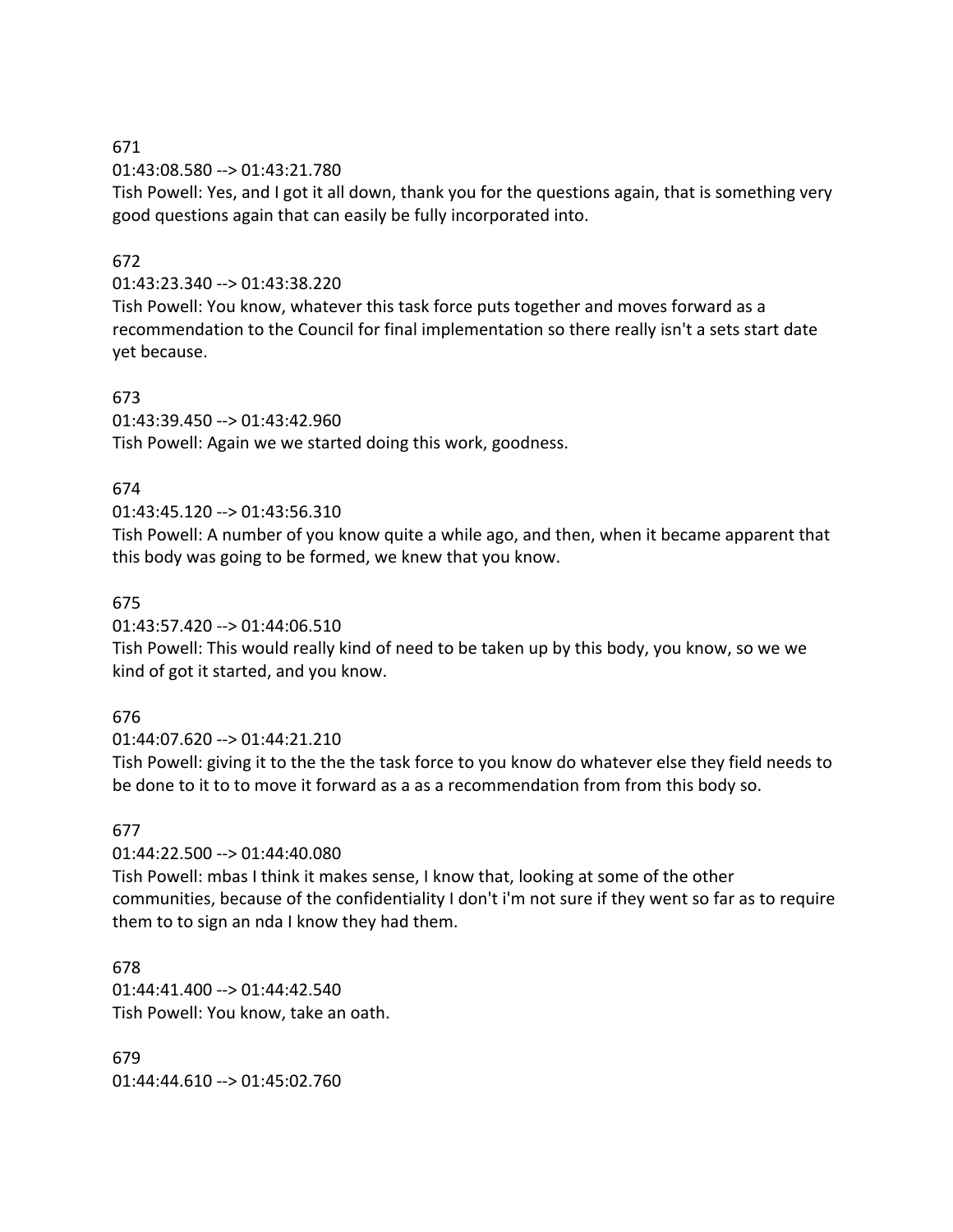Tish Powell: But if it's found some of the other ones we saw if it was if it's found that board board member violated confidentiality rules or anything like that they can be removed by their board members or or by the Council.

# 680

# 01:45:04.500 --> 01:45:24.210

Tish Powell: let's see was the other thing about subpoena power that may be more of a a legal question but i'm assuming when it said subpoena power that included a lot of the things that you that you mentioned, but you know that might need to still be clarified and again the date the date to start.

# 681

# 01:45:26.550 --> 01:45:40.320

Tish Powell: It all depends on how quickly, and you know this moves forward to from from this body to to recommendation to the Council and for implementation by by the City Council one staff.

# 682

# 01:45:42.660 --> 01:45:50.430

Larry Schooler: Thank you very much councilmember and Cynthia for your questions okay so just checking in i've got four hands on a call on the mall.

# 683

# 01:45:52.140 --> 01:46:06.300

Larry Schooler: or also it about a quarter till the hour so just want everybody to be mindful of that doesn't mean we have to hard stop it just I want to respect the fact that some folks may have to leave at eight o'clock so i'll encourage folks to be succinct as best we can co chair cordova please.

# 684

# 01:46:07.830 --> 01:46:13.620 Ismael Cordovà: Yes, I just had a recommendation because I know that we're tabling the canine conversation for the next meeting.

# 685

# 01:46:14.760 --> 01:46:18.000

Ismael Cordovà: Chief lolly I don't know if you're able to answer this or if this is existing.

# 686

# 01:46:18.270 --> 01:46:26.370

Ismael Cordovà: I would really appreciate, if you could provide a video like the collaborative crisis unit just created about the proper procedure and how the canine use.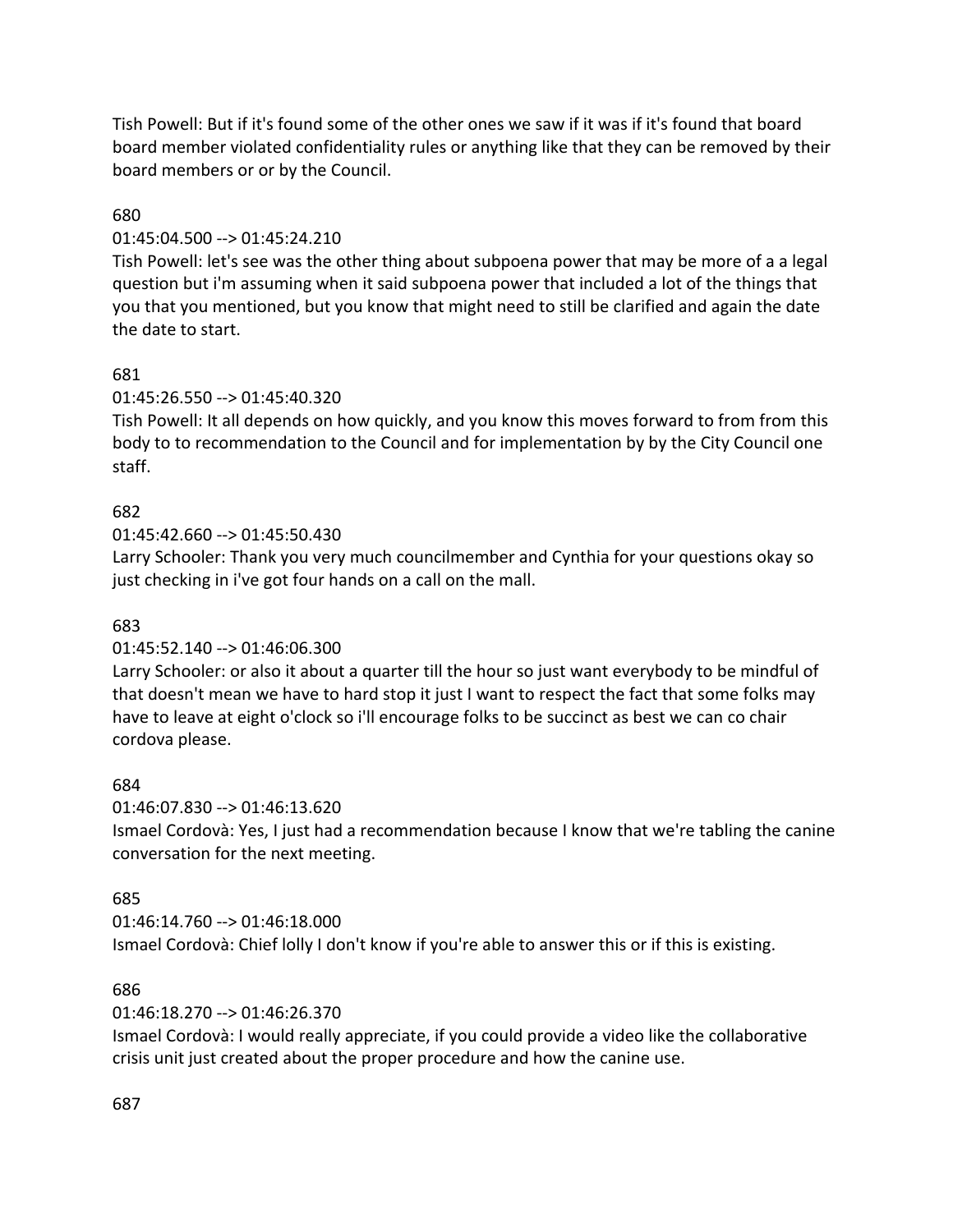01:46:26.640 --> 01:46:34.260

Ismael Cordovà: canine is used in any given situation, I know that's really specific case by case, but like just a general overview of your.

#### 688

01:46:34.650 --> 01:46:46.350

Ismael Cordovà: procedure with the canine unit I think that'd be beneficial if if there's any way we can be provided that before the next meeting, so that way we get some visual perspective of what we're going to be learning that's just my recommendation.

689 01:46:47.550 --> 01:46:48.930 Ismael Cordovà: or already existing I would.

690 01:46:49.140 --> 01:46:49.890 Ismael Cordovà: love to have that.

#### 691

01:46:51.750 --> 01:46:56.760 City Hall: I don't think I can get a video, you know as good as the one for CCS you.

#### 692

01:46:58.080 --> 01:47:07.470

City Hall: In two weeks, but this evening I was going to provide you guys just with a really high level about what the canines do, how they're trained who the canines are some data.

#### 693

01:47:08.280 --> 01:47:14.670 City Hall: But you know I could you let me kind of work on it, you know and talk to our canine officers and see if we could come up with something.

#### 694

01:47:15.060 --> 01:47:28.620

City Hall: of visual and then again, you know if Marcus if someone could you know whether that's Larry give me this specific case, I could start doing my research there to figure out what we can do to try to answer the questions regarding that specific incident.

695 01:47:29.970 --> 01:47:30.720 Ismael Cordovà: You could you follow you.

696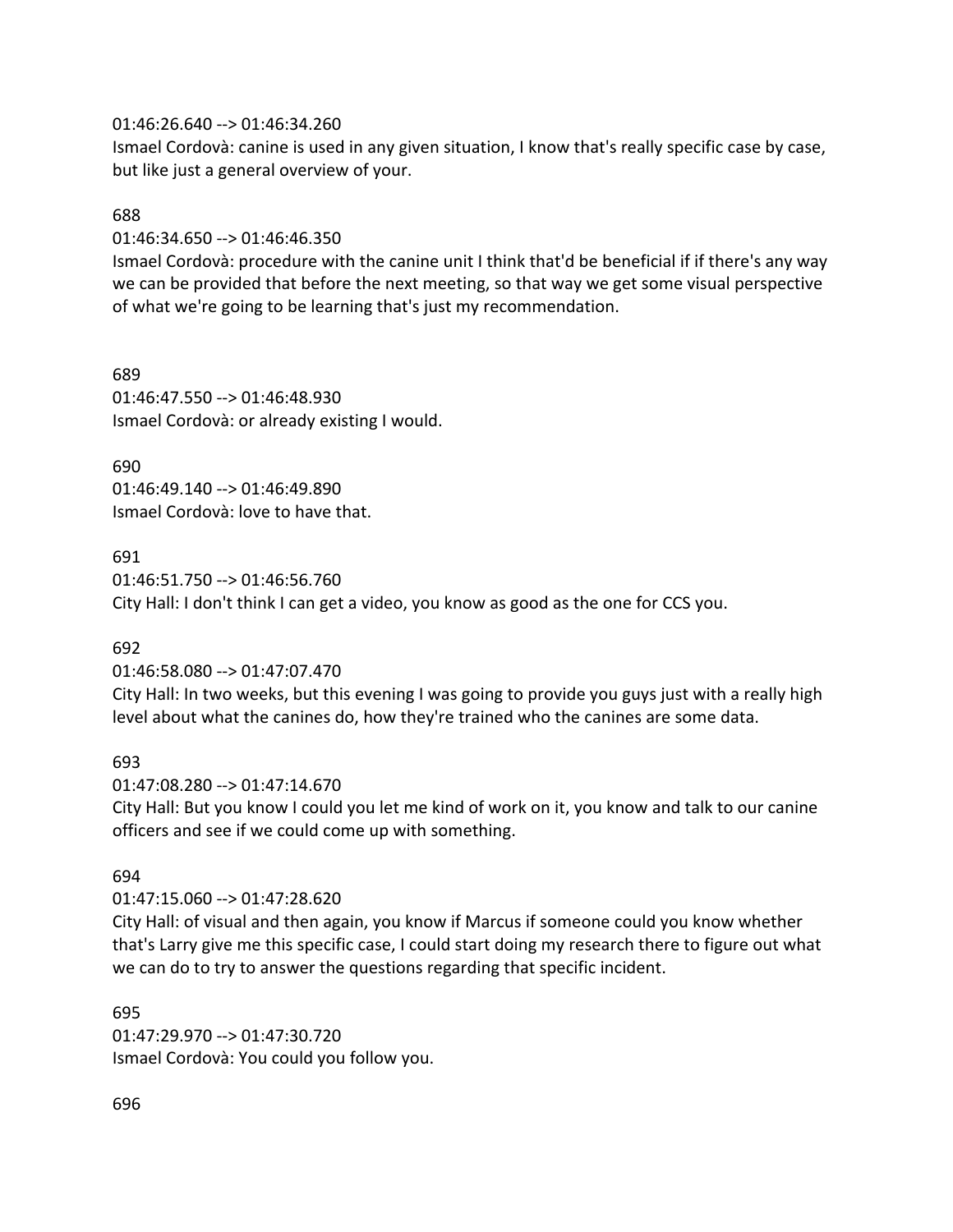#### 01:47:30.990 --> 01:47:38.130

Larry Schooler: you're welcome yeah thanks chief okay so we've got test for remember battles, followed by check regular customer brockway good Cory.

#### 697

01:47:38.490 --> 01:47:43.950

Corey battles: How you doing a quick question with the collective bargaining agreement how when when the when the next one will be.

#### 698

01:47:45.540 --> 01:47:52.380 Tish Powell: Good question and chief please jump in if I misspeak we just completed.

### 699

01:47:55.530 --> 01:48:00.270 Tish Powell: The current collective bargaining agreement goes through the end of 2022.

### 700

01:48:01.980 --> 01:48:04.590 Tish Powell: And they're typically three year agreement it's.

701

01:48:05.400 --> 01:48:08.280

Corey battles: Okay right Okay, so I asked that question because.

#### 702

01:48:08.700 --> 01:48:16.410

Corey battles: we're talking about the citizens ruble reward will we be able to get this issue at the next collective bargaining agreement on time.

#### 703

01:48:17.730 --> 01:48:29.130

Tish Powell: So negotiation negotiations with the Labor unions typically start it least six to eight months before the end of the expiration of the contract.

#### 704

01:48:30.180 --> 01:48:34.890 Tish Powell: So if that's something that the the this body.

705 01:48:35.310 --> 01:48:35.940 Tish Powell: wants.

706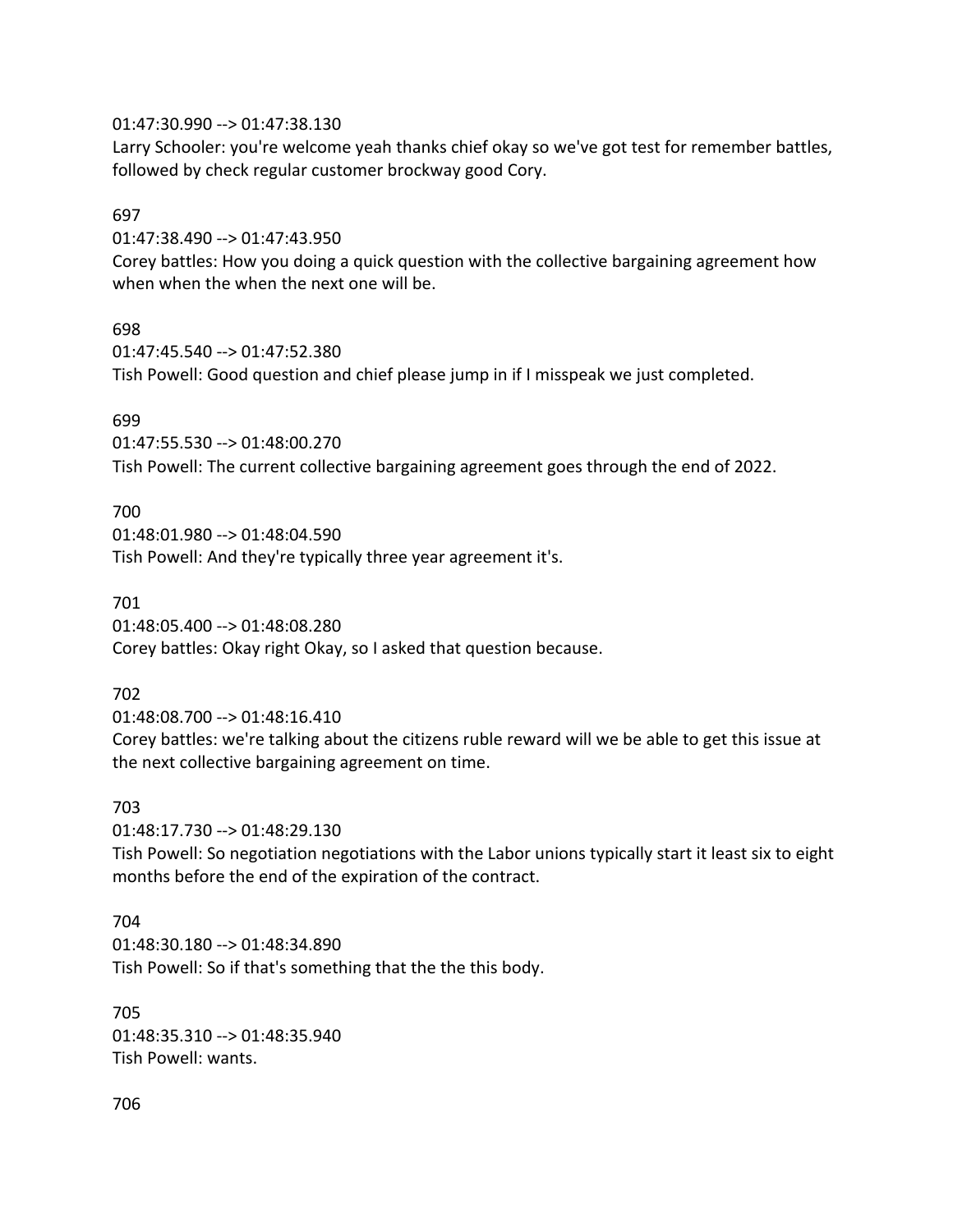01:48:36.180 --> 01:48:41.670

Tish Powell: You know, included in the collective bargaining agreement that would be the time to do it.

# 707

01:48:42.150 --> 01:48:43.590 Corey battles: that's slowly okay that's all.

708 01:48:45.300 --> 01:48:46.410 Tish Powell: Right yep.

709 01:48:47.250 --> 01:48:48.810 Larry Schooler: But thanks for the question.

710 01:48:50.100 --> 01:48:53.070 Larry Schooler: And you know, for what it's worth I mean I don't know whether.

711 01:48:53.520 --> 01:48:54.810 Larry Schooler: The role of.

# 712

01:48:55.890 --> 01:49:06.810

Larry Schooler: You know the Union in the police department is explicitly I don't recall customer part whether it's explicitly spelled out in this in this bodies charge, but certainly there's a lot to think about as it relates to.

# 713

01:49:07.230 --> 01:49:15.870

Larry Schooler: The role of the Union in the in the operation of the department and the way officers conduct themselves, so we can potentially set aside some time.

# 714

01:49:17.370 --> 01:49:25.140

Larry Schooler: either with the Union, or just to discuss that topic if it's part of their charge okay sure quickly and then test verse number brockway.

# 715

01:49:27.210 --> 01:49:34.440

LeJewel Kelly Crigler: Okay um I think this this point Oh, this question is for tish customer Council person Pal.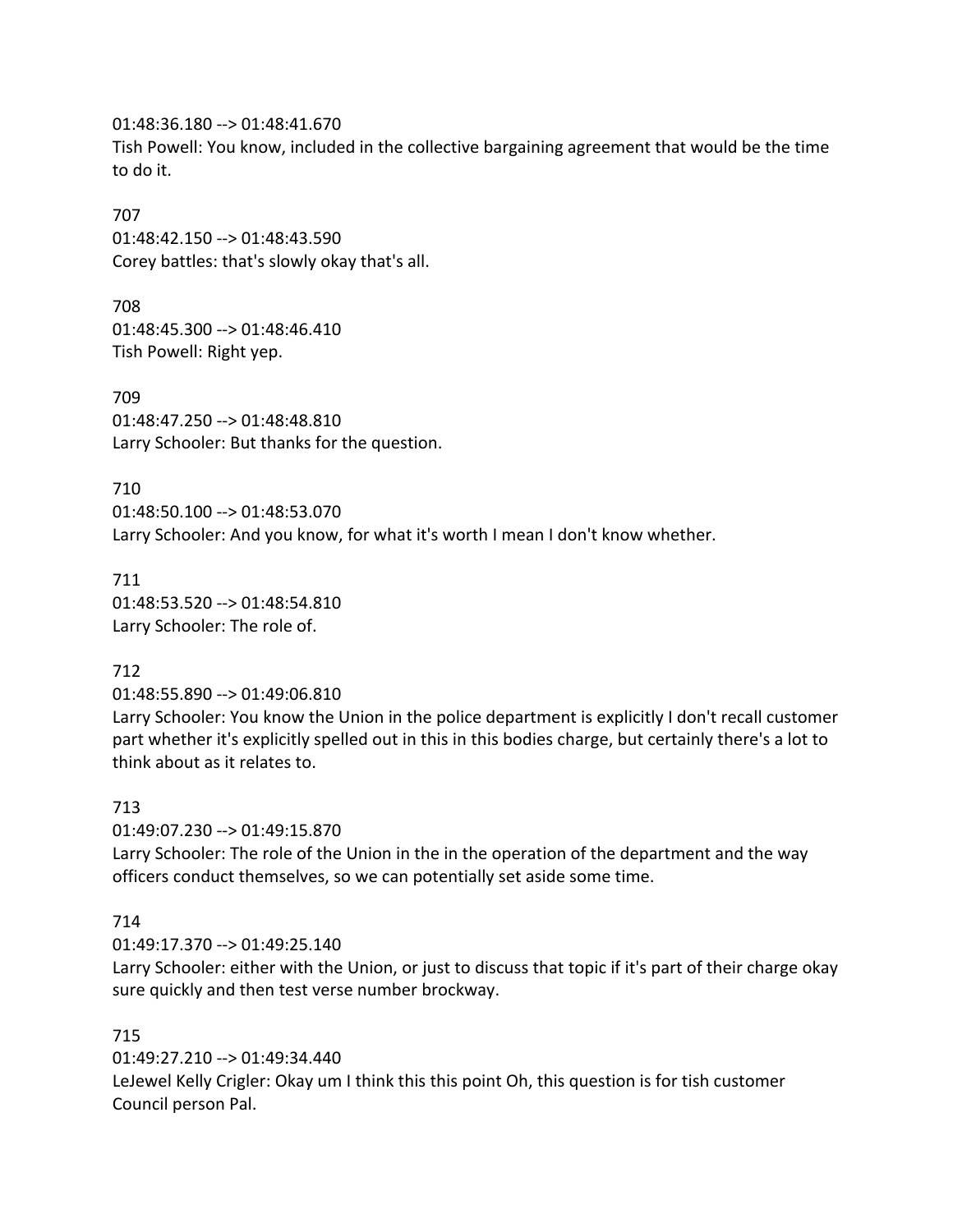# 716

01:49:35.580 --> 01:49:44.070

LeJewel Kelly Crigler: The question was asked and I don't know if again missed was how did you all really come to everything.

# 717

# 01:49:45.960 --> 01:49:59.220

LeJewel Kelly Crigler: in regards to going through the citizens here in Elgin did you send something out asking them what they actually wanted um in in.

# 718

01:50:01.800 --> 01:50:15.300

LeJewel Kelly Crigler: In this program because it doesn't sound like it sounds like you guys went all out into other cities, and I understand that, but this is Elgin and we're wanting to.

# 719

# 01:50:15.960 --> 01:50:25.170

LeJewel Kelly Crigler: Have the police department, are the police, the police department serve us so i'm just wondering, you know was there some sort of.

# 720

01:50:25.980 --> 01:50:39.060

LeJewel Kelly Crigler: packages that you sent out to the residents, asking them what they would want in the citizens review board, especially those that had been negatively impacted by the police.

# 721

01:50:41.850 --> 01:50:44.040 LeJewel Kelly Crigler: Within the years of their operation.

# 722

01:50:45.420 --> 01:50:48.270 LeJewel Kelly Crigler: I just I think that's a fair question.

# 723

01:50:49.080 --> 01:51:05.040

Tish Powell: yeah, it is a fair question and over the years we've had a lot of different Community conversations, a lot of the folks that are on this task force have been part of Community conversations where this very topic has come up.

# 724 01:51:06.060 --> 01:51:22.410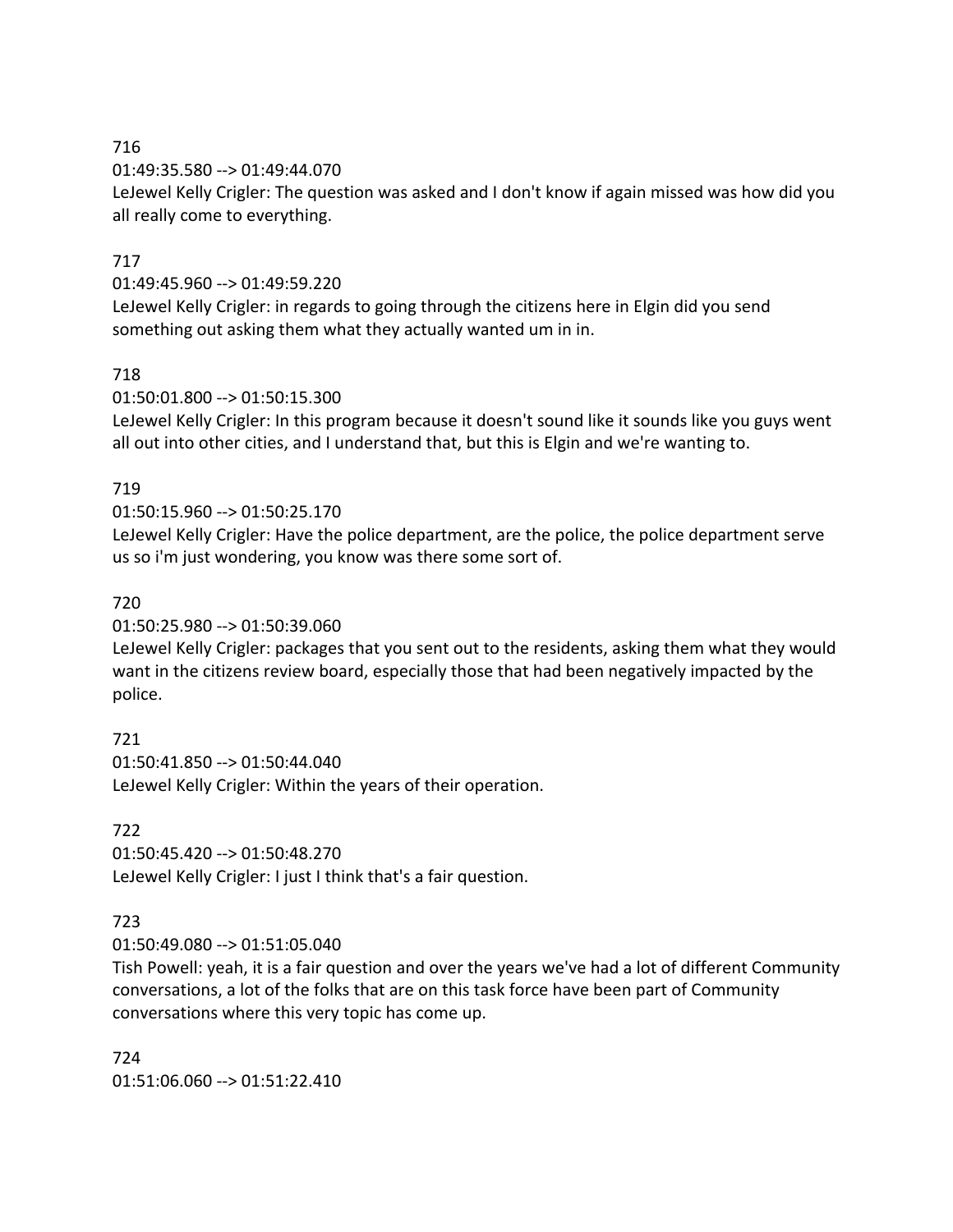Tish Powell: And that is how we got feedback from people that have been actively involved in this process in telling us over the years, their concerns about policing in this Community, so we did take.

# 725

# 01:51:22.920 --> 01:51:31.470

Tish Powell: Whether it was people coming to City Council meetings and speaking their piece, sharing information with us individually.

# 726

# 01:51:32.220 --> 01:51:45.600

Tish Powell: sharing information with us at at those Community conversations and protests and things of that sort, that is what we use to you know, come up with this, but also within the you know, looking at.

# 727

# 01:51:47.130 --> 01:51:57.120

Tish Powell: Using what other communities had like as a guideline because I say that because if if another Community has it in place, then it obviously kind of.

# 728

# 01:51:58.830 --> 01:52:15.030

Tish Powell: It it pass the muster of of Illinois State law, so we knew that, at least if it was something that was in place in another Community in Illinois that it was it was legal in Illinois so that's that's whether it's the Community task force.

# 729

# 01:52:16.380 --> 01:52:29.400

Tish Powell: I mean not the task force, but the civilian review board or a number of other things we do as a city, we commonly look at what other communities have done and don't necessarily totally recreate the wheel, because obviously State law.

# 730

# 01:52:31.230 --> 01:52:46.560

Tish Powell: trumps a lot of what we do at the at the local level, however, we that's kind of like the process we did, and the input we got from the Community to get to this point, the other citizen component.

# 731

# 01:52:47.370 --> 01:53:00.540

Tish Powell: Putting this together is you all sitting right here the a team Member board that are all citizens of this community that will have final say of what ultimately moves forward.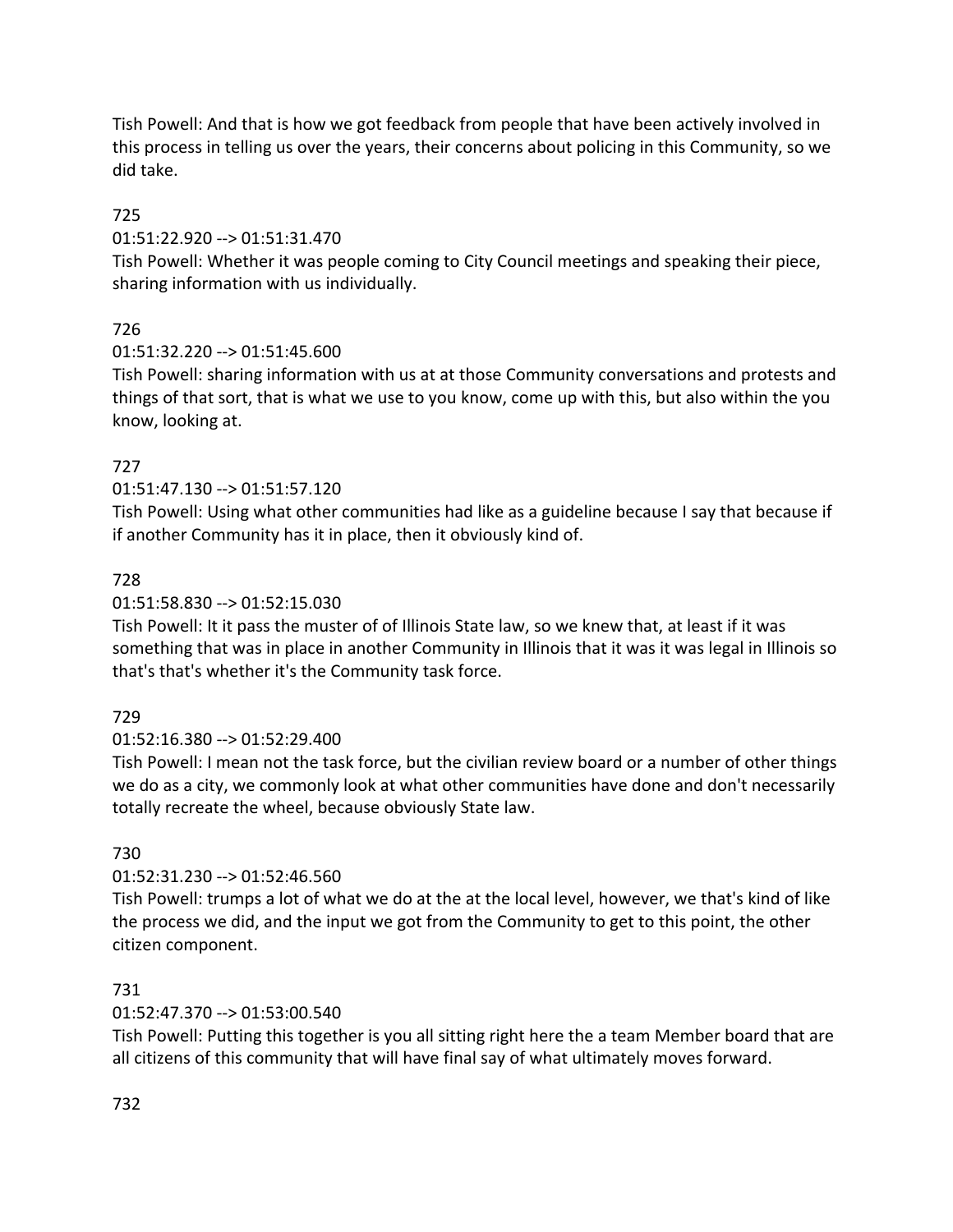01:53:01.050 --> 01:53:09.900

Tish Powell: For final recommendation to the Council, so, as I mentioned before we started this process before this board was even.

# 733

01:53:10.950 --> 01:53:13.950

Tish Powell: thought about or plan to you know, be an inception.

# 734

```
01:53:14.970 --> 01:53:19.140
```
Tish Powell: Once it became apparent that we were going to have this board we.

# 735

01:53:20.310 --> 01:53:24.150

Tish Powell: knew that it only made sense to run this.

# 736

# 01:53:25.200 --> 01:53:36.300

Tish Powell: This very important component through this task force if the task force wasn't in place, this would have probably gone through a couple of different of our.

# 737

01:53:37.170 --> 01:53:42.780

Tish Powell: boards and commissions one the human relations Commission, which is a citizen based board.

# 738

01:53:43.260 --> 01:54:02.700

Tish Powell: And or the fire and police Commission which is involved in the hiring process for our fire and police officers, so, in the absence of if this task force did never you know didn't exist there would have been citizen input at that level before it would have been implemented.

# 739

01:54:03.870 --> 01:54:11.130

LeJewel Kelly Crigler: Or the reason why exit questions because there's a lot of systems that don't get involved, you know and it's not that they.

# 740

# 01:54:12.300 --> 01:54:20.520

LeJewel Kelly Crigler: You know don't necessarily want to be involved so matter, some of them out of fear that they don't and they think it's going to be some sort of retaliation.

# 741

01:54:20.970 --> 01:54:35.070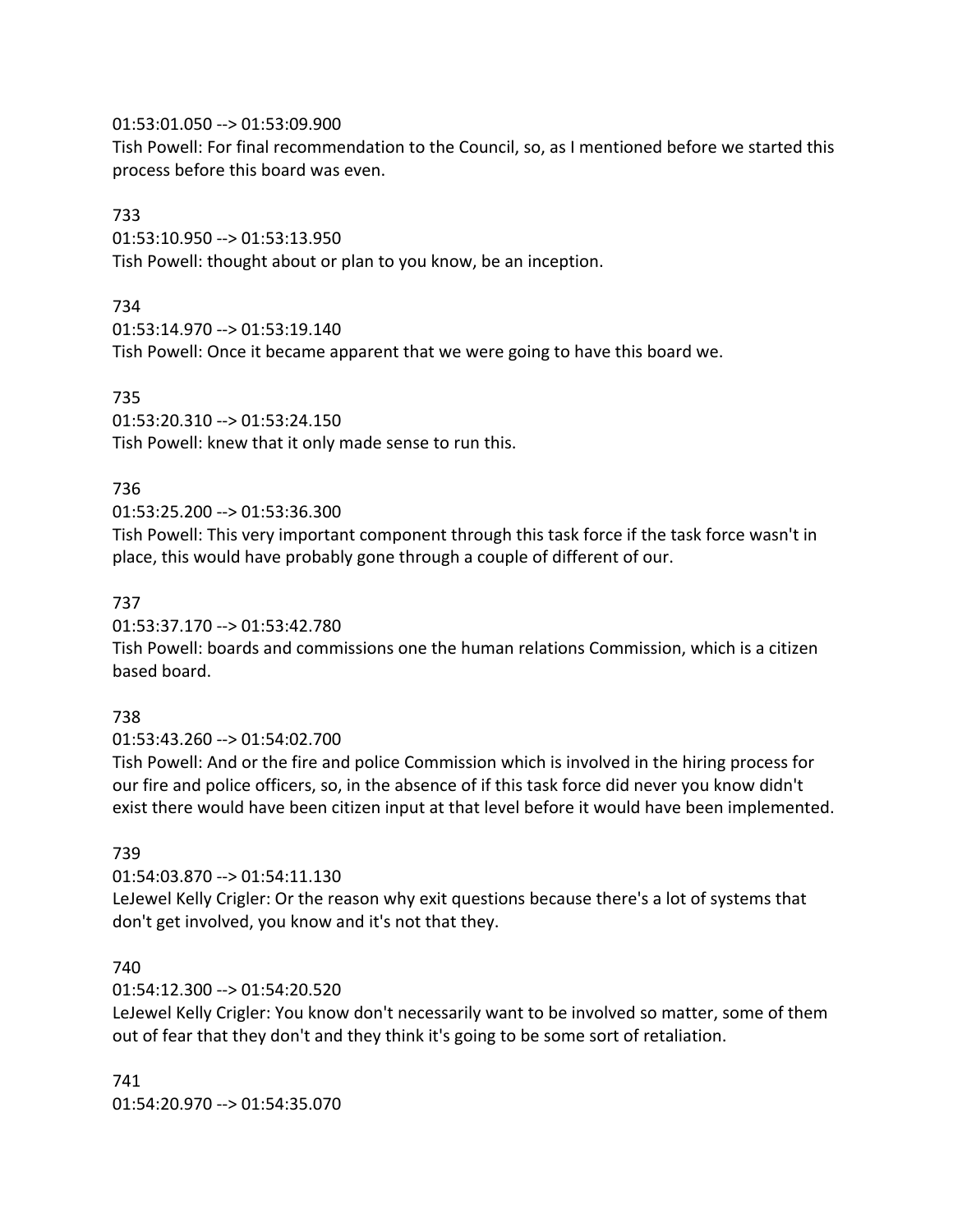LeJewel Kelly Crigler: And they're scared to speak out so and then a lot of them to just have no confidence, you know in what the cities, would do and setting up these type of boards so.

742 01:54:37.170 --> 01:54:39.210 LeJewel Kelly Crigler: That way wags the question and.

# 743

01:54:39.660 --> 01:54:41.550

Larry Schooler: Let me just let me just add in if I could.

# 744

# 01:54:42.480 --> 01:54:54.300

Larry Schooler: You know, part of the scope of this body and Var work on your behalf, is a is Community engagement specific for your work, meaning to collect input from the Community about your work.

# 745

# 01:54:54.780 --> 01:55:03.960

Larry Schooler: And one of the things that could be done here is, perhaps, whether it's this full body or a subcommittee could formulate questions to ask to the Community.

# 746

# 01:55:04.470 --> 01:55:14.940

Larry Schooler: In reference to this topic and then whether it's a public meetings, whether it's in an online questionnaire, or whether it's in smaller group discussions canvassing, but we will talk about the strategy.

# 747

# 01:55:15.930 --> 01:55:31.050

Larry Schooler: But that is very much a part of what you all are meant to do is to extend this conversation beyond just the 18 or so of you to the community at large, so chair, I just want to make sure you know that i'm i'm hearing what you're saying that it should be not just you know.

# 748

# 01:55:32.430 --> 01:55:42.960

Larry Schooler: wait for folks to come, you know, but also do proactive outreach and and look for those comments test, remember, I just want to make sure that's an old hand I see your hand up.

# 749

01:55:43.710 --> 01:55:56.430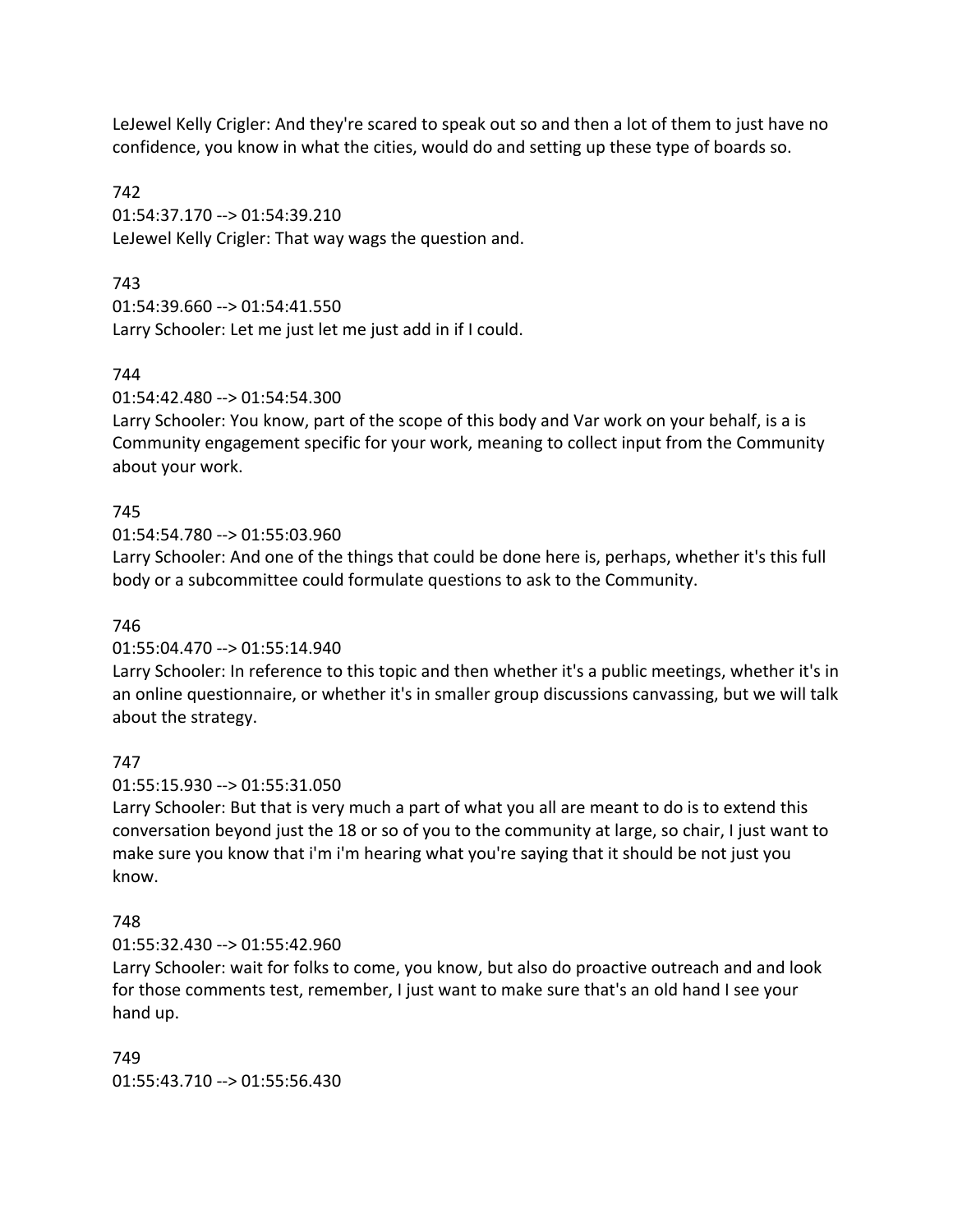Larry Schooler: it's not an old hand but if you've got something else, let me go to test for summer brockway just because he hasn't spoken yet and then i'll come to you and touch worse Member haven again mindful of the time where it about seven minutes till eight go ahead and test for summer brockway.

### 750

01:55:58.230 --> 01:56:07.560

Joshua Brockway: yeah sorry about being a little bit remiss I was just going through the transparency say chief in it it's an amazing tool, the question that I have, then, is.

### 751

#### 01:56:08.070 --> 01:56:24.870

Joshua Brockway: In in the complaint process in the listings right, you have basically three options of what or i'm seeing three options on the transparency side exonerated sustain and then other and so i'm curious as to where those other five cat the the full five categories come from.

# 752

01:56:25.950 --> 01:56:29.220 Joshua Brockway: Those other three just fall into the other category that are not complete.

### 753

01:56:29.700 --> 01:56:43.140

City Hall: they're not completed yet so just the you're looking at the completed investigations, so the dispositions of both specific cases, so you could have a case that has another disposition Those are just the ones you're seeing that are completed.

#### 754

01:56:43.410 --> 01:56:45.780 Joshua Brockway: So, then the other means what it can be.

755 01:56:46.890 --> 01:56:47.670 Joshua Brockway: On Twitter.

# 756

01:56:48.000 --> 01:56:59.970

City Hall: yeah it could have been administrative enclosed I have to see which specific when you're looking at that's the other, but if you look at like 2020 so there's two years of data on there because we just built this transparency.

757 01:56:59.970 --> 01:57:00.420 Joshua Brockway: site and.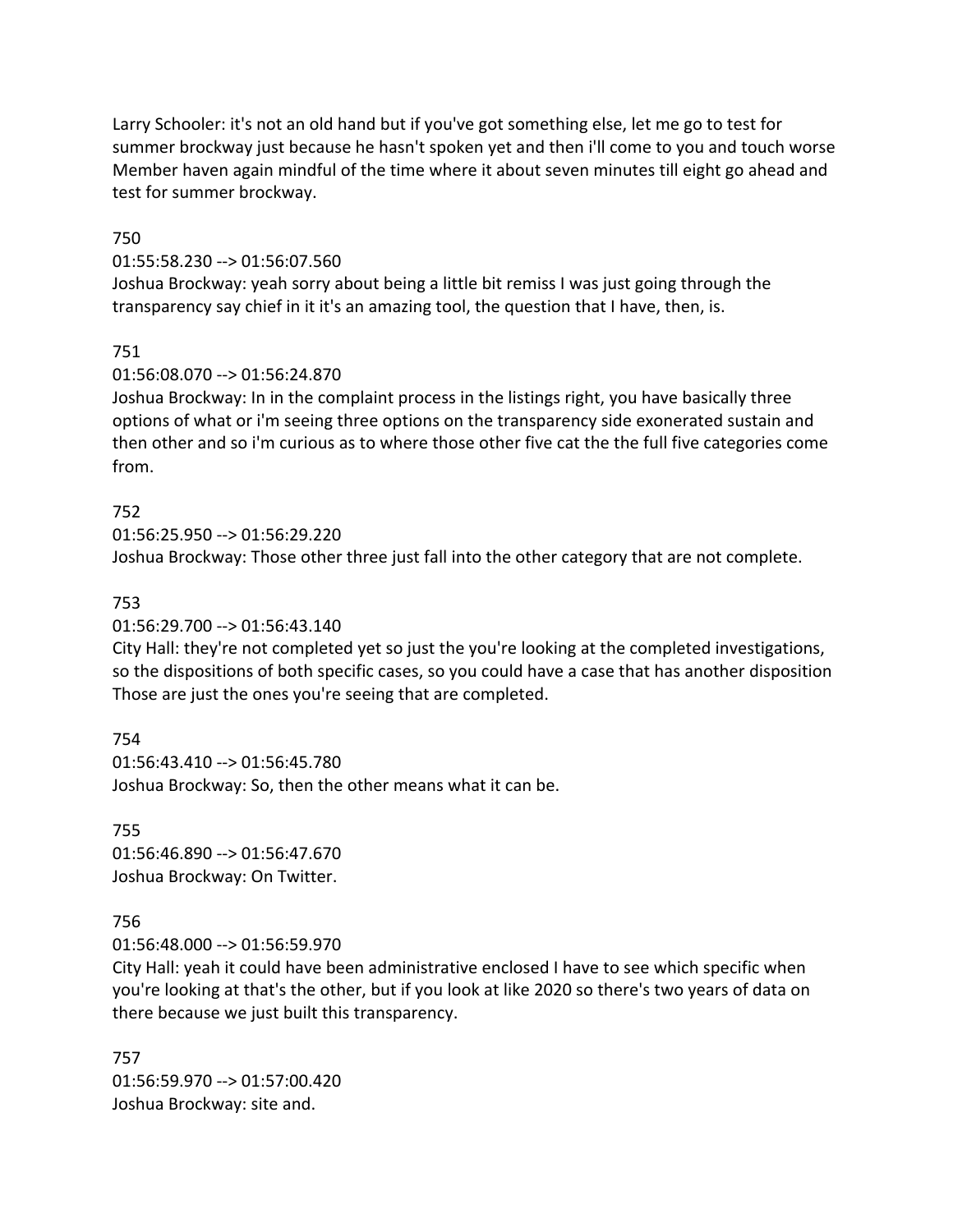#### 758

01:57:00.840 --> 01:57:09.030

City Hall: you'll see all the different categories and 2020 because those investigations, most of them except I think for one or two that are still out there have been completed.

### 759

01:57:09.180 --> 01:57:17.310

City Hall: So those are just the ones that are completed and that's what ended up the disposition for those cases, the other categories are able they're they're in there.

760 01:57:17.700 --> 01:57:18.690 City Hall: They just haven't been.

761 01:57:19.470 --> 01:57:20.400 City Hall: used in a case yeah.

### 762

01:57:21.090 --> 01:57:27.630 Joshua Brockway: gotcha gotcha and then the last thing I want to kind of ECHO Marcus about regarding the makeup of.

# 763

01:57:28.170 --> 01:57:33.870 Joshua Brockway: A review board like this is, I appreciate the impulse for diversity, and you know you look at this.

#### 764

01:57:34.470 --> 01:57:45.570

Joshua Brockway: The way the Council identified persons for this task force it's a it's a wide range of persons in terms of ethnicity and gender education Community engagement kind of.

# 765

01:57:46.530 --> 01:57:54.600

Joshua Brockway: And I appreciate that I can also imagine a way in which those numbers as they're broken down in your presentation councilman Pal is.

#### 766

01:57:54.990 --> 01:58:04.590

Joshua Brockway: You could have a lawyer all your minority representatives in gender and then still have four white guys on the rest of the Commission on the review board.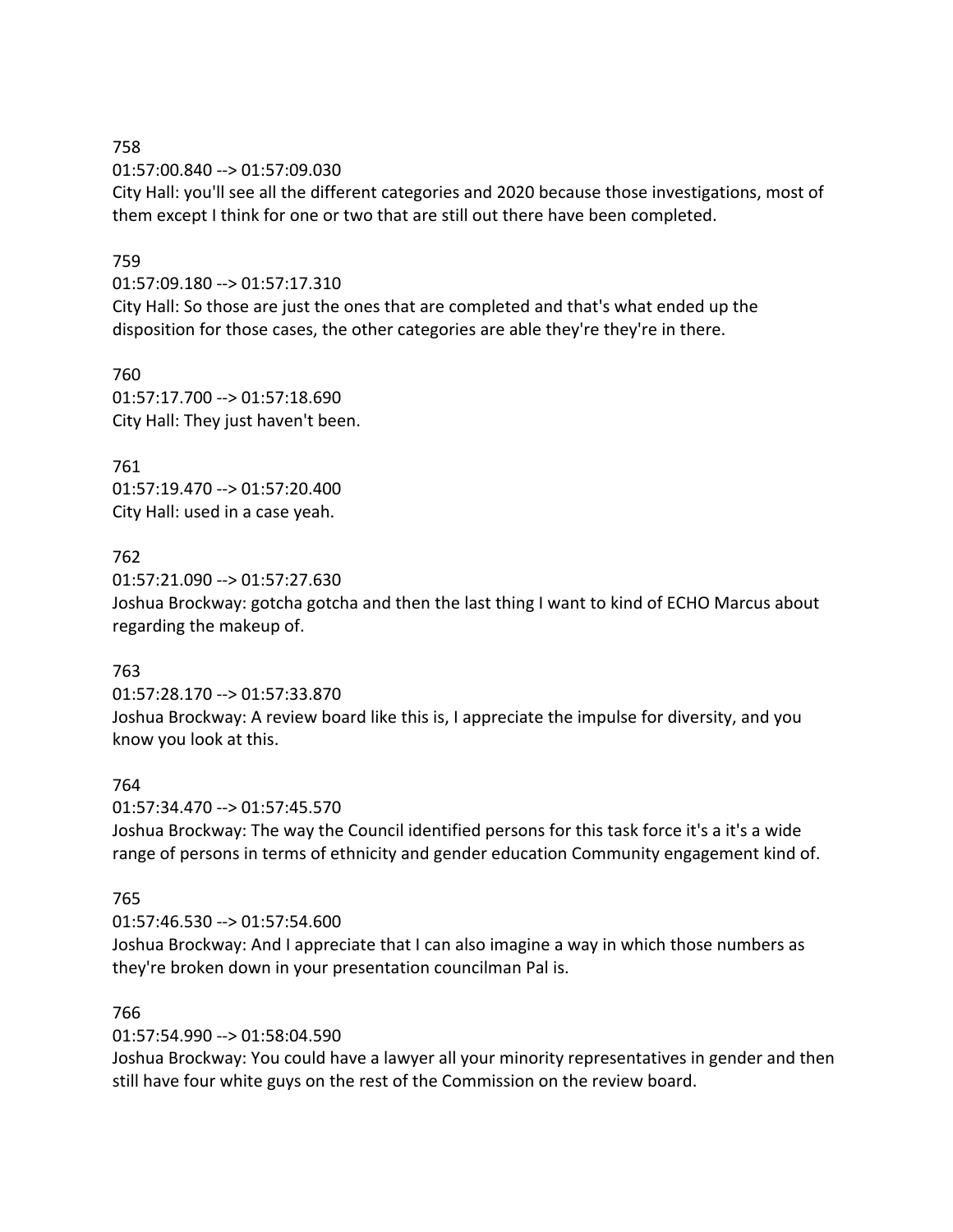### 767

01:58:05.010 --> 01:58:14.790

Joshua Brockway: And so i'd really encourage in another way of thinking about how to do that that might more reflect the Community It might also more reflect region like.

# 768

01:58:16.080 --> 01:58:22.140 Joshua Brockway: Yesterday i'll pointed to but also it could reflect the percentage of interactions with the police department.

# 769

01:58:23.340 --> 01:58:31.410

Joshua Brockway: Just in a way that finding a way to do that diversity in a way that actually reflects the Community and doesn't get short circuited the intent as well.

# 770

01:58:32.490 --> 01:58:39.960

Tish Powell: Absolutely and and i'm glad you brought up the makeup of this particular body that you know we're you know our this task force.

# 771

01:58:41.790 --> 01:58:51.060

Tish Powell: Because I know that there were some questions I saw online about the makeup of this task force and why it looks the way it does and.

# 772

# 01:58:51.660 --> 01:59:09.360

Tish Powell: I made a statement at one of our Council meetings that specifically said exactly what you said, we were very intentional about the makeup of this task force, yes it is diverse, but we also were very intentional about.

# 773

# 01:59:10.530 --> 01:59:27.120

Tish Powell: Including groups of people or their group of people that most commonly have interactions with the police, which, if you look around our we have several black men on this task force that was not by accident.

# 774

01:59:28.740 --> 01:59:34.290 Tish Powell: So um i've heard, I heard everything that was said, I completely agree.

775 01:59:35.910 --> 01:59:43.530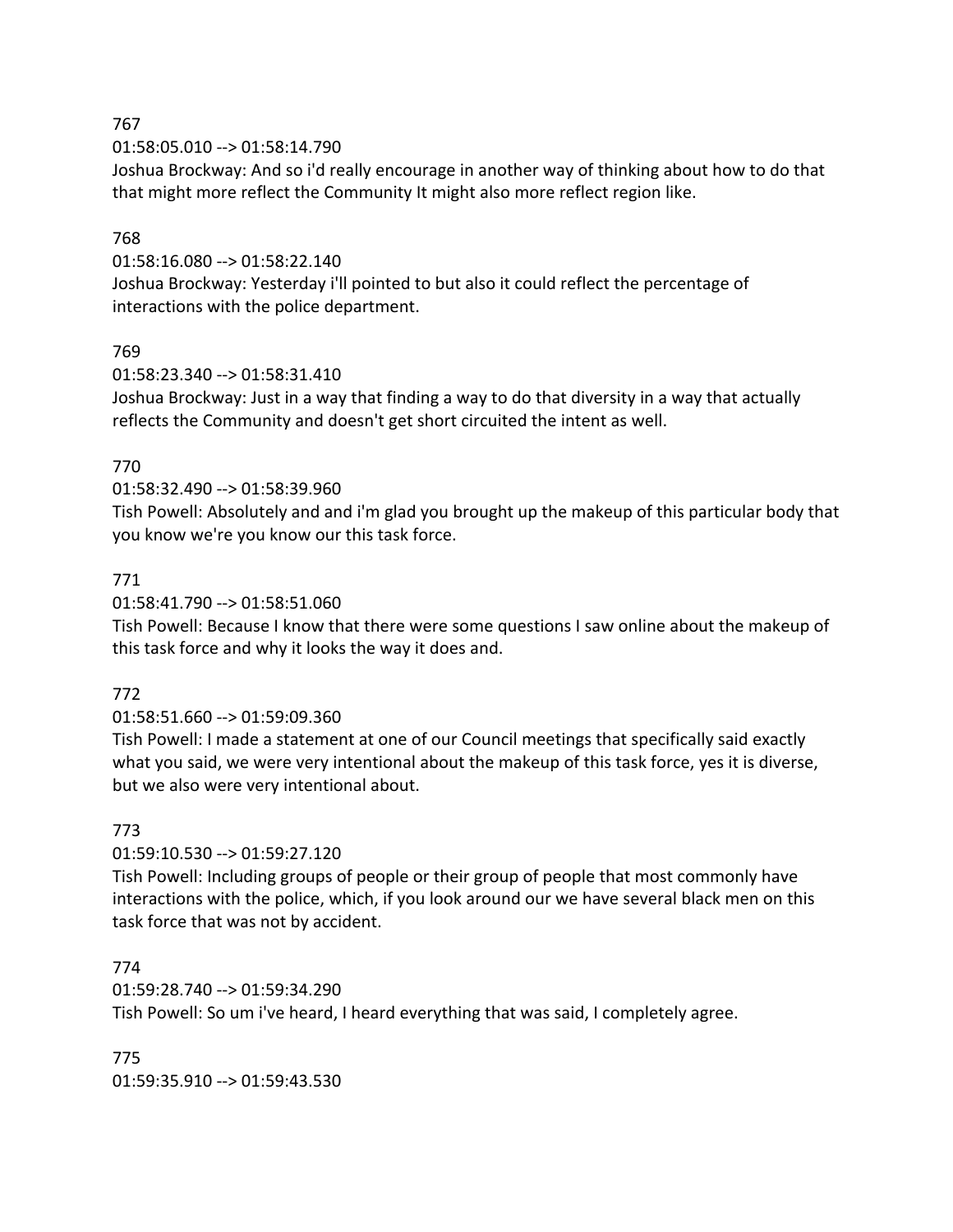Tish Powell: and understand you know, but again, this is more work that the task force can do to tweak that.

776

01:59:45.330 --> 01:59:54.660

Tish Powell: And I know that that is you know the at least I can speak for myself and probably several of my colleagues that that feel the same way about.

777

01:59:55.890 --> 02:00:09.060

Tish Powell: A review board that would be put together to ensure that the people who are having the most interaction with our police are the ones that are represented.

778

02:00:10.560 --> 02:00:14.730 Tish Powell: So we are very mindful of that and, and you can get as specific as you want.

779 02:00:16.020 --> 02:00:16.260 Tish Powell: yeah.

780

02:00:17.310 --> 02:00:24.780

Larry Schooler: Thank you, Commissioner, of in touch or smell brockway for the common and counselor about pausing here just for a process note, we are just about at eight.

781

02:00:25.710 --> 02:00:36.900

Larry Schooler: Can I just get a notation of thumb up or something if you have to leave at eight o'clock I just want to get a sense for who if anybody, we might lose if we stop at eight.

782

02:00:38.460 --> 02:00:41.580 Larry Schooler: See desk for summer Rivera so I definitely need to corner next.

783

02:00:43.740 --> 02:00:54.900

Larry Schooler: I don't see anybody else so folks my recommendation would be that we plan to stop at 815 that we do our best to get to the hands that are up now.

784

02:00:55.830 --> 02:01:02.970

Larry Schooler: And fit anybody else in by that time is that okay with everybody if we go too late 15 just think i'd be good to get.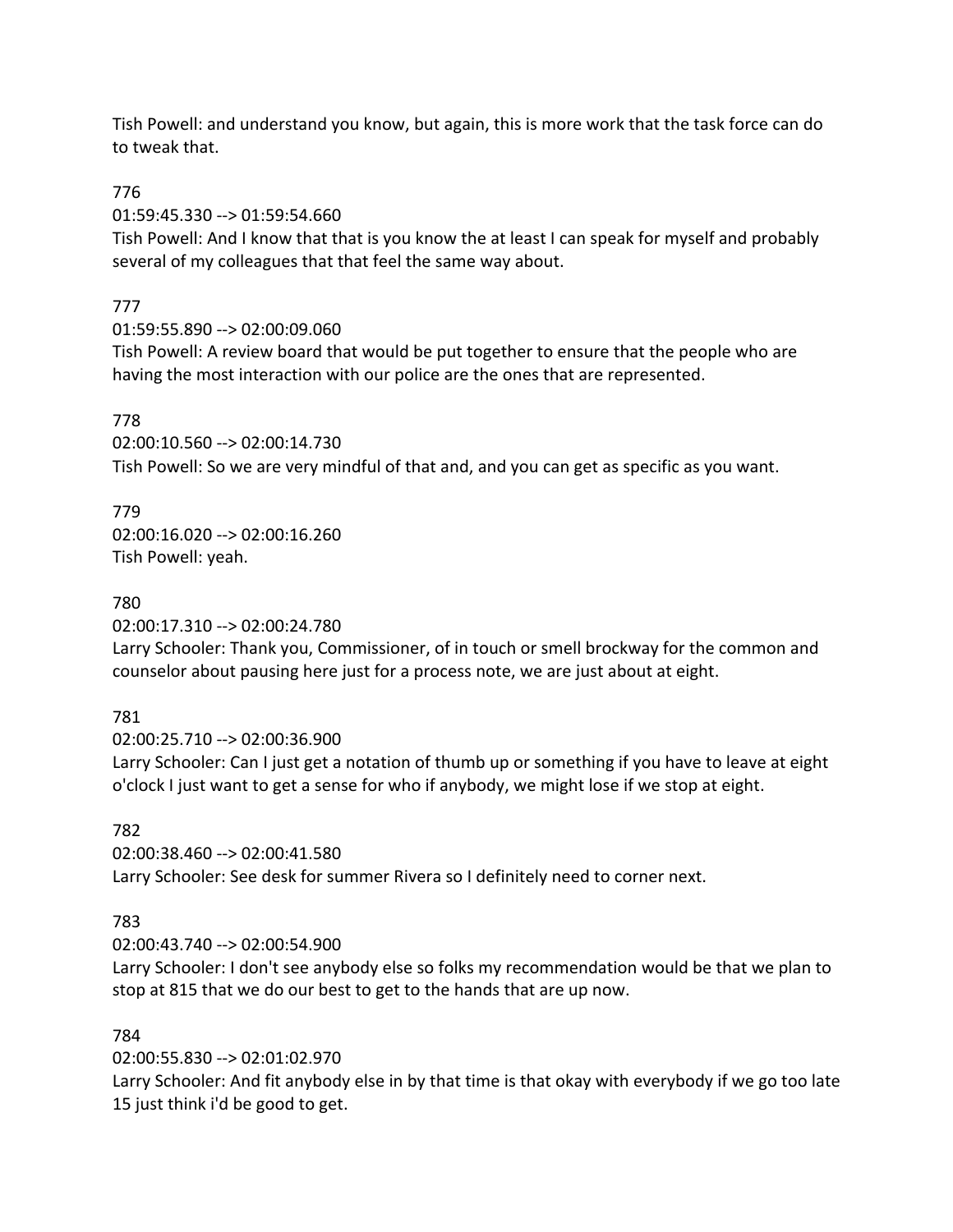### 785

02:01:03.780 --> 02:01:10.440

Larry Schooler: The remaining comments I also just want to you know make some space for anybody who hasn't spoken we've actually heard from I think all but.

# 786

# 02:01:10.920 --> 02:01:25.230

Larry Schooler: A very small number, but if anybody who hasn't spoken wants to be heard you certainly are invited to also just before I get to test for summer Rivera want to share that we're going to give you at the end of this meeting, a couple of ways to add your input.

# 787

02:01:27.450 --> 02:01:36.840

Larry Schooler: If you don't have time to in this meeting or aren't ready we've got a couple of methods for you to be able to do that a way to continue the conversation Task Force Member Rivera.

# 788

02:01:38.580 --> 02:01:41.730 Cynthia M. Rivera: Thank you Larry I apologize for having to leave it a class and.

789

02:01:43.290 --> 02:01:49.650

Cynthia M. Rivera: Last portion I go on YouTube and I make sure i'm you watched us to stay in tune with everything I have two questions, the first.

# 790

02:01:50.820 --> 02:01:59.340

Cynthia M. Rivera: Council woman power mentioned that they're waiting for the input from this task force regarding the interview my question.

# 791

02:02:00.750 --> 02:02:13.140

Cynthia M. Rivera: Is that, for our full term like are full cycle and then, once our input is submitted, what is the anticipated anticipated turnaround time for after our recommendations are in.

# 792

02:02:13.800 --> 02:02:19.290

Cynthia M. Rivera: For this citizen review board to be fully active and operational and secondly.

793

02:02:20.130 --> 02:02:28.110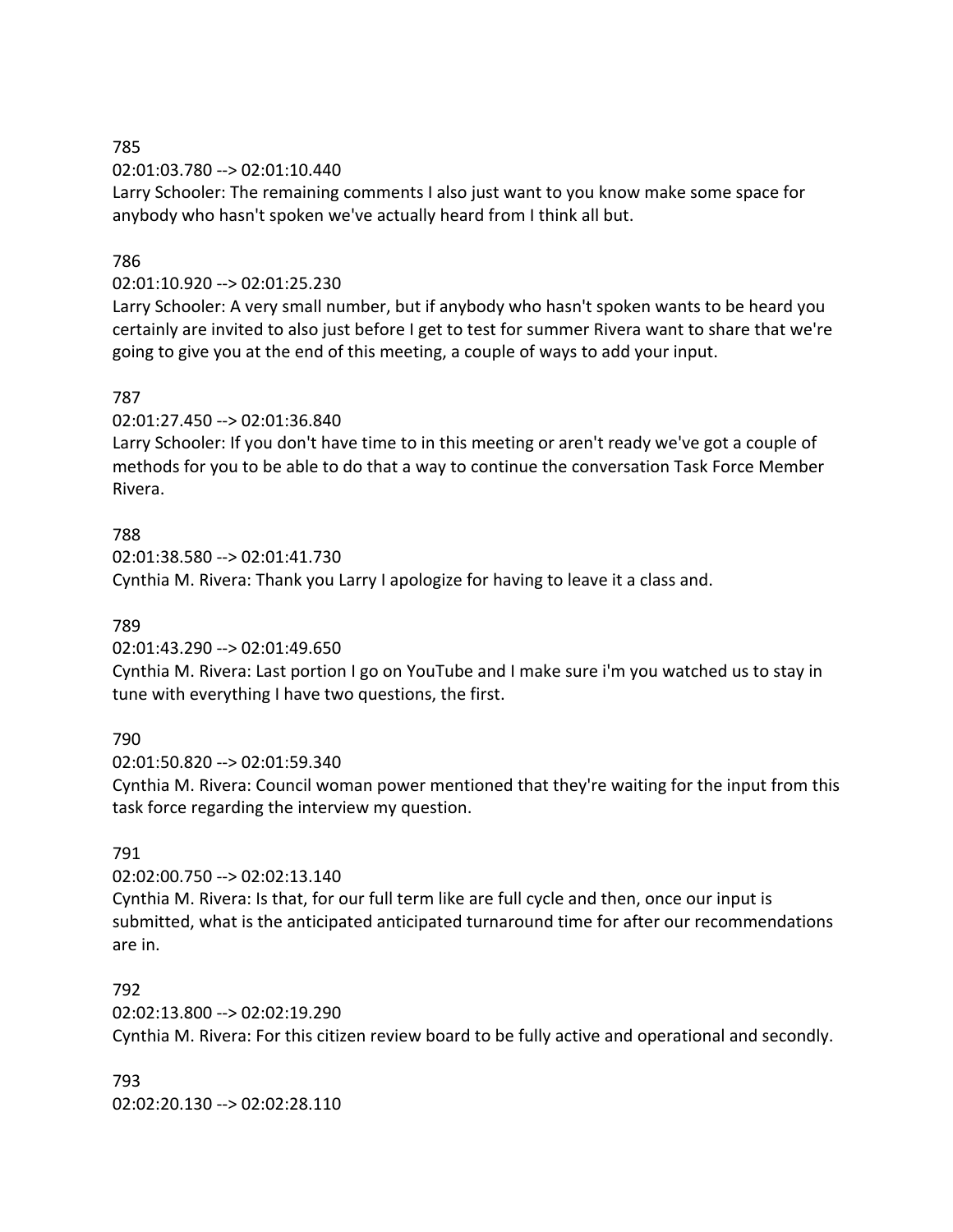Cynthia M. Rivera: Mr battles mentioned the collective bargaining agreements and because i'm very new to this, I just wanted to know a little bit more about that or even if it's an email that's okay as well.

794

02:02:29.100 --> 02:02:35.040

Cynthia M. Rivera: But it seemed like a very pivotal time when our input, the collective bargaining agreements they seem to kind of.

### 795

02:02:35.550 --> 02:02:49.470

Cynthia M. Rivera: go hand in hand, so I just want to get some more information about that at a later date, and like I said it could be via email but yes that's with our input is it going to be quarterly or just our full term, and then the recommendations or how will that will work.

796 02:02:50.790 --> 02:02:51.120 Cynthia M. Rivera: Thank you.

#### 797

02:02:54.360 --> 02:03:04.140

Tish Powell: So if i'm understanding what you're what you're asking just kind of going back to something that was said at our at our earlier meetings.

#### 798

02:03:05.340 --> 02:03:15.600

Tish Powell: The task force is is expected to make rolling recommendation so it's not like, we have to wait until June or may, to make a final recommendation regarding this.

#### 799

02:03:16.740 --> 02:03:19.800 Tish Powell: Regarding the formation of a civilian review board.

#### 800

02:03:20.970 --> 02:03:31.950 Tish Powell: I think are also heard, and I believe it was co chair cordova make a recommendation or I think it may have even been Denise haven that recommended that we.

#### 801

02:03:33.330 --> 02:03:36.450 Tish Powell: This would be a perfect topic to do as a subcommittee.

802

02:03:37.530 --> 02:03:53.520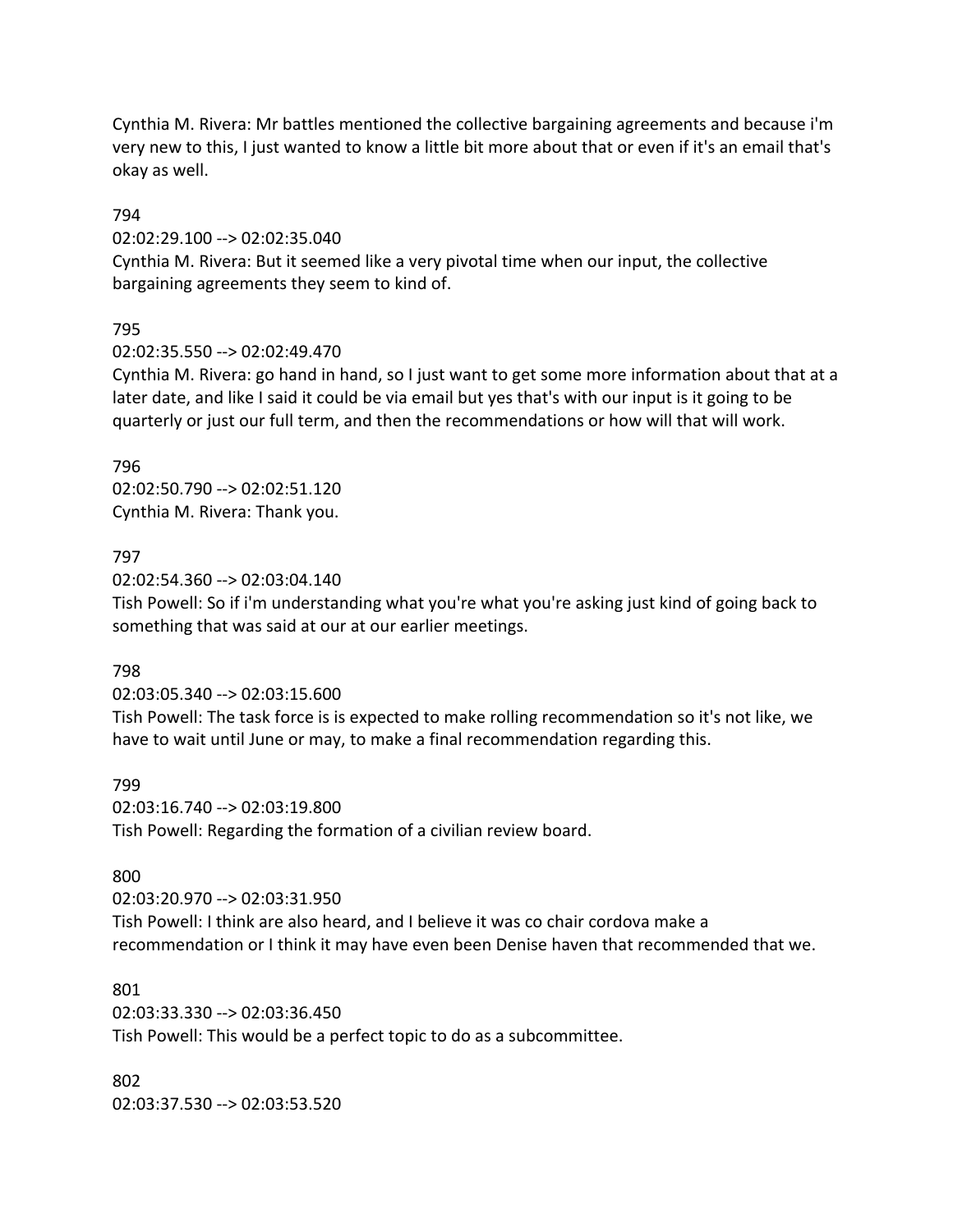Tish Powell: So that more intensive work can be done on it and a final recommendation can be brought back to the to the full task force to be you know agreed upon to move forward to the city council for.

### 803

02:03:54.570 --> 02:03:57.660 Tish Powell: Their review and consideration at that point.

# 804

02:03:58.950 --> 02:04:05.910

Tish Powell: What I would what I would anticipate can't guarantee work like this, but what i'm anticipating is that.

# 805

02:04:06.360 --> 02:04:19.680

Tish Powell: The general framework would go to the city council, based on what comes from this task force for approval we would then ask our corporation counsel to codify that into an ordinance that would.

# 806

02:04:20.070 --> 02:04:31.830

Tish Powell: create this body that would then be brought back to the City Council usually takes several weeks to do that for approval and then we would go through the process of.

# 807

02:04:32.370 --> 02:04:39.120

Tish Powell: Creating an application process advertising for people who are interested in serving on the on the task force.

# 808

02:04:39.780 --> 02:04:51.630

Tish Powell: Conducting interviews people would have to go through the training again just speaking to some of our partners and some other communities that have gone through this once it is.

# 809

02:04:53.580 --> 02:05:00.480

Tish Powell: approved by the Council, the actual ordinance i've used I think they had their first meeting about six months after.

# 810

02:05:01.170 --> 02:05:16.530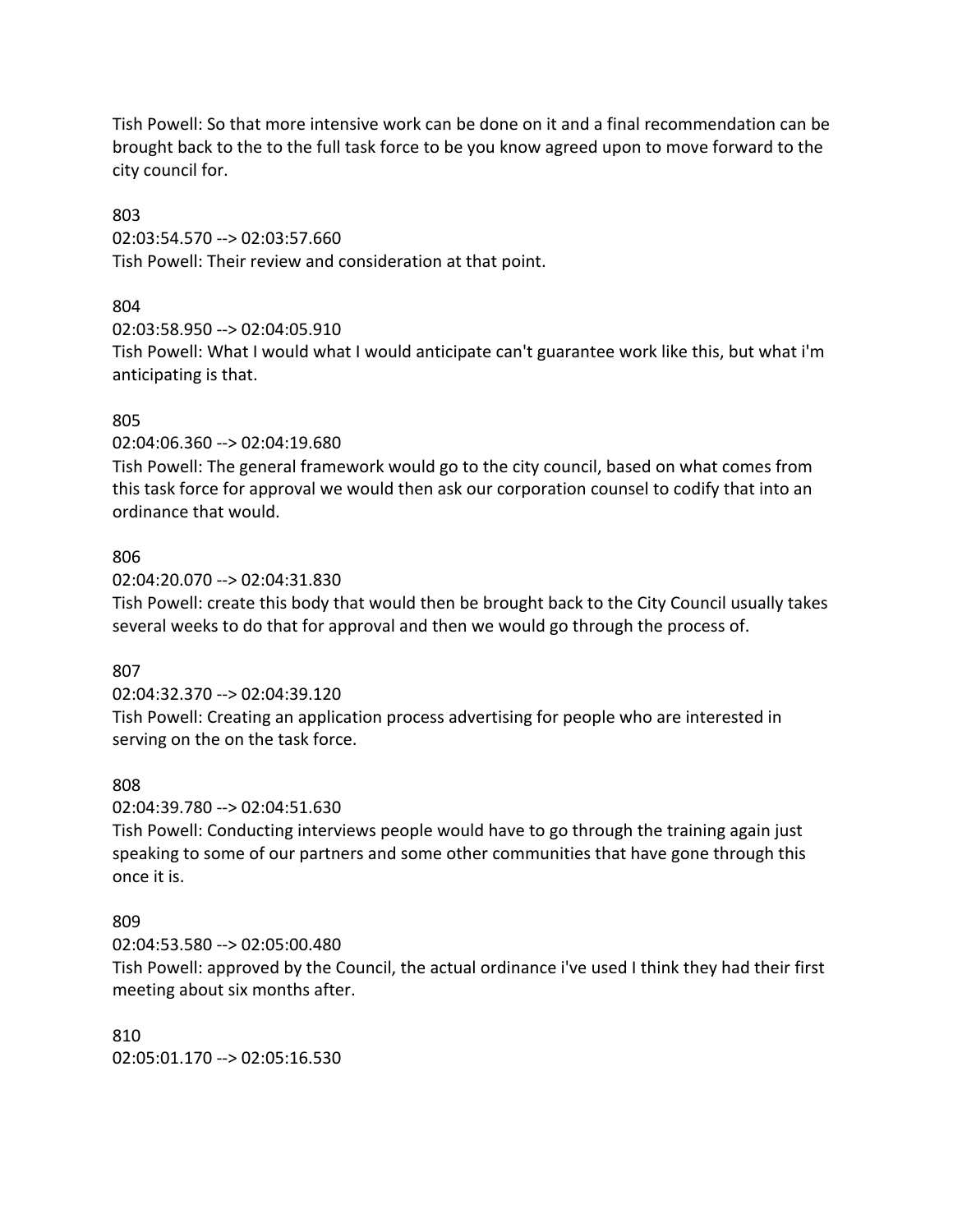Tish Powell: That final approval, because you had to go through the application process go through the training and then, once everyone did all of that that's when they were able to start their first meeting and and take complaints, if that answers your question.

811 02:05:18.510 --> 02:05:23.340

Larry Schooler: I think it doesn't she's got to run the Class three cheers for for being a part time students Cynthia.

812 02:05:23.760 --> 02:05:24.990 Walter Blalark: Was there she did.

813

02:05:25.860 --> 02:05:31.890

Walter Blalark: She did the answer the question about Maybe she can about let about collecting bargain bargain.

814 02:05:32.310 --> 02:05:32.850 Walter Blalark: Because I think.

815 02:05:33.210 --> 02:05:34.380 Walter Blalark: that's a pivotal point.

816 02:05:34.440 --> 02:05:35.190 Larry Schooler: yeah I think.

817 02:05:36.540 --> 02:05:47.250

Walter Blalark: Most of the most of the complaints that come through, even if the chief say that a person has been disciplined or will be disciplined.

# 818

02:05:47.610 --> 02:05:59.010 Walter Blalark: They can go to the collective bargaining and, as you say, got an arbitrator because i'm you know I just do this for the city of Elgin and that arbitrator, you know fans in favor.

# 819

02:05:59.040 --> 02:06:02.850 Walter Blalark: of that right person who display it doesn't make any difference.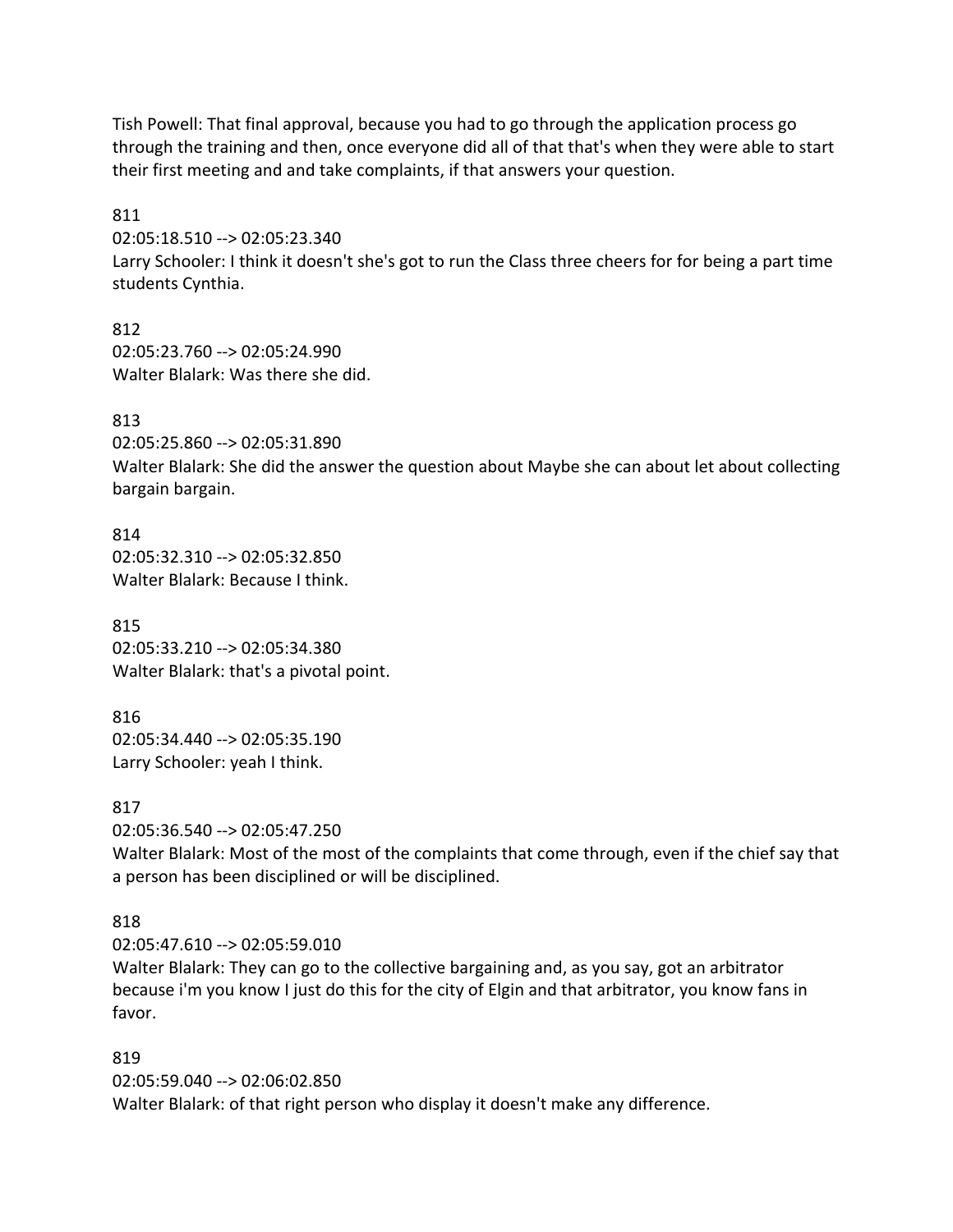820 02:06:02.910 --> 02:06:04.200 Larry Schooler: Right right no I i've.

821

02:06:04.590 --> 02:06:05.670 Walter Blalark: went forward with saying.

822

02:06:06.030 --> 02:06:20.940

Larry Schooler: It was, and I, and I think we certainly have to take into account the role of the renegotiation of the collective bargaining agreement in this, and it was noted that, so I appreciate you reiterating so the hands, I see our.

#### 823

02:06:21.960 --> 02:06:29.220

Larry Schooler: Task Force members haven chair kriegler and Task Force members all of our, let me just for one quick second, I just want to real quickly.

#### 824

02:06:30.150 --> 02:06:39.480

Larry Schooler: Thanks to Sarah more on our team and Cameron hendricks and our team you'll notice kind of like a virtual sticky board here we've essentially been trying to.

#### 825

02:06:39.840 --> 02:06:41.430 Larry Schooler: capture questions.

826 02:06:41.610 --> 02:06:42.060 Larry Schooler: i'm sorry.

827 02:06:44.160 --> 02:06:44.820 Larry Schooler: Oh sorry go ahead.

#### 828

02:06:46.350 --> 02:06:51.330 Sara Omar: No, I thought, now I can see your screen, I had a moment that I can see your screen.

829 02:06:51.390 --> 02:06:58.620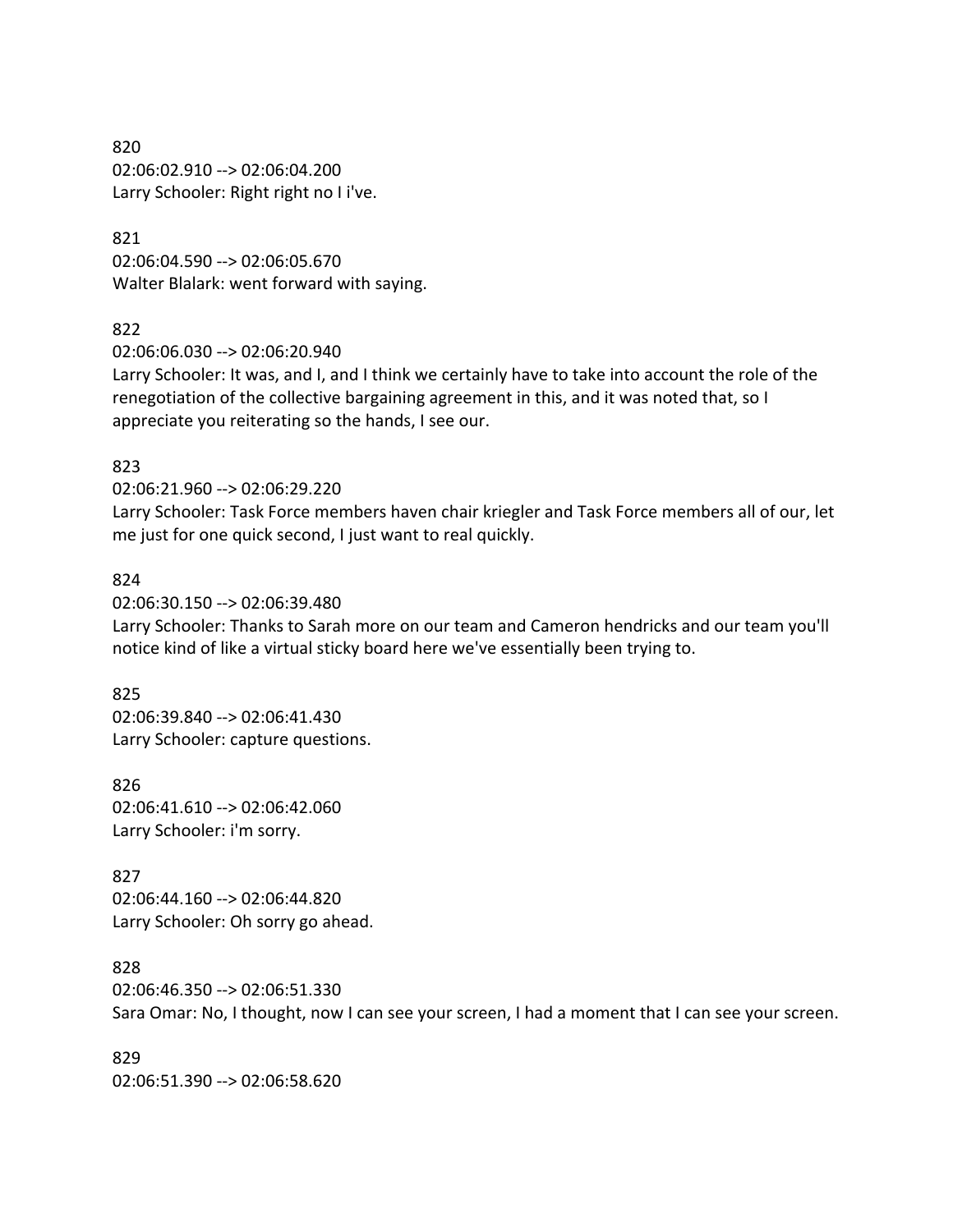Larry Schooler: Oh sorry okay sorry about that so Essentially, this is it's like if we were in person and people were writing on sticky notes.

830

02:06:59.220 --> 02:07:07.950

Larry Schooler: Questions comments recommendations I want to offer this up to the task force, but I want to check with the city manager city attorney about.

# 831

02:07:08.520 --> 02:07:13.110

Larry Schooler: How we use a board like this, I want to make sure we're respectful of open meetings laws so forth.

### 832

02:07:13.980 --> 02:07:19.230

Larry Schooler: But if folks have comments that don't get her tonight another option would be to send.

### 833

02:07:19.710 --> 02:07:31.890

Larry Schooler: an email with those comments to policing Task Force at city of elgin.org policing Task Force at city of elgin.org so we'll check and see whether we can make the board, something that.

#### 834

#### 02:07:32.880 --> 02:07:49.290

Larry Schooler: Task Force uses between now and when we talk again, but if not we're going to keep capturing the comments here and we can add them as we get them going forward so many thanks to Sarah Cameron hendrickson and others for the support there okay so just remember him.

#### 835

02:07:51.030 --> 02:08:09.780

Danise Habun: Thank you um I think my question or my suggestion is for Chair kriegler and co chair Cordoba can we move ahead and create a subcommittee to work on this to continue into to continue the work.

836 02:08:11.310 --> 02:08:12.270 Danise Habun: That in.

837 02:08:14.310 --> 02:08:19.800 Danise Habun: and go forward, because if we don't get started we'll never get done.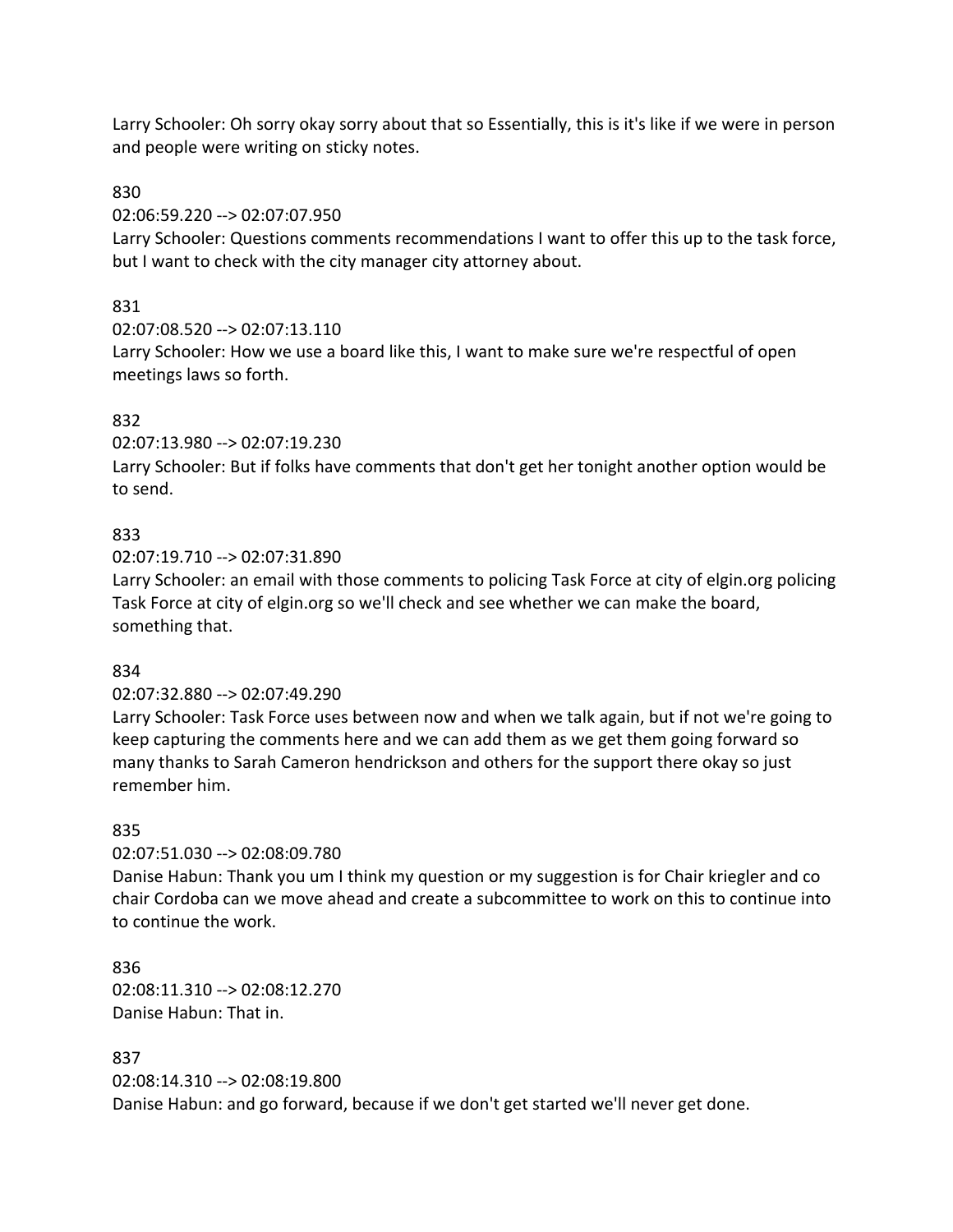838 02:08:21.030 --> 02:08:24.930 Danise Habun: And so, this is a you know sort of apply a process question.

#### 839

02:08:26.100 --> 02:08:26.520 I think.

#### 840

02:08:27.840 --> 02:08:30.120 Larry Schooler: I think Dennis remember haven may have mind reading.

#### 841

02:08:30.870 --> 02:08:32.670 Larry Schooler: hours she she read my mind.

### 842

02:08:33.030 --> 02:08:38.730

Larry Schooler: Because I was gonna ask the same question, let me do this Denise, let me just see what chair regular wanted to share first.

#### 843

02:08:39.120 --> 02:08:52.140

Larry Schooler: And then share and touch with a result of our and then we can come back because that was gonna be my my question to the body, as we, as we left so chair quickly and then test remember Oh, he took his hand down so just share quickly.

# 844

02:08:52.650 --> 02:09:07.470

LeJewel Kelly Crigler: OK, so my question now was be that we were talking about the diversity on on that particular committee, then why the number So what is it seven.

# 845

02:09:08.490 --> 02:09:25.200

LeJewel Kelly Crigler: Why can't there be you know, somewhere, maybe not the that we have, but a little bit more, I think, is where you're going to get a little bit more diversified, but that seven number doesn't seem to be fitting at all so.

846 02:09:25.230 --> 02:09:25.710 Tish Powell: I made.

847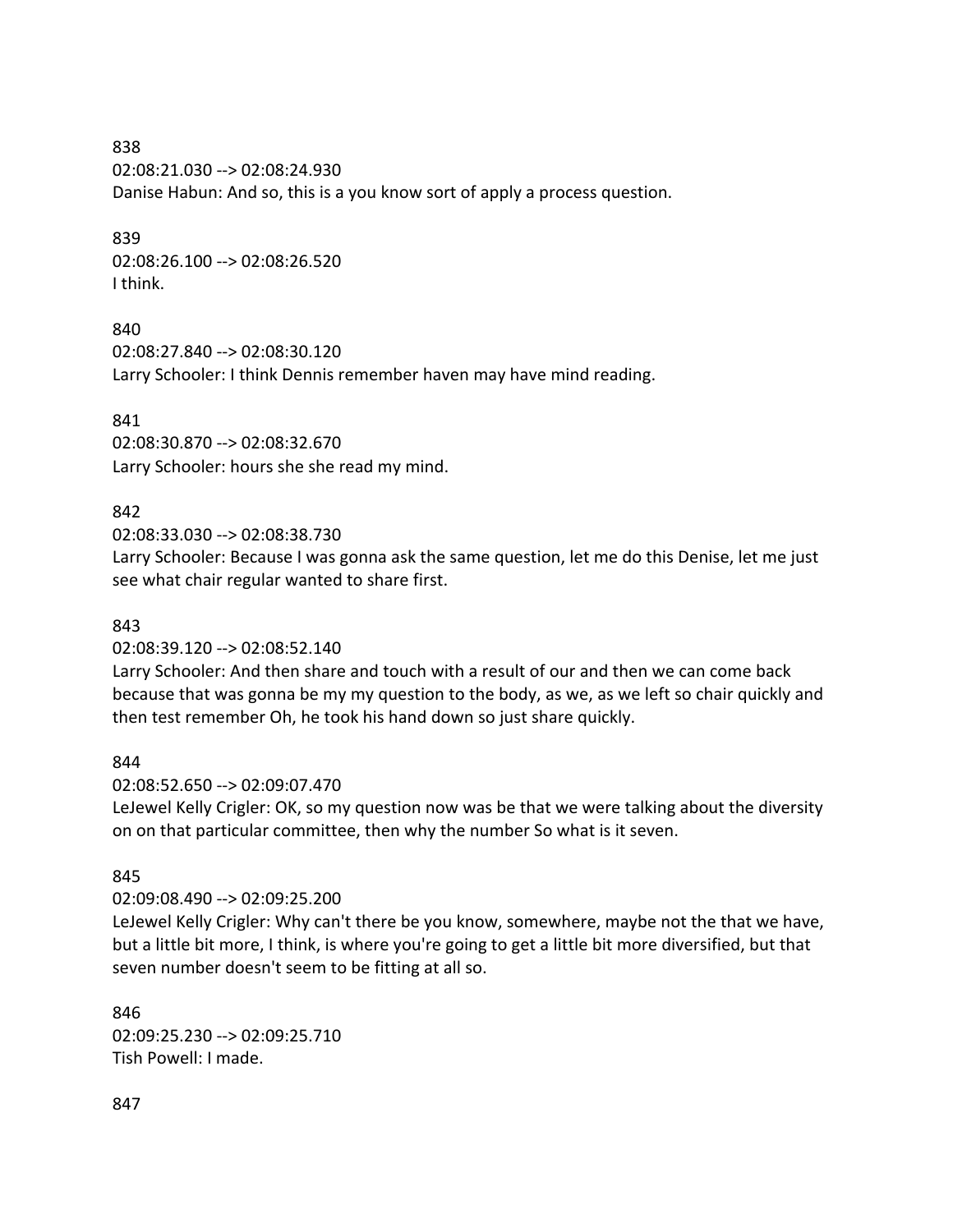#### 02:09:25.920 --> 02:09:39.810

Tish Powell: And I made it real clear when I said that that that's that's just a start this company can make it larger if they want to um but the recommendations, when we talk to other other communities.

#### 848

02:09:40.740 --> 02:09:50.940

Tish Powell: That you didn't really want to make it so large that was going to be difficult for you to operate, but by all means you're not limited to seven.

#### 849

02:09:51.840 --> 02:10:01.740

Tish Powell: that's again this is for you all to massage make changes if you don't like seven and you want to do, nine, the only recommendation I would have is that.

#### 850

02:10:02.160 --> 02:10:09.420

Tish Powell: You keep it at you need to have an odd number and you when you put together committees, you want to have an odd number, so if you want to be 911.

851

02:10:09.900 --> 02:10:12.840 Tish Powell: yeah yeah so don't don't get don't get hung up on that.

#### 852

02:10:13.200 --> 02:10:16.170 Walter Blalark: yeah when I saw it, I thought it would be great.

853 02:10:16.710 --> 02:10:18.360 Larry Schooler: yeah absolutely.

854 02:10:18.390 --> 02:10:18.840 LeJewel Kelly Crigler: Thank you.

855 02:10:19.980 --> 02:10:20.880 Larry Schooler: Okay well.

#### 856

02:10:22.020 --> 02:10:32.190

Larry Schooler: What a discussion, I mean i'm really gratified by how much you all contributed to this and for Councillor apology flawlessly for all you laid out.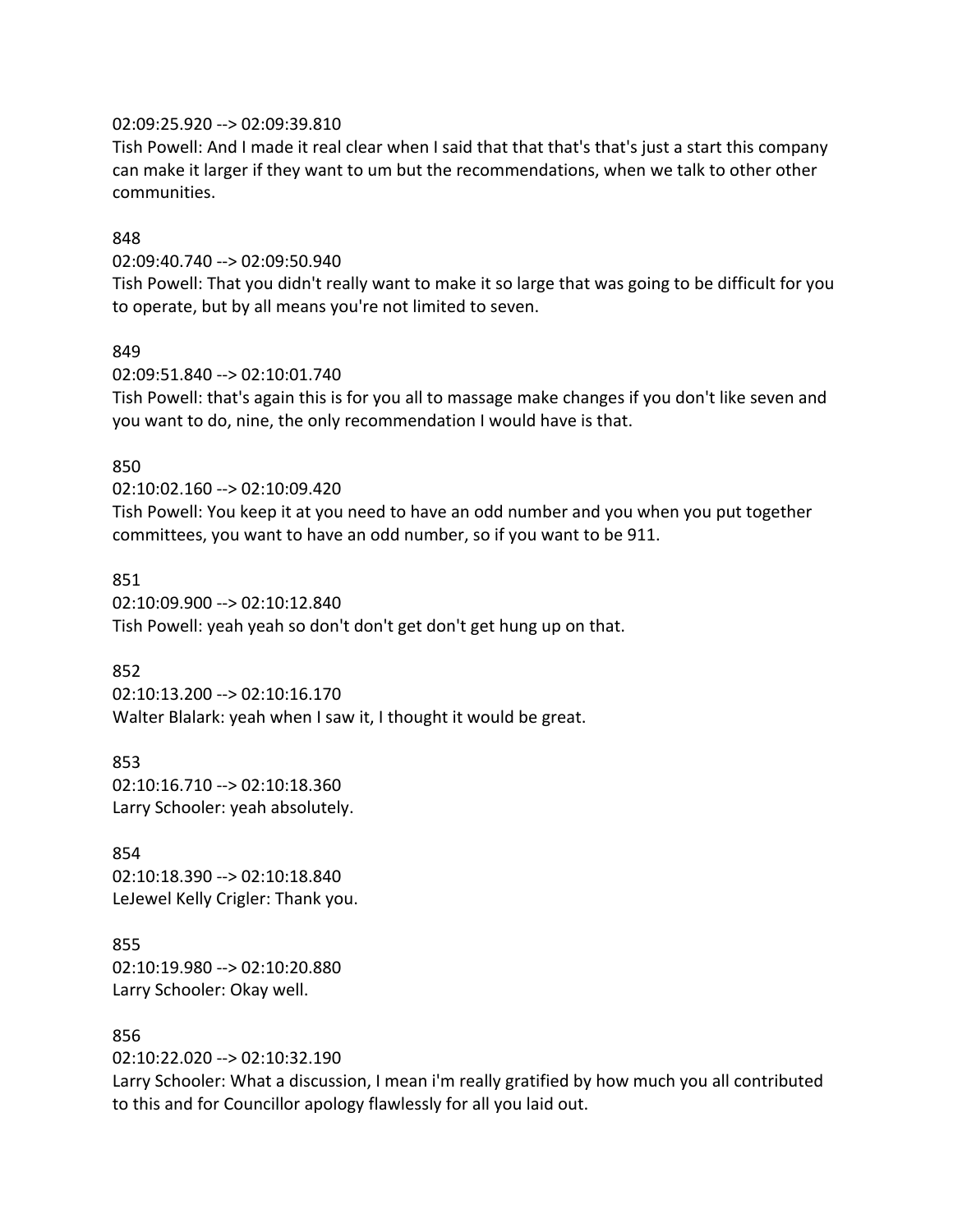# 857

# 02:10:32.640 --> 02:10:44.130

Larry Schooler: and shared both about current and potential future review, let me come back to test for some number eight i'm going to sort of ask you all a two part question and I want to get your sense here.

# 858

# 02:10:44.970 --> 02:10:53.700

Larry Schooler: First of all, could I see thumbs up as to whether or not folks believe oops my camera went out sorry about that, let me try that again.

# 859

02:10:55.260 --> 02:10:57.360 Larry Schooler: Two part question, the first part is.

# 860

# 02:10:58.950 --> 02:11:16.200

Larry Schooler: Would you support the formation of a subcommittee that would essentially dive more deeply into this topic come up with some recommendations and bring it back to the task force for consideration so would you support a subcommittee on the civilian review board topic.

# 861

02:11:19.470 --> 02:11:21.990 Larry Schooler: I don't see any objections just checking.

# 862

02:11:24.210 --> 02:11:31.320

Larry Schooler: And so, then, thank you, and then the second question would be I need to check with the city manager about our limits on.

# 863

02:11:32.250 --> 02:11:37.050 Larry Schooler: A number of folks that can be part of that, but I would love to just get expressions of interest now.

# 864

# 02:11:37.740 --> 02:11:47.880

Larry Schooler: There can also be expressions of interest conveyed over email or or after the meeting, but could I see a show of hands if you'd like to serve on a subcommittee that looks at this film review board topic.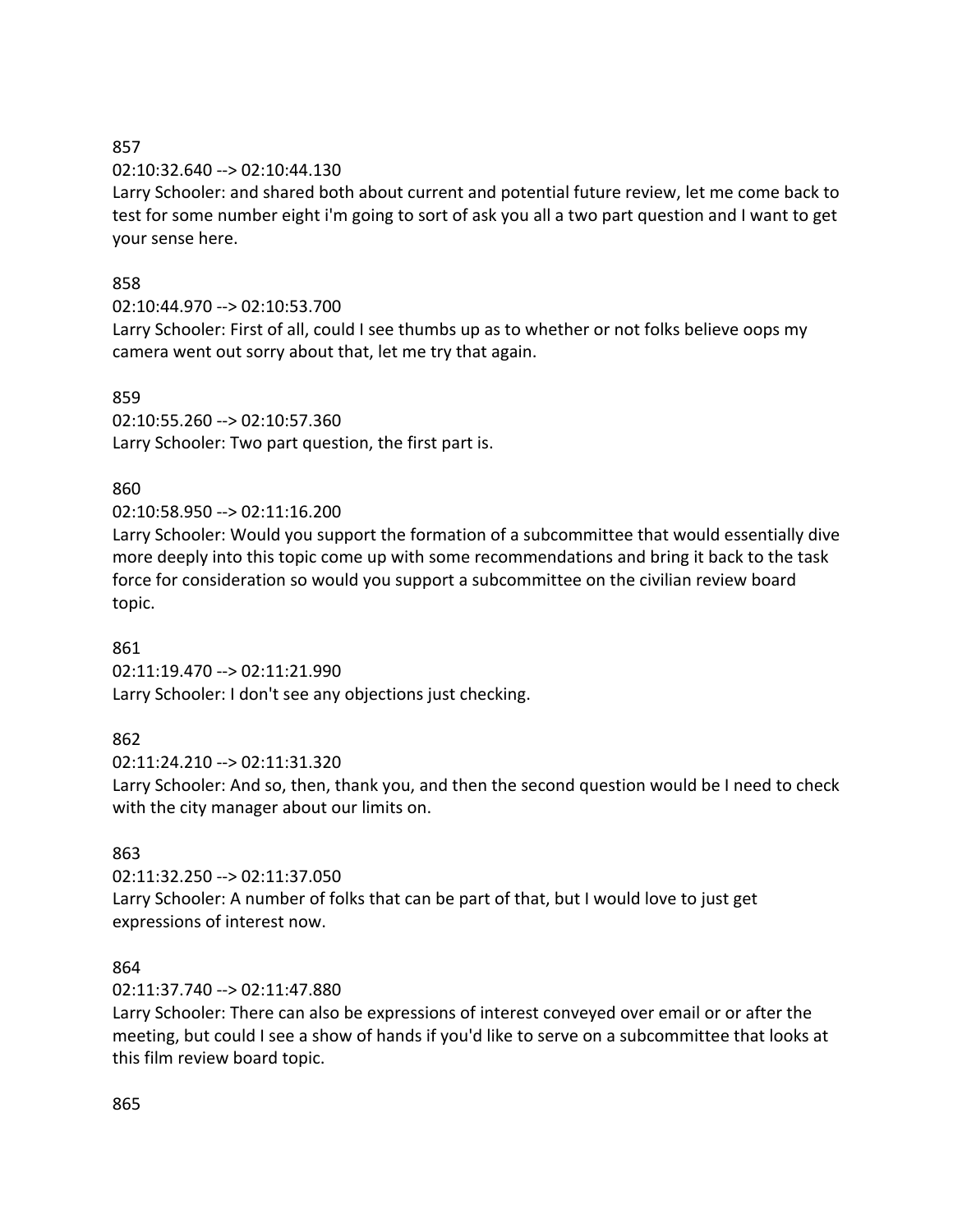#### 02:11:48.750 --> 02:11:59.640

Larry Schooler: i'm seeing Task Force Member haven flick them a banner blanchard cordova battles calmer have I missed anybody Bailey.

### 866

02:12:00.810 --> 02:12:01.380 Larry Schooler: curricular.

### 867

02:12:02.970 --> 02:12:04.590 Larry Schooler: anyone else, want to express interest.

### 868

02:12:06.210 --> 02:12:13.290

KEVIN ZALDIVAR HE/HIM: Larry if it's okay for me to interject are we limited to the number of subcommittees or to participate in, or how is that going to work.

# 869

02:12:13.320 --> 02:12:15.900 Larry Schooler: No there's thanks for the question I mean there's.

# 870

02:12:16.260 --> 02:12:24.690

Larry Schooler: To my knowledge, and again i'll check with with the manager and the and the attorneys but I mean I don't know that there's any limitation on subcommittees you join I just need to find out.

# 871

02:12:25.020 --> 02:12:34.920

Larry Schooler: Whether there are limits on the number of Members that we can have on a subcommittee I don't know whether I don't know Illinois law well enough to know that, but no I don't you could serve on multiple subcommittees absolutely.

# 872

02:12:36.360 --> 02:12:43.800

Larry Schooler: So our note taker should have captured all of the name, supposed to expressed interest we also recording go ahead culture.

# 873

02:12:44.040 --> 02:12:51.060

Ismael Cordovà: Or to interrupt I do would like the facilitation group to reach out to San Diego to see, and anyone else who had laughed at it will talk.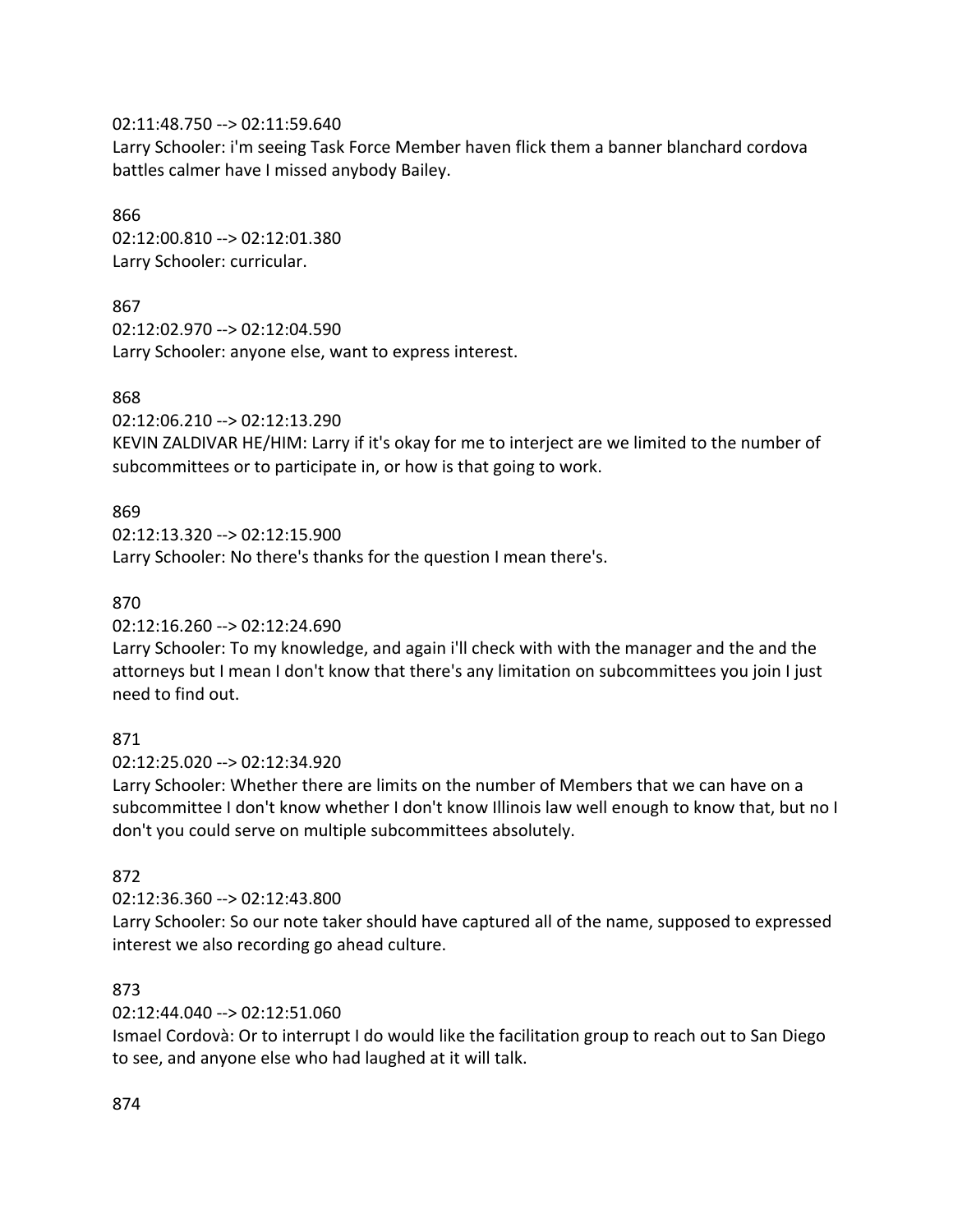02:12:51.270 --> 02:12:53.100

Larry Schooler: To see if they would also be interested absolutely.

### 875

02:12:53.550 --> 02:12:58.260

Larry Schooler: Thank you, thanks for noting that, yes, for both for Cynthia and Penelope, we need to, we need to do that.

876 02:12:59.520 --> 02:13:00.030 Larry Schooler: So.

877

02:13:02.070 --> 02:13:07.110

Larry Schooler: I want to just summarize, where I think we are, I think we've had.

### 878

02:13:08.310 --> 02:13:13.980

Larry Schooler: As I say, a great conversation about this topic that would be continued by a subcommittee.

### 879

02:13:15.600 --> 02:13:25.590

Larry Schooler: We will work with the city staff to just see whether there are any limits on the number of members of that subcommittee and if there are we will communicate with the folks who expressed interest and see.

# 880

02:13:26.640 --> 02:13:36.870

Larry Schooler: You know how we can appoint folks to that if there's anybody that you know is is very determined to be part of it anybody that's willing to step back if there are limits.

# 881

02:13:37.500 --> 02:13:47.520

Larry Schooler: will get that subcommittee together, based on their and our availability, whether it be between now and the 18th or or subsequent.

# 882

#### 02:13:48.750 --> 02:14:02.850

Larry Schooler: Certainly if if it's possible and if we are in excess of a quorum of this body, I would say the meeting would be a public meeting just like what we're doing here now, I know that this body, you know cares deeply about transparency is as anything.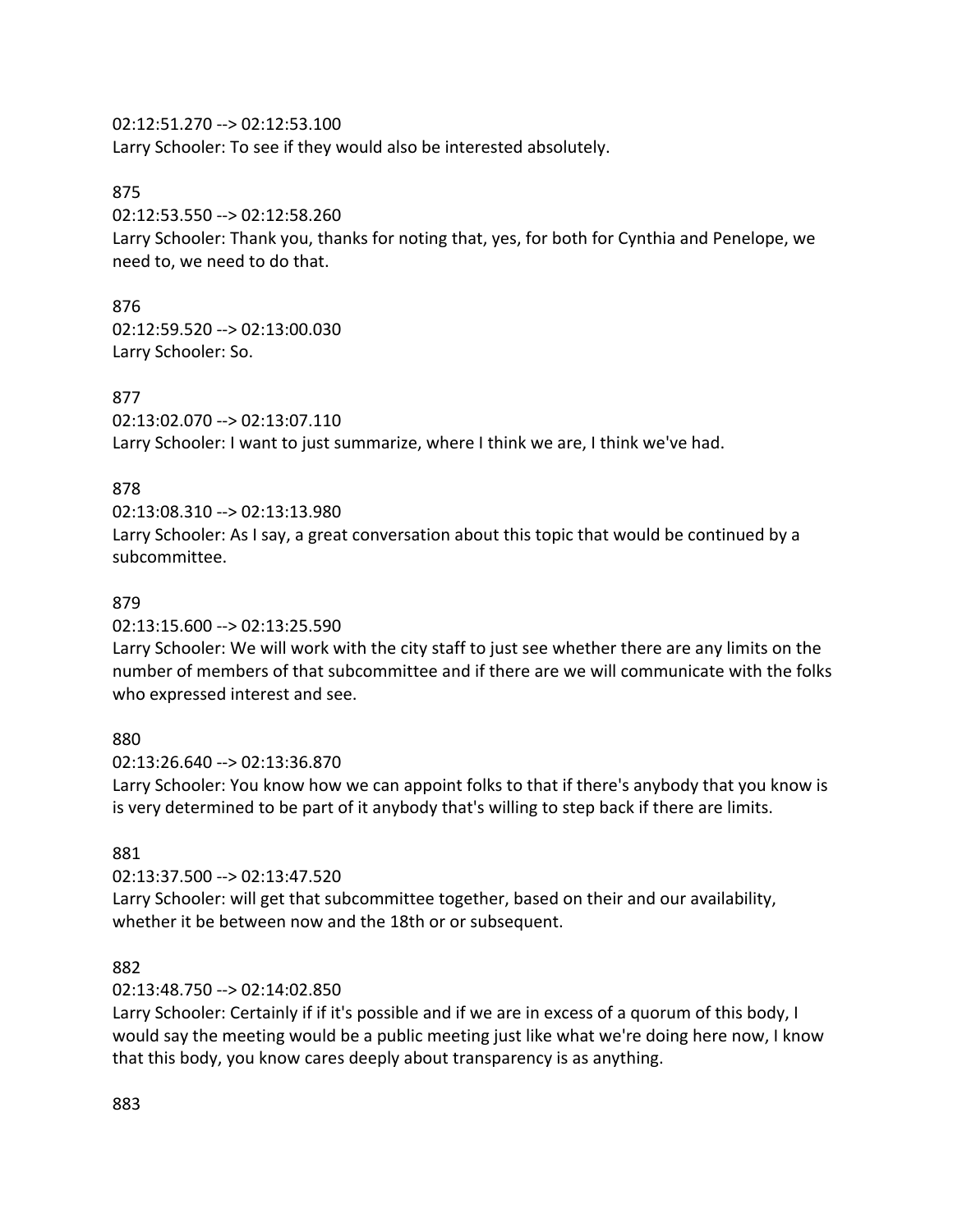#### 02:14:04.080 --> 02:14:13.020

Larry Schooler: So it, the point is just there's some logistics to work out but suffice it to say we will act swiftly to try to stand this subcommittee up.

#### 884

#### 02:14:13.440 --> 02:14:29.640

Larry Schooler: to determine which members of our team can support with with some facilitation and then get you all together to dive more deeply and again anything that comes out of that subcommittee would come to the full Task Force for review it's not going straight to the city council.

#### 885

02:14:30.870 --> 02:14:33.630 Larry Schooler: I see kosher cordova his hand so go ahead.

#### 886

02:14:35.400 --> 02:14:37.200 Ismael Cordovà: I believe Denise had something to add to our.

#### 887

02:14:37.200 --> 02:14:38.730 Ismael Cordovà: original statement.

#### 888 02:14:39.150 --> 02:14:39.540 No.

#### 889

02:14:41.520 --> 02:14:49.890

Ismael Cordovà: No, when I was gonna say before we voted on that, which I think it's great I think that it's a subcommittee that is essential to our duties, I was going to ask the Group.

#### 890

#### 02:14:50.610 --> 02:15:04.500

Ismael Cordovà: Their consideration that chair the jewel myself and spokesperson, so the boy a lark I can come up with some recommendations for other subcommittees to be starting to be put into place.

#### 891

#### 02:15:05.160 --> 02:15:13.920

Ismael Cordovà: What I was going to recommend because we are meeting on Tuesdays weekly we were I was going to recommend that we review the ordinance before our next leadership.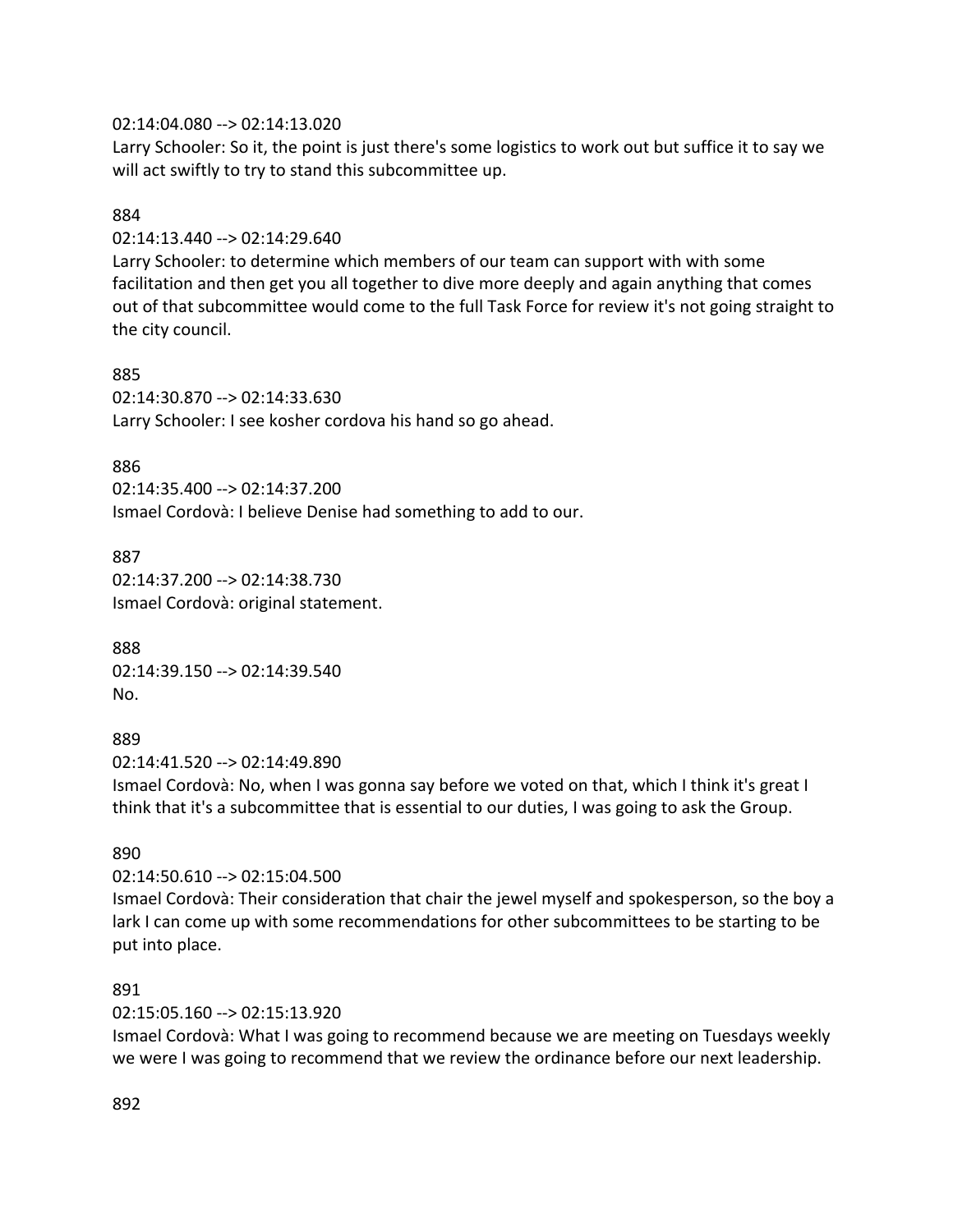#### 02:15:14.400 --> 02:15:19.770

Ismael Cordovà: meeting and then come up with some recommendations for subcommittees for the next meeting that we can all vote on.

#### 893

### 02:15:20.220 --> 02:15:30.180

Ismael Cordovà: Whether they can start getting implemented right away again with the kind of perspective that we're not meeting every week and we're not meeting in person, we have so many other topics to discuss before the final.

### 894

### 02:15:30.720 --> 02:15:40.470

Ismael Cordovà: recommendations I thought that we can kind of go ahead of that and, as the leadership that was voted into that would be something that we can do, can have on the underside parts.

### 895

02:15:42.240 --> 02:15:43.860 Larry Schooler: Alright, so we will.

### 896

#### 02:15:43.950 --> 02:15:50.580

Larry Schooler: Will will potentially look for some update from chair regular co chair cordova spokesperson blaylock.

#### 897

# 02:15:51.750 --> 02:16:08.310

Larry Schooler: Forthcoming, as I mentioned, we also appreciate the Chiefs patients and we'll work on a presentation related to canines at the next meeting we're also as a team going to work with Task Force Member banner, to make sure we understand the precise.

#### 898

# 02:16:09.840 --> 02:16:17.790

Larry Schooler: You know parameters of what he'd like to cover there and make sure that that anything that comes back to the body is is reflective of that.

# 899

# 02:16:18.750 --> 02:16:30.420

Larry Schooler: I do see three hands, and I also see my clock so just going to ask everybody who's got a hand up that that needs to say something to be as concise as they can be counts test verse number hey but first.

900 02:16:31.050 --> 02:16:31.890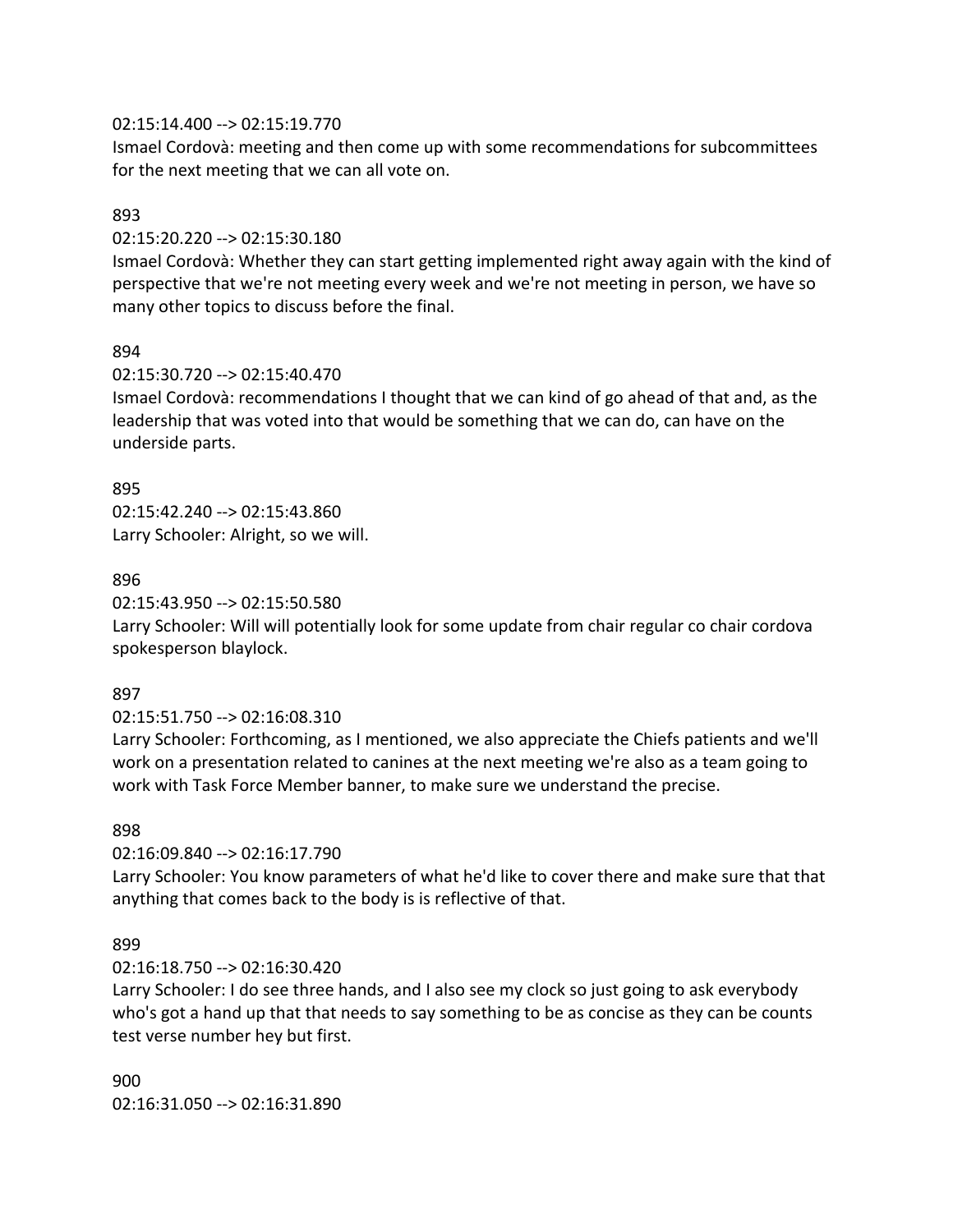Danise Habun: Now I don't have my.

901 02:16:32.310 --> 02:16:32.940 Larry Schooler: Oh i'm sorry.

902 02:16:34.440 --> 02:16:35.070 Larry Schooler: counselor Pal.

903

02:16:36.030 --> 02:16:47.850 Tish Powell: Yes, I believe in console councilmember Shaw or city staff that's there, I believe the the quorum limit is five for a subcommittee.

#### 904

02:16:48.870 --> 02:16:55.500 Tish Powell: Correct correct me if i'm wrong, but I believe it's five that can be a part of that and just need clarification on.

### 905

02:16:56.670 --> 02:17:03.780 Tish Powell: Since Council Rochelle and I are not voting Members if we are counted I don't think we're counted in that five.

#### 906

02:17:05.130 --> 02:17:08.730 Tish Powell: But just looking for some clarification from staff, who is there, so that we can.

#### 907

02:17:10.200 --> 02:17:13.380 Tish Powell: You know just at least get that answer today, I really like.

# 908

02:17:16.050 --> 02:17:23.640

Tish Powell: by sheer cordova idea to you know, bring forward some ideas for some additional subcommittees because I think that's important to keep.

#### 909

02:17:24.090 --> 02:17:31.560

Tish Powell: people engaged and get some of this work kind of parsed out to some different groups, so you can really start to dig in as.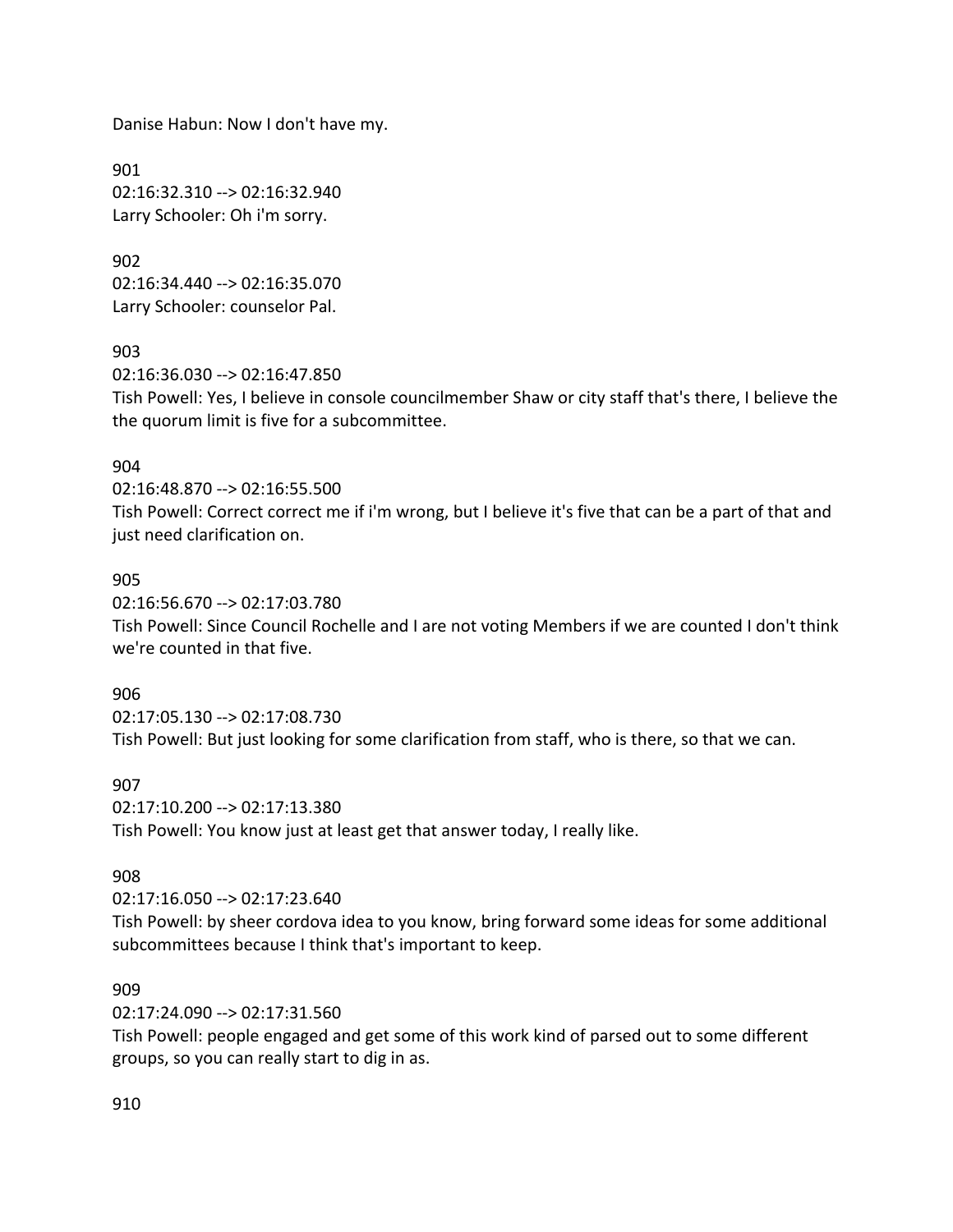#### 02:17:32.280 --> 02:17:38.970

Tish Powell: I was excited when I saw the group of folks that you know that are here, I just don't want any of you to lose interest.

#### 911

02:17:39.360 --> 02:17:47.070

Tish Powell: And I was getting a little concerned about how slow things were kind of going along so i'm glad that you know we are.

# 912

02:17:47.460 --> 02:18:04.860

Tish Powell: we've got chair we've got a vice chair we've got some real meaty stuff for people to to really dig into I really appreciate it all of the conversation today, and this is exactly what this task force is supposed to be doing so.

### 913

02:18:06.600 --> 02:18:10.980 Tish Powell: yeah looking forward to to the work, so I, but I believe it's five.

### 914

02:18:12.690 --> 02:18:17.400 Larry Schooler: Chief ali's manager kozel with you still I know he was here at one point, but if he still is.

# 915

02:18:20.100 --> 02:18:23.730 City Hall: he's he is he is, but he does not know the answer to the.

916 02:18:25.440 --> 02:18:26.700 Larry Schooler: Five was five was.

#### 917

02:18:27.000 --> 02:18:34.890 Larry Schooler: The hypothesis, we were working with so we'll we'll just follow up councilmember will will be sure to get that information out to the group as quickly as we, as we can.

#### 918

02:18:36.150 --> 02:18:38.070 Larry Schooler: Okay, so that leaves test for summer banner.

919 02:18:40.980 --> 02:18:48.450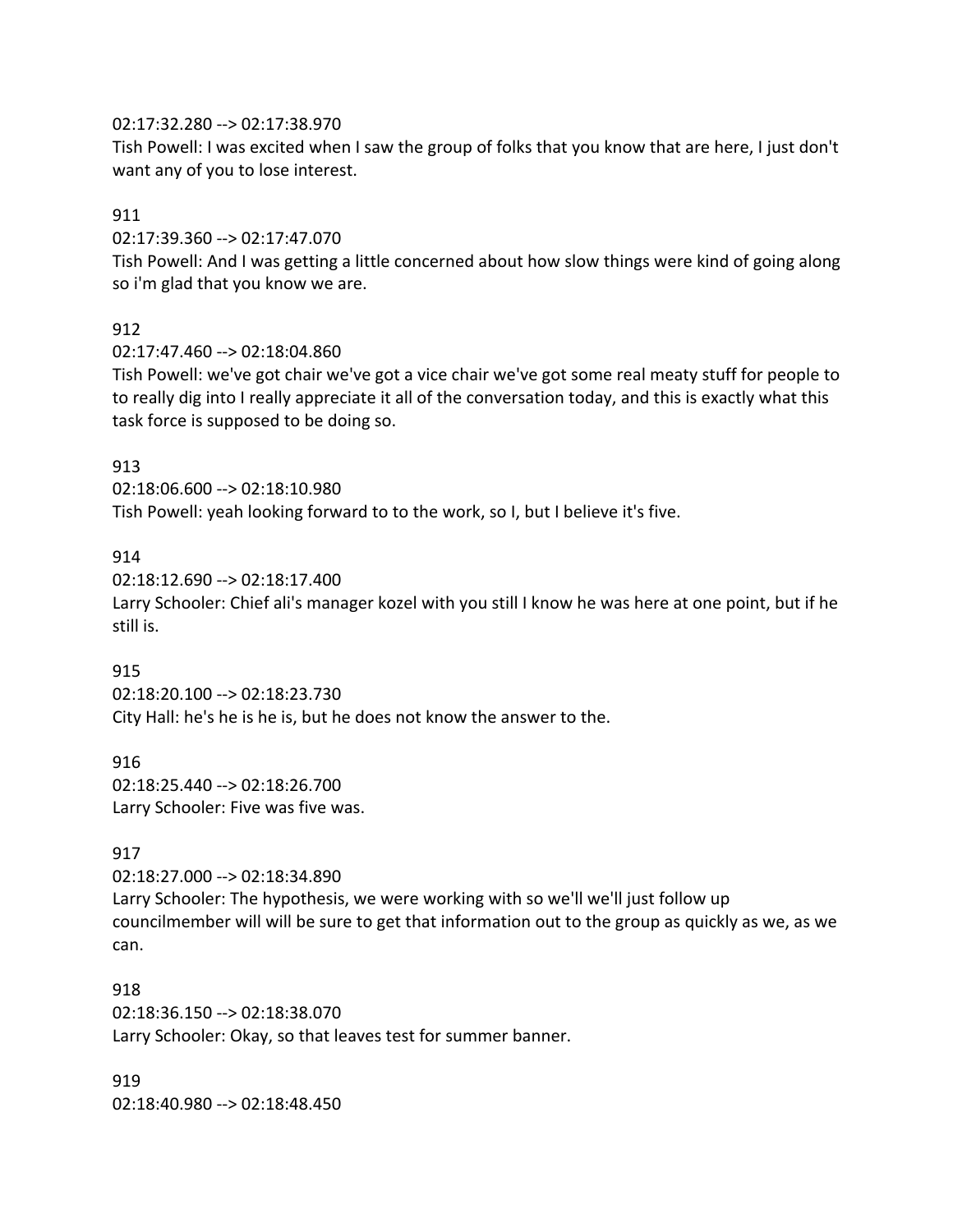Marcus"The People's Champ" Banner: So, to clarify over the years of Community members have come to me complaining about they've held.

# 920

# 02:18:49.500 --> 02:18:55.080

Marcus"The People's Champ" Banner: Why they bring the dogs out and the dogs will walk around the car without any hit.

# 921

# 02:18:55.500 --> 02:19:06.000

Marcus"The People's Champ" Banner: And then officer would do a gesture, or something or hit the car to cause the dog to react and then say they got hit on the car for some type of drugs, then the officers will.

# 922

# 02:19:06.600 --> 02:19:18.240

Marcus"The People's Champ" Banner: proceed to rip their car apart and find know illegal drugs so that's what I want to look at and their specific incidents, with specific names and and also a couple years ago, I had a guy come to me.

# 923

# 02:19:18.960 --> 02:19:29.220

Marcus"The People's Champ" Banner: Where I actually I have his records have gone to the hospital where they sick, the dog on him and and they really disturbed me that in 2019.

# 924

# 02:19:29.580 --> 02:19:40.860

Marcus"The People's Champ" Banner: That we're still sticking dogs on on citizens as if it's 1950s in the 1960s, so I was very disturbed by that and I would like to see that those videos.

# 925

# 02:19:41.250 --> 02:19:56.250

Marcus"The People's Champ" Banner: To either disprove that those officers are misusing the canine dog to tear people's cars apart um and also the fact that they sick, the dog when somebody who had the dog fighting on the human being, for whatever reason.

# 926

# 02:19:57.840 --> 02:20:08.100

Larry Schooler: understood again will further clarify between now and the next meeting just to make sure we, the chief has exactly what she needs to be able to be responsive.

927 02:20:09.360 --> 02:20:14.700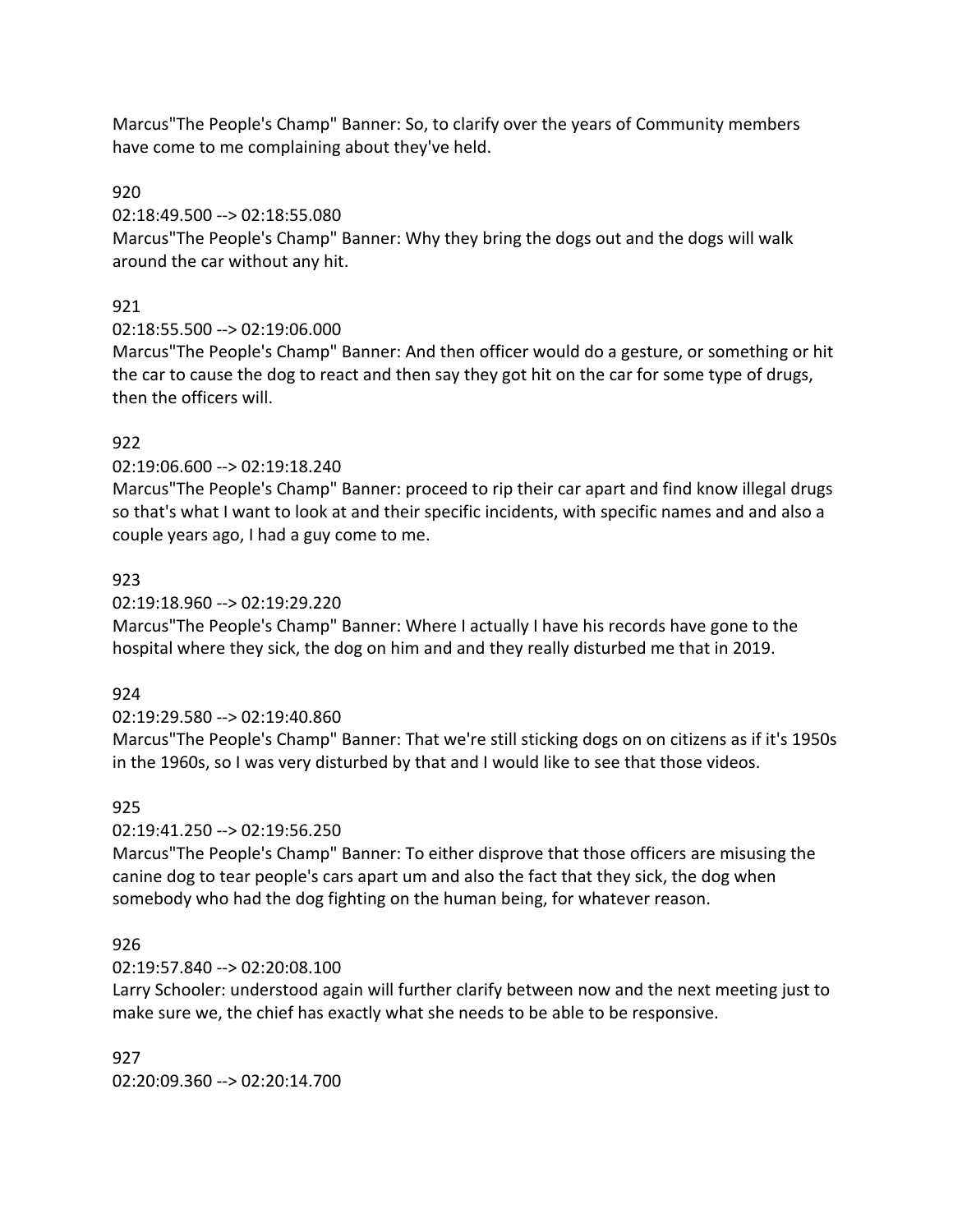Larry Schooler: All of a sudden, I got three hands, so I got two hits consumer panels on an old hand, did you want to say something else.

928 02:20:14.880 --> 02:20:15.120 Tish Powell: No.

929 02:20:15.180 --> 02:20:15.720 Tish Powell: that's okay.

930 02:20:16.260 --> 02:20:17.640 Larry Schooler: go to court over did you want to say something.

#### 931

02:20:18.150 --> 02:20:23.610 Ismael Cordovà: yeah before we depart, I would like to wish Council, I mean task force Member broccoli.

932 02:20:23.640 --> 02:20:24.600 Happy birthday today.

933 02:20:25.980 --> 02:20:26.340 Larry Schooler: arrive.

934 02:20:26.520 --> 02:20:27.420 Ismael Cordovà: Enough amen.

#### 935

02:20:28.320 --> 02:20:33.540 Larry Schooler: All right, that is a good note to end on I also just want to say, thanks to.

#### 936

02:20:34.260 --> 02:20:46.770

Larry Schooler: You all didn't see as much of Sarah norma and show or Cameron or sheila all members of our team you didn't see as much of them tonight that was not the design, this was not meant to be as much of me as as it was.

937 02:20:47.400 --> 02:20:53.100